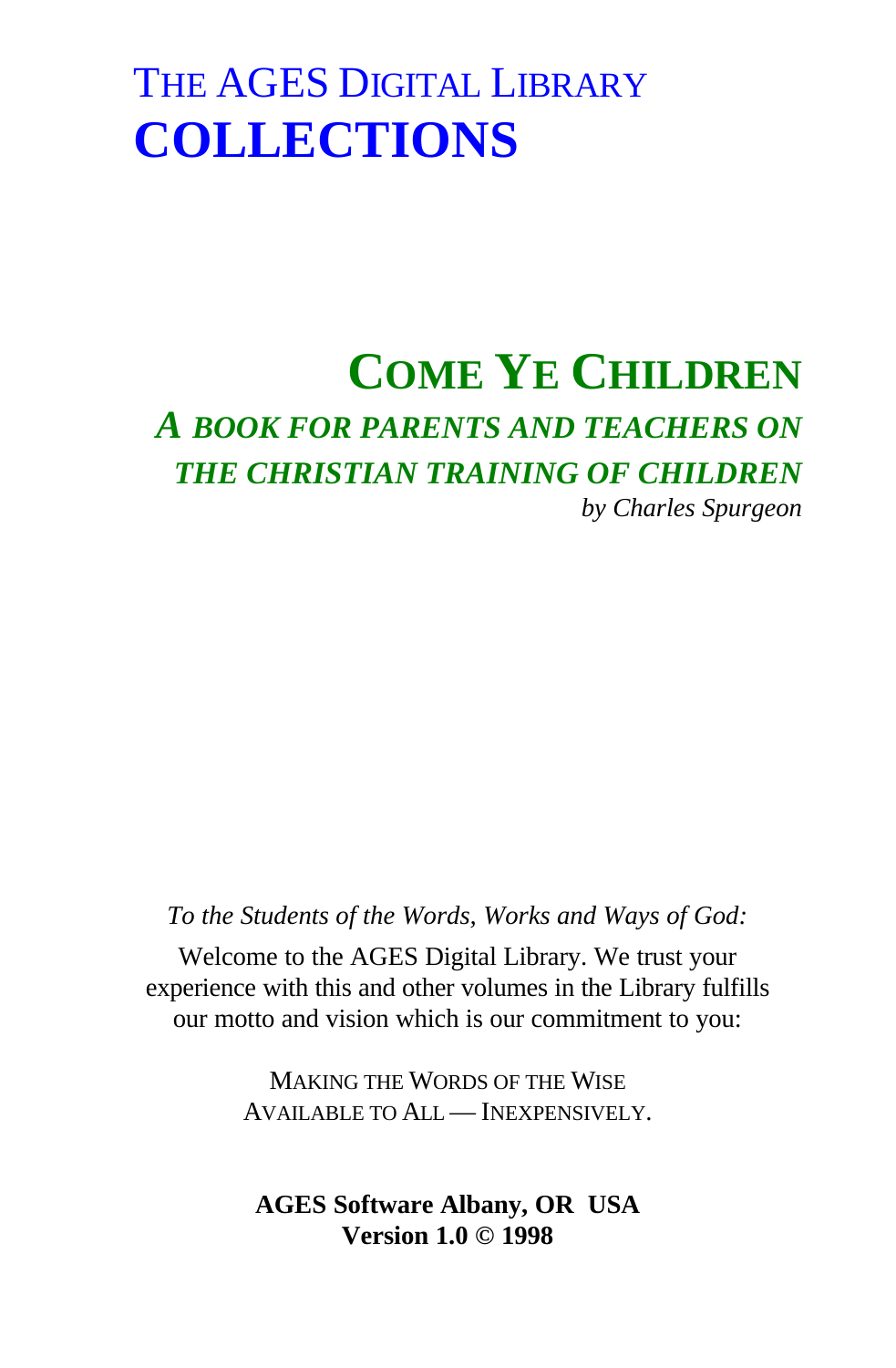#### CONTENTS.

"FEED MY LAMBS" — HOW TO DO IT

DO NOT HINDER THE CHILDREN

THE DISCIPLES AND THE MOTHERS

THE CHILDREN'S SHEPHERD

OF SUCH IS THE KINGDOM OF HEAVEN

AS A LITTLE CHILD

FEED MY LAMBS

THE CHILD TIMOTHY AND HIS TEACHERS

"WHAT MEAN YE BY THIS SERVICE ?"

SAMUEL AND HIS TEACHERS

INSTRUCTIONS FOR 'TEACHERS AND PARENTS

A MODEL LESSON FOR TEACHERS

"COME, YE CHILDREN." — THREE ADMONITIONS

"COME, YE CHILDREN." — THE PSALMIST'S INVITATION

KING DAVID'S TWO ENCOURAGEMENTS TO PARENTS AND TEACHERS ..

CHILDHOOD AND HOLY SCRIPTURE

'WITNESSES FOR GOD CONVERTED IN YOUTH

OBADIAH'S EARLY PIETY

OBADIAH AND ELIJAH

ABIJAH'S "SOME GOOD THING"

ABIJAH'S "SOME GOOD THING." — II.

THE SHUNAMMITE WOMAN'S SON

THE SHUNAMMITE WOMAN'S SON — II.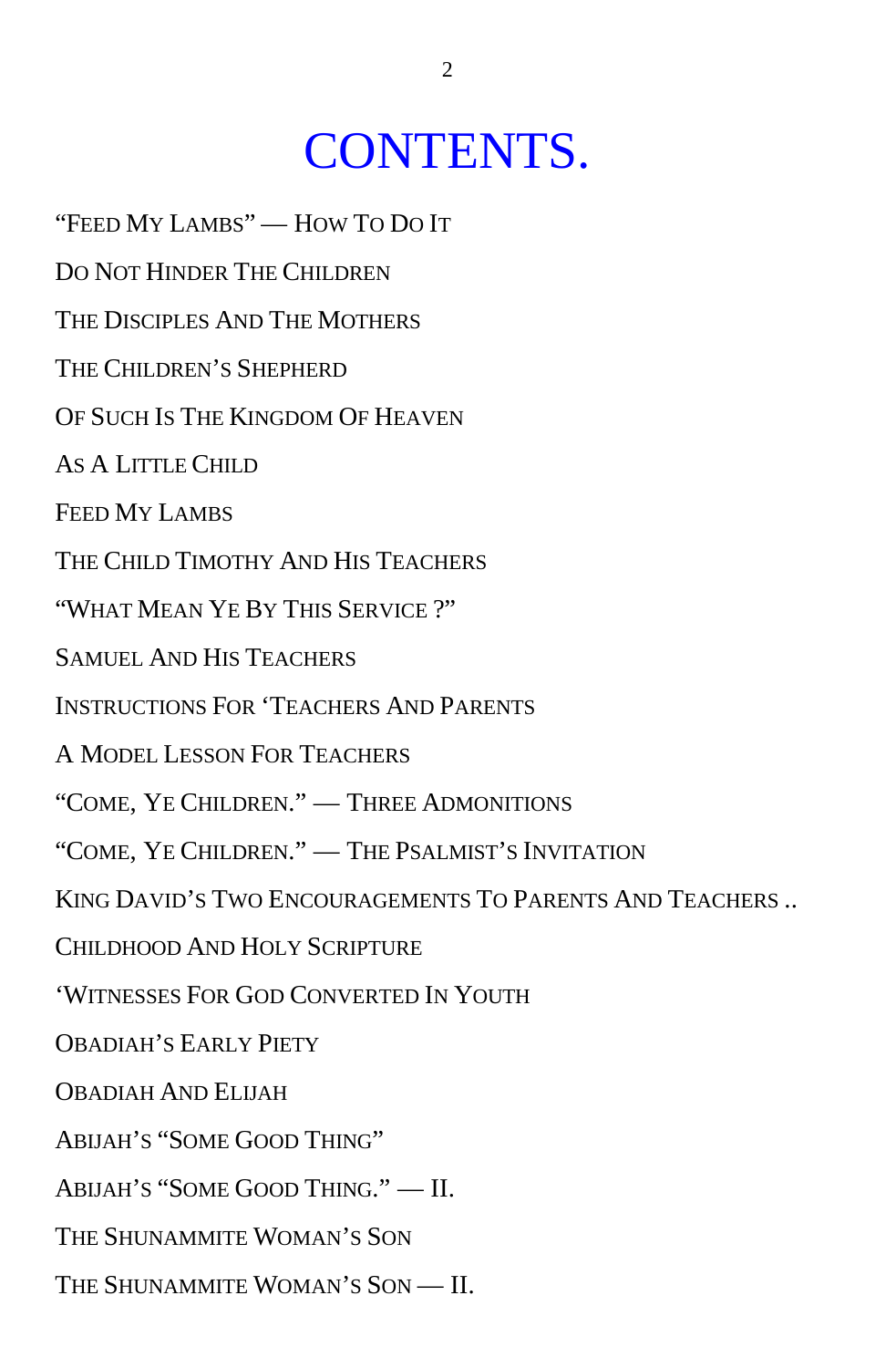# "FEED MY LAMBS" — HOW TO DO IT.

THE best of the church are none too good for this work. Do not think because you have other service to do that therefore you should take no interest in this form of holy work, but kindly, according to your opportunities, stand ready to help the little ones, and to cheer those whose chief calling is to attend to them. To us all this message comes: "Feed My lambs." To the minister, and to all who have any knowledge of the things of God, the commission is given. See to it that you look after the children that are in Christ Jesus. Peter was a leader among believers, yet he must feed the, lambs.

The lambs are the young of the flock. So, then, we ought to look specially and! carefully after those who are young in grace. They may be old in years, and yet they may be, mere babes in grace as to the length of their spiritual life, and therefore they need to be under a good shepherd. As soon as a person is converted and added to the church, he should become the object of the care and kindness of his fellow-members. He has but newly come among us, and has no familiar friends among the saints, therefore let us all be friendly to him. Even should we leave our older comrades, we must be doubly kind towards those who are newly escaped from the world, and have come to find a refuge with the Almighty and His people. Watch with ceaseless care over those new-born babes who are strong in desires, but strong in nothing else. They have but just crept out of darkness, and their eyes can scarcely bear the light; let us be a shade to them until they grow accustomed to the blaze of gospel day. Addict yourselves to the holy work of caring for the feeble and despondent. Peter himself that morning must have felt like a newly-enlisted soldier, for he had in a sense ended his public Christian life by denying his Lord, and he had begun it again when he "went out and wept bitterly." He was now making a new confession of his faith before his Lord and his brethren, and, therefore, because he was thus made to sympathize with recruits he is commissioned to act as a guardian to them. Young converts are too timid to ask our help, and so our Lord introduces them to us, and with an emphatic word of command He says, "Feed My lambs." This shall be our reward:" Inasmuch as ye have done it unto one of the least of these, ye have done it unto Me."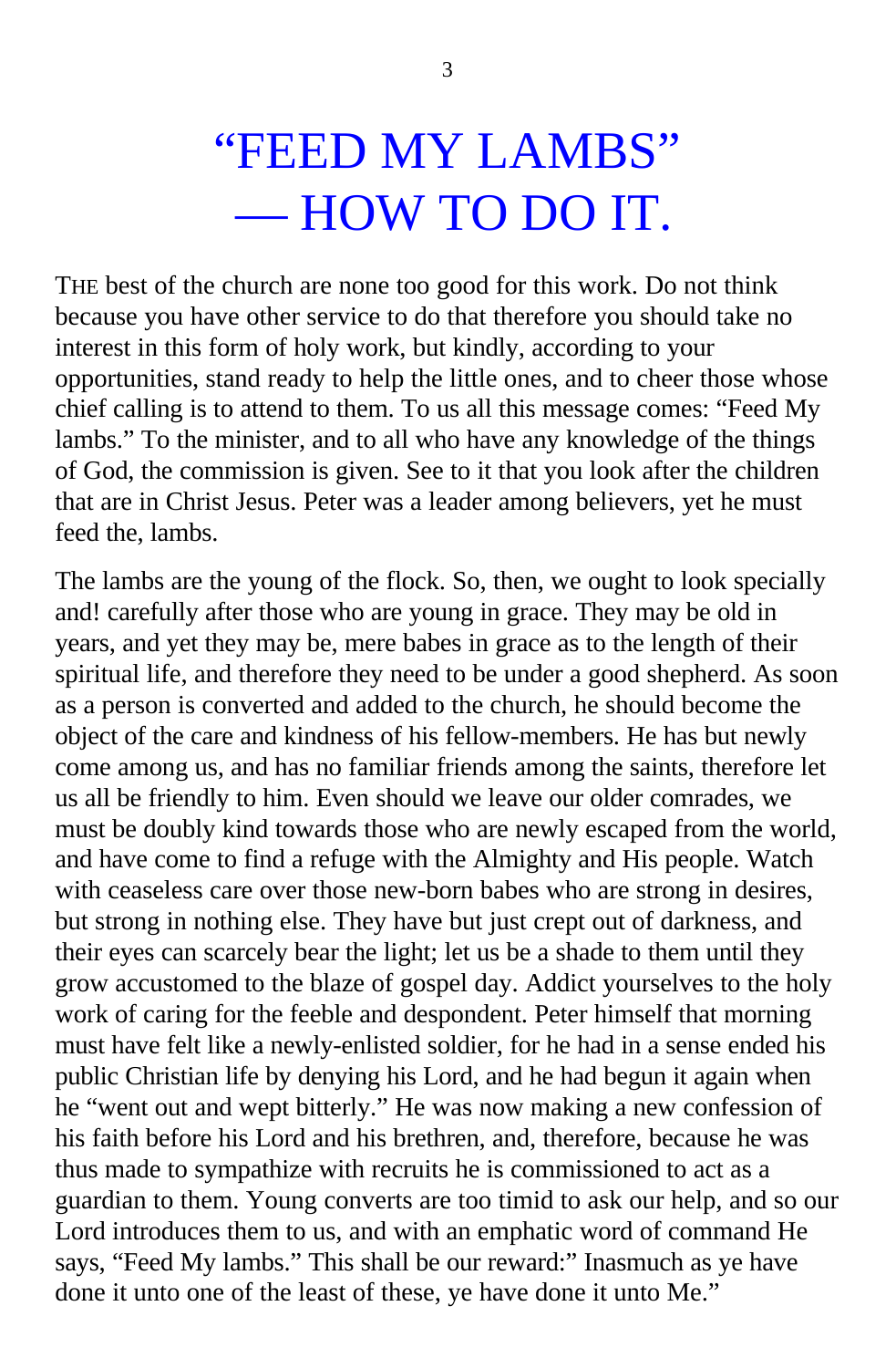However young a believer may be, he should make an open confession of his faith, and be folded with the rest of the flock of Christ. We are not among those who are suspicious of youthful piety we could never see more reason for such suspicions in the case of the young than in the case of those who repent late in life. Of the two we think the latter are more to be questioned than the former for a selfish fear of punishment and dread of death are more likely to produce a counterfeit faith than mere childishness would be. How much has the child missed which might have spoiled it! How much it does not know which, please God, we hope it never may know! Oh, how much there is of brightness and trustfulness about children when converted to God which is not seen in elder converts! Our Lord Jesus evidently felt deep sympathy with children, and he is but little like Christ who looks upon them as a trouble in the world, and treats them as if they must needs be either little deceivers or foolish simpletons. To you who teach in our schools is given this joyous privilege of finding out where these young disciples are who are truly the lambs of Christ's flock, and to you He saith, "Feed My lambs"; that is, instruct such as are truly gracious, but young in years.

It is very remarkable that the word used here for "feed My lambs" is very different from the word employed in the precept, "feed My sheep." I will not trouble you with Greek words, but the second *"feed"* means exercise the office of a shepherd, rule, regulate, lead, manage them, do all that a shepherd has to do towards a flock; but this first feed does not include', all that it means distinctly *feed,* and it directs teachers to a duty which they may. perhaps, neglect — namely, that of instructing children in the faith. The lambs do not so much need keeping in order as we do who know so much, and yet know so little who think we are so far advanced that we judge one another, and contend and emulate. Christian children mainly need to be taught the doctrine, precept, and life of the gospel they require to have Divine truth put before them clearly and forcibly. Why should the higher doctrines, the doctrines of grace, be kept back from them? They are not as some say, bones; or if they be bones;, they are full of marrow, and covered with fatness. If there be any doctrine too difficult for a child, it is rather the fault of the teacher's conception of it than of the child's power to receive it, provided that child be really converted to God. It is ours to make doctrine simple; this is to be a main part of our work. Teach the little ones the whole truth and nothing but the truth; for instruction is the great want of the child's nature. A child has not only to live as you and I have,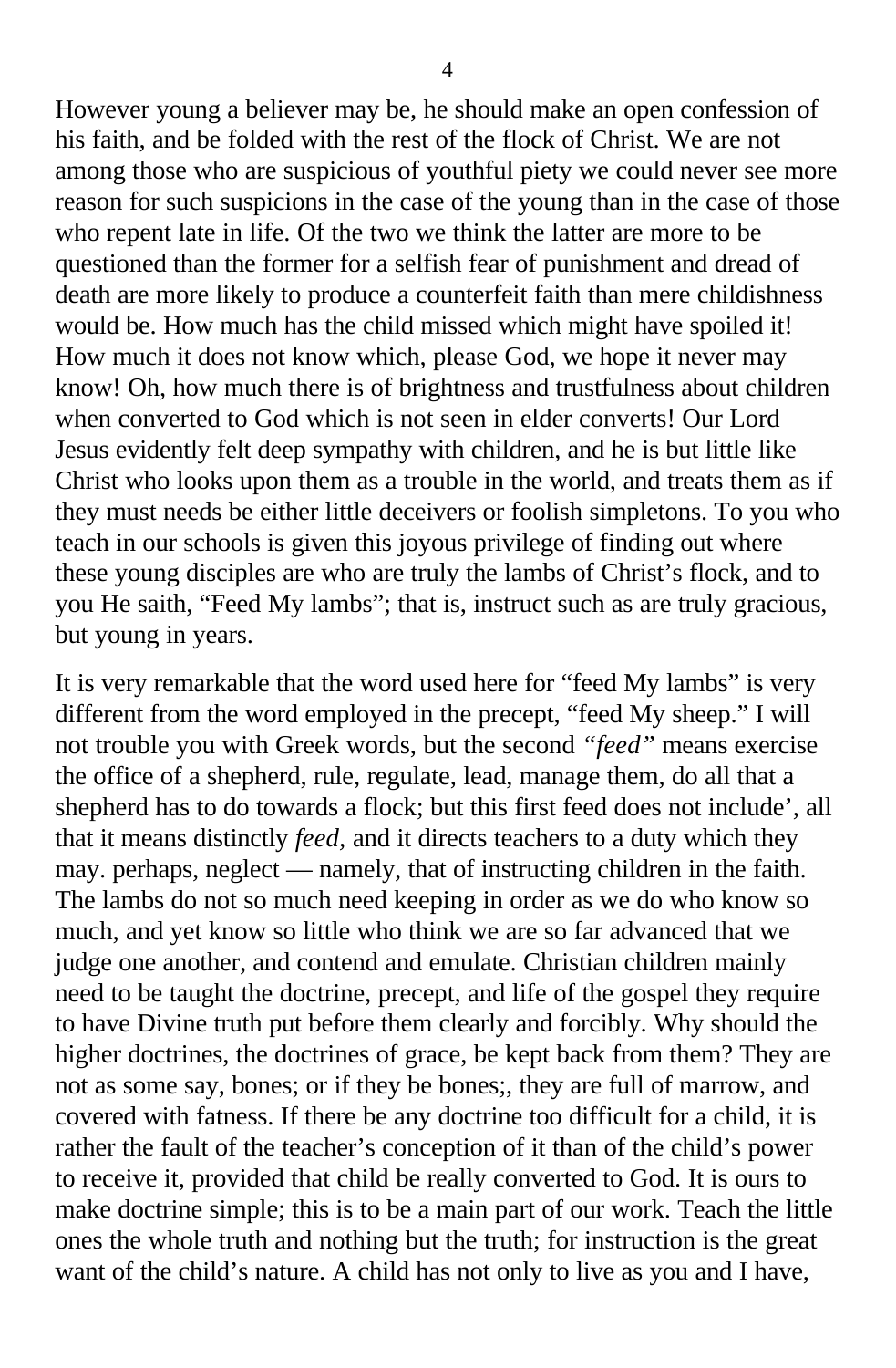but also to grow; hence he has double need of food. When fathers say' of their boys, "What appetites they have!" they should remember that we also would have great appetites if we had not only to keep the machinery going, but to enlarge it at the same. time. Children in grace have to grow, rising to greater capacity in knowing, being, doing, and feeling, and to greater power from God; therefore above all things they must be fed. They must be well fed or instructed, because they are in danger of having their cravings perversely satisfied with error. Youth is susceptible to evil doctrine. Whether we teach young Christians truth or not, the devil will be sure to teach them error. They will hear of it somehow, even if they are watched by the most careful guardians. The only way to keep chaff out of the child's little measure is to fill it brimful with good wheat. Oh, that the Spirit of God may help us to do this! The more the young are taught the better; it will keep them from being misled.

We are specially exhorted to feed them because they are so likely to be overlooked. I am afraid our sermons often go over the heads of the younger folk — who, nevertheless, may be as true Christians as the older ones. Blessed is he who can so speak as to be understood by a child! Blessed is that godly woman who in her class so adapts herself to girlish modes of thought that the truth from her heart streams into the children's hearts without let or hindrance.

We are specially exhorted to feed the young because this work is so profitable. Do what we may with persons converted late in life, we can never make much of them. 'We are very glad of them for their own sakes; but at seventy what remains even if they live another ten years? Train up a child, and he may have fifty years of holy service before him. We are glad to welcome those who come into the vineyard at the eleventh hour, but they have hardly taken their pruning-hook and their spade before the sun goes down, and their short day's work is ended. The time spent in training the late convert is greater than the space reserved for his actual service; but you take a child-convert and teach him well, and as early piety often becomes eminent piety, and that eminent piety may have a stretch of years before it in which God may be glorified and others may be blessed, such work is profitable in a high degree. It is also most beneficial work to ourselves. It exercises our humility and helps to keep us lowly and meek. It also trains our patience; let those who doubt this try it; for even young' Christians exercise the patience of those who believe in them, and are therefore anxious that they should justify their confidence,. If you want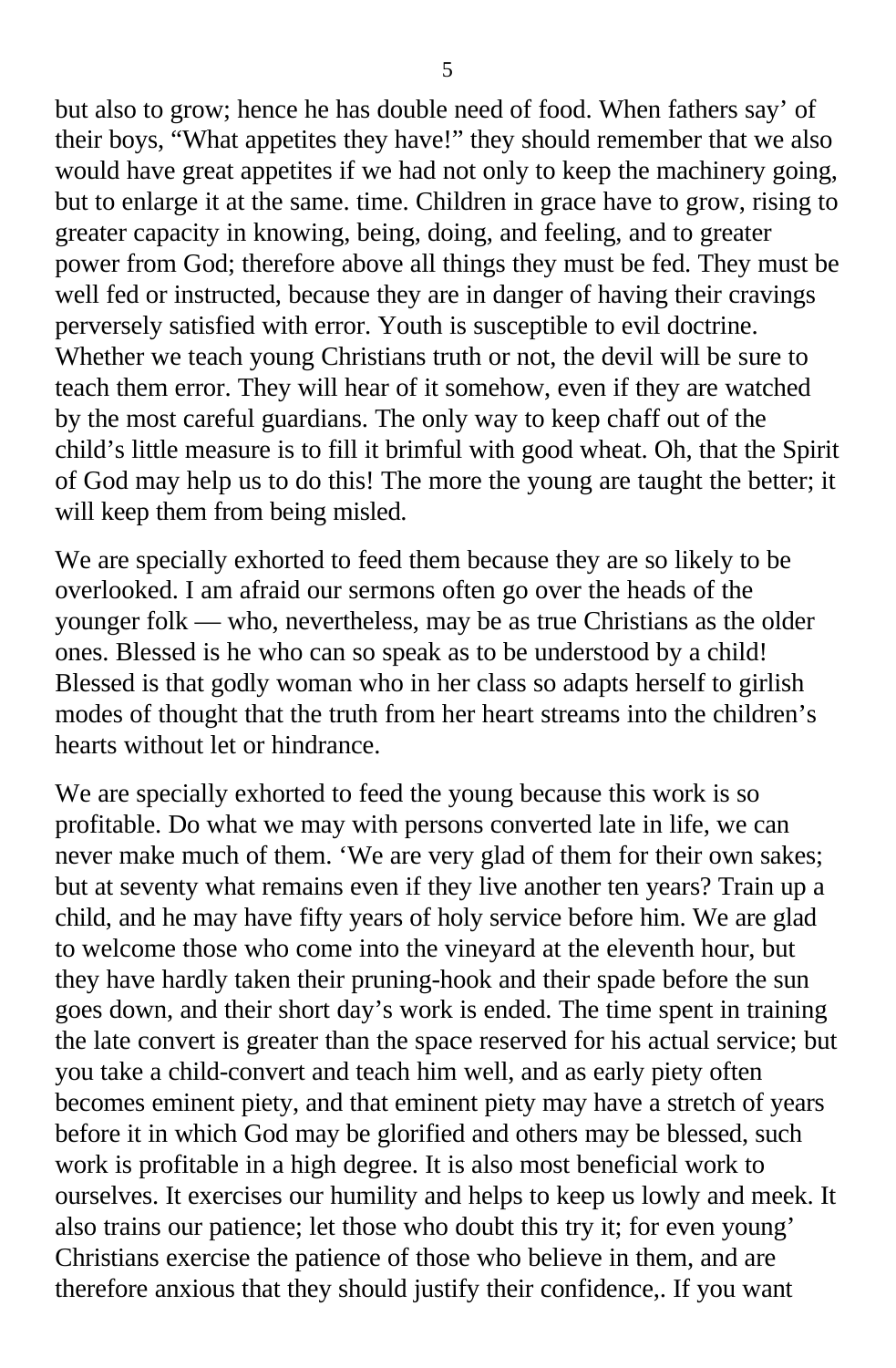big-souled, large-hearted men or women, look for them among those who are much engaged among the young, bearing with their follies, and sympathizing with their weaknesses for Jesus' sake.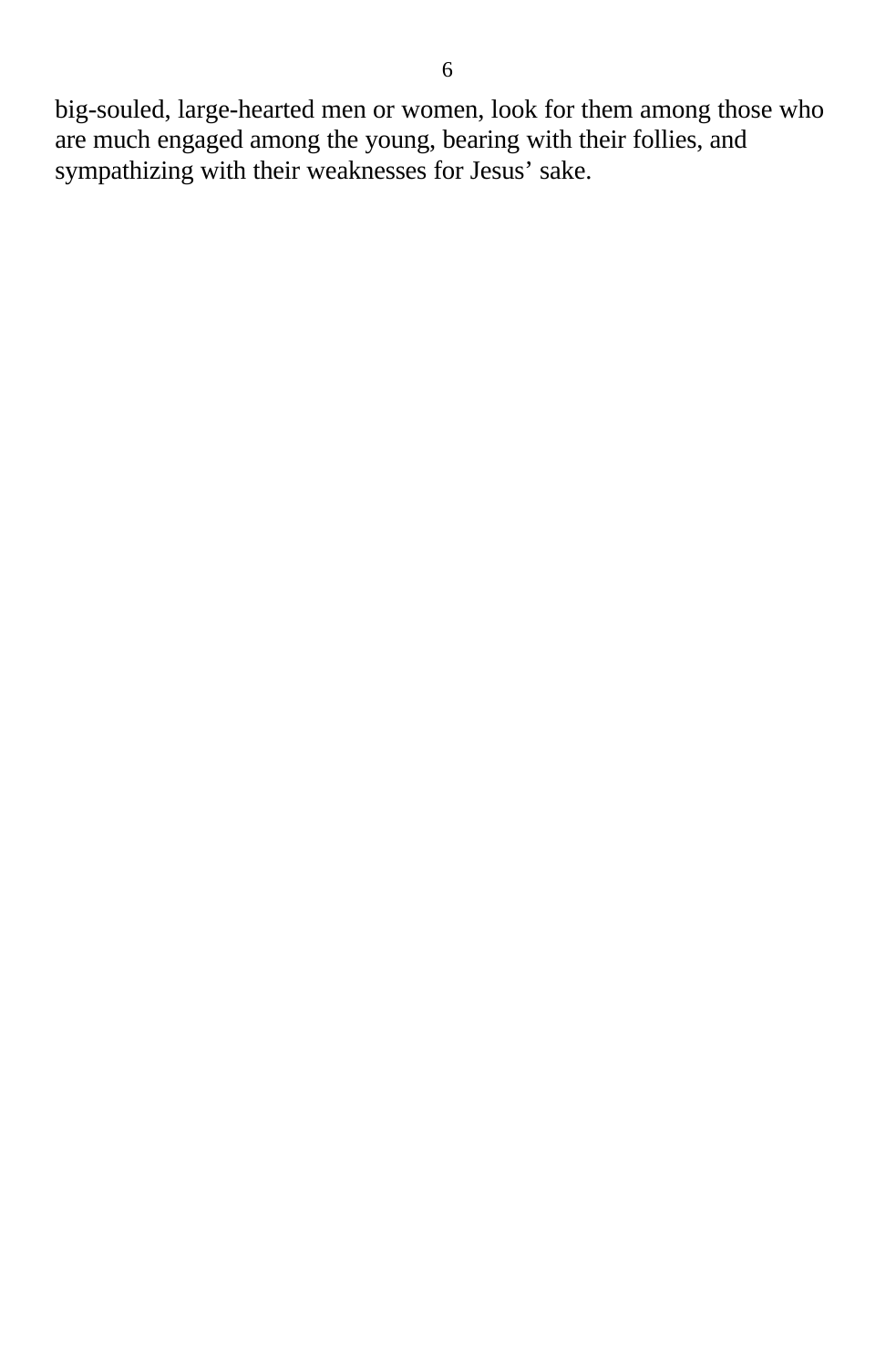#### DO NOT HINDER THE CHILDREN.

CONCERNING this hindering of children, let us watch its action. I think the results of this sad feeling about children coming to the Savior is to be seen, first, in the fact that often there is nothing in the service for the children. The sermon is over their heads, and the preacher does not think that this is any fault; in fact, he rather rejoices that it is so. Some time ago a person who wanted, I suppose, to make me feel my own insignificance, wrote to say that he had met with a number of negroes who had read my sermons with evident pleasure; and he wrote that he believed they were very suitable for niggers. Yes, my preaching was just the sort of stuff for niggers. The gentleman did not dream what sincere pleasure he caused me; for if I am understood by poor people, by servant-girls, by children, I am sure I can be understood by others. I am ambitious of preaching for niggers, if by these you mean the lowest, the rag-tag and bob-tail. I think nothing greater than to win the hearts of the lowly. So with regard to children. People occasionally say of such a one, "He is only fit to teach children; he is no preacher." I tell you, in God's sight he is no preacher who doe,; not care for the children. There should be at least a part of every sermon and service that will suit the little ones. It is an error which permits us to forget this.

Parents sin in the same way when they omit religion from the education of their children. Perhaps the thought is that their children cannot be converted while they are children, and so they think it of small consequence where they go to school in their tender years. But it is not so Many parents even forget this when their girls and boys are closing their school-days. They send them away' to the Continent, to places foul with every moral and spiritual danger, with the idea that there they can complete an elegant education. In how many cases I have seen that education completed, and it has produced young men who are thorough-paced profligates, and young women who are mere flirts. As we sow we reap. Let us expect our children to know the Lord. Let us from the beginning mingle the name of Jesus with their A B C. Let them read their first lessons from the Bible. It is a remarkable thing that there is no book from 'which children learn to read so quickly as from the New Testament there is a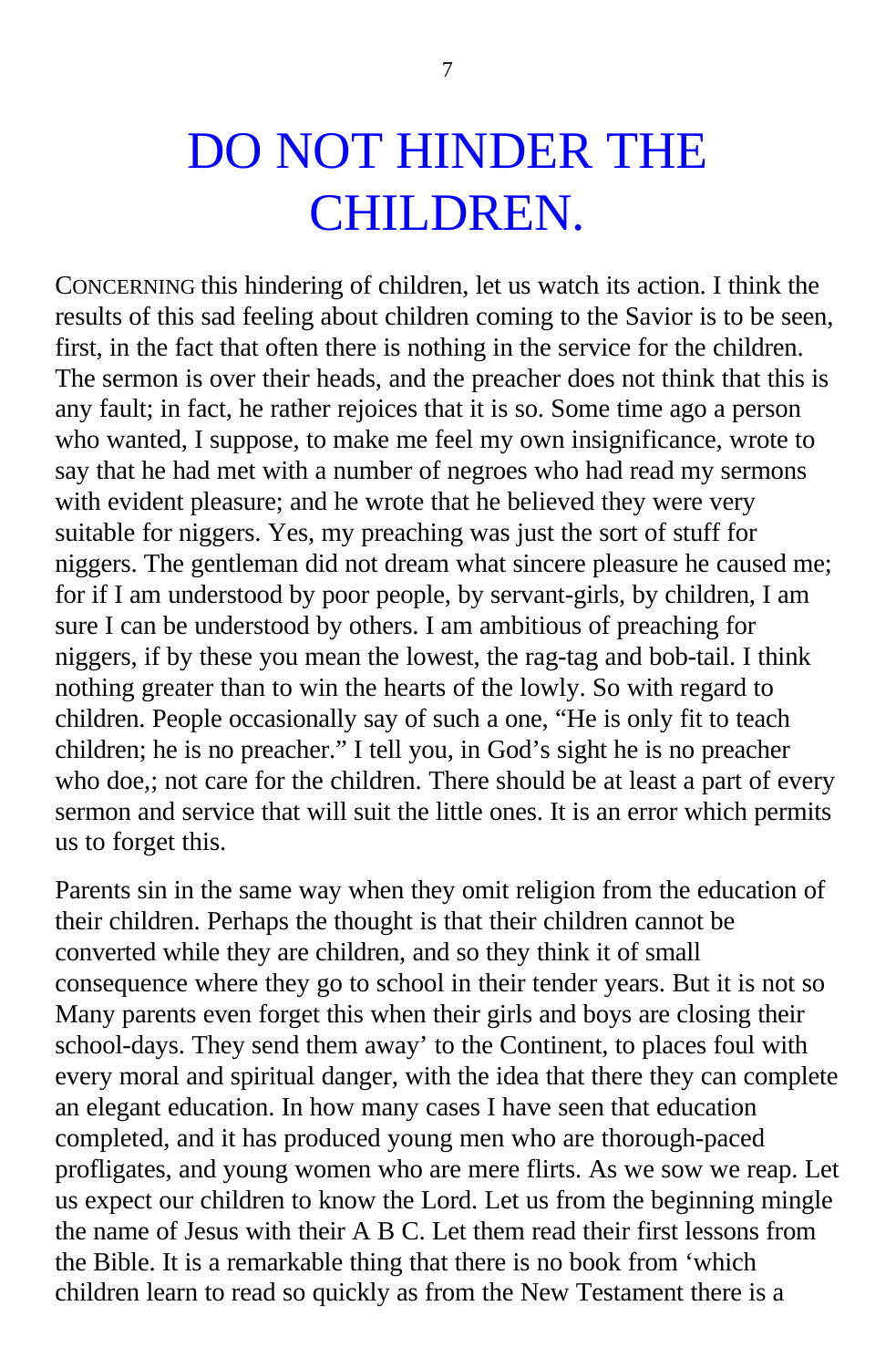charm about that book which draws forth the infant mind. But let us never be guilty, as parents, of forgetting the religious training of our children; for if we do we may be guilty of the blood of their souls.

Another result is that the conversion of children is not expected in many of our churches and congregations. I mean, that they do not expect the children to be converted as children. The theory is that if we can impress youthful minds with principles which may, in after years, prove useful to them, we have done a great dear; but to convert children as children, and to regard them as being as much believers as their seniors, is regarded as absurd. To this supposed absurdity I cling with all my heart. I believe that of children is the kingdom of God, both on earth and in heaven.

Another ill-result is that the conversion of children is not believed in. Certain suspicious people always the their teeth a bit when they hear of a newly-converted child; they will have a bite at him if they can. They very rightly insist upon it that these children should be carefully examined before they are baptized land admitted into the church; but they are wrong in insisting that only in exceptional instances are they to be received We quite agree with them as to the care to be exercised; but it should be the same in all cases, and neither more nor less in the cases of children.

How often do people expect to see in boys and girls the same solemnity of behavior which is seen in older people! It would be a good thing for us all if we had never left off being boys and girls, but had added to all the excellencies of a child the virtues of a man. Surely it is not necessary to kill the child to make the saint? It is thought by the more severe that a converted child must become twenty years older in a minute. A very solemn person once called me from the playground after I had joined the church and warned me of the impropriety of playing trap, bat, and ball with the boys. He said, "How can you play like others, if you are a child of God?" I answered that I was employed as an usher, and it was part of my duty to join in the amusements of the boys. My venerable critic thought that this altered the matter very materially; but it was clearly his view that a converted boy, as such, ought never to play!

Do not others expect from children more perfect conduct than they themselves exhibit? If a gracious child should lose his temper, or act wrongly in some trifling thing through forgetfulness, straightway he is condemned as a little hypocrite by those who are long way from being perfect themselves. Jesus says, "Take heed that ye despise not one of these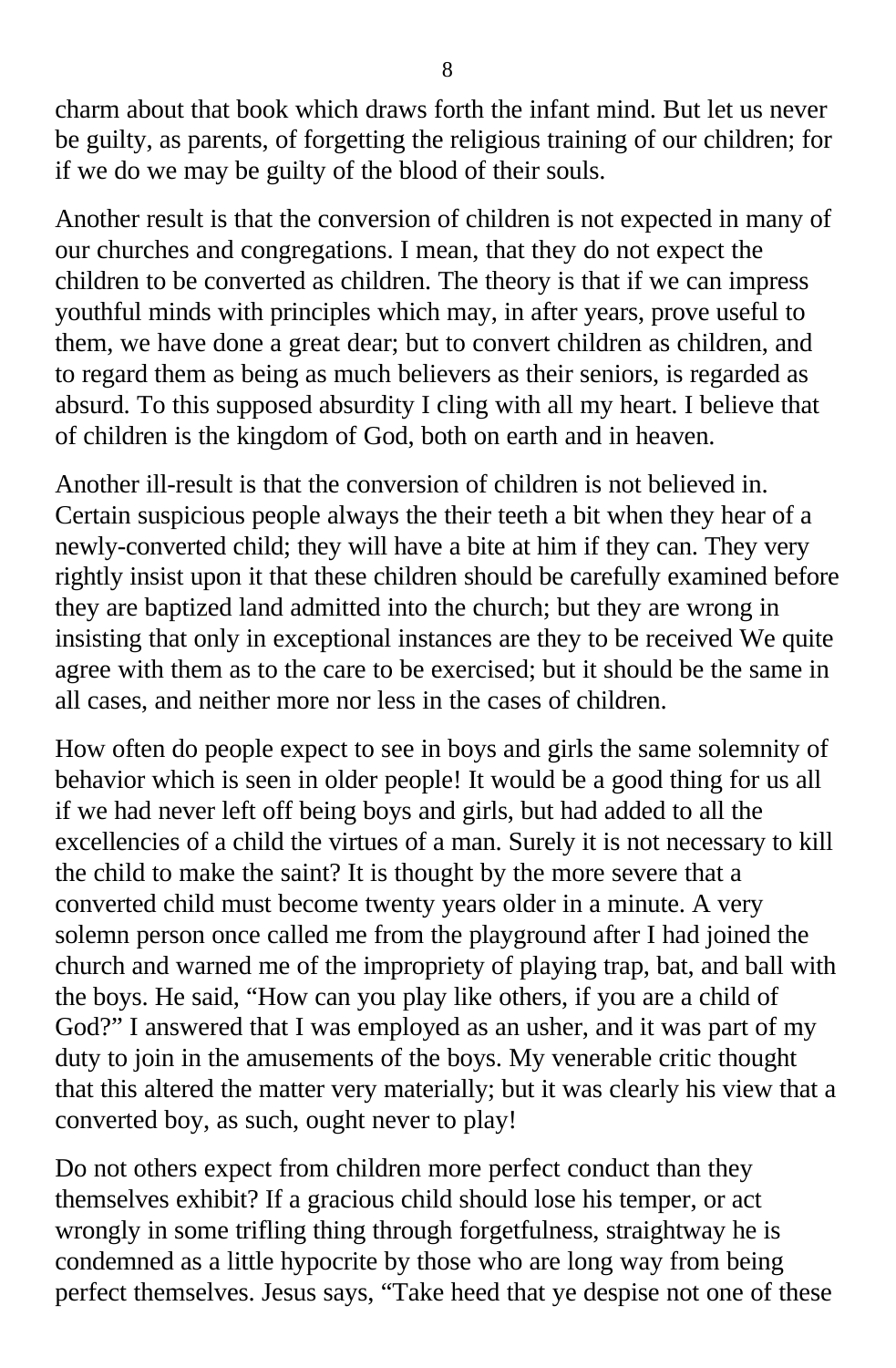little ones." Take heed that ye say not an unkind word against your younger brethren in Christ, your little sisters in the Lord. Jesus sets such great store by His dear lambs, that He carries them in His bosom; and I charge you who follow your Lord in all things to show a like tenderness to the little ones of the Divine family.

"They brought young children to Him, that He should touch them and His disciples rebuked those that brought them. But when Jesus saw it He was much displeased." He was not often displeased; certainly He was not often "much displeased," and when He was much displeased we may be sure that the case was serious. He was displeased at these children being pushed away from Him, for it was so contrary to His mind about them. The disciples did *wrong to the mothers;* they rebuked the parents for doing a motherly act — for doing, in fact, that which Jesus loved them to do. They brought their children to Jesus out of respect to Him; they valued a blessing from His hands more than gold; they expected that the benediction of God would go with the touch of the great Prophet. They may have hoped that a touch of the hand of Jesus would make their children's lives bright and happy. Though there may have been a measure of weakness in the parents' thought, yet the Savior could not judge hardly of that which arose out of reverence to His person. He was therefore much displeased to think that those good women, who meant Him honor, should be roughly repulsed.

There was also wrong done to the children. Sweet little ones! What had they done that they should be chided for coming to Jesus? They had not meant to intrude. Dear things! they would have fallen at His feet in reverent love for the sweet-voiced Teacher, who charmed not only men, but children, by His tender Words. The little ones meant no ill, and why should they be blamed?

Besides, there was wrong done to Himself. It might have made men think that Jesus was stiff, reserved, and self-exalted, like the Rabbins. If they had thought that He could not condescend to children they would have sadly slandered the repute of His great love. His heart was a great harbor' wherein many little ships might cast anchor. Jesus, the child-man, was never more at home than with children. The holy child Jesus had an affinity for children, Was He to be represented by His own disciples as shutting the door against the children? It would do a sad injury' to His character. Therefore, grieved at the triple evil which wounded the mothers, the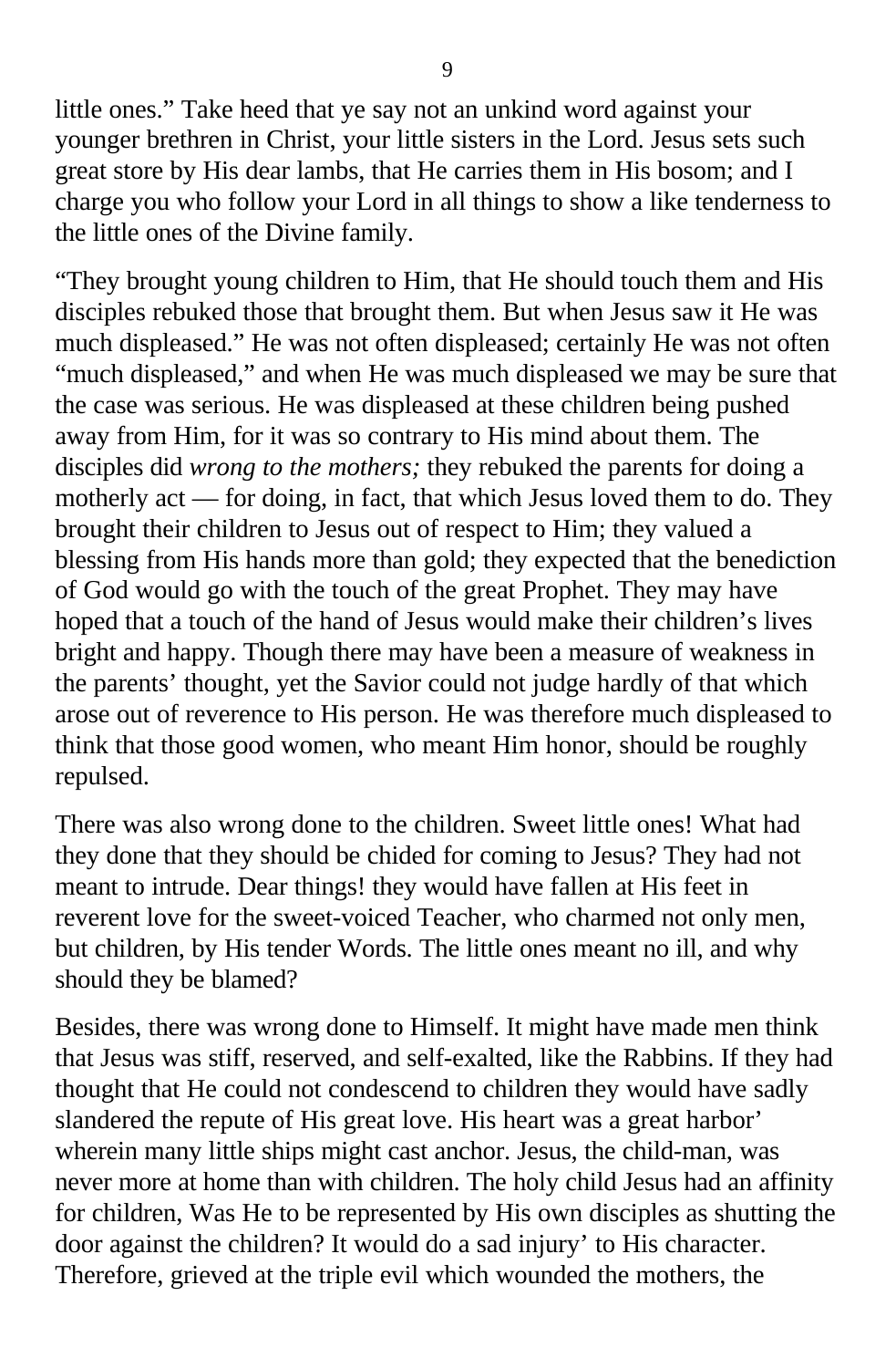children, and Himself, He was sore displeased. Anything we do to hinder a dear child from coming to Jesus greatly displeases our dear Lord. He cries to us, "Stand off. Let them alone. Let them come to Me, and forbid them not."

Next, it was contrary to His teaching, for He went on to say, " Whosoever shall not receive the kingdom of God as a little child, he shall not enter therein." Christ's teaching was not that there is something in us to fit us for the kingdom; and that a certain number of years may make us capable of receiving grace. His teaching all went the other ways — namely, that we are to be nothing, and that the less we are and the weaker we are, the better; for the less we have of self the more room there is for His divine grace. Do you think to come to Jesus up the ladder of knowledge? Come down; you will meet Him at the foot. Do you think to reach Jesus up the steep hill of experience! Come down, dear climber; He stands in the plain. "Oh! but when I am old, I shall then be prepared for Christ." Stay where thou art, young man; Jesus meets thee at the door of life; you were never more fit to meet Him than just now. He asks nothing of you but that you will be nothing, and that He may be all in all to you. That is His teaching and to send back the child because it has not this or that is to fly in the teeth of the blessed doctrine of the grace of God.

Once more, it was quite contrary to Jesus Christ's practice. He made them see this; for "He took them up in His arms, put His hands upon them and blessed them." All His life' long there is nothing in Him like rejection and refusing. He said truly, *"Him* that cometh to Me I will in no wise cast cut." If He did. cast out any because they were too young, the text would be falsified at once but that can never be. He is the receiver of all who come to Him. It is written, "This Man receiveth sinners, and eateth with them." All His life He might be drawn as a shepherd with a lamb in His bosom never as a cruel shepherd setting his dogs upon the lambs and driving them and their mothers away.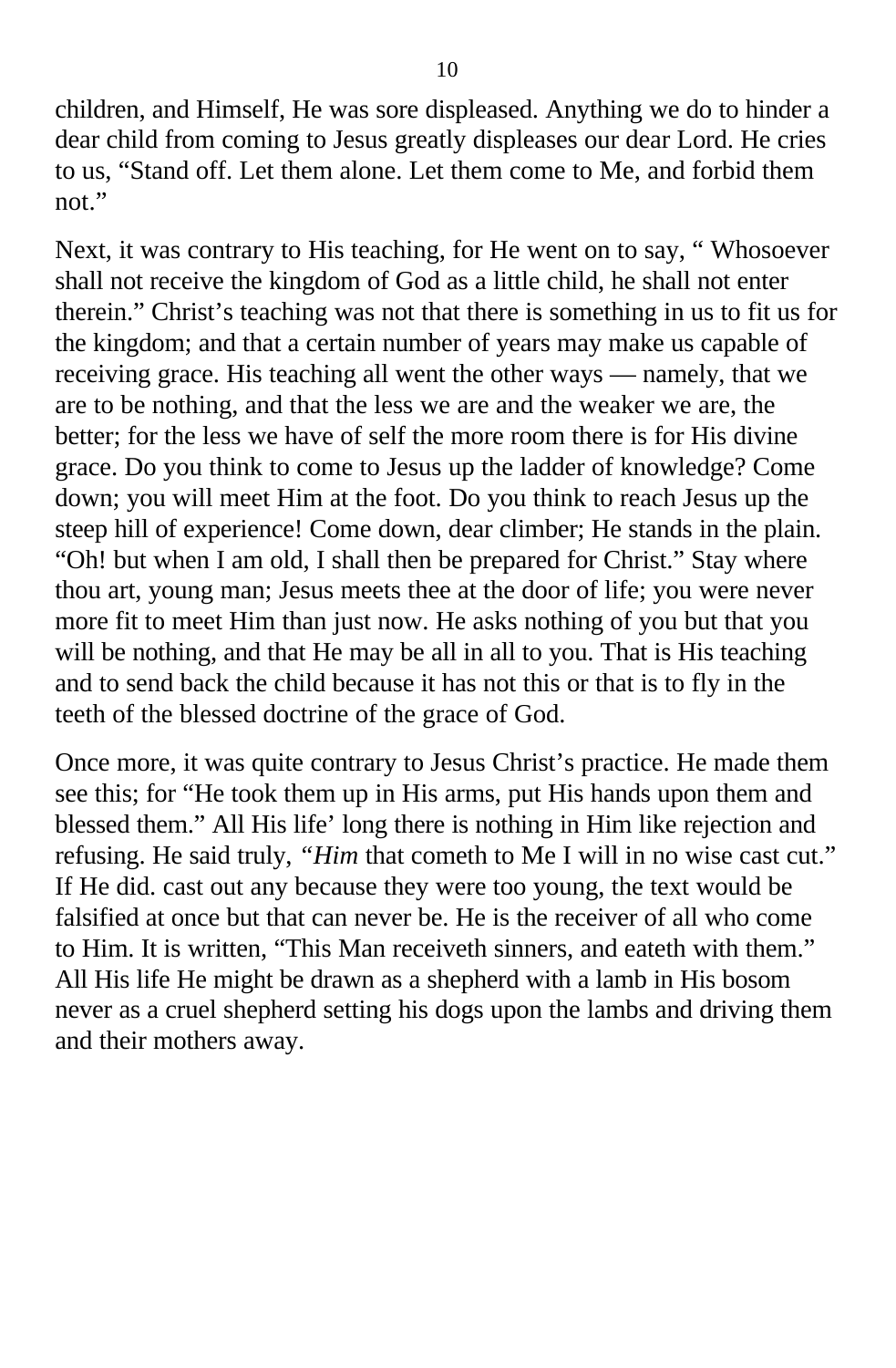#### THE DISCIPLES AND THE MOTHERS.

THE immediate disciples of our Lord were. a highly honorable band of men; despite their mistakes and shortcomings, they must have been greatly sweetened by living near to one so perfect and so full of love, I gather, therefore, that if these men, who were the cream of the cream, rebuked the mothers who brought their young children to Christ, it must be a pretty common offense in the church of God. I fear that the. chilling frost of this mistake is felt almost everywhere. I am not going to make any ungenerous statement; but I think if a little personal investigation were made many of us might find ourselves guilty' upon this point, and might be led to cry with Pharaoh's butler, *"I* do remember my faults this day." Have we laid ourselves out for the conversion of children, as much as we have done for the conversion of grown-up-folks? What! Do you think me sarcastic? Do you lay yourselves out for anybody's conversion? What must I say to you? It is dreadful that the Cainite spirit should enter a believer's heart and make him say, "Am I my brother's keeper?" It is a shocking thing that we should ourselves eat the fat, and drink the sweet, and leave the famishing multitudes to perish. But tell me now, if you did care for the salvation of souls, would you not think it rather too commonplace a matter to begin with boys and girls? Yes; and your feeling is shared by many. The fault is common.

I believe, however, that this feeling, in the case of the apostles, was caused by zeal for Jesus. These good men thought that the bringing of children to the Savior would cause an interruption; He was; engaged in much better work; He had been confounding the Pharisees, instructing the masses, and healing the sick. Could it be right to pester Him with children? The little ones would not understand His teaching, and they did not need His miracles; why should they be brought in to disturb His great doings? Therefore the disciples as good as said, *"Take* your children back, good women. Teach them the law yourselves, and instruct them in the Psalms and the Prophets, and pray with them. Every child cannot have Christ's hands laid on it. If we suffer one set of children to come, we shall have all the neighborhood swarming about us, and the Savior's work will be grievously interrupted. Do you not see this? Why do you act so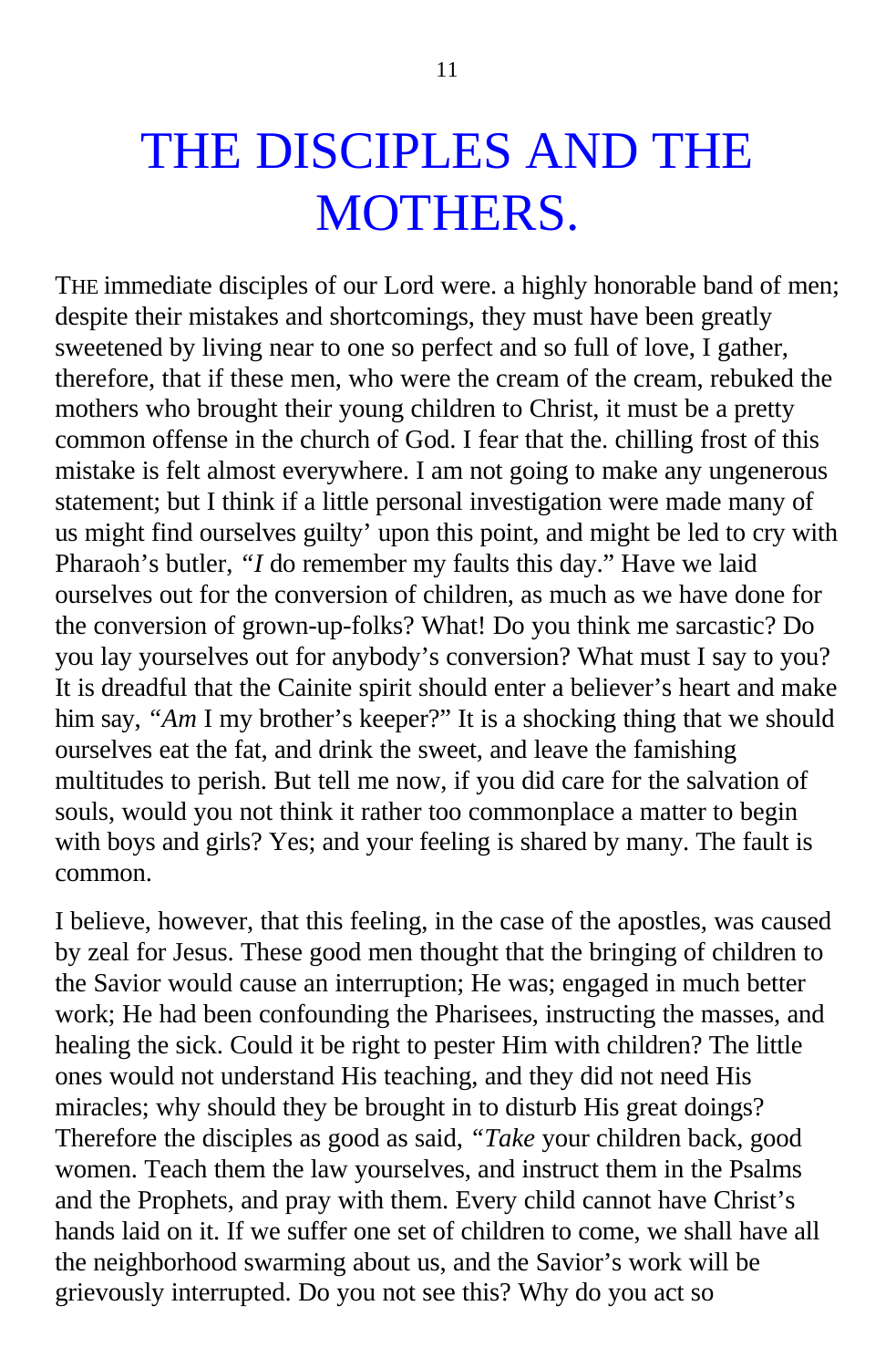thoughtlessly?" The disciples had such reverence for their Master that they would send the prattlers away, lest the great Rabbi should seem to become a mere teacher of babes. This may have been a teal for God, but it was not according to knowledge. Thus in these days certain brethren would hardly like to receive many children into the church, lest it should become a society of boys and girls. Surely, if these come into the church in any great numbers, the church may be spoken of in terms of reproach! The outside world will call it a mere Sunday-school. I remember that when a fallen woman had been converted in one of our county-towns, there was an objection among certain professors to her Being received into the church, and certain lewd fellows of the baser sort even went the length of advertising upon the walls the fact that the Baptist minister had baptized a harlot. I told my friend to regard it as an honor. Even so, if any reproach us with receiving young children into the church, we will wear the reproach as a badge of honor. Holy children cannot possibly do us any harm. God will send us sufficient of age and experience to steer the church prudently. We will receive none who fail to yield evidence of the new birth, however old they may be; but we will shut out no believers, however young they may be. God forbid that we should condemn our cautious brethren, but at the same time we wish their caution would show itself where it is more required.. Jesus will not be dishonored by' the children we have, far more cause to fear the adults.

The apostles' rebuke of the children arose in measure from ignorance of the children's need. If any mother in that throng had said, *"I* must bring my child to the Master, for he is sore afflicted with a devil," neither Peter, nor James, nor John, would have. demurred for a moment, but would have assisted in bringing the possessed child to the Savior. Or suppose another mother had said, "My child has a pining sickness upon it, it is wasted to skin and bone; permit me to bring my darling, that Jesus may lay His hands upon her," — the disciples would all have said: "Make way for this woman and her sorrowful burden." But these little ones with bright eyes, and prattling tongues, and leaping limbs, why should they come to Jesus? They forgot that in those children, with all their joy, their health, and their apparent innocence, there was a great and grievous need for the blessing of a Savior's grace. If you indulge in the novel idea that *your* children do not need conversion, that children born of Christian parents are somewhat superior to others, and have good within them which only needs development, one great motive for your devout earnestness will be gone.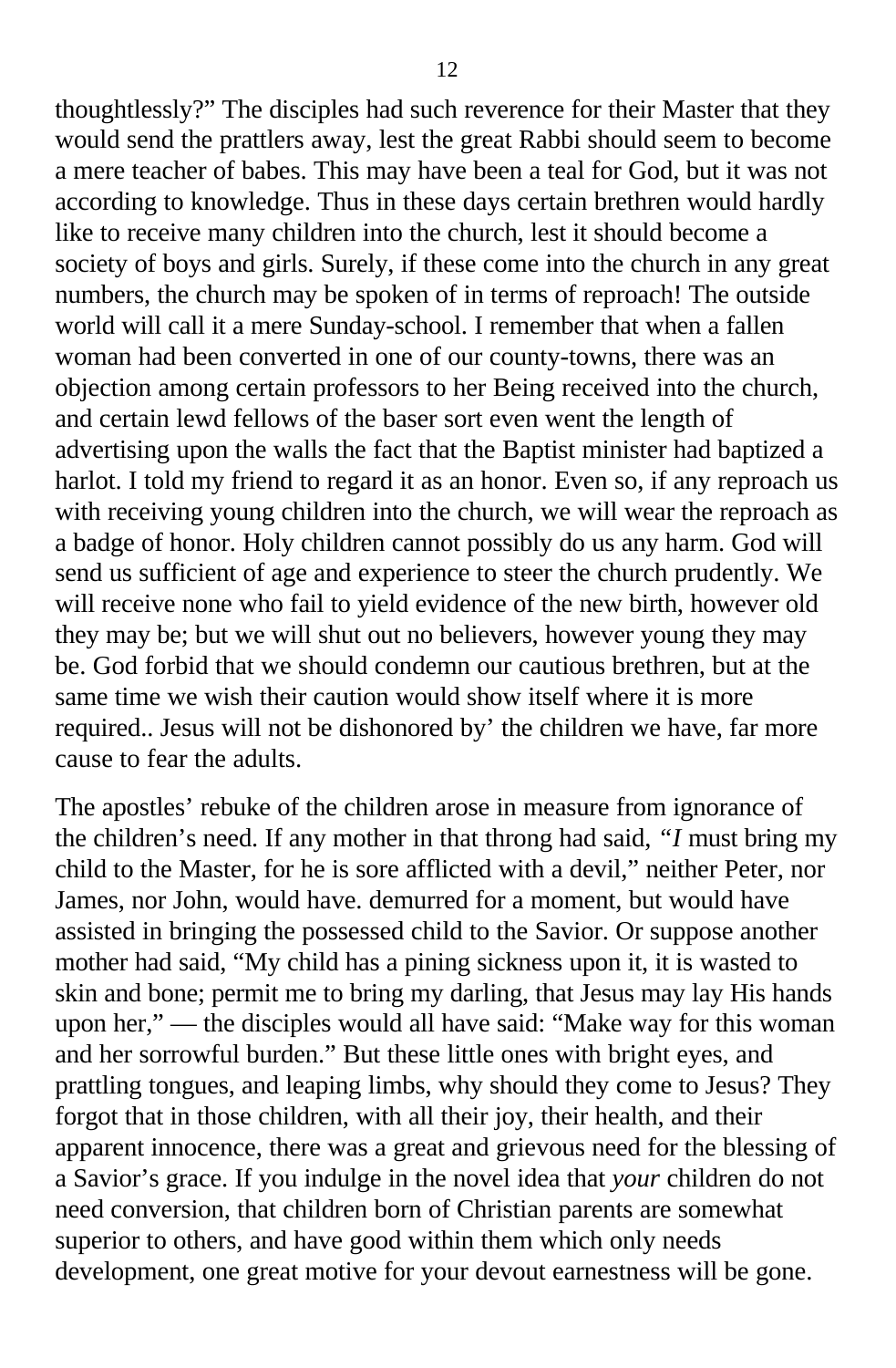Believe me, your children need the Spirit of God to give them new hearts and right spirits, or else they will go astray as other children do. Remember that however young they are, there is a stone within the youngest breast; and that stone must be taken away, or be the ruin of the child. There is a tendency to evil even where as yet it is not developed into act, and that tendency needs to be -overcome by the divine power of the Holy Spirit causing the child to be born again. Oh, that the church of God would cast off the old Jewish idea which still has such force around us — namely, that natural birth brings with it covenant privileges! Now, even under the Old Dispensation there were hints that the true seed was not born after the flesh, but after the spirit, as in the case of Ishmael and Isaac, and Esau and Jacob. Will not even the church of God know that "That which is born of the flesh is flesh; and that which is born of the Spirit is spirit"? "Who can bring a clean thing out of an unclean?" The natural birth communicates nature's filthiness, but it cannot convey grace. Under the new covenant; we are expressly told that the sons of God are "born not of blood, nor of the will of the flesh, nor of the will of man, but of God." Under the old covenant, which was typical, the birth according to the flesh yielded privilege; but to come at all under the covenant of grace ye must be born again. The first birth brings you nothing but an inheritance with the first Adam; you must be born again to come under the headship of the second Adam.

But it is written, saith one, *"that* the promise is unto you, and to your children." There never was a grosset piece of knavery committed under heaven than the quotation of that text as it is usually quoted. I have heard it quoted many times to prove a doctrine which is very far removed from that which it clearly teaches. If you take one half of any sentence which a man utters, and leave out the rest, you may make him say the opposite of what he means. What do you think that text really is? See Acts 2:39: "The promise is unto you, and to your children, and to all that are afar off, even as many as the Lord our God shall call." This grandly wide statement is the argument on which is founded the exhortation, "Repent, and be baptized every one of you." It is not a declaration of privilege special to anyone, but a presentation of grace as much to all that are afar off as to them and to their children. There is not a word in the New Testament to show that the benefits of divine grace are in any degree transmitted by natural descent they come "to as many as the Lord our God shall call," whether their parents are saints of sinners. How can people have the impudence to tear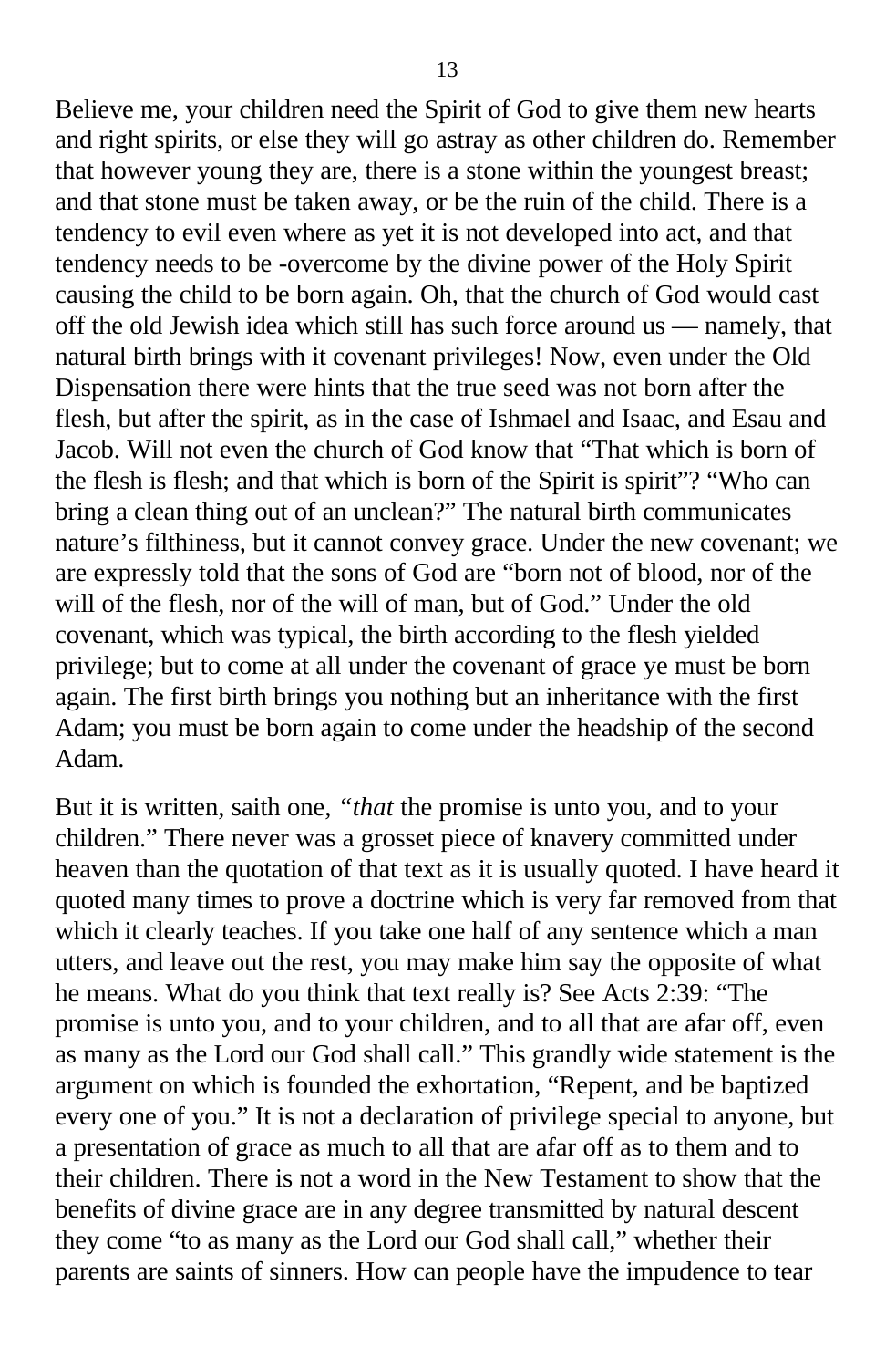off half a text to make it teach what is not true? You must sorrowfully look upon your children as born in sin, and shapen in iniquity, "heirs of wrath, even as other's "; and though you may yourself belong to a line of saints, and trace your pedigree from minister to minister, all eminent in the church of God, yet your children occupy precisely the same position by their birth as other people's children do; so that they must be redeemed from under the curse of the law by the precious blood of Jesus, and they must receive a new nature by the work of the Holy Ghost. They are favored by being placed under godly training, and under the hearing of the gospel; but their need and their sinfulness are the same as in the rest of the race. If you think of this, you will see the reason why they should be brought to Jesus Christ — a reason why they should be brought as speedily as possible in the arms of your prayer and faith to Him who is able to renew them.

I have sometimes met with a deeper spiritual experience in children of ten and twelve than I have in certain persons of fifty and sixty. It is an old proverb that some children are born with beards. Some boys are little men, and some girls are little old women. You cannot measure the lives of any of us by our ages. I knew a boy who, when he was fifteen, often heard old Christian people say, "The boy is sixty years old; he speaks with such insight into divine truth." I believe that this youth at fifteen did know far more of the things of God, and of soul travail, than any around him, whatever their age might be. I cannot tell you why it is, but so I do know it is, that some are old when they are young, and some are very green when they are old; some are wise when you would expect them to be otherwise, and others are very foolish when you might have expected that they had quitted their folly. Talk not of a child's incapacity for repentance! I have known a child weep herself to sleep by the month 'together under a crushing sense of sin. If you would know a deep, and bitter, and awful fear of the wrath of God, let me tell you what I felt as a boy. If you would know joy in the Lord, many a child has been as full of it as his little heart could hold. If you want to know what faith in Jesus is, you must not look to those who have been bemuddled by the heretical jargon of the times, but to the dear children who have taken Jesus at His word, and believed in Him, and loved Him. and therefore know and are sure that they are saved. Capacity for believing lies more in the child than in the man. We grow less rather than more capable of faith every year brings the unregenerate mind further away from God, and makes it less capable of receiving the things of God. No ground is more prepared for the good seed than that which as yet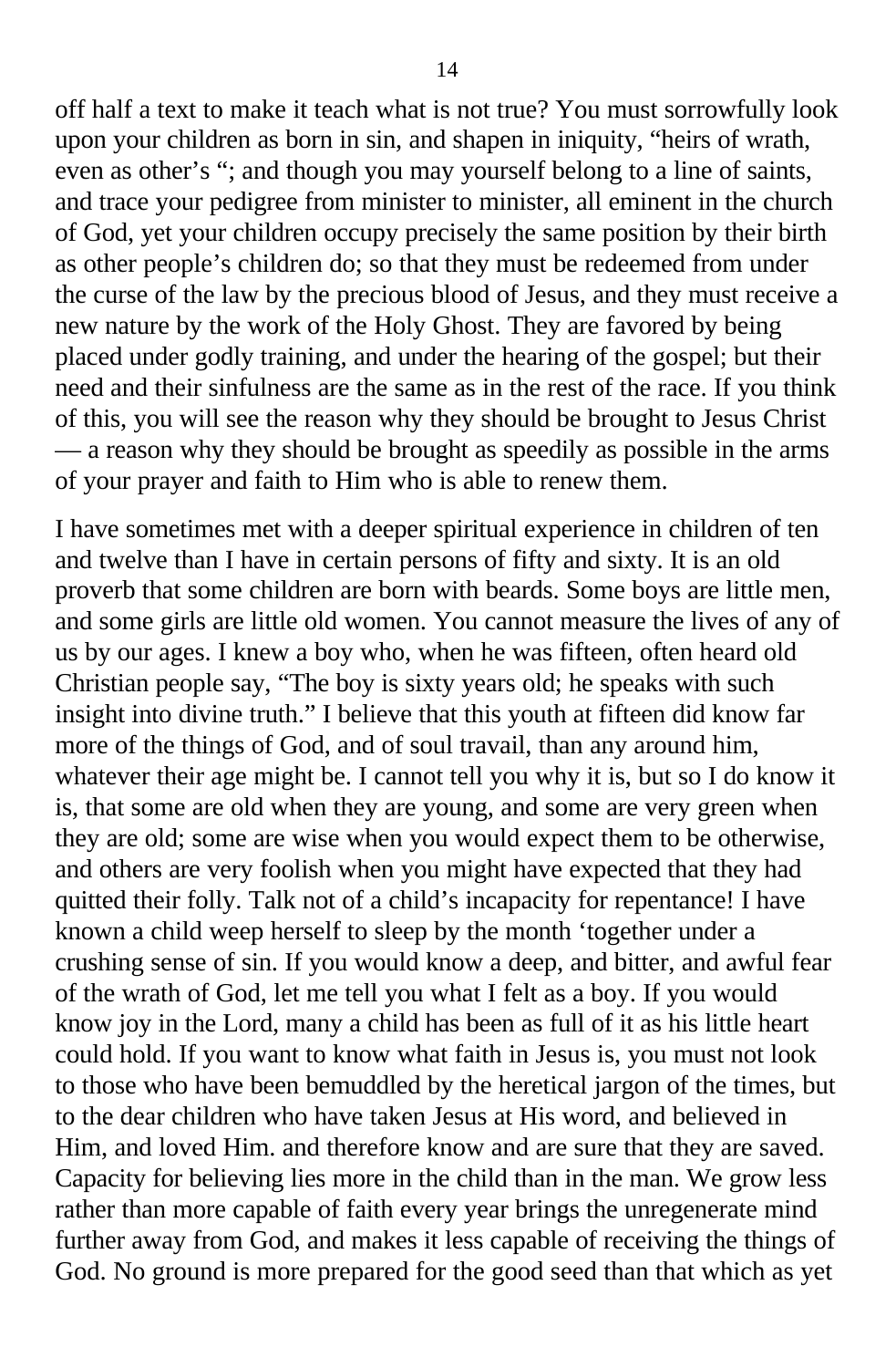has not been trodden down as the highway, nor has been as yet overgrown with thorns. Not yet has the child learned the deceits of pride, the falsehood of ambition, the delusions of worldliness, the, tricks of trade, the sophistries of philosophy; and so far it has an advantage over the adult. In any case the new birth is the work of the Holy Ghost, and He can as easily work upon youth as upon age.

Some, too, have hindered the children because they have been forgetful of the child's value. The soul's price does not depend upon its years. "Oh, it is only a child!" "Children are a nuisance." "Children are always getting in the way." This talk is common. God forgive those who despise 'the little one. s! Will you be very angry if I say that a boy is more worth saving than a man? It is infinite mercy on God's part to save those who are seventy; for what good can they now do with the fag-end of their lives? When we get to be fifty or sixty, we are almost worn out; and if we have spent all our early days with the devil, what remains for God? But these dear boys and girls . — there is something to be made out of them. If now they yield themselves to Christ they may have a long, happy, and holy day before them in which they may serve God with all their hearts. Who knows what glory God may have of them? Heathen hands may call them blessed. Whole nations may be enlightened by them. If a famous schoolmaster was accustomed to take his hat off to his; boys because he did not know whether one of them might not be Prime Minister, we may justly look upon converted children, for we do not know how soon they may be among the angels, or how greatly their light may shine among men. Let us estimate children at their true valuation, and we shall not keep them back, but we shall be eager to lead them to Jesus at once.

In proportion to our own spirituality of mind, and in proportion to our own child-likeness of heart, we shall be at home with children; and we shall enter into their early fears and hopes, their budding faith and opening love. Dwelling among young converts, we shall seem to be in a garden of flowers, in a vineyard where the tender grapes give a good smell.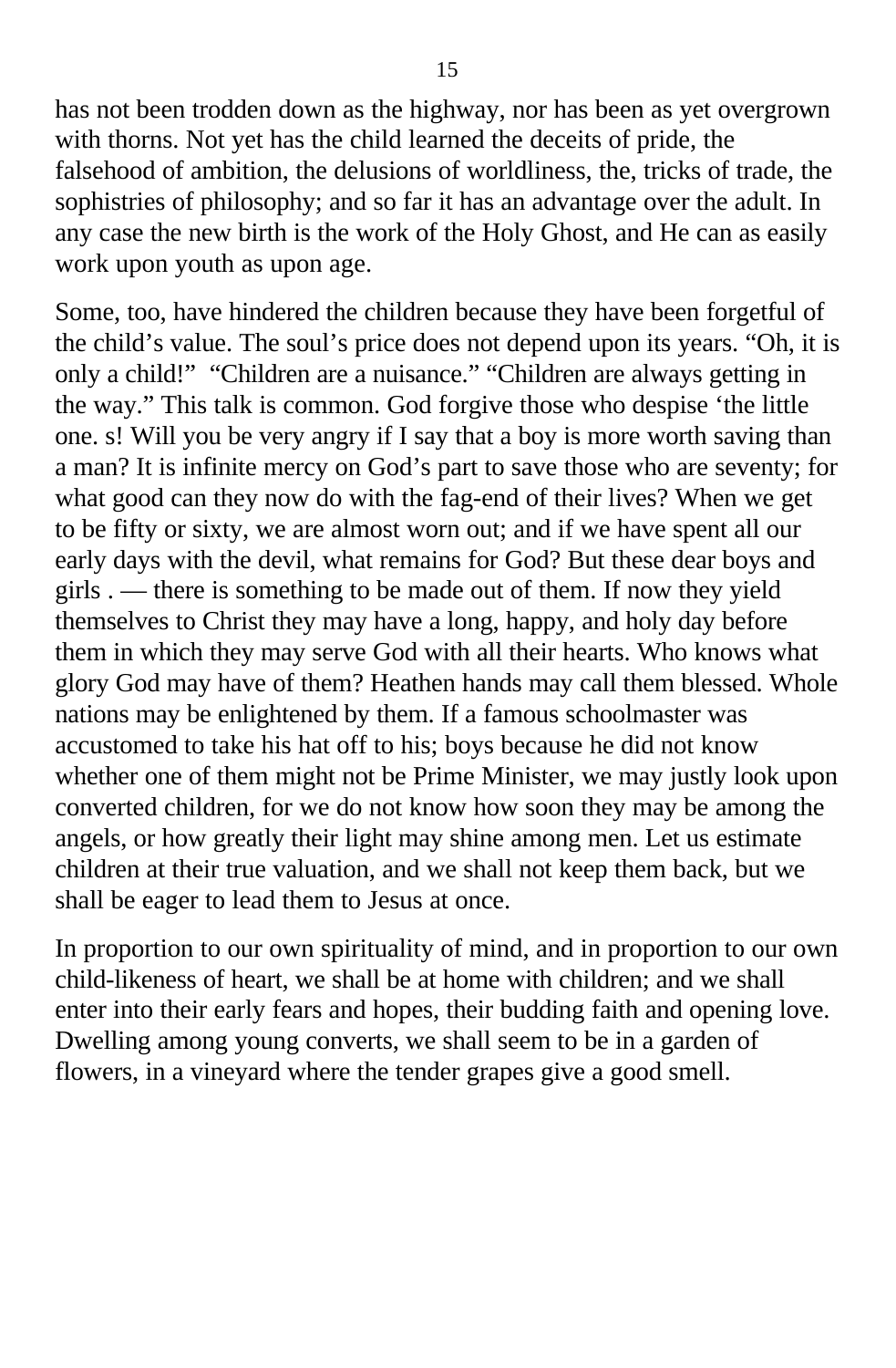## THE CHILDREN'S SHEPHERD.

SIMON Peter was not a Welshman, but he had a great deal of what we know as Welsh fire in him. He was just the sort of man to interest the young. Children delight to gather round a fire,

whether it be on the hearth or in the heart. Certain persons appear to be made of ice, and from these children speedily shrink away congregations or classes grow smaller every Sunday when cold-blooded creatures preside over them. But when a man or a woman has a kindly heart, the children seem to gather readily, just as flies in autumn days swarm on a warm, sunny wall. Therefore Jesus says to warm-hearted Simon, *"Feed* My lambs." He is the man for the office.

Simon Peter was, moreover, an experienced man. He had known his own weakness; he had felt the pangs of conscience; he had sinned much and had been much forgiven, and now he was brought in tender humility to confess the love and loveliness of Jesus. We want experienced men and women to talk to converted children, and to tell them what the Lord has done for them, and what have been their dangers, their sin,;, their sorrows, and their comforts. The young are glad to hear the story of those who have been further on the road than they have. I may say of experienced saints — their lips keep knowledge. Experience lovingly narrated is suitable food for young believers, instruction such as the Lord is likely to bless to their nourishing in grace.

Simon Peter was now a greatly indebted man. He owed much to Jesus Christ, according to that rule of the Kingdom — he loveth much to whom much hath been forgiven. Oh, you that have never entered upon this; service for Christ, and yet might do it well, come forward at once and say, "I have left this work to younger hands, but I will do so no longer. I have experience, and I trust I yet retain a warm heart within my bosom; I will go and join these workers, who are steadily feeding the lambs in the name of the Lord." So far as to the man who is called to feed the lambs.

When the Lord calls a man to a work, He gives him the preparation necessary for it. How was Peter prepared for feeding Christ's lambs? First, *by being fed himself.* The Lord gave him a breakfast before giving him a commission. You cannot feed lambs, or sheep either, unless you are fed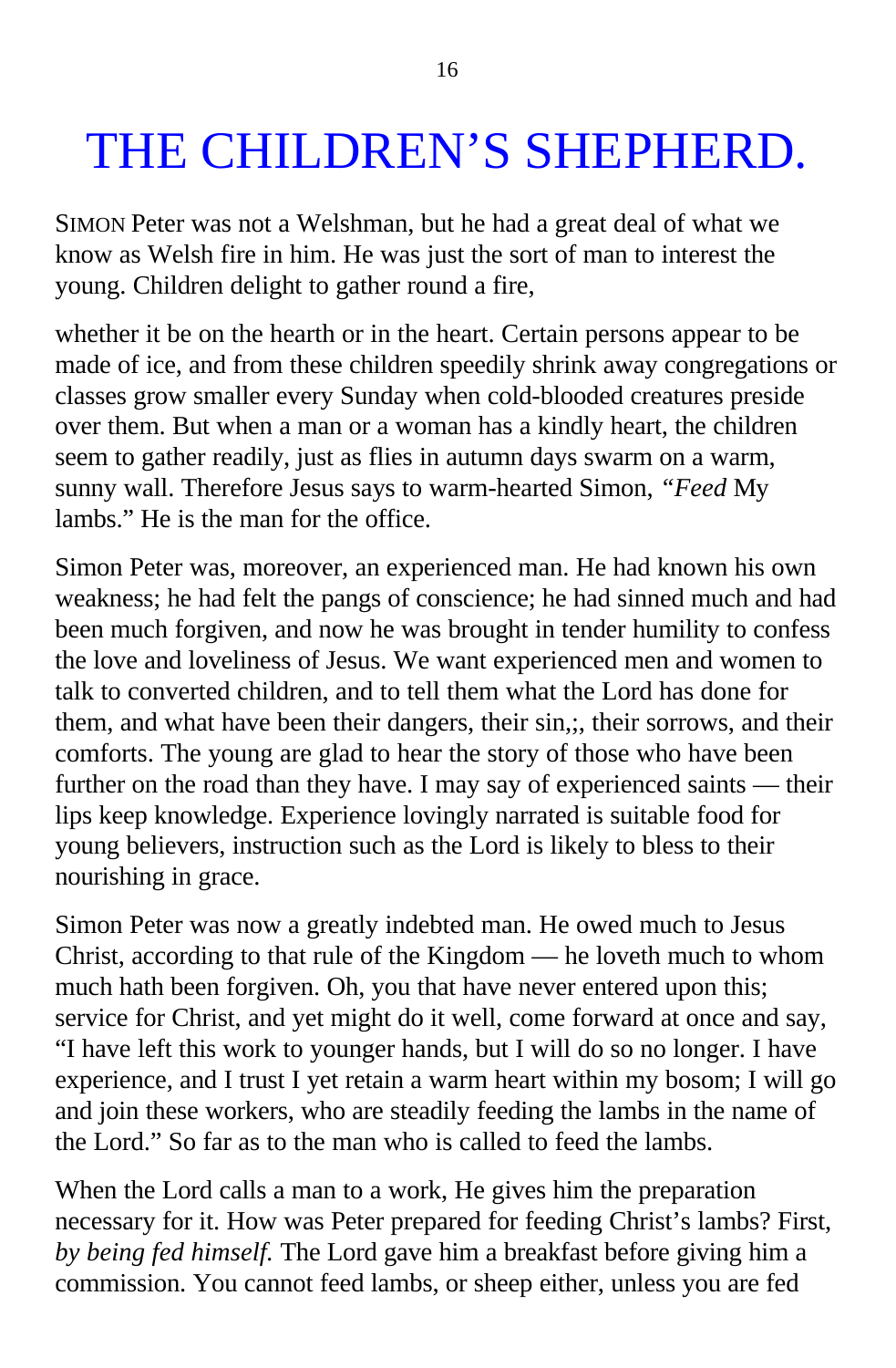yourself. It is quite right for you to be teaching a great part of the Lord'sday; but I think a teacher is very unwise who does not come to hear the gospel preached and get a meal for his own soul. First be fed, and then feed.

But especially Peter was prepared for feeding the lambs by *being with his Master.* He would never forget that morning, and all the incidents of it. It was Christ's voice that he heard; it was Christ's look that pierced him to the heart; he breathed the air which surrounded the risen Lord, and this fellowship with Jesus perfumed Peter's heart and tuned Peter's speech, that he might afterwards go forth and feed the lambs. I commend to you the study of instructive books, but above all I commend the study of Christ. Let Him be your library. Get near to Jesus. An hour's communion with Jesus is the best preparation for teaching either the young or the old.

Peter was also prepared in a more painful way than that — namely, by selfexamination. The question came to him thrice over, "Simon, son of Jonas, lovest thou Me? Lovest thou Me? Lovest thou Me ?" Often 'the vessel wants scouring with self-examination before the Lord can fitly use it to convey the living water to thirsting ones. It never hurts a true-hearted man to search his own spirit, and to be searched and tried by his Lord. It is the hypocrite who is afraid of the truth which tests his profession trying discourses, and trying meditations, he dreads; but the genuine man wants to. know for certain that he really does love Christ, and therefore he looks within him and questions and cross-questions himself.

Mainly that examination should be exercised concerning our love; for the best preparation for teaching Christ's lambs is love, — love to Jesus and to them. We cannot be priests on their behalf unless like Aaron we wear their names upon our breasts. We must love or we cannot bless. Teaching is poor work when love is gone; it is like a smith working without tire, or a builder without mortar. A shepherd who does not love his sheep is a hireling and not a shepherd; he will flee in the time of danger, and leave his flock to the wolf. Where there is no love there will be no life; living lambs are not to be fed by dead men. We preach and teach love; our subject is the love of God in Christ Jesus. How can we teach this if we have no love ourselves? Our object is to create love in the hearts of those we teach, and to foster it where it already exists; but how can we convey the fire if it is not kindled in our own hearts? How can he promote the flame whose hands are damp, and dripping with worldliness and indifference, so that he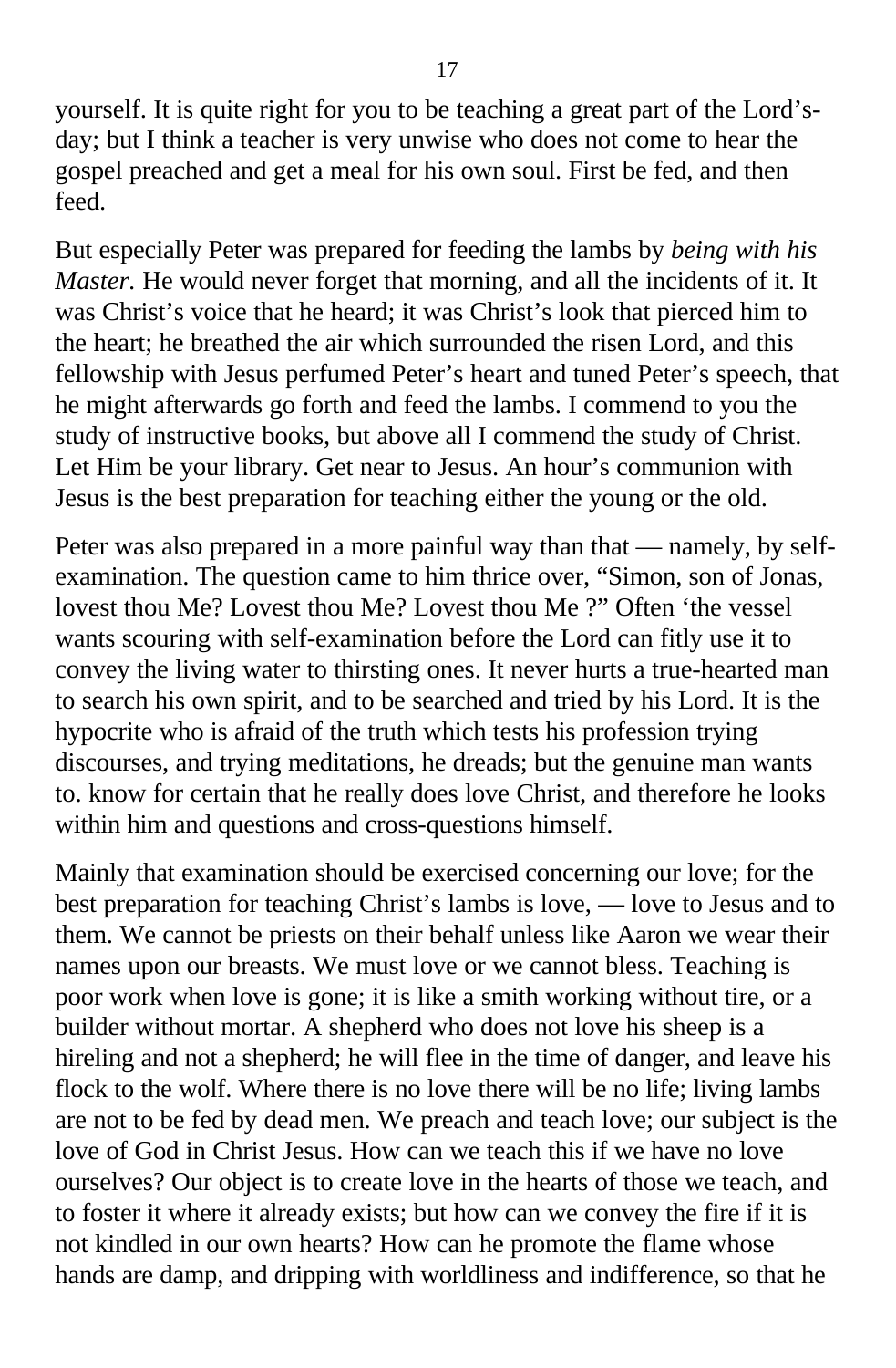acts on the child's heart rather as a bucket of water than as a flame of fire? These lambs of the flock live in the love of Christ; shall they not live in ours? He calls them His lambs, and so they are; shall we not love them for His sake? They were chosen in love; they were redeemed in love; they have been called in love; they have been washed in love; they have., been fed by love, and they will be kept by love till they come to the green pastures on the hilltops of heaven. You and I will be out of gear with the vast machinery of divine love unless our souls are full of affectionate zeal for the good of the beloved ones. Love is the grandest reparation for the ministry, whether exercised in the congregation or in the class. Love, and then feed. If thou lovest, feed. If thou dost not love, then wait till the Lord hath quickened thee, and lay not thy unhallowed hand to this sacred service.

With the weak of the flock, with the new converts in the flock, with the young children in the flock, our principal business is to feed. Every sermon, every lesson, should be a feeding sermon and a feeding lesson. It is of little use to stand and thump the Bible and call out," Believe, believe, believe!" when nobody knows what is to be believed. I see no use in fiddles and tambourines; neither lambs nor sheep can be fed upon brass bands. There must be doctrine, solid, sound, gospel doctrine to constitute real feeding. When you have a joint on the table, then ring the dinner-bell; but the bell feeds nobody if no provender is served up. Getting children to meet in the morning and the afternoon is a waste of their steps and yours if you do not set before them soul saving, soul-sustaining truth. Feed the lambs; you need not pipe to them, nor put garlands round their necks; but do feed them.

This feeding is humble, lowly, unostentatious work. Do you know the name of a shepherd? I have known the names of one or two who follow that calling, but I never heard anybody speak of them as great men; their names are not in the papers, nor do we hear of them as a trade with a grievance, claiming to be noticed by the legislature. Shepherds are generally quiet, unobtrusive people. When you took at the shepherd, you would not see any difference between him and the ploughman, or the carter, tie plods on uncomplainingly through the winter, and in the early spring he has no rest night or day because the lambs are needing him this he does year after year, and yet he will never be made a Knight of the Garter, nor even be exalted to the peerage, albeit he may have done far more useful work than those who are floated into rank upon their own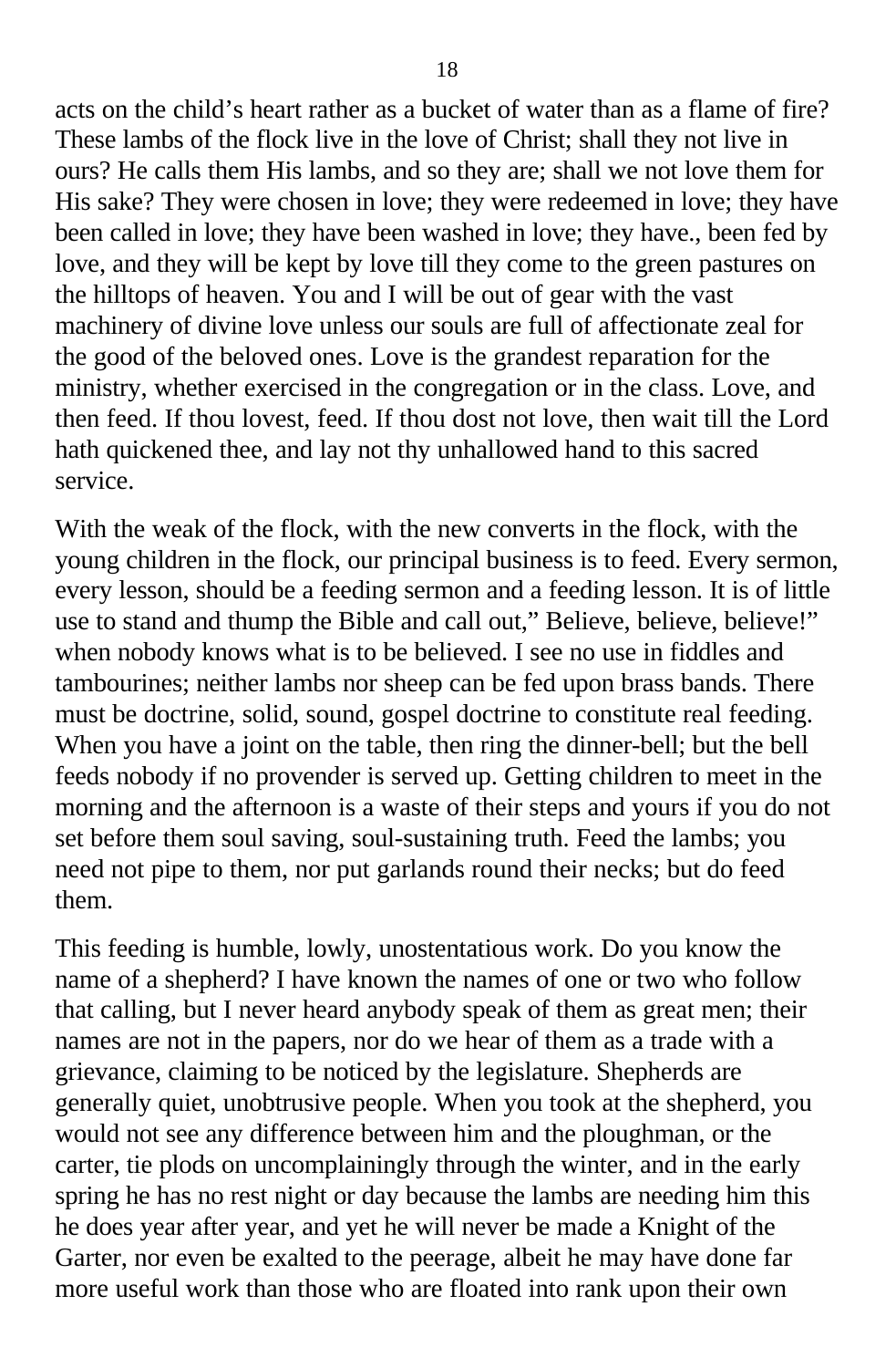beer-barrels. So in the case of many a faithful teacher of young children; you hear but little about him, yet he is doing grand work for which future ages will call him blessed. His Master knows all about him, and we shall hear of him in that day; perhaps not till then.

Feeding the lambs is *careful work,* too; for lambs cannot be fed on anything you please, especially Christ's lambs. You can soon half poison young believers with bad teaching;. Christ's lambs are all too apt to eat herbs which are deleterious; it needs that we be cautious where we lead them. If men are to take heed what they hear, how much more should we take heed what we teach. It is careful work the feeding of each lamb separately, and the teaching of each child by itself the truth which it is best able to receive.

Moreover, this is continuous work. "Feed My lambs," is not for a season, but for all time. Lambs could not live if 'the shepherd only fed them once a week. I reckon they would die between Sunday and Sunday; therefore good teachers of the young look after them all the days of the week as they have opportunity, and they are careful about their souls with prayer and holy example when they are not teaching them by word of mouth. The shepherdry of lambs is daily, hourly work. When is a shepherd's work over? How many hours a day does he labor? He will tell you that in lambing-time he is never done. He sleeps between whiles just when he can, taking much less than forty winks, and then rousing himself for action. It is so with those who feed Christ's lambs; they rest not till God saves and sanctifies their dear ones.

It is laborious work, too; at least, he who does not labor at it will have a terrible account to render. Do you think a minister's life is an easy one? I tell you that he who makes it so will find it hard enough when he comes to die. Nothing so exhausts a man who is called to it as the care of souls; so it is in measure with all who teach — they cannot do good without spending themselves. You must study the lesson; you must bring forth some. thing fresh to your class you must instruct and impress. I have no doubt you are often driven very hard for matter, and wonder how you will get through the next Lord's-day. I know you are sore pressed at times if you are worth your salt. You dare not rush to your class unprepared and offer to the Lord that which costs you nothing. There must be labor if the food is to be wisely placed before the lambs, so that they can receive it.

And all this has to be done in a singularly choice spirit; the true shepherd spirit is an amalgam of many precious graces. He is hot with zeal, but he is;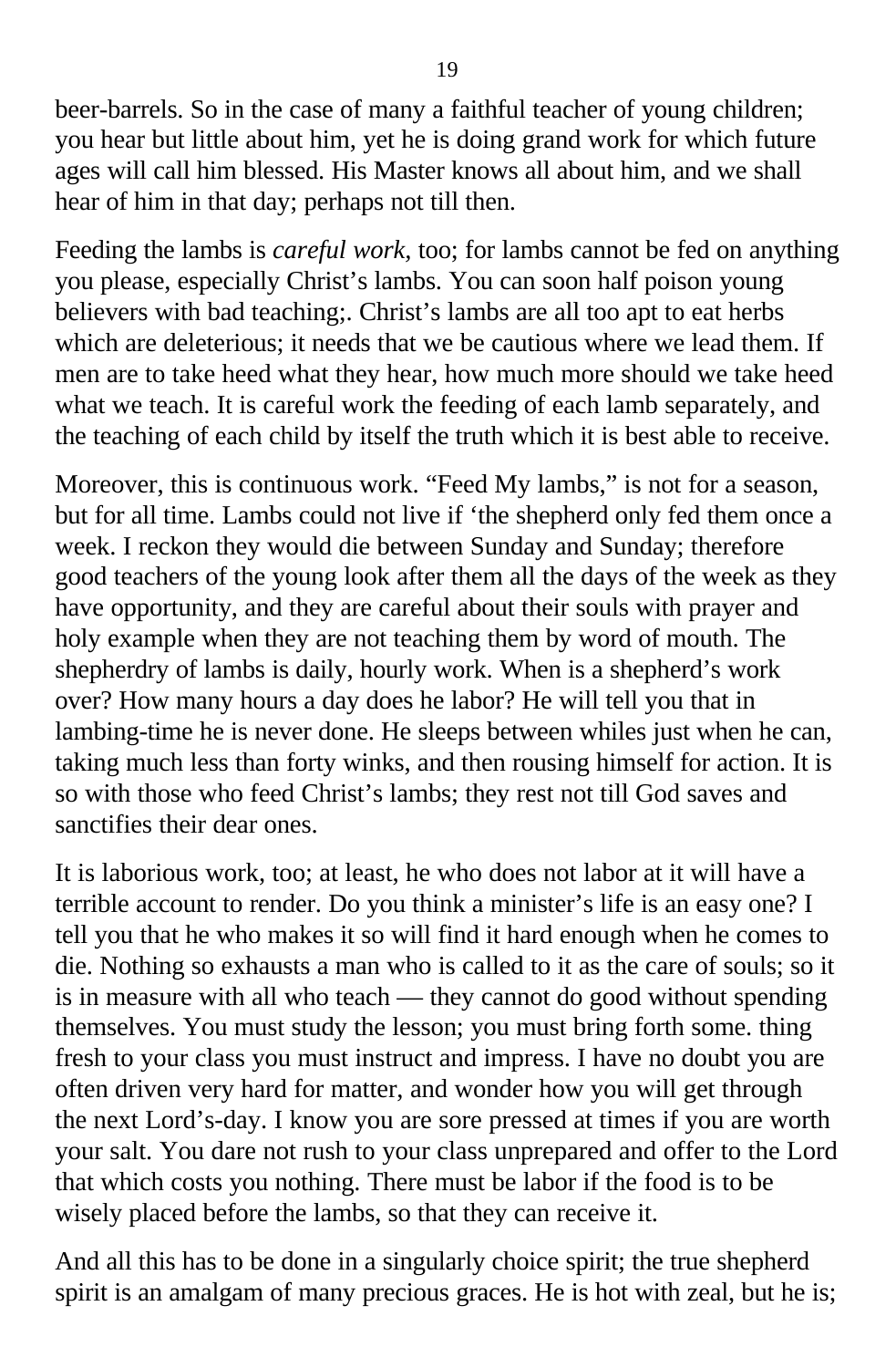not fiery with passion; he is gentle, and yet he rules his class; he is loving, but he does not wink at sin; he has power over the lambs, but he is not domineering or sharp; he has cheerfulness, but not levity; freedom, but not license; solemnity, but not gloom. He who cares for lambs should be a lamb himself; and blessed be God, there is a Lamb before the throne who cares for all of us, and does so the more effectually because He is in all things made like unto us. The shepherd spirit is a rare and priceless gift. A successful pastor or a successful teacher in a school will be found to have special characteristics, which distinguish him from his fellows. A bird when it is sitting on its eggs, or when the little ones are newly-hatched, has about it a mother-spirit, so that it devotes all its life to the feeding of its little ones other birds may be taking their pleasure on the wing, but this bird sits still the life-long clay and night, or else its only flights are to provide for gaping mouths which seem to be never filled. A passion has taken possession of the bird; and something like it comes over the true soul-winner he would gladly die to win souls ;. he pines, he pleads, he plods to bless those on whom his heart is set. If these could but be saved he would pawn half his heaven for it; ay, and sometimes, in moments of enthusiasm he is ready to barter heaven altogether to win souls, and, like Paul; he could wish himself accursed, so that they were but saved. This blessed extravagance many cannot understand, because they never felt it; may the Holy Ghost work it in us, so shall we act as true shepherds towards the lambs. This, then, is the work: "Feed My lambs."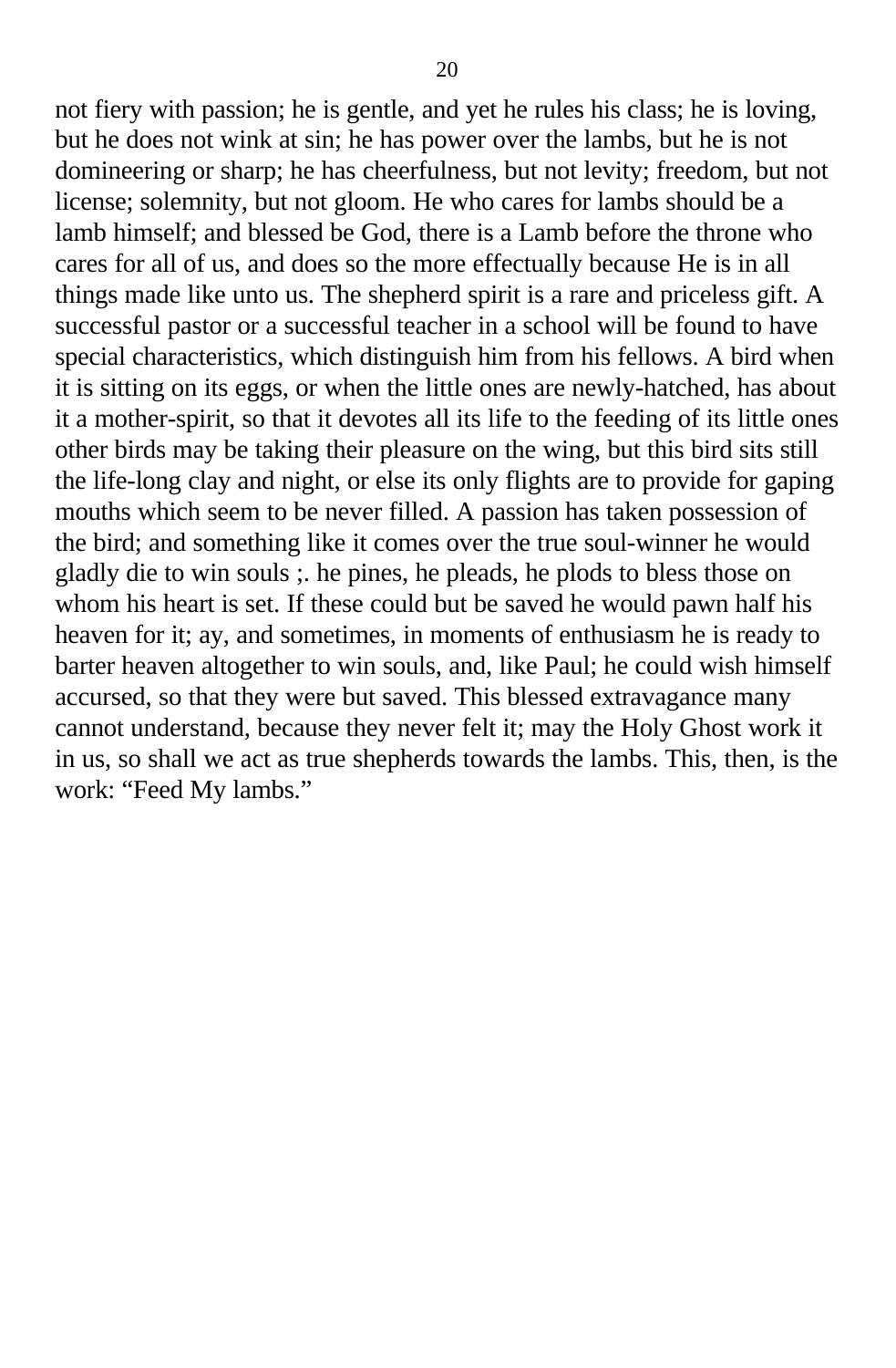# OF SUCH IS THE KINGDOM OF HEAVEN.

OUR Lord tells the disciples that the gospel sets up a kingdom. Was there ever a kingdom which had no children in it? How, then, could it grow? Jesus tells us that children are admitted into the kingdom; nay, not only that some few are here and there admitted into it, but, "of such is the kingdom of God." I am not inclined to get away from the plain sense of that expression, nor to suggest that He merely means that the kingdom consists of those who are like children. It is clear that He intended such children as those who were before him — babes and young children "of such is the kingdom of God." There are children in all kingdoms, and there are children in Christ's kingdom; and I am not certain that John Newton was not right when he said that the majority of persons who are now in the kingdom of God are children. When I think of all the multitudes of babes that have died, who are now swarming in the streets of heaven, it does seem to me to be a blessed thought that albeit generation after generation of adults have passed away in unbelief and rebellion, yet enormous multitudes of children have gone streaming up to heaven, saved by the grace of God, through the death of Christ, to sing the high praises of the Lord for ever before the eternal throne. "Of such is the kingdom of heaven." They give tone and character to the kingdom; it is rather a kingdom of children than of men.

Our Lord tells us that the way of entering the kingdom is by receiving. "Whosoever shall not receive the kingdom of God as a little child shall in no wise enter therein." We do not enter into the kingdom of God by working out some deep problem and arriving at its solution; not by fetching something' out of ourselves, but by receiving a secret something into us. We come into the kingdom by the kingdom's coming into us it receives us by our receiving it. Now, if this entrance into the kingdom depended upon something to be fetched out of the human mind by study and deep 'thought, then very few children could ever enter it; but it depends upon something to be received, and therefore children may enter. Those children 'who are of years sufficient to sin, and to be saved 'by faith, have to listen to the gospel and to receive it by faith; and they can do this, God the Holy Spirit helping them. There is no doubt about it, because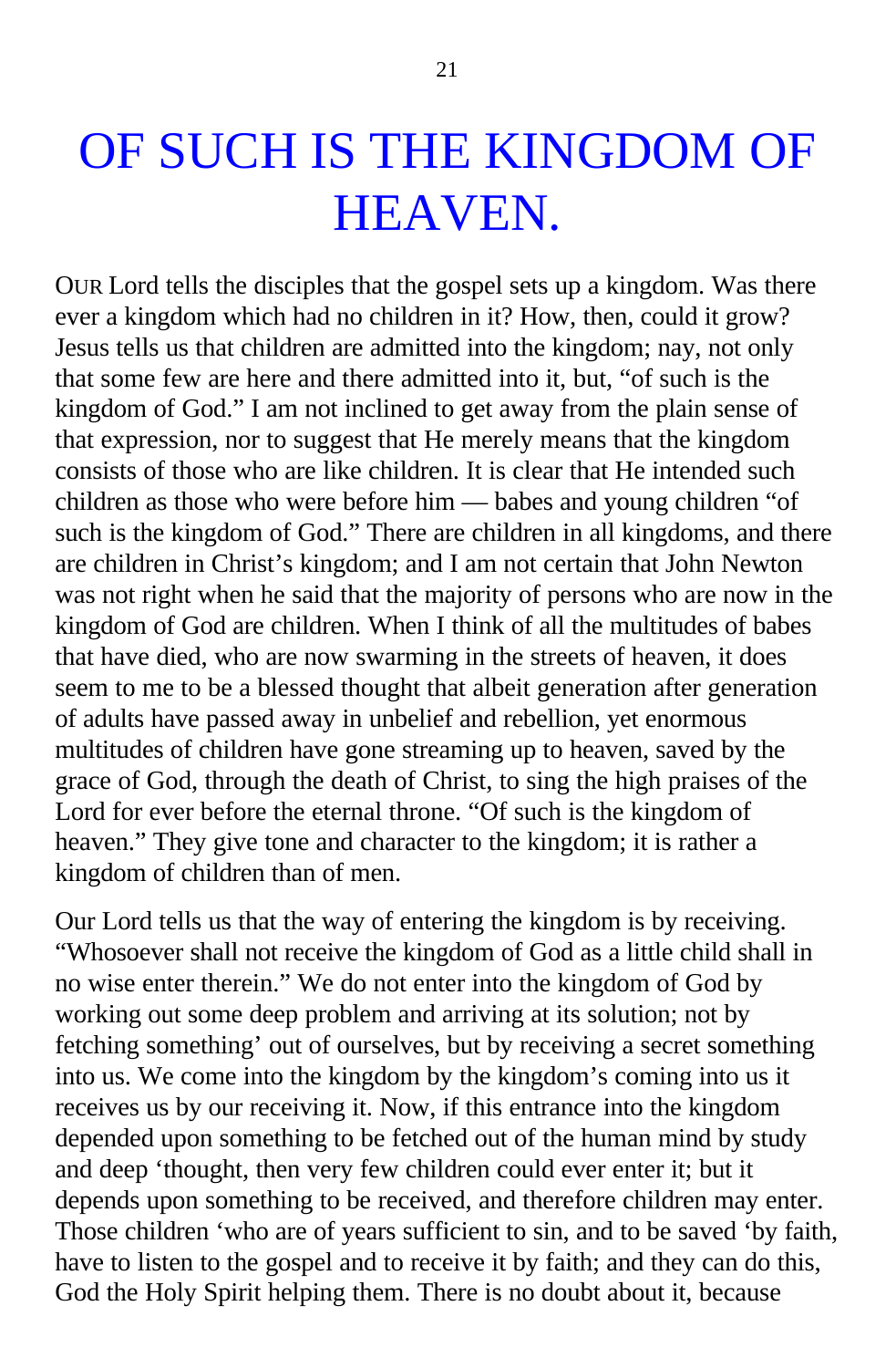great numbers have done it. I will not say at what age children are.. first capable of receiving the knowledge of Christ, but it is much earlier than some fancy; and we have seen and known children who have given abundant evidence that they have received Christ and have believed in Him at a very early age. Some of them have died triumphantly, and others of them have lived, graciously, and some are here now, grown up to be men and women, who are honorable members of the church.

We know that infants enter the kingdom, for we are convinced that all of our race who die in infancy are included in the election of grace, and partake in the redemption wrought out by our Lord Jesus. Whatever some may think, the whole spirit and tone of the Word of God, as well as the nature of God Himself, lead us to believe that all who leave this world as babes are saved. Now, how do they receive the kingdom, for in the same way must we receive it? Certainly children do not receive it by birth or blood, for we are expressly told in John's gospel that the children of God are born not of blood nor of the will of the flesh. All privilege of descent is now abolished, and no babe enters into heaven because it was born of a pious father or mother, neither shall any be shut out because his progenitors were atheists or idolaters. My solemn persuasion is that the child of a Maho-medan, or a Papist, or a Buddhist, or a cannibal, dying in infancy, is as surely saved as the child of the Christian. Salvation by blood or birth there can be none, for the gospel dispensation does not admit of it if saved, as we assuredly believe they are, infants must be saved simply according to the will and good pleasure of God, because He hath made them to be His own.

Children dying in infancy in China and Japan are as truly saved as those dying in England or Scotland. Babes of swarthy mothers, infants born in the kraal of the Hottentot or the wigwam of the Red Indian are alike saved, and therefore not saved by any outward rite, or by the mystic power of a priesthood. They are raised to the kingdom of heaven by the free and sovereign grace of God. How are they saved, then? By works? No, for they have never wrought any. By their natural innocence? No; for if that innocence could have admitted them to heaven, it must also have sufficed to save them from pain and death. If sin be not upon them in some form, how is it that they suffer? The imputed sin which makes them die prevents our believing that they claim heaven by right of innocence. They die because of Adam's fall. Sad consequences of their being born of fallen parents. Mark their appealing looks as the dear little ones look up in their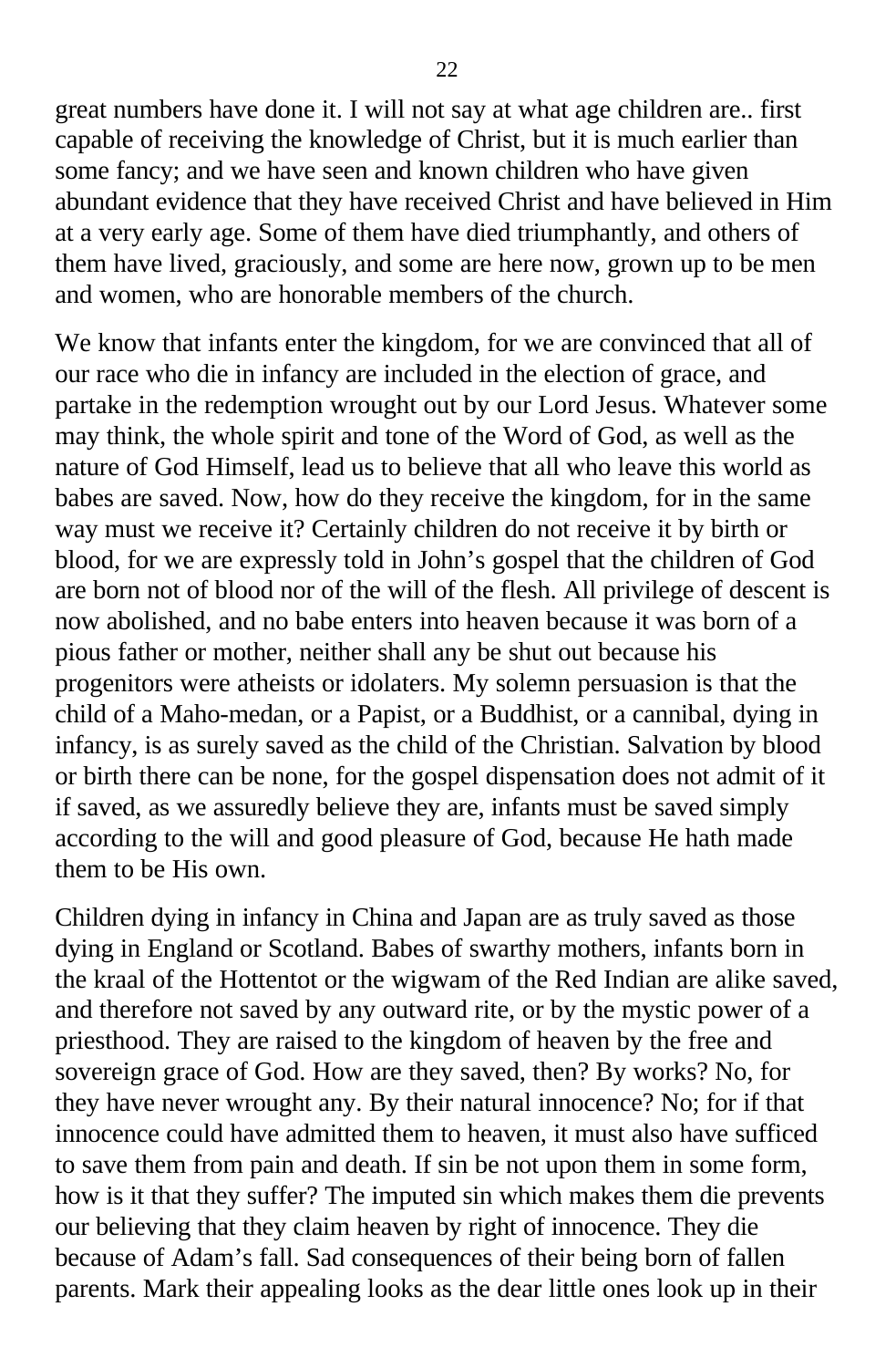suffering,;, as if they would fain ask why they must endure so much pain. We look at them with all the deeper grief because we cannot help them, and are made to reflect upon the mysterious union of the race in its fall and sorrow. The anguish of the dying little one is a proof of Adam's fall, and of its participation in the result thereof. The dear babes live again, however, because Jesus died and rose again, and they are in Him. They perish, as far as this life is concerned, for a sin which they did not commit; but they also live eternally through a righteousness in which they had no hand, even the righteousness of Jesus Christ, who hath redeemed them. We know little of the matter, but we suppose them to undergo regeneration ere they enter heaven for that which is born of the flesh is flesh, and to enter the spiritual world they must be born of the Spirit. But whatever is wrought in them, it is clear that they do not enter the kingdom by the force of intellect, or will, or merit, but as a matter of free grace, having no reference to anything that they have clone or have felt. In that same manner you must pass into the kingdom entirely through free grace, and not at all by any power or merit of your own. You will enter heaven as fully by grace as if you had never lived a godly life, nor had practiced a single virtue.

Now we have to think of another sort of children; these who outlive the time of infancy and become children capable of actual sin, and of knowing Christ, and being converted. Many of these by faith enter the kingdom. Now, as these children receive the kingdom of heaven, so must we receive it. How do the children receive it? I answer, a child receives the gospel with humility, with simple faith, and with unworldliness. Children are not held up to u,; as an example in all things, for they have faults which we ought to avoid, but they are here praised in this point, — the way in which they receive the kingdom. How does a child receive it? First, with humility, He is humble enough to be without prejudice. Take a little child and tell him about Christ Jesus the Savior, and if God blesses the telling of the story of the cross, and he believes it, he receives it without having any wrong views and notions to battle with. Many a man goes to hear the gospel with the idea that Christ is merely human; he cannot get rid of that prejudice from his mind, and therefore he does not receive Christ Jesus the Lord. Another comes to hear the word with the recollection of all that he has heard and read of infidelity, heresy, and profanity how can he profit till this is removed? Another comes with his mind stuffed with proud selfrighteousness, with a belief in priestcraft, or with a reliance upon some form or ceremony. If we could get this lumber out of the soul, there would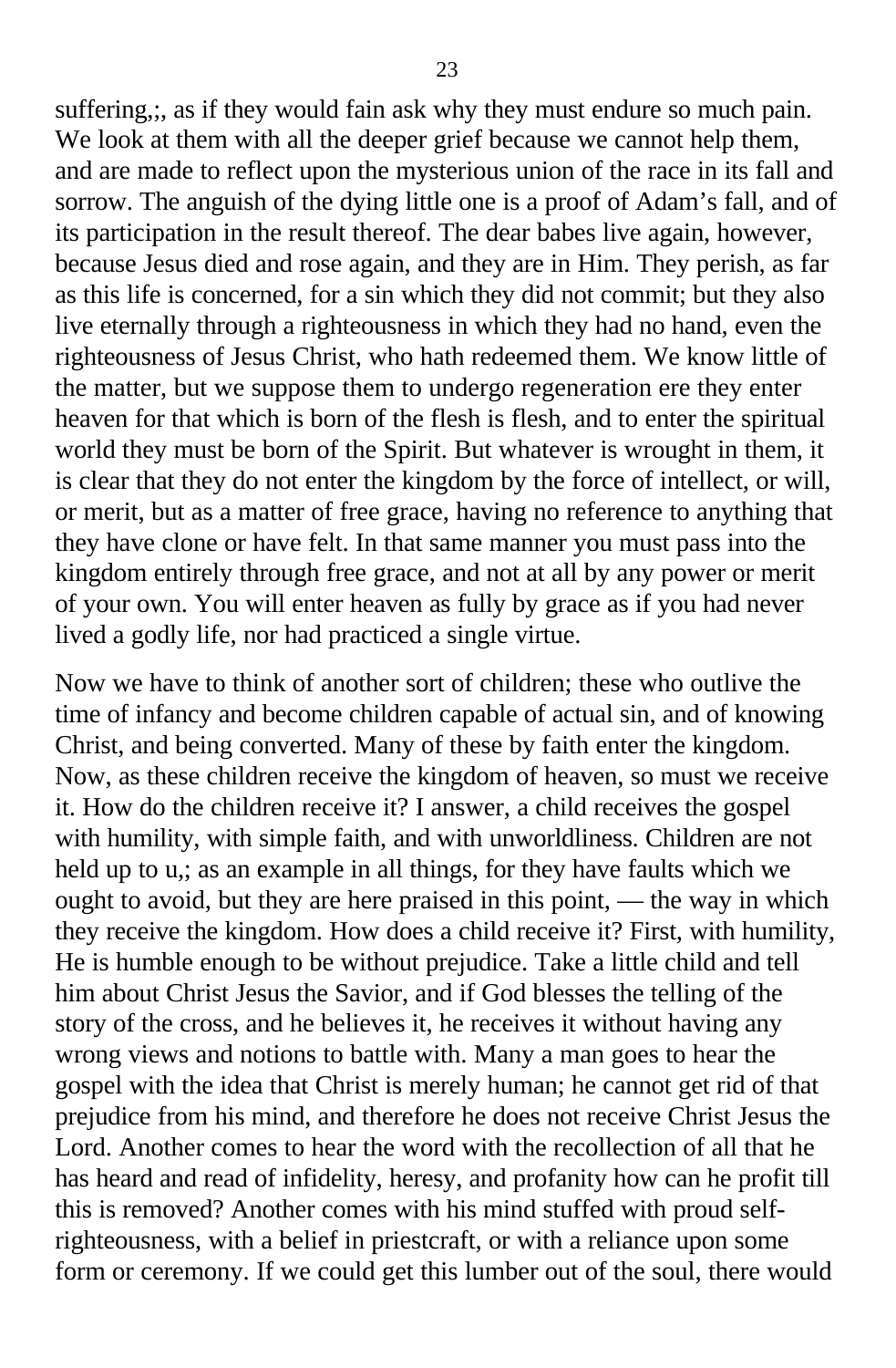be some hope; but all this is a hindrance. Now, the dear child, as he listens to the story of the love of God in Christ Jesus, has none of these prejudices to spoil his hearing. Very likely he does not even know that such evils have been invented by man, and he is blessed in his ignorance. He will find out the evil soon enough; but for the present he humbly drinks in the word, and prays, —

> *"Gentle Jesus, meek and mild, Look on me, a little child! Pity my simplicity; Suffer me to come to Thee."*

Now, this deliverance from preconceived notions is what we greatly need. Just as your little boy or your little girl must believe, even so must you. There is only one way for the shepherd and the sage, the philosopher and the peasant. The little child receives Christ humbly, for he never dreams of merit or purchase. I do not recollect ever having met with a child who had to battle with self-righteousness in coming to Christ.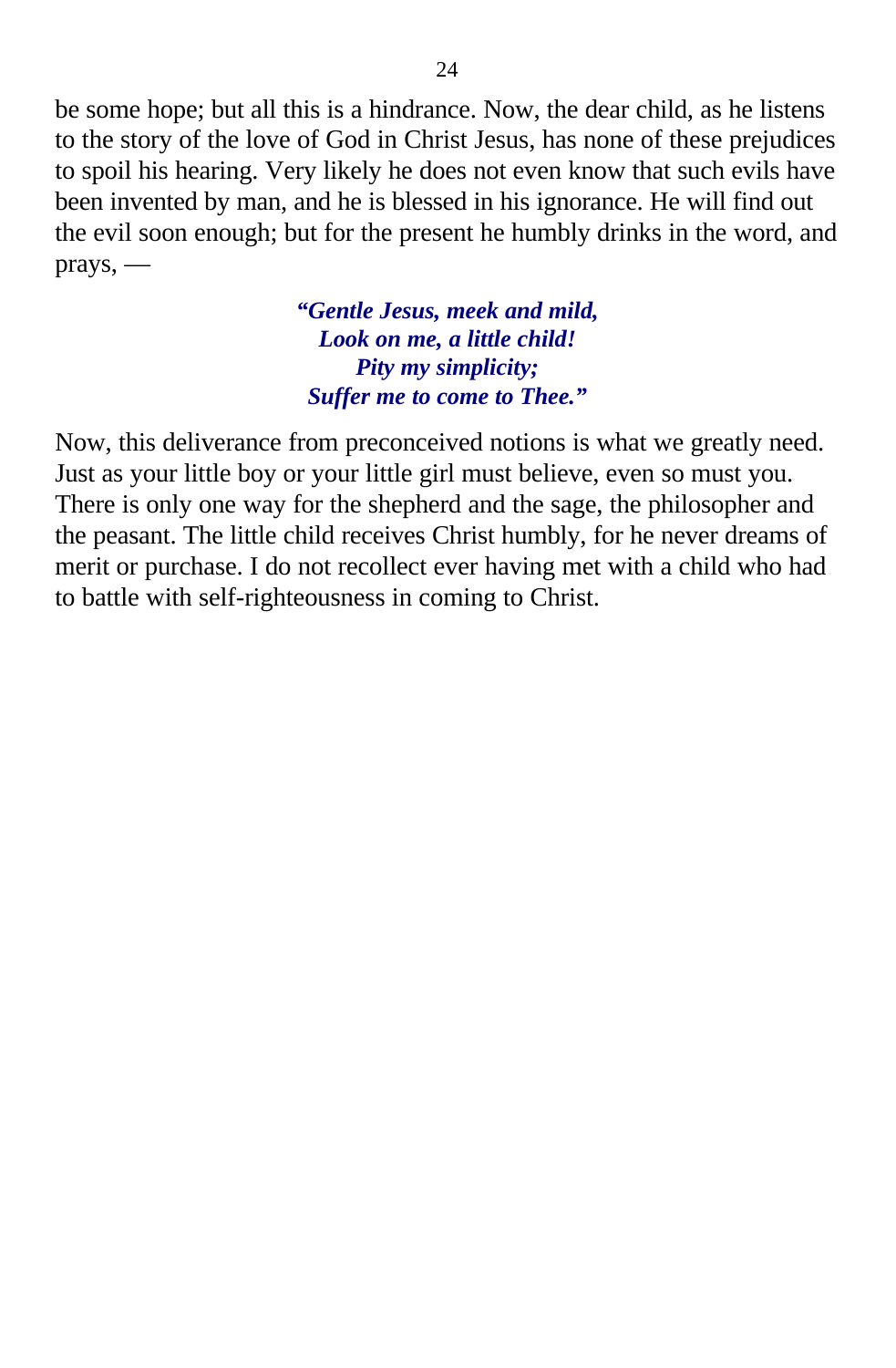# AS A LITTLE CHILD.

WHEN our Lord blessed the little children He was making His last journey to Jerusalem. It was thus a farewell blessing which He gave to the little ones, and it reminds us of the fact that among His parting words to His disciples, before He was taken up, we find the tender charge," Feed My lambs." The ruling passion was strong upon the great Shepherd of Israel, "who gathereth the lambs with His arm, and carrieth them in His bosom"; and it was fitting that while He was making His farewell journey He should bestow His gracious benediction upon the children.

Our Lord Jesus Christ is not among us in person; but we know where He is, and we know that He is clothed with all power in heaven and in earth wherewith to bless His people; let us then draw near to Him. Let us seek His touch in the form of fellowship, and ask the aid of His intercession; let us include others in our prayers, and among these let us give our children, and, indeed, all children, a leading place. We know more of Jesus than the women of Palestine did; let us, therefore, be even more eager than they were to bring our children to Him that He may bless them, and that they may be accepted in Him, even as we ourselves are. Jesus; waits to bless. He is not changed in character, or impoverished in grace; as He still receiveth sinners, so doth He still bless children; and let none of us be content, whether we be parents or teachers, until He has received our children, and has so blessed them that we are sure that they have entered the kingdom of God.

Our Savior, when He saw that His disciples were not only backward to admit the children to Him, but even rebuked those who brought them, was much displeased, and called them to Him that He might teach them better. He then informed them that, instead of the children being regarded as intruders, they were most welcome to Himself; and, instead of being interlopers, they had full right of access, for of children and of childlike persons His kingdom was composed, Moreover, He declared that none could enter that kingdom except in the same manner as children enter. He spoke with divine certainty, using His own expressive "verily," and He spoke with the weight of His own personal authority, "I say unto you." These prefatory expressions are intended to secure our reverent attention to the fact that so far from the admission of children into the kingdom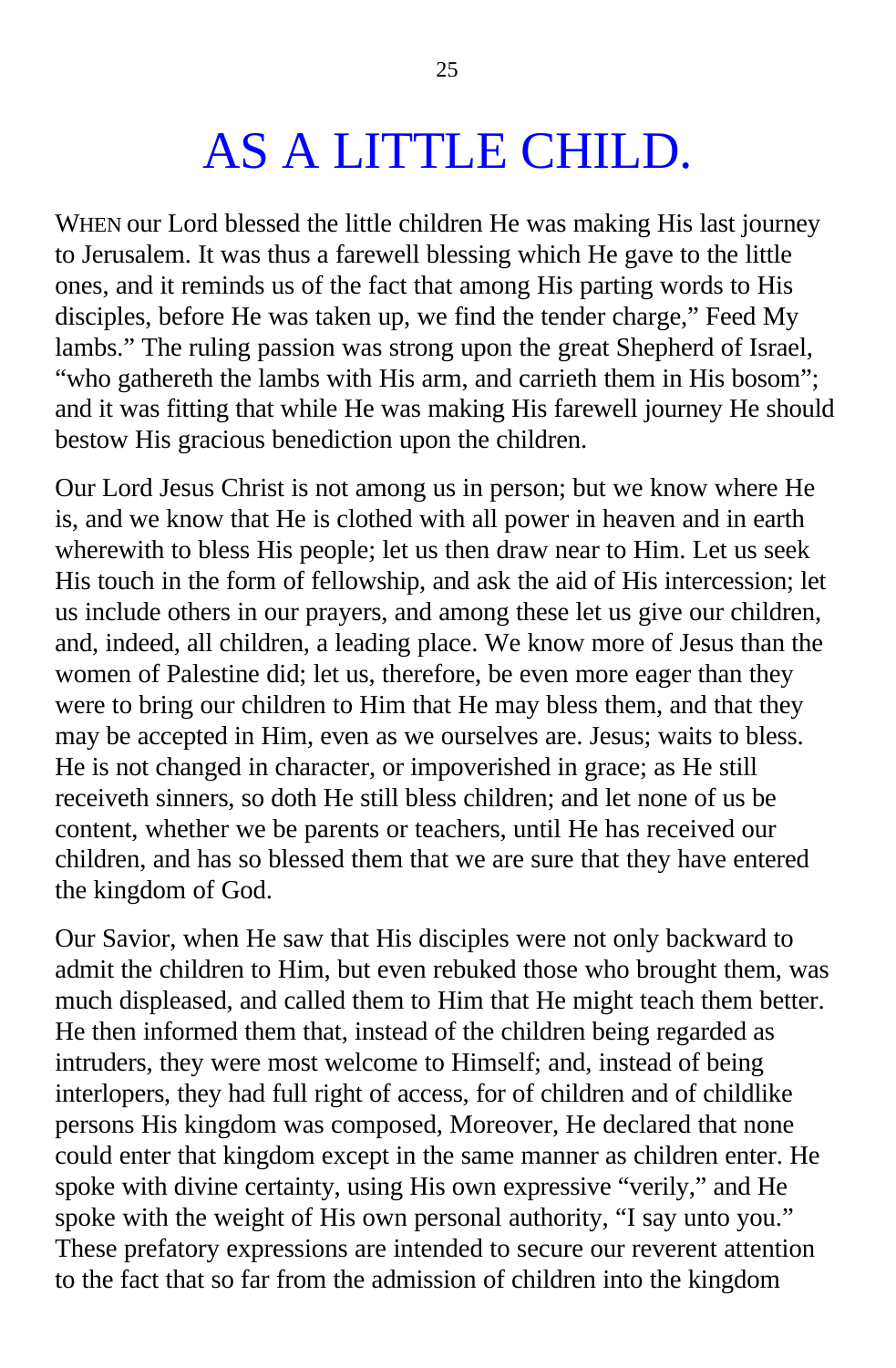being unusual or strange, none can find entrance there except they receive the gospel as; a little child receives it.

It is pretty clear that the disciples thought the. children were too insignificant for the Lord's time to be taken up by them. If it had been a prince who wished to come to Jesus, no doubt Peter and the rest of them would have diligently secured him an introduction; butt, you see, these were only poor women, with babes, and boys, and girls. If it had been an ordinary person, like themselves, they would not have repelled him with rebukes. But mere Children! Sucklings and little children! It was too bad for these to be intruded upon the great Teacher. A word is used about the youthful applicants which may signify children of any age, from sucklings up to twelve years; surely Jesus had worry enough without the intrusion of these juveniles. He had higher subjects for thought, and graver objects of care. The children were so very little, they were quite beneath His notice; so the disciples thought in their hearts. But if it comes to a matter of insignificance, who can hope to win the divine attention? If we think that children must be little in His sight, what are we? He taketh up the isles as a very little thing; the inhabitants of the earth are as grasshoppers; yea, we are all as things of nought. If we were humble we should exclaim, "Lord, what is man. that Thou art mindful of him? and the son of man, that Thou visitest him ?" If we dream that the Lord will not notice the little and insignificant, what think we of such a text as this — "Are not two sparrows sold for a farthing? and one of them shall not fall on the ground without your Father"; doth God care for sparrows, and shall He not care for little children? The idea of insignificance must be set aside at once. "Though the Lord be high, yet hath He respect unto the lowly." But are little children so insignificant? Do they not people heaven? Is it not your conviction? it is mine — that they make up a very considerable part of the population of the skies. Multitudes; of infant feet are treading the streets of the New Jerusalem. Snatched from the breast ere they had committed actual sin, delivered from the toilsome pilgrimage of life, they always behold the face of our Father which is in heaven. "Of such is the kingdom of God." Call you these insignificant? Children, who are the most numerous company in the army of the elect, dare you despise them? I might turn the tables, and call the adults insignificant, among whom there can be found no more than a small remnant who serve the Lord. Besides, many children are spared to grow up to man's estate, and therefore we must not think a child insignificant. He is; the father of the man. In him are great possibilities and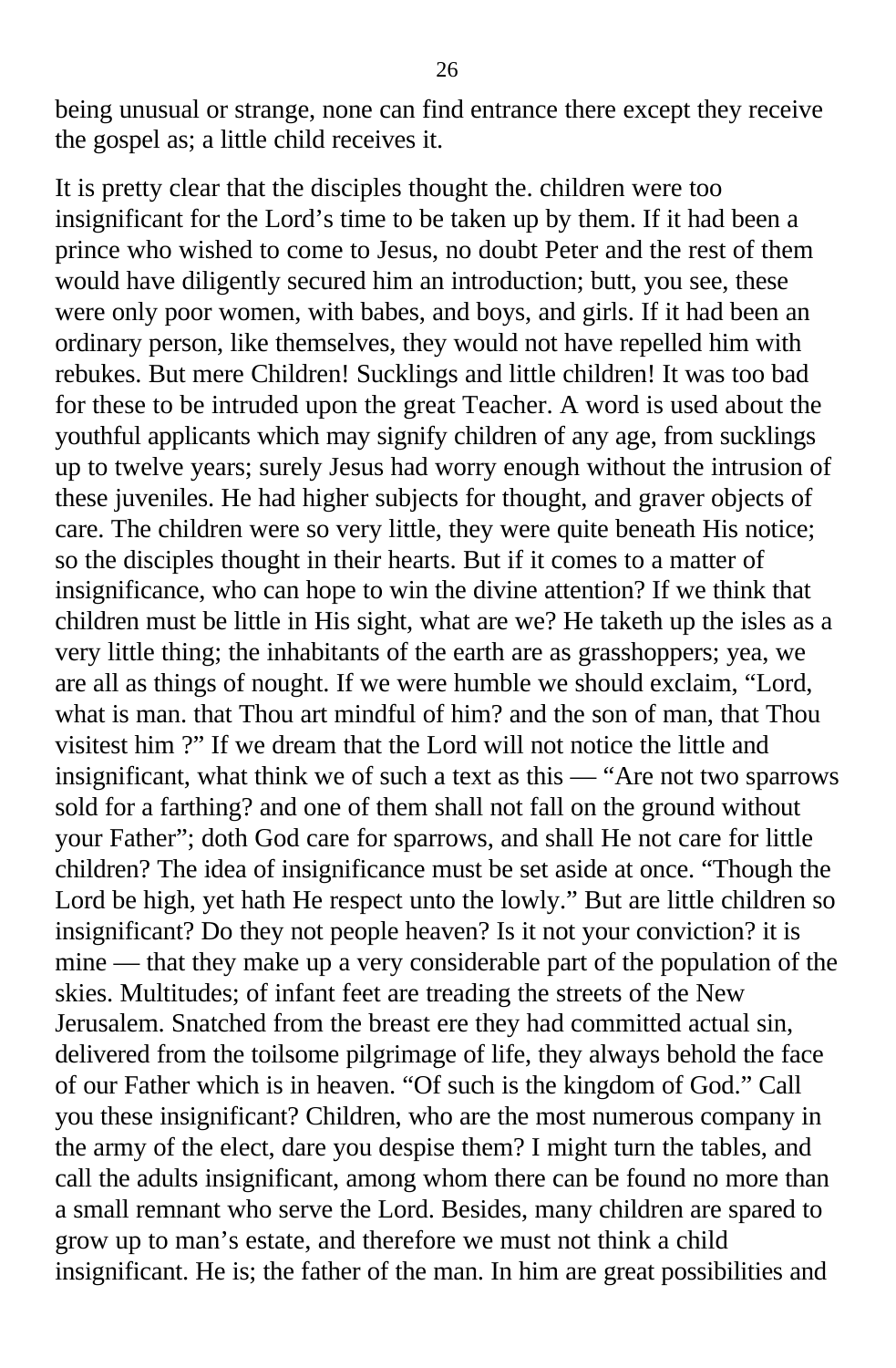capacities. His manhood is as yet undeveloped but it is there, and he that trifles with it mars the man. He who tempts the mind of a boy may destroy the soul of a man. A little error injected into the ear of a youth may become deadly in the man when the slow poison shalt at last have touched a vital part. Weeds sown in the furrows of childhood will grow with the young man's growth, ripen in his prime, and only decay into a sad corruption when he himself declines. On the other hand, a truth dropped into a child's heart will there fructify, and his manhood shall see the fruit of it. Yon child listening in the class to his teacher's gentle, voice may develop into a Luther, and shake the world with his vehement proclamation of the truth. Who among us can tell? At any rate, with the truth in his heart the boy shall grow up to honor and fear the Lord, and thus shall he help to keep alive a godly seed in these evils days. Therefore let no man despise the young, or think them insignificant. I claim a front place for them. I ask that if others are kept back, at any rate their feebleness may make room for the little ones. They are the world's future. The past has been and we cannot alter it; even the present is gone while we gaze on it; but our hope lies in the future therefore, by your leave, room for the children, room for the boys and girls!

I suppose that these grown-up apostles thought that the children's minds were too trifling. They are at their play and their childish mirth; they will regard it only as a pastime to be folded in Jesus' arms; it will be mirth to them, and they will have no idea of the solemnity of their position. Well! well! Trifling, is it? Children are said to be guilty of trifling! Are not ye also triflers? If it comes to an examination upon the matter of trifling, who are the greatest triflers, children or full-grown men and women? What is greater trifling than for a man to live for the enjoyment of sensual pleasures, or for a woman to live to dress herself and waste her time in company'? Nay, more, what is the accumulation of wealth for the sake of it but miserable trifling? Child's play without the amusement! Most men are triflers on a larger scale than children, and that is the main difference. Children when they trifle play with little things — their toys so breakable, are they not made on purpose to be trifled with and broken? The child with his trifles is but doing as he should. Alas, I know men and women who trifle with their souls, and with heaven and hell, and eternity; they trifle with God's Word, trifle with God's Son, trifle with God Himself! Charge not children with being frivolous, for their little games often have as much of earnestness about them, and are as, useful, as the pursuits, of men. Half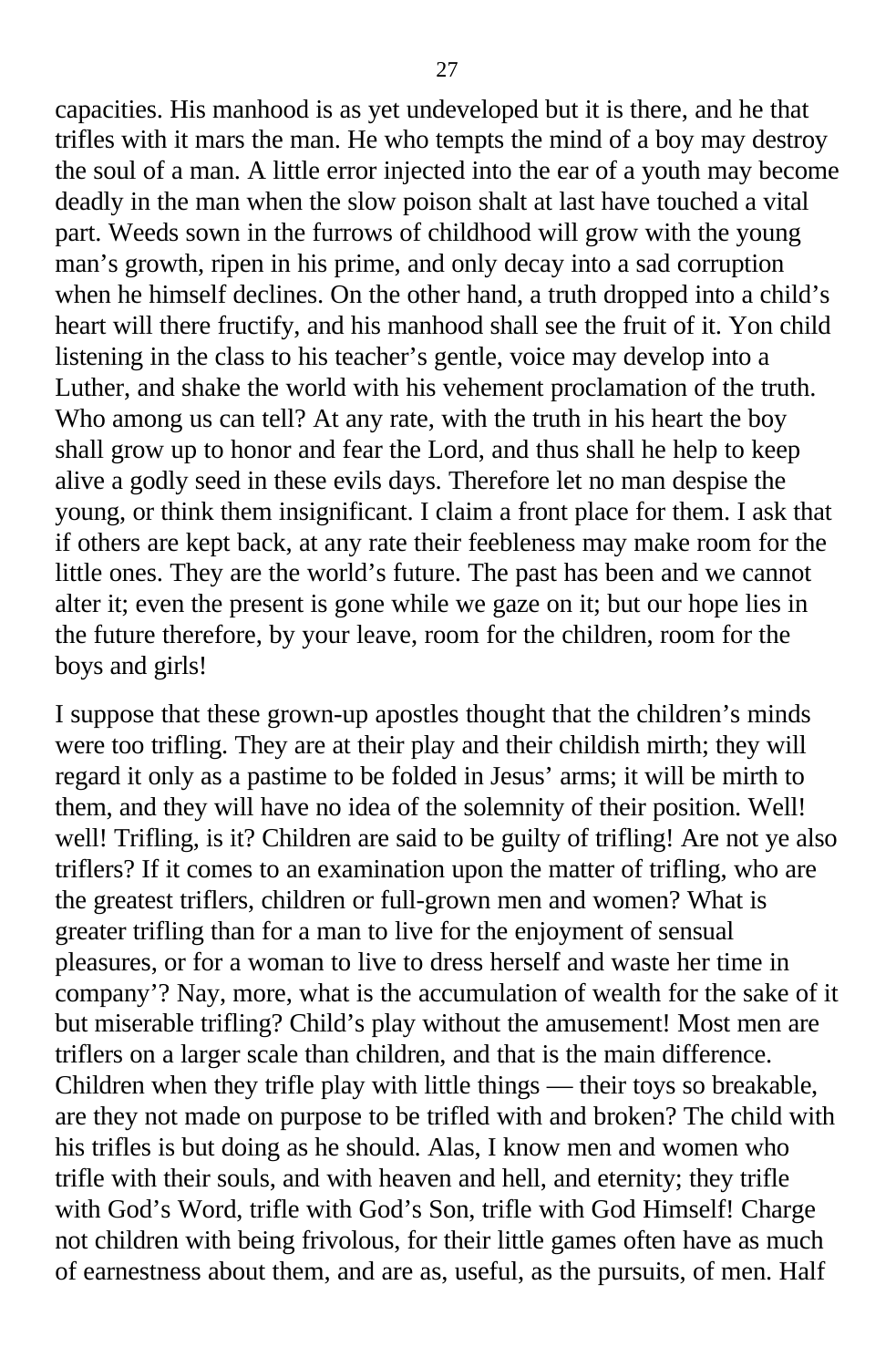the councils of our senators and the debates of our parliaments are 'worse than child's play. The game of war is a far greater folly than the most frolicsome of boyish tricks. Big children are worse triflers than the little ones can ever be. Despise not children for trifling when the whole world is given to folly.

"Ay," say they, "but if we should let the children come to Christ, and if He should bless them, they will soon forget it. No matter how loving His look and How spiritual His. words, they will go back to their play, and their weak memories will preserve no trace of it at ally This objection we meet in the same manner as the others. Do not men forget? What a forgetful generation do most preachers address! Verily this is a generation like to that of which Isaiah said, "Precept must be upon precept, precept upon precept; line upon line, line upon line; here a little, and there a little." Alas! many must have the gospel preached to them again, and again, and again, till the preacher is well nigh weary with his hopeless task; for they are like to men who see their natural faces in a glass, and go their way to forget what manner of men they are. They live in sin still. The 'Word has no abiding place in their hearts. Forgetfulness! Charge not children with it lest the accusation be proven against yourselves.

But do the little ones forget? I suppose the events which we best remember in advanced age are the things which happened to us in our earliest days. At any rate, I have shaken hands with greyheaded men who have forgotten nearly all the events which have intervened between their old age and the time of their childhood, but little matters which transpired at home, hymns learned at their mother's knee, and words spoken by their father or sister, have lingered with them. The voices of childhood echo throughout life, The first learned is generally the last forgotten. The young children who heard our Lord's blessing would not forget it. They would have His countenance photographed upon their hearts, and never forget His kind and tender smile. Peter, and James, and John, and the rest of you, are all mistaken, and therefore you must suffer the children to come to Jesus.

Perhaps, too they thought that children had not sufficient capacity. Jesus Christ said such wonderful things that the children could not be supposed to have the capacity to receive them. Yet, indeed, this is a great error; for children readily enter into our Lord's teaching. They never learn to read so quickly from any book as from the New Testament. The words of Jesus are so childlike and so fitted for children that they drink them in better than the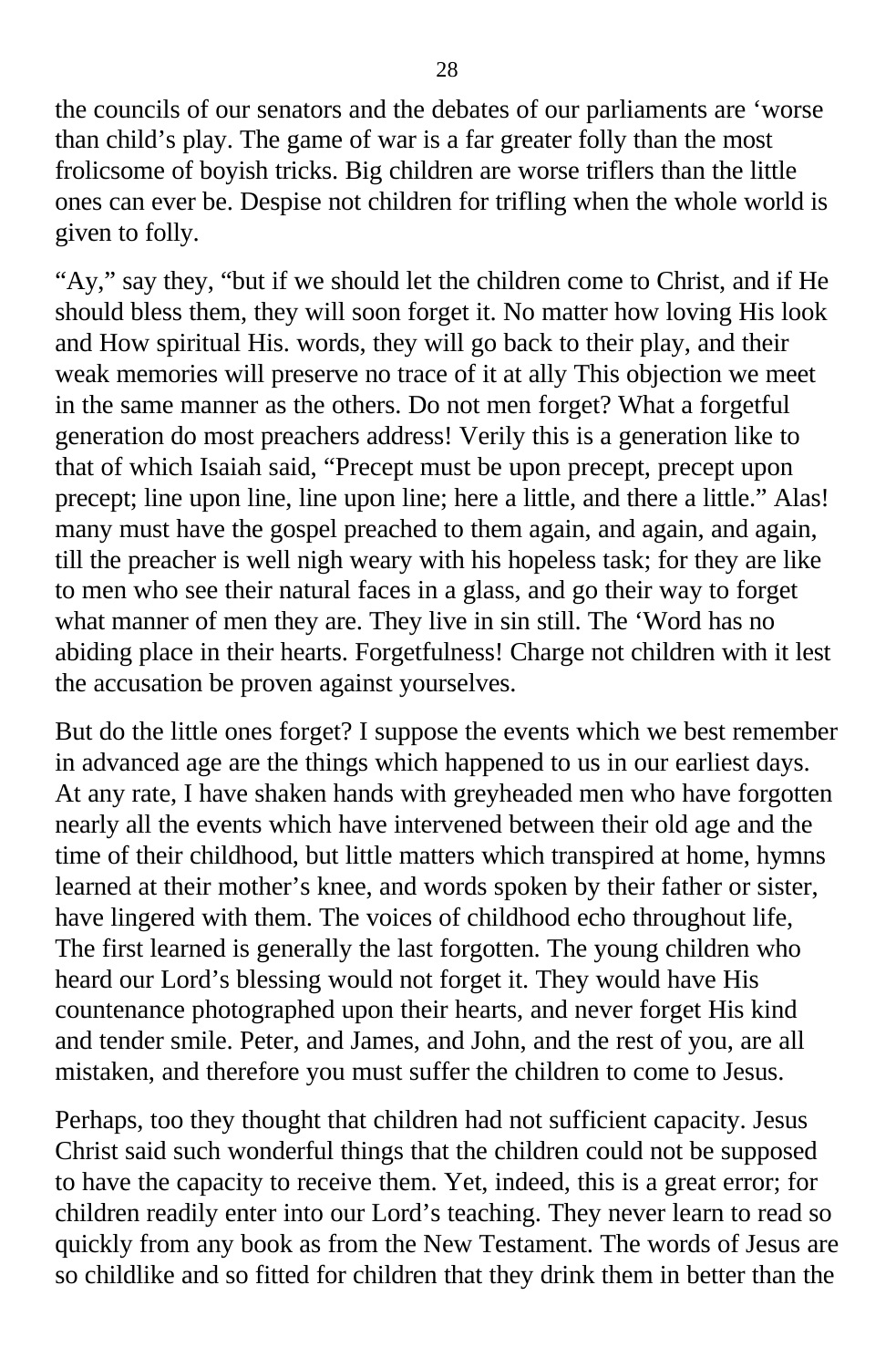words of any other man, however simple he may try to be. Children readily understand the child Jesus. What is this matter of capacity? What capacity is wanted? Capacity to believe? I tell you, children have more of that than grown-up persons. I am not now speaking of the spiritual part of faith, but as far as the mental faculty is concerned, there is any quantity of the capacity for faith in the heart of a child. His believing faculty has not yet been overloaded by superstition, or perverted by falsehood, or maimed by wicked unbelief. Only let the Holy Spirit consecrate the faculty, and there is enough of it for the production of abundant faith in God.

In what respect are children deficient of capacity? Do they lack capacity for repentance? Assuredly not have I not seen a girl weep herself ill because she has done wrong? A tender conscience in many a little boy has made him unutterably miserable when he has been conscious of a fault. Do not some of us recollect the keen arrows of conviction which rankled in our hearts when we were yet children? I distinctly recollect the time when I could not rest because of sin, and sought the Lord, while yet a child, with bitter anguish. Children are capable enough of repentance, God the Holy Spirit working it in them this is no conjecture, for we ourselves are living witnesses.

What, then, do children want in the matter of capacity? "Why, they have not sufficient understanding," says one. Understanding — of what? If the religion of Jesus were that of Modern Thought, if it were such sublime nonsense that none but the so-called cultured class could make head or tail of it, then children might be incapable of its comprehension; but if it be indeed the gospel of the poor man's Bible, then there are shallows in it where the tiniest lamb in Jesus' fold may wade' without fear of being carried off its feet. It is true that in the Scriptures there are great mysteries, 'where your leviathans may dive and find no bottom; but the knowledge of these deep things is not essential to salvation, or else few of us would be saved. The things that are, essential to salvation are so exceedingly simple that no child need sit down in despair of understanding the things which make for his peace. Christ crucified is not a riddle for sages, but a plain truth for plain people true, it is meat for men, but it is also milk for babes.

Did you say that children could not love? That, after all, is one of the grandest parts of the education of a Christian; did you dream that children could not attain to it? No, you did not say that, nor dared you think it, for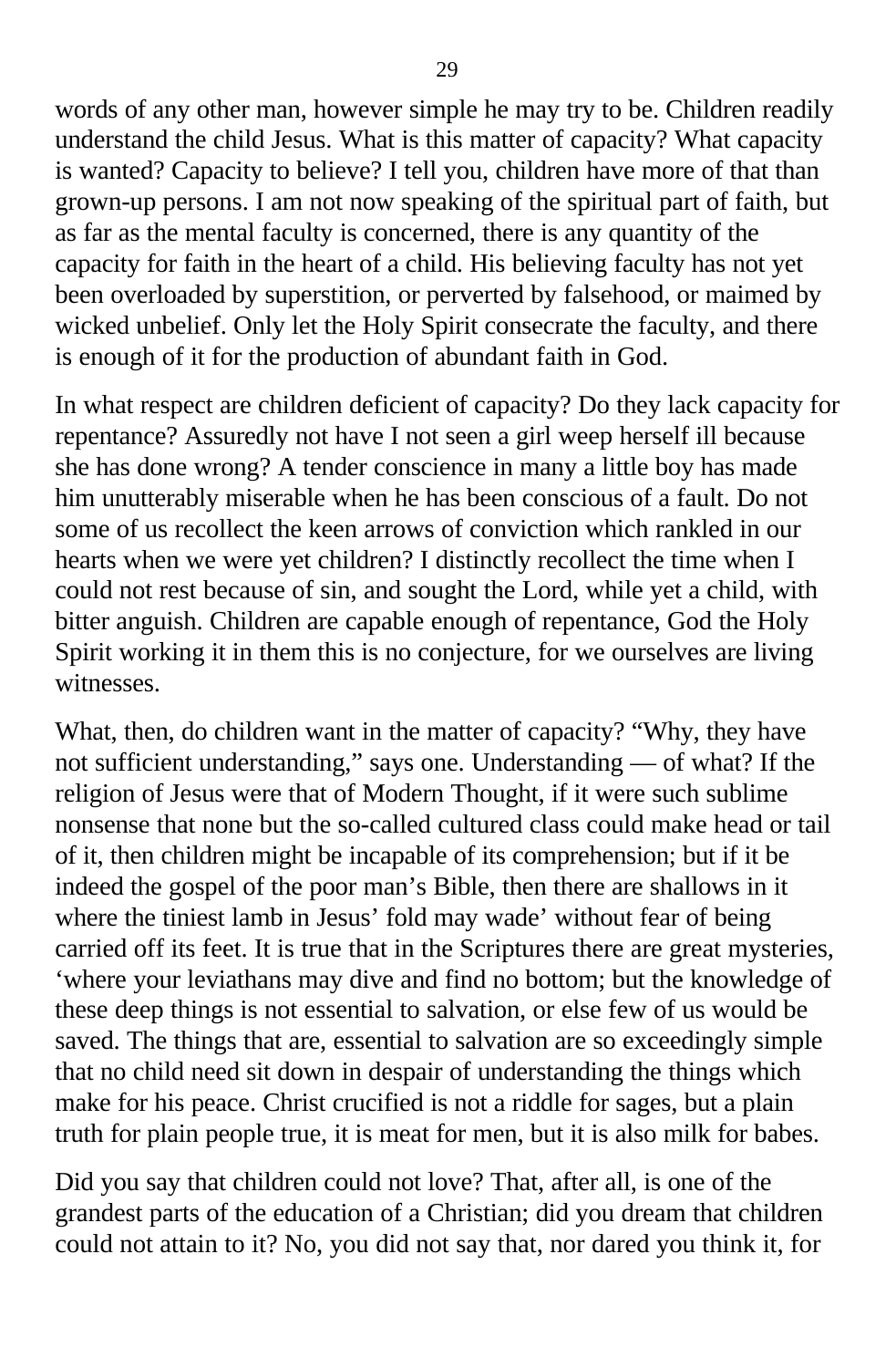the capacity for love is great in a child. 'Would God it were always as great in ourselves!

To put the thoughts of the apostles into one or two words they thought that the children must not come to Christ because they were not like themselves — they were not men and women. A child not big enough, tall enough, grown enough, great enough to be blessed by Jesus! So they half thought. The child must not come to the Master because he is not like the man. How the blessed Savior turns the tables and says, "Say not, the child may not come till he is like a man, but know that *you* cannot come till you are like him. It is no difficulty in the child's way that he is not like you; the difficulty is with you, that you are not like the child." Instead of the child needing to wait until he grows up and becomes a man, it is the man who must grow down and become like a child. "Whoever shall not receive the kingdom of God as a little child, shall in no wise enter 'therein." Our Lord's words are a complete and all-sufficient answer to the thoughts of His disciples, and we may each one as we read them learn wisdom. Let us not say, "Would to God my child were grown up like myself that he might come to Christ" but rather may we almost wish that we were little children again, could forget much that now we know, could be washed clean from habit and prejudice, and could begin again with a child's freshness, simplicity, and eagerness. As we pray for spiritual childhood, Scripture sets its seal upon the prayer, for it is written, "Except a man be born again he cannot see the kingdom of God"; and again, "Except ye be converted, and become as little children, ye shall not enter into the kingdom of heaven."

Now, I wonder whether any have such a thought as the disciples' lingering in brain or heart? I wonder whether you ever think in this fashion? I should not be surprised if you do. I hope it is not quite so common as it used to be, but I used to see in certain quarters among old folks a deep suspicion of youthful piety. The seniors shook their heads at the idea of receiving children into the church. Some even ventured to speak of converts as *"only* a lot of girls and boys"; as if they were the worse for that. Many if they hear of a child-convert are very dubious unless he dies very soon, and then they believe all about him. If the child lives they sharpen their axes to have a cut at him by way of examination. He must know all the doctrines, certainly, and he must be supernaturally grave, It is; not every grown-up person who knows the higher doctrines of the Word, but if the young person should not know them he is set aside. Some people expect almost infinite wisdom in a child before they can believe him to be the subject of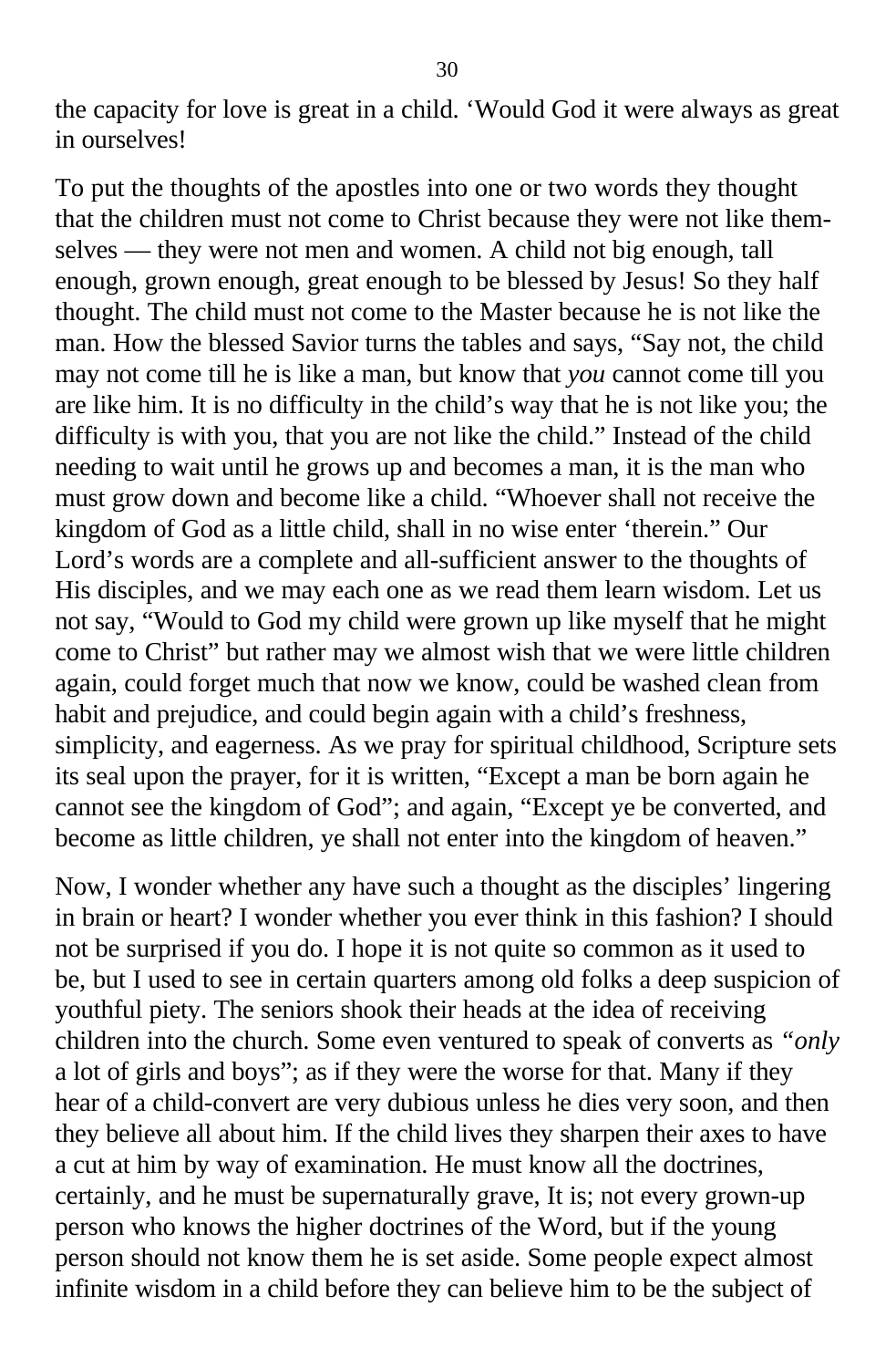Divine grace. This is monstrous. Then, again, if a believing child should act like a child, some of the fathers of the last generation judged that he could not be converted, as if conversion to Christ added twenty years to our age. Of course, the young convert must not play any more, nor talk in his own childish fashion, or the seniors would be shocked; for it was a sort of understood thing that as soon as ever a child was converted he was to turn into an old man. I never could see anything in Scripture to support this theory; but then Scripture was not so much cared for as the judgment of the deep-experienced people, and the general opinion that it was well to summer and winter all converts before admitting them into the sacred enclosures of the church. Now, if any of you still have an idea in your head hostile to the conversion of children, try and get rid of it, for it is as wrong as wrong can be. If there were two inquirers before me now, a child and a man, and I received from each the same testimony, I should have no more right to distrust the child than to suspect the man in fact, if suspicion must come in anywhere, it ought rather to be exercised towards the adult than in reference to the child, who is far less likely to be guilty of hypocrisy than the man, and far less likely to have borrowed his words and phrases. At any rate, learn from the Master's words that you are not to try and make the child like yourself, but you are to be transformed till you yourself are like the child.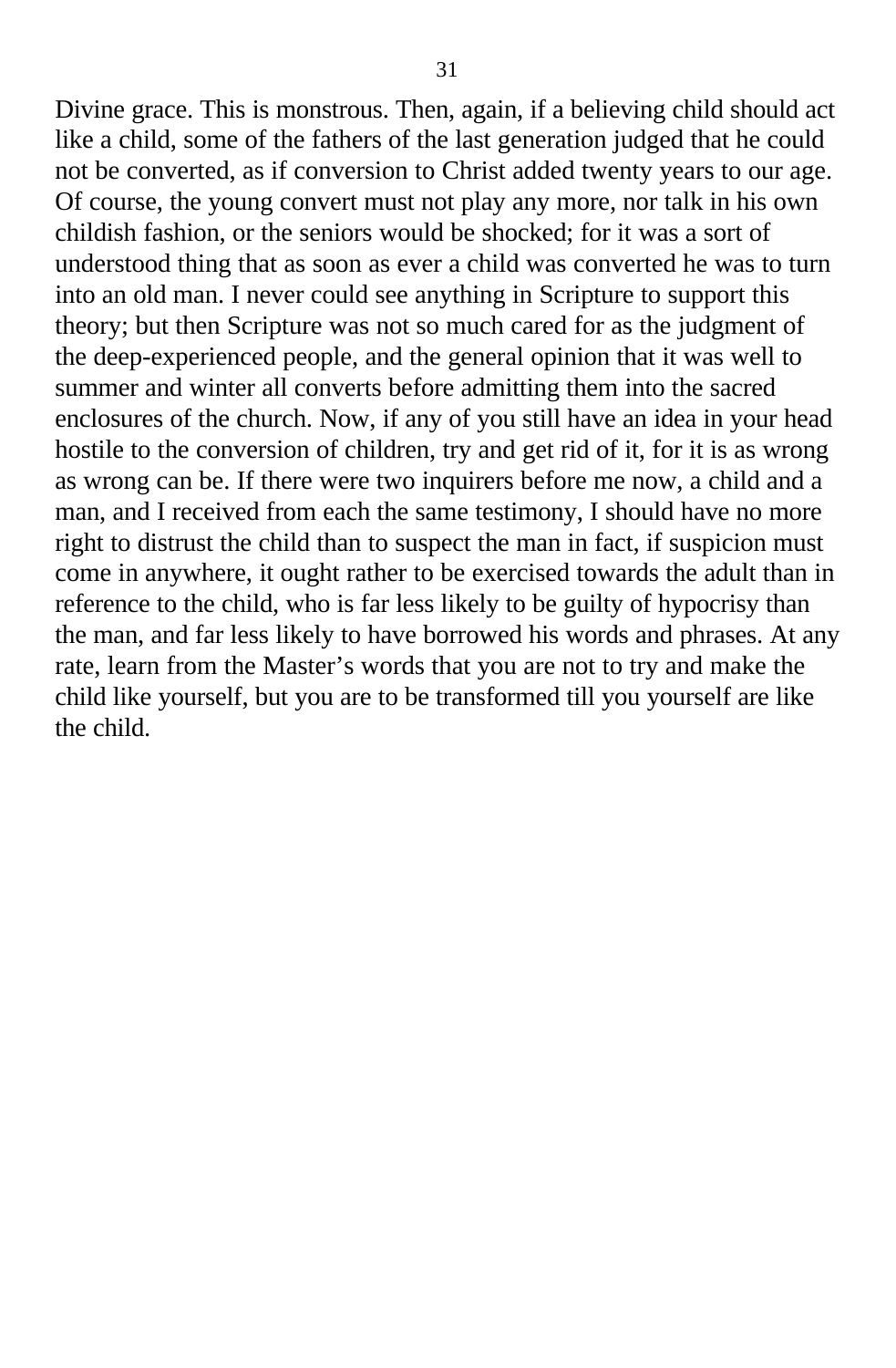#### FEED MY LAMBS.

THE motive for feeding the lambs was to be his Master's self, and not his own self Had Peter been the first pope of Rome, and had he been like his successors, which indeed he never was, surely it would have been fitting for the Lord to have said to him, "Feed *your* sheep. I commit them to you, O Peter, Vicar of Christ on earth." No, no, no. Peter is to feed them, but they are not his, they are still Christ's. The work that you have to do for Jesus, brethren and sisters, is in no sense for yourselves. Your classes are not your children, but Christ's. The exhortation which Paul gave was, "Feed the church of God," and Peter himself wrote in his epistle, "Feed the flock of God which is among you, taking the oversight thereof, not by constraint, but willingly; not for filthy lucre but of a ready mind." Let these lambs turn out what they may, the'. glory is to be to the Master and not to the servant and the whole time spent, and labor given, and energy put forth, is every particle of it to redound to His praise whose these lambs are.

Yet while this is a self-denying occupation, it is sweetly honorable, too, and we may attend to it feeling that it is one of the noblest forms of service. Jesus says, *"My* lambs; My sheep." Think of them, and wonder that Jesus should commit them to us. Poor Peter! Surely when that breakfast began he felt awkward. I put myself into his place, and I know I should hardly have liked to look across the table to Jesus, a,; I remembered that I denied Hint with oaths and curses. Our Lord desired to set Peter quite at his ease by leading him to speak upon his love, which had been so seriously placed in question. Like a good doctor he puts in the lancet where the anxiety was festering; He inquires, "Lovest thou Me ?" It was not because Jesus did not know Peter's love; but in order that Peter might know of a surety, and make a new confession, saying, *"Yea,* Lord; Thou knowest that I love Thee." The Lord is about to hold a tender controversy with the erring one for a few minutes, that there might never be a controversy between Him and Peter any more. When Peter said, *"Yea,* Lord; Thou knowest that I love Thee." you half thought that the Lord would answer, "Ah, Peter, and I love you"; but He did not say so, and yet He did say so. Perhaps Peter lid not see His meaning but we can see it, for our minds are not confused as Peter's was on that memorable morning. Jesus did in effect say, "I love you so that I trust you with that which I purchased with My heart's blood. The dearest thing I have in all the world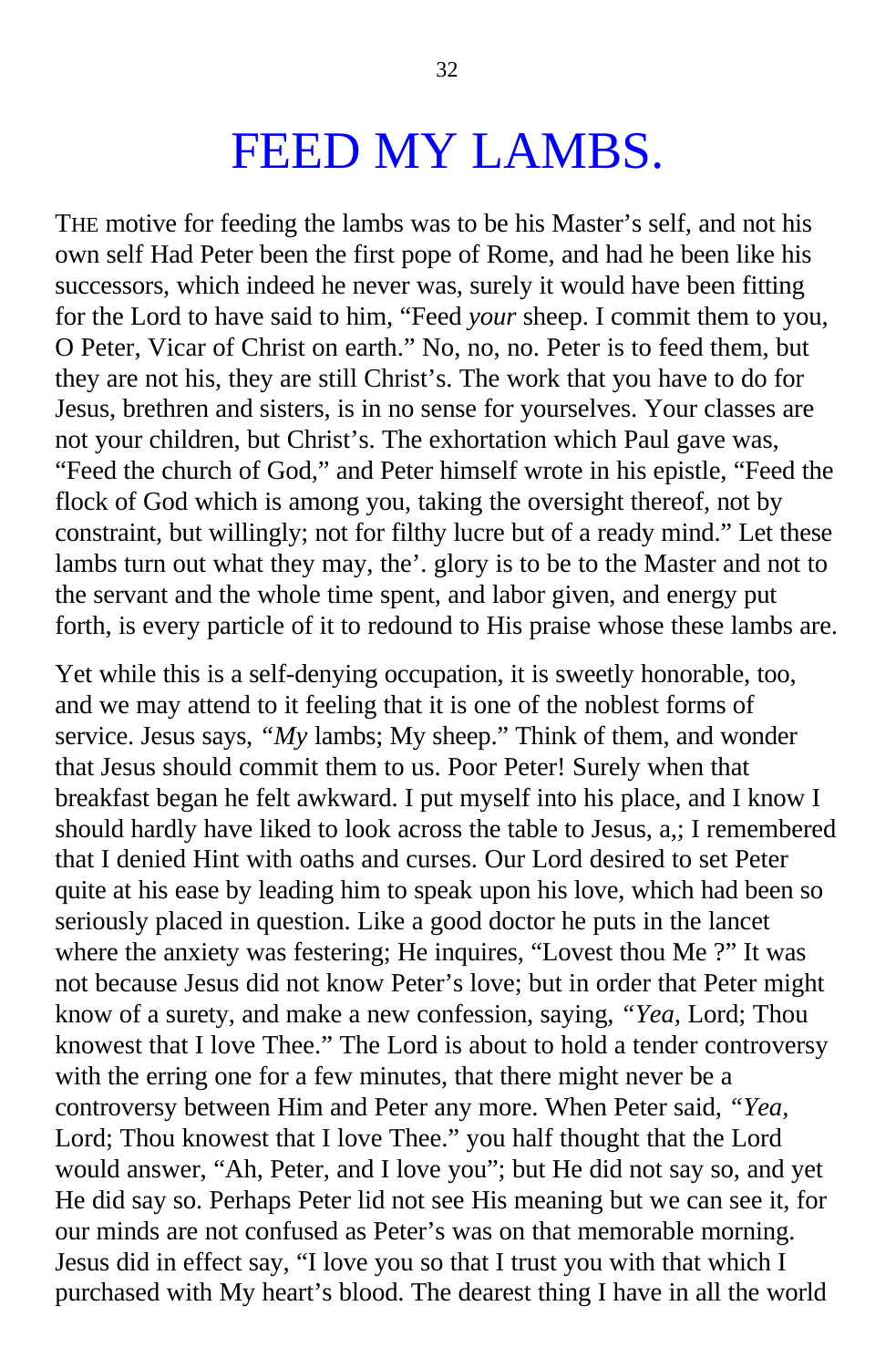is My flock; see, Simon, I have such confidence in you, I so wholly rely on your integrity as being a sincere lover of Me, that I make you a shepherd to My sheep. These are all I have on earth, I gave everything for them, even My life; and now, Simon, son of Jonas, take care of them for Me." Oh, it was "kindly spoken." It was the great heart of Christ saying, "Poor Peter, come right in and share My dearest cares." Jesus so believed Peter's declaration that He did not tell him so in words, but in deeds. Three times He said it, "Feed My lambs; feed My sheep, feed My sheep," to show how much He loved him. When the Lord Jesus loves a man very much, He gives him much to do or much to suffer.

Many of us have been plucked like brands from the burning, for we were "enemies to God by wicked works"; and now we are in the church among His friends, and our Savior trusts us with His dearest ones. I wonder when the prodigal son came back and the father received him, whether when market-day came he sent his younger son to market to sell the wheat and bring home the money. Most of you would have said, "I am glad the boy is come back; at the same time, I shall send his elder brother to do the business, for he has always stuck by me." As for myself, the Lord Jesus took me in as a poor prodigal son, and it was not many weeks before He put me in trust with the gospel, that greatest of all treasures; this was a grand love-token. I know of none to excel it. The commission given to Peter proved how thoroughly the breach was healed, how fully the sin was forgiven, for Jesus; took the man who had cursed and sworn in denial of Him and bade him feed His lambs and sheep. Oh, blessed work, not for yourselves, and yet for yourselves! He that serves himself shall lose himself, but he that loseth himself doth really serve himself after the best possible fashion.

The master-motive of a good shepherd is love. We are to teed Christ's lambs *out of love.*

First, as a proof of love. "If ye love Me, keep My commandments." If ye love Me, feed My lambs. If' ye love. Christ, show it, and show it by doing good to others, by laying yourself out to help others, that Jesus may have joy of them.

Next, as an inflowing of love. "Feed My lambs," for if you love Christ a little when you begin to do good, you will soon love Him more. Love grows by active exercise, It is like the blacksmith's arm, which increases its strength by wielding the hammer. Love loves till it loves more, and it loves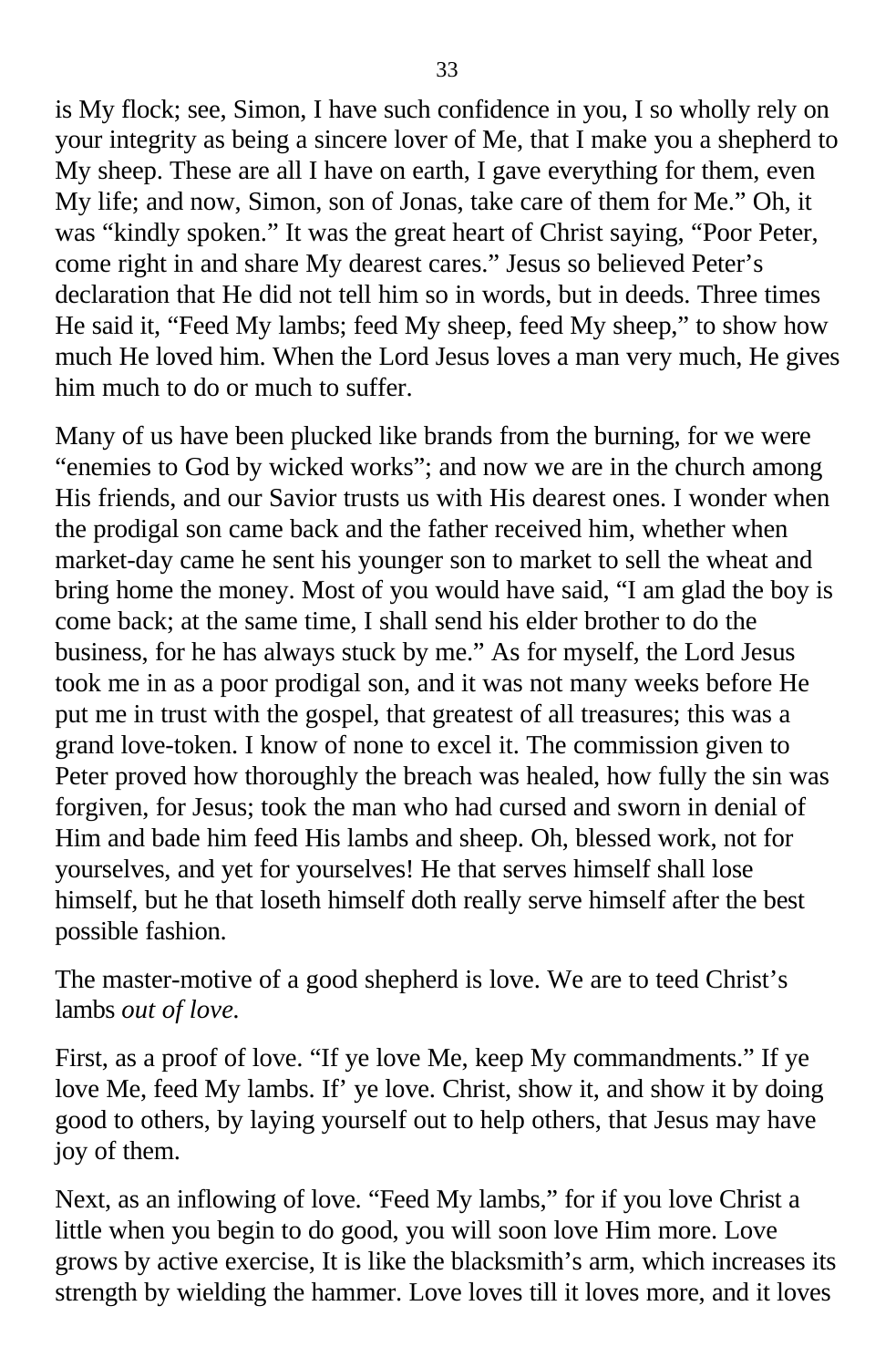more till it loves more; and it still loves more till it loves most of all, and then it is not satisfied, but aspires after enlargement of heart that it may copy yet more fully the perfect model of love in Christ Jesus, the Savior.

Besides being an inflowing of love, the feeding of lambs is an outflow of love. How often have we told our Lord that we loved Him when we were preaching, and I do not doubt you teachers feel more of the. pleasure of love to Jesus when you are busy with your classes than when you are by yourselves at home. A person may go home and sit down and groan out —

#### *"'Tis a point I long to know, Oft it causes anxious thought,"*

and wipe his forehead and rub his eyes, and get into the dumps without end; but if he will rise up and work for Jesus, the point he longs to know will soon be settled, for love will come pouring out of his heart till he can no longer question whether it is there.

So let us abide in this blessed service for Christ that it may be the delight of love, the very ocean in which love shall swim, the sunlight in which it shall bask. The recreation of a loving soul is work for Jesus Christ; and amongst the highest and most delicious forms of this heavenly recreation is the feeding of young Christians; endeavoring to build them up in knowledge and understanding, that they may become strong in the Lord.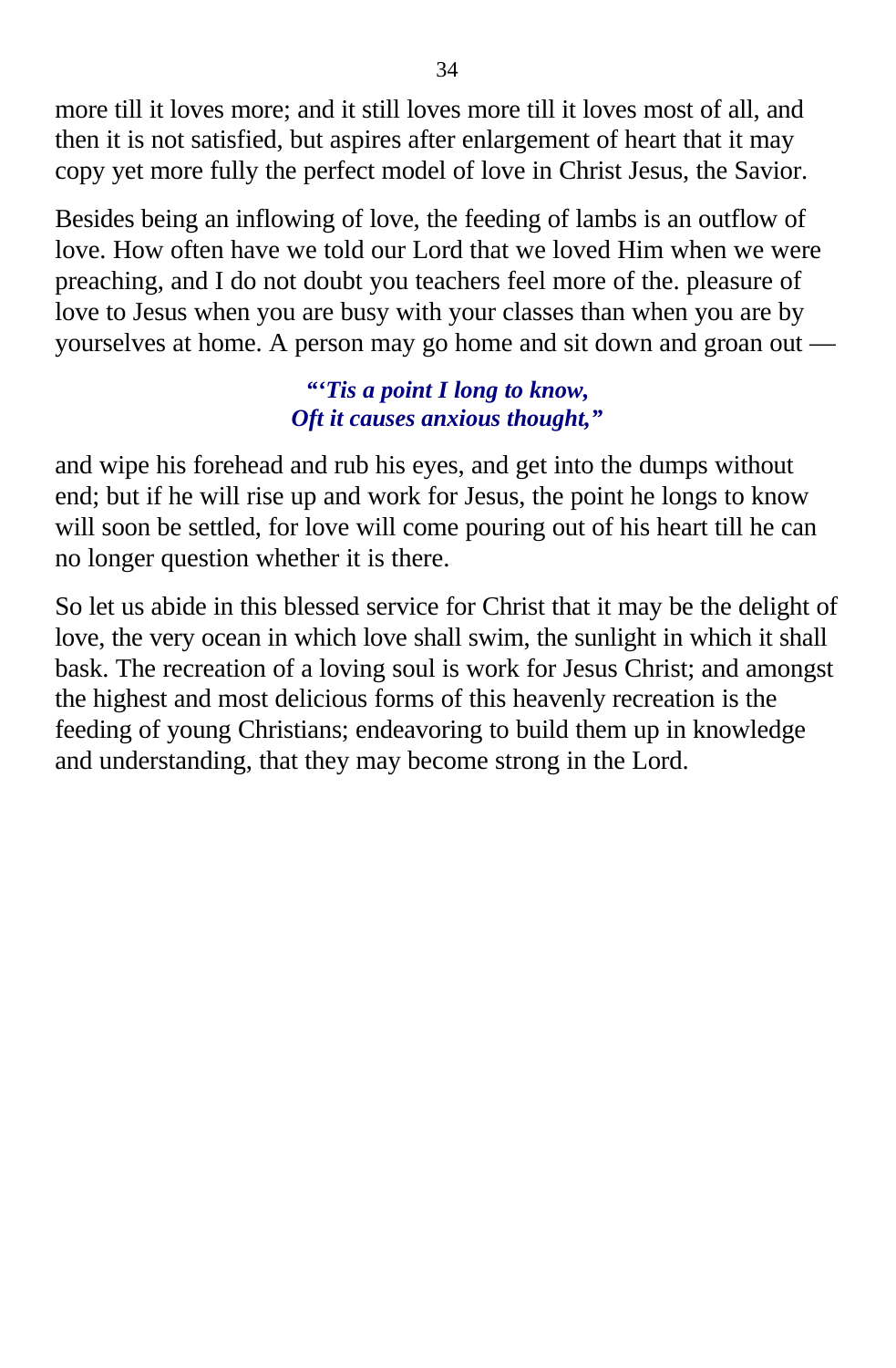## THE CHILD TIMOTHY AND HIS TEACHERS.

NOWADAYS, since the world has in it, alas! so few of Christian mothers and grandmothers, the church has thought it wise to supplement the instruction of home by teaching held under her fostering wing. Those children who have no such parents the church takes under her maternal care. I regard this as a very blessed institution. I am thankful for the many of our brothers and sisters who give their Sabbath-days, and many of them a considerable part of their week evenings also, to the teaching of other people's children, who somehow grow to be very much their own. They endeavor to perform the duties of fathers and mothers, for God's sake, to those children who are neglected by their own parents; and there in they do well. Let no Christian parents fall into the delusion that the Sunday-school is intended to ease them of their personal duties. The first and most natural condition of things is for Christian parents to train up their own children in the nurture and admonition of the Lord. Let holy grandmothers and gracious mothers, with their husbands, see to it that their own boys and girls are well taught in the Book of the Lord. Where there are no such Christian parents it is well and wisely clone for godly' people to intervene. It is a Christly work when others undertake the duty which the natural doers of it have left undone. The Lord Jesus looks with pleasure upon those who feed His lambs, and nurse His babes; for it is not His will that any of these little ones should perish. 'Timothy had the great privilege of being taught by those whose natural duty it is;; but where that great privilege cannot be enjoyed, let us all, as God shall help us, try to make up to the children the terrible loss which they endure. Come forward, earnest men and women, and sanctify yourselves for this joyful service.

Note the subject of the instruction. *"From* a child thou hast known the holy Scriptures" he was led to treat the book of God with great reverence. I lay stress upon that word "holy Scriptures." One of the first objects of the Sabbath-school should be to teach the children great reverence for these holy writings, these inspired Scriptures. The Jews esteemed the Old Testament beyond all price; and though unfortunately many of them fell into a superstitious reverence for the letter and lost the spirit of it, yet were they much to be commended for their profound regard to the holy oracles.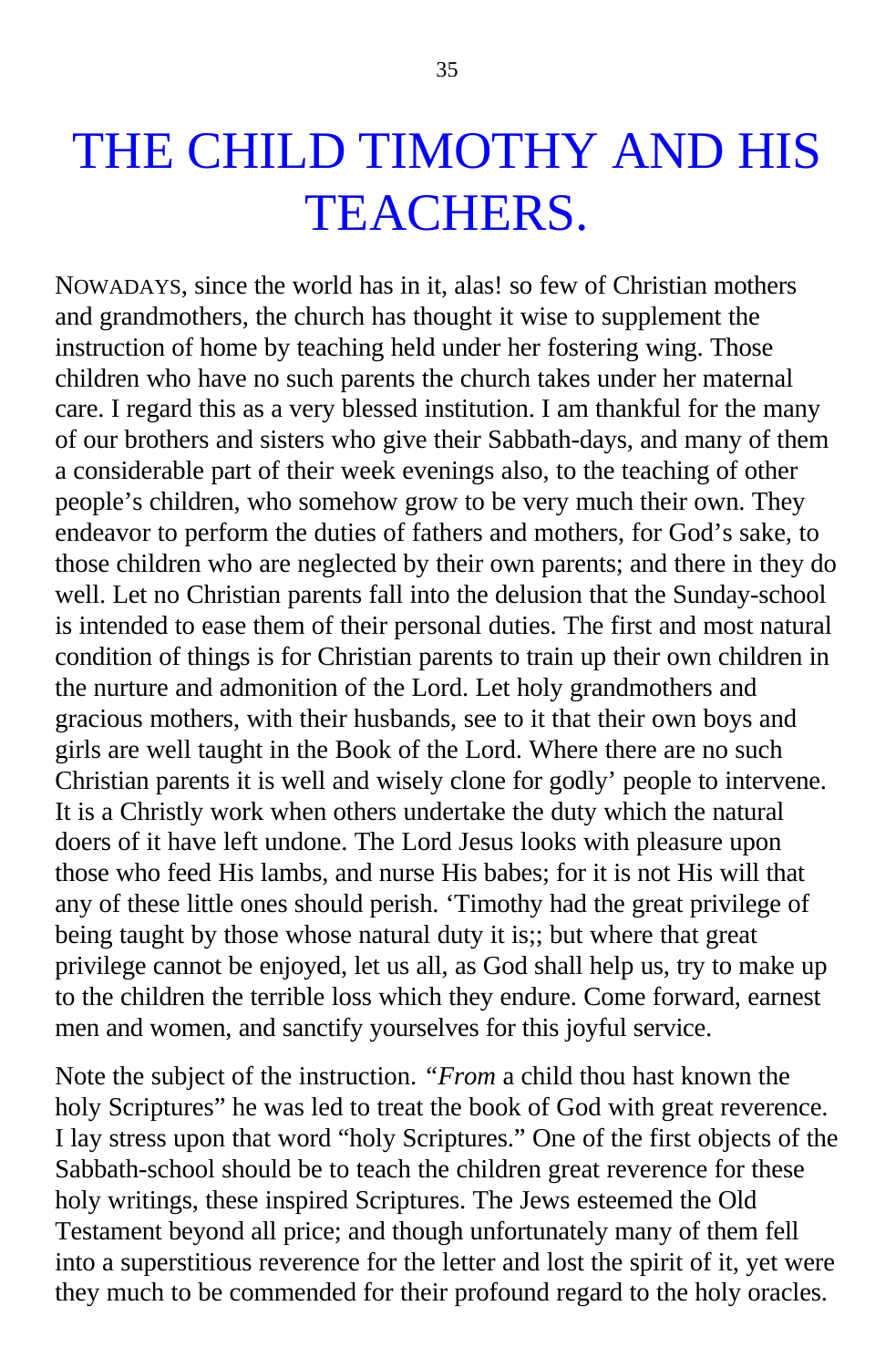Especially is this feeling of reverence needed nowadays. I meet with men who hold strange views, but I do not care one-half so much about their views, nor about the strangeness of them, as I do about a certain something which I spy out at the back of this novel thinking. When I find that, if I prove their views to be unscriptural, I have nevertheless proved nothing 'to them, for they do not care about Scripture, then I have found out a principle far more dangerous than mere doctrinal blundering. This indifference to Scripture is the great curse of the church at this hour. We can be tolerant of divergent opinions, so long as we perceive an honest intent to follow the Statute-book. But if it comes to this, that the Book itself is of small authority to you, then we have no need of further parley, we are in different camps, and the sooner we recognize this, the better for all parties concerned. If we are to have a church of God at all in the land, Scripture must be regarded as holy, and to be had in reverence. This Scripture was given by holy inspiration, and is not the result of dim myths and dubious traditions; neither has it drifted down to us by the survival of the fittest as one of the best of human books. It must be given to our children, and accepted by ourselves, as the infallible revelation of the Most Holy God. Lay much stress upon this; tell your children that the Word of the Lord is a pure Word, as silver tried in a furnace of earth, purified seven times. Let their esteem for the Book of God be carried to the highest point.

Observe that Timothy was taught, not only to reverence holy things in general, but especially to know the Scriptures. The teaching of his mother and his grandmother was the teaching of holy Scripture. Suppose we get the children together on Sabbath-days, and then amuse them and make the hours to pass away pleasantly; or instruct them, as we do in the week-days, in the elements of a moral education, what have we done? We have done nothing worthy of the day, or of the church of God. Suppose that we are particularly careful to teach the children the rules and regulations of our own church, and do not take them to the Scriptures; suppose that we bring before them a book which is set up as the standard of our church, but do not dwell upon the Bible — what have we done? The aforesaid standard may or may not be correct, and we may, therefore, have taught our children truth or have taught them error; but if we keep to holy Scripture we cannot go aside. With such a standard we know that we are right. This Book is the Word of God, and if we teach it, we teach that which the Lord will accept and bless. O dear teachers — and I speak here to myself also let our teaching be more and more Scriptural! Fret not if our classes forget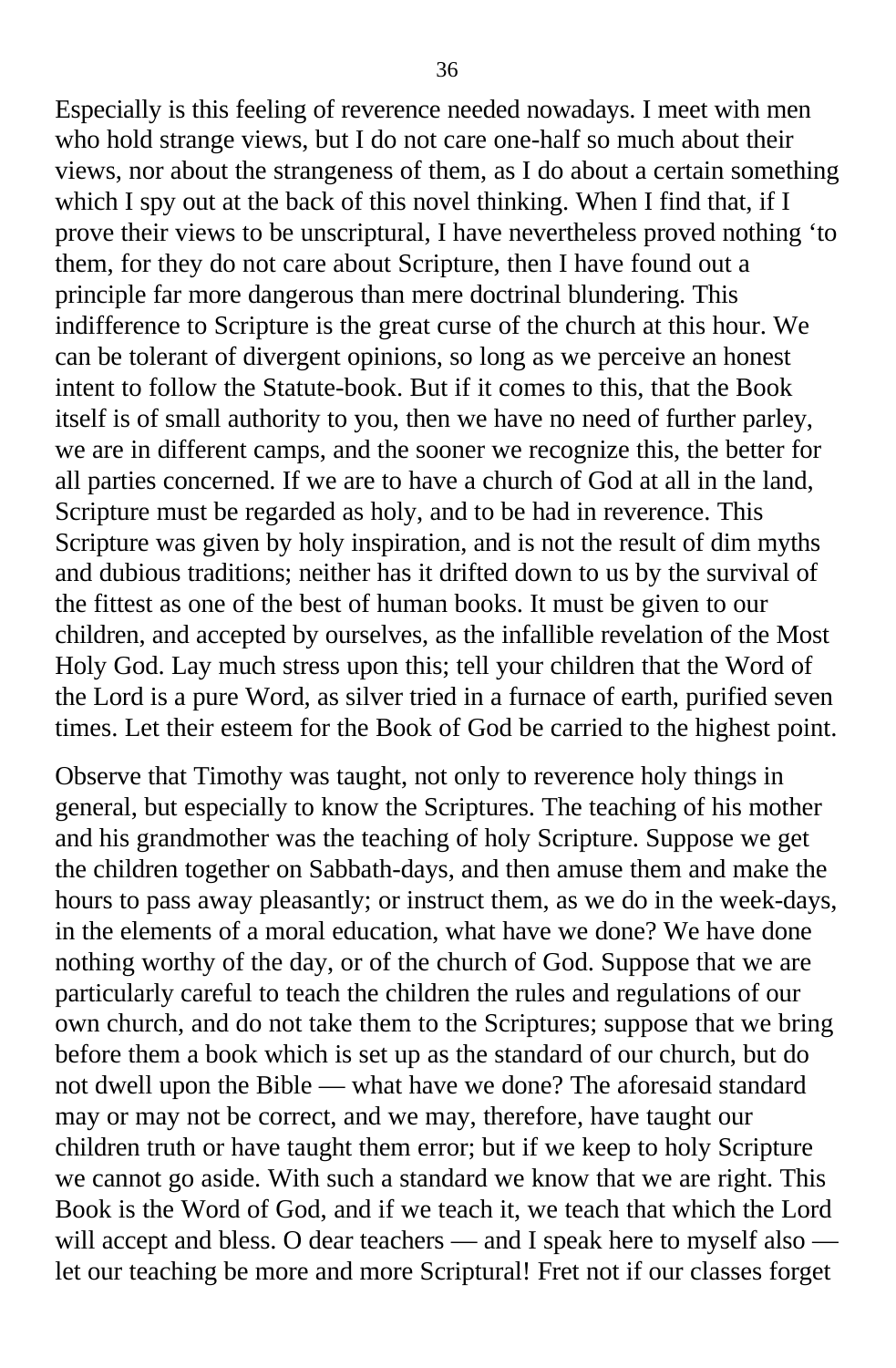what *we* say, but pray them to remember what the Lord says. May Divine truths about sin, and righteousness, and judgment to come, be written on their hearts! May revealed truths concerning the love of God, the grace of our Lord Jesus Christ, and the work of the Holy Ghost, never be forgotten by them! May they know the virtue and necessity of the atoning blood of our Lord, the power of His resurrection, and the glory of His second coming! May the doctrines of grace be graven as with a pen of iron upon their minds, and written as with the point of a diamond upon their hearts, never to be erased! If we can secure this, we have not lived in vain. The generation now ruling seems bent on departing from the eternal truth of God; but we shall not despair if the gospel be impressed upon the memory of the rising race.

Once more upon this point it appears that young Timothy was so taught as a child that the teaching was effectual. "Thou hast *known* the holy Scriptures," says Paul. It is a good deal to say of a child that he has "known the holy Scriptures." You may say, "I have taught the children the Scriptures," but that they have known them is quite another thing. Do all of you who are grown up know the Scriptures? I fear that although knowledge in general increases, knowledge of the Scriptures is far too rare. If we were now to hold an examination, I am afraid that some of you would hardly shine in the lists at the end. But here was a little child who knew the holy Scriptures that is to say, he had a remarkable acquaintance with them. Children can get that it is by no means an impossible attainment. God blessing your efforts, dear friends, your children may know all of Scripture that is necessary to their salvation. They may have as true an idea of sin as their mother has; they may have as clear a view of the atonement as their grandmother can have; they may have as distinct a faith in Jesus as any of us can have. The things that make for our peace require no length of experience to prepare us for receiving them; they are among the simplicities of thought. He may run that readeth them; and a child may read them as soon as he can run. The opinion that children cannot receive the whole truth of the gospel is a great mistake for their hindrance older folk must become as little children before they can enter the kingdom. Do lay a good groundwork for the children. Let not Sunday-school work be slurred, nor done in a slovenly manner. Let the children know the holy Scriptures. Let the Scriptures be consulted rather than any human book.

This work was quickened by a saving faith. The Scriptures do not save, but they are able to make a name wise unto salvation. Children may know the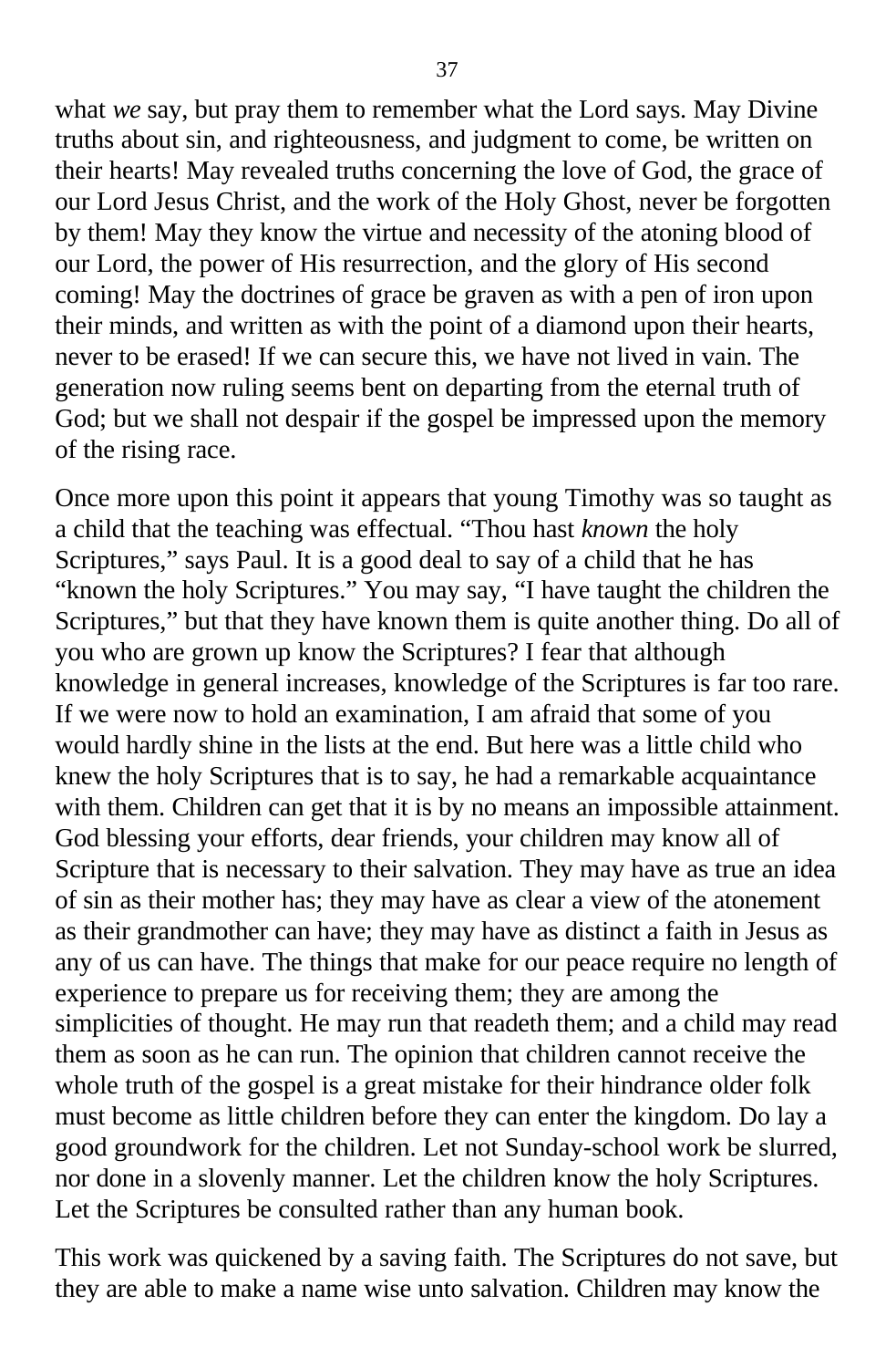Scriptures, and yet not be children of God. Faith in Jesus Christ is that grace which brings immediate salvation. Many dear children are called of God so early, that they cannot precisely tell when they were converted; but they were converted they must at some time or other have passed from death to life. You could not have told this morning, by observation, the moment when the sun rose, but it did rise; and there was a time when it was below the horizon, and another time when it had risen above it. The moment, whether we see it or not, in which a child is really saved, is when he believes in the Lord Jesus Christ. Perhaps for years Lois and Eunice had been teaching the Old Testament to Timothy, while they themselves did not know the Lord Jesus; and, if so, they were teaching him the type without the antitype — the riddles without the answers; but it was good teaching for all that, since it was all the truth which they then knew. How much happier, however, is our task, since we are able to teach concerning the Lord Jesus so plainly, having the New Testament to explain the Old! May we not hope that even earlier in life than Timothy, our dear children may catch the thought that Christ Jesus is the sum and substance of holy Scripture, and so by faith in Him may receive power to become the sons of God? I mention this, Dimple as it is, because I want all teachers to feel that if' their children do not as yet know all the doctrines of the Bible, and if there be certain higher or deeper truths which their minds have not yet grasped, still children are saved as soon as they are wise unto salvation through faith which is in Christ Jesus. Faith in the Lord Jesus, as He is set forth in Scripture, will surely save. "If thou believest with all thine heart, thou mayest," said Philip to the eunuch; and we say the same to every child; thou mayest confess thy faith if thou hast any true faith in Jesus to confess. If thou believest that Jesus is the Christ, and so dost put thy trust in Him, thou art as truly saved as though grey hairs adorned thy brow.

By this faith in Christ Jesus we continue and advance in salvation. The moment we believe in Christ, we are saved; but we are not at once as wise as we may be, and hope to be. We may be, as it were, saved unintelligently — I mean, of course, comparatively so; but it is desirable that we should be able to give a reason for the hope that is in us, and so be wise unto salvation. By faith children become little disciples, and by faith they go on to become more proficient. How are we to go on to wisdom? Not by quitting the way of faith, but by keeping to that same faith in Christ Jesus by which we began to learn, in the school of grace faith is the great faculty by which we make advances in wisdom. If by faith thou hast been able to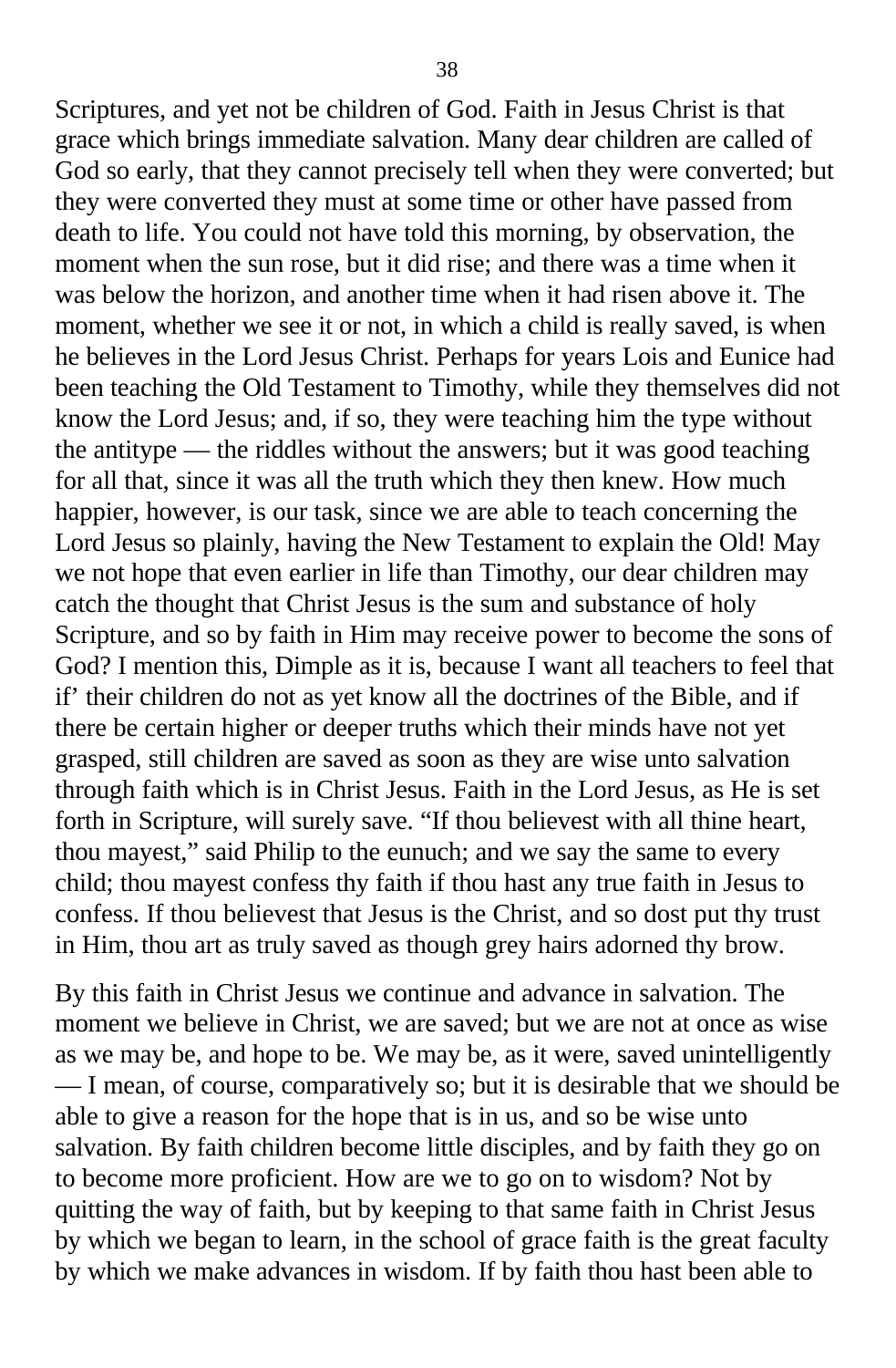say A and B and C, it must be by faith that thou shalt go on to say D and E and F, until thou shalt come to the end of the alphabet, and be an expert in the Book of Wisdom. If by faith thou canst read in the spelling-book of simple faith, by the same faith in Christ Jesus thou must go on to read in the classics of full assurance, and become a scribe well instructed in the things of the kingdom. Keep therefore close to the practice of faith, from which so many are turning aside. In these times men look to make progress by what they call *thought,* by which they mean vain imagination and speculation. We cannot advance a step by doubt; our only progress is by faith. There are no such things as "stepping-stones of our dead selves"; unless, indeed, they be stepping-stones down to death and destruction; the only stepping-stones to life and heaven are to be found in the truth of God revealed to our faith. Believe God, and thou hast made progress. So let us pray for our children, that constantly they may know and believe more and more; for the Scripture is able. to make them wise unto salvation, but only through faith which is in Christ Jesus. Faith is the result to aim at; faith in the appointed, anointed, and exalted Savior. This is the anchorage to which we would bring these little ships, for here they will abide in perfect safety.

Sound instruction in holy Scripture, when quickened by a living faith, creates a solid character. The man who from a child has known the holly Scriptures, when he obtains faith in Christ will be grounded and settled upon the abiding principles of the unchanging Word of God.

O teachers, see what you may do! In your schools sit our future Evangelists. In that infant class sits; an apostle to some distant land. There may come under your training hand, my sister, a future father in Israel. There shall come under your teaching, my brother, those who are to bear the banners of the Lord in the thick of the fray. The ages look to you each time your class assembles. Oh, that God may help you to do your part well! We pray with one heart and one soul that the Lord Jesus Christ may be with our Sunday.. schools from this day and till He cometh.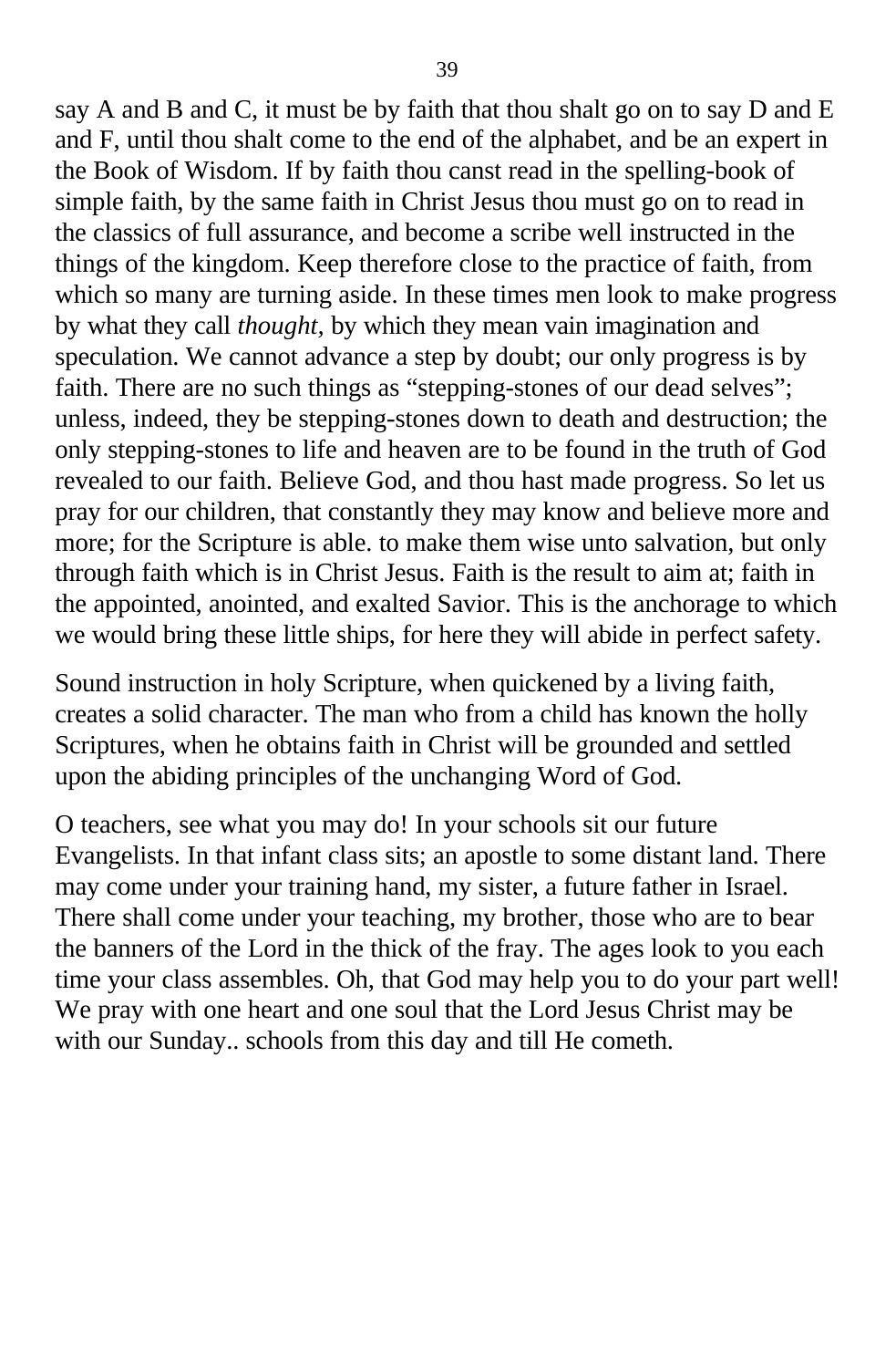## "WHAT MEAN YE BY THIS SERVICE?"

WE should view everything in this world by the light of redemption, and then we shall view it aright. It makes a wonderful change whether you view Providence from the standpoint of human merit or from the foot of the cross. We see nothing truly till Jesus is our light. Everything is seen in its reality when you look through the glass, the ruby glass of the atoning sacrifice. Use this telescope of the cross, and you shall see far and clear; look at sinners through the cross; look at saints through the cross; look at sin through the cross, look at the world's joys and sorrows through the cross; look at heaven and hell through the cross. See how conspicuous the blood of the Passover was meant to be, and then learn from all this to make much of the sacrifice of Jesus — yea, to make everything of it, for Christ is all.

We read in Deuteronomy, in the sixth chapter, and the eighth verse, concerning the commandments of the Lord, as follows: "And thou shalt bind them for a sign upon thine hand, and they shall be as frontlets between thine eyes. And thou shalt write them upon the posts of thy house, and on thy gates." See, then, that the law is to be written hard by the memorials of the blood, in Switzerland, in the Protestant villages, you have seen texts of Scripture upon the doorposts. I half wish we had that custom in England. How much of gospel might be preached to wayfarers if texts of Scripture were over Christian people's doors! It might be ridiculed as; Pharisaical, but we could get over that. Few are liable to that charge in these days through being religious overmuch. I like to see texts of Scripture in our houses, in all the rooms, on the cornices;, and on the walls; but outside on the door — what a capital advertisement the gospel might get at a cheap rate! But note, that when the Jew wrote upon his doorposts a promise, or a precept, or a doctrine, he had to write upon a surface stained with blood, and when the next year's Passover came round he had to sprinkle the blood with the hyssop right over the writing. It seems to me so delightful to think of the law of God in connection with that atoning sacrifice, which has magnified it and made it honorable. God's commands come to me as a redeemed man; his promises are to me as a blood-bought man; his teaching instructs me as one for whom atonement has been made. The law in the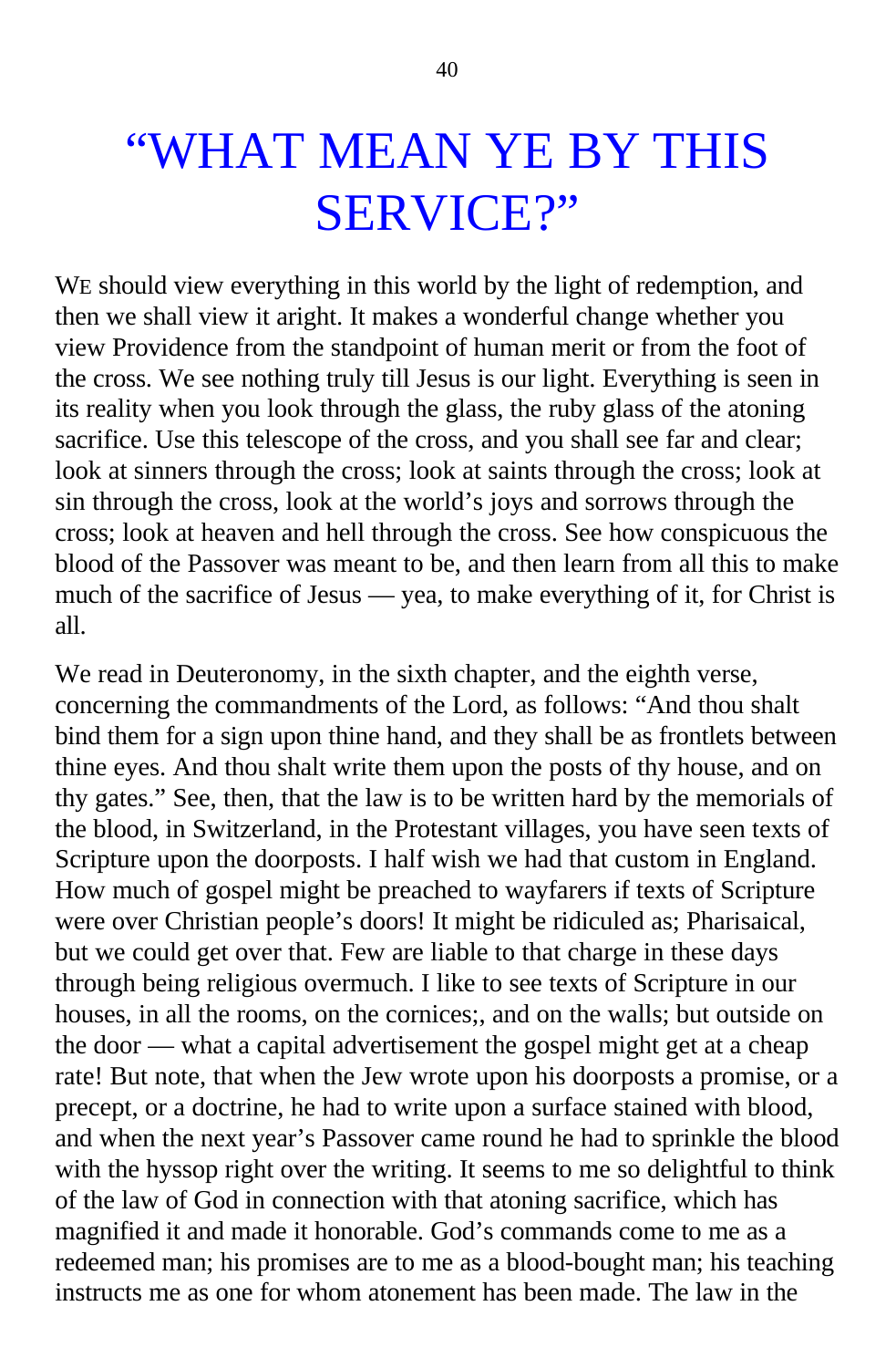hand of Christ is not a sword to slay us, but a jewel to enrich us. All truth taken in connection with the cross is greatly enhanced in value. Holy Scripture itself becomes dear to a sevenfold degree when we see that it comes; to us as the redeemed of the Lord, and bears upon its every page marks of those dear hands which were nailed to the tree for us.

You now see how everything was done that could well be thought of to bring the blood of the Paschal lamb into a high position in the esteem of the people whom the Lord brought out of Egypt; and you and I must do everything we can think of to bring forward, and keep before men for ever, the precious doctrine of the atoning sacrifice of Christ. He was made sin for us though He knew no sin, that we might be made the righteousness of God in Him.

And now I will remind you of the institution that was connected with the remembrance of the Passover. "It shall come to pass, when your children shall say unto you, What mean ye by this service? that ye shall say, It is the sacrifice of the Lord's Passover."

Inquiry should be excited in the minds of our children. Oh, that we could get them to ask questions about the things of God! Some of them inquire very early, others of them seem diseased with much the same indifference as older folks. With both orders of mind we have to deal. It is well to explain to children 'the ordinance of the Lord's Supper, for this shows forth the death of Christ in symbol. I regret that children do not oftener see this ordinance. Baptism and the Lord's Supper should both be placed in view of the rising generation, that they may then ask us, "What mean ye by this ?" Now, the Lord's Supper is a perennial gospel sermon, and it turns mainly upon the sacrifice for sin. You may banish the doctrine'. of the atonement from the pulpit, but it will always; live in the church through the Lord's Supper You cannot explain that broken bread and that cup filled with the fruit of the vine, without reference to our Lord's atoning death. You cannot explain *"the* communion of the body of Christ" without bringing in, in some form or other, the death of Jesus in our place and stead. Let your little ones, then, see the Lord's Supper, and let them be told most clearly what it sets forth. And if not the Lord's Supper — for that is; not the thing itself, but only the shadow of the glorious fact dwell much and often in their presence upon the sufferings and death of our Redeemer Let them think of Gethsemane, and Gabbatha, and Golgotha, and let them learn to sing in plaintive tones of Him who laid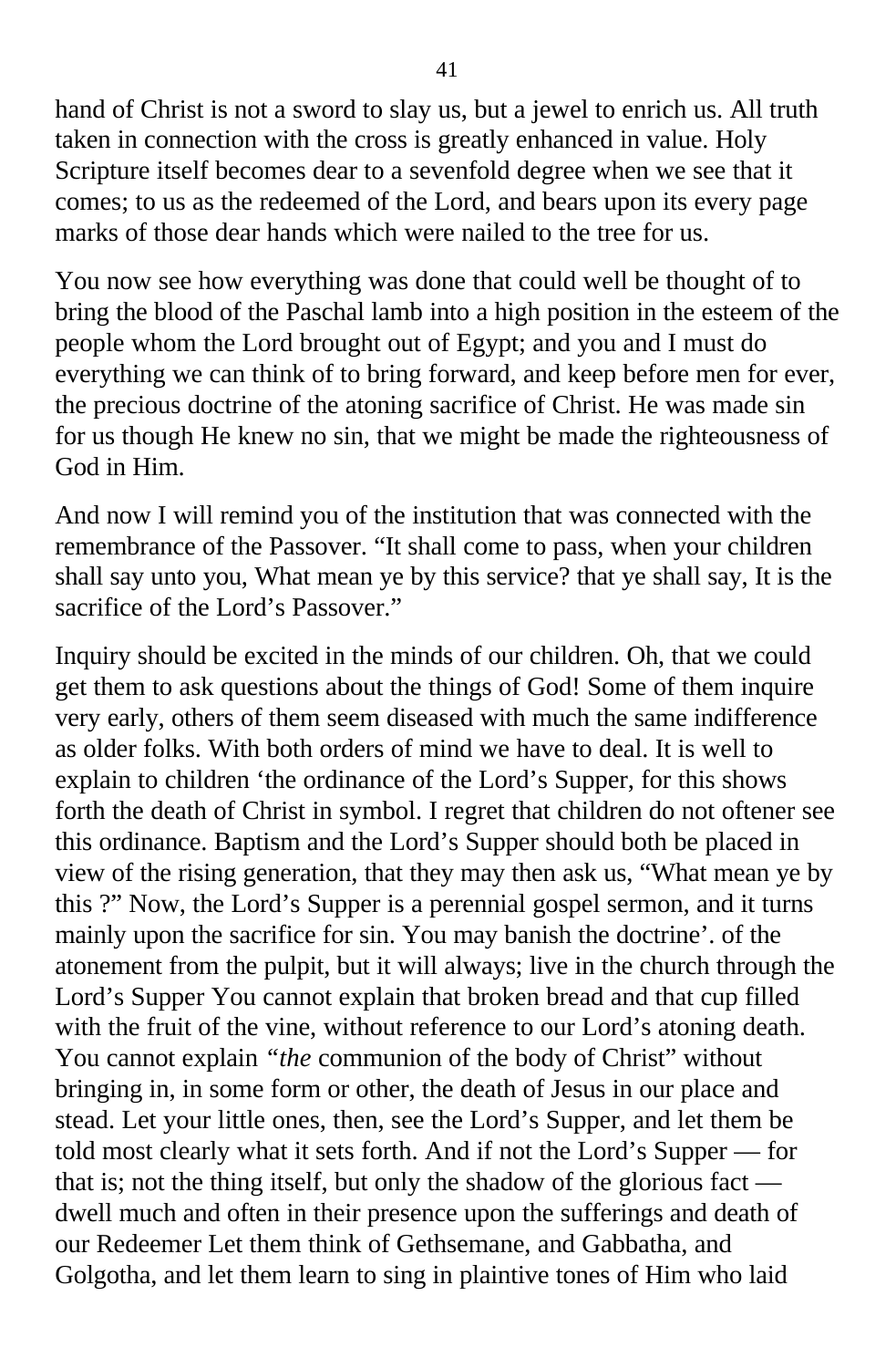down His life for us. Tell them who it was that suffered, and why. Yes, though the hymn is hardly to my taste in some of its expressions, I would have the children sing —

> *"There is a green hill far away, Without a city wall."*

And I would have them learn such lines as these:

*"He knew how wicked we had been, And knew that God must punish sin; So out of pity Jesus said, He'd bear the punishment instead."*

And when attention is excited upon the best of themes, let us be ready to explain the great transaction by which God is just, and yet sinners are justified. Children can well understand the doctrine of the expiatory sacrifice; it was meant to be a gospel for the youngest. The gospel of substitution is a simplicity, though it is a mystery. We ought not to be content until out' 'tittle ones know and trust in their finished Sacrifice. This is essential knowledge, and the key to all other spiritual teaching. May our dear children know the cross, and they will have begun well. With all their gettings may they get an understanding of this, and they will have the foundation rightly laid.

This will necessitate your teaching the child his need of a Savior. You must not hold back from this needful task. Do not flatter the child with delusive rubbish about his nature being good and needing to be developed. Tell him he must be born again. Don't bolster him up with the fancy of his own innocence, but show him his sin. Mention the childish sins to which he is prone, and pray the Holy Spirit to work conviction in his heart and conscience. Deal with the young in much the same way as you would with the old. Be thorough and honest with them. Flimsy religion is neither good for young nor old. These boys and girl,; need pardon through the precious blood as surely as any of us. Do not hesitate to tell the child his ruin; he will not else desire the remedy. Tell him also of the punishment of sin, and warn him of its terror. Be tender, but be true. Do not hide from the youthful sinner the truth, however terrible it may be. Now that he has come to years of responsibility, if he believes not in Christ, it will go ill with him at the last great day. Set before him the judgment-seat, and remind him that he will have to give an account of things done in the body. Labor to arouse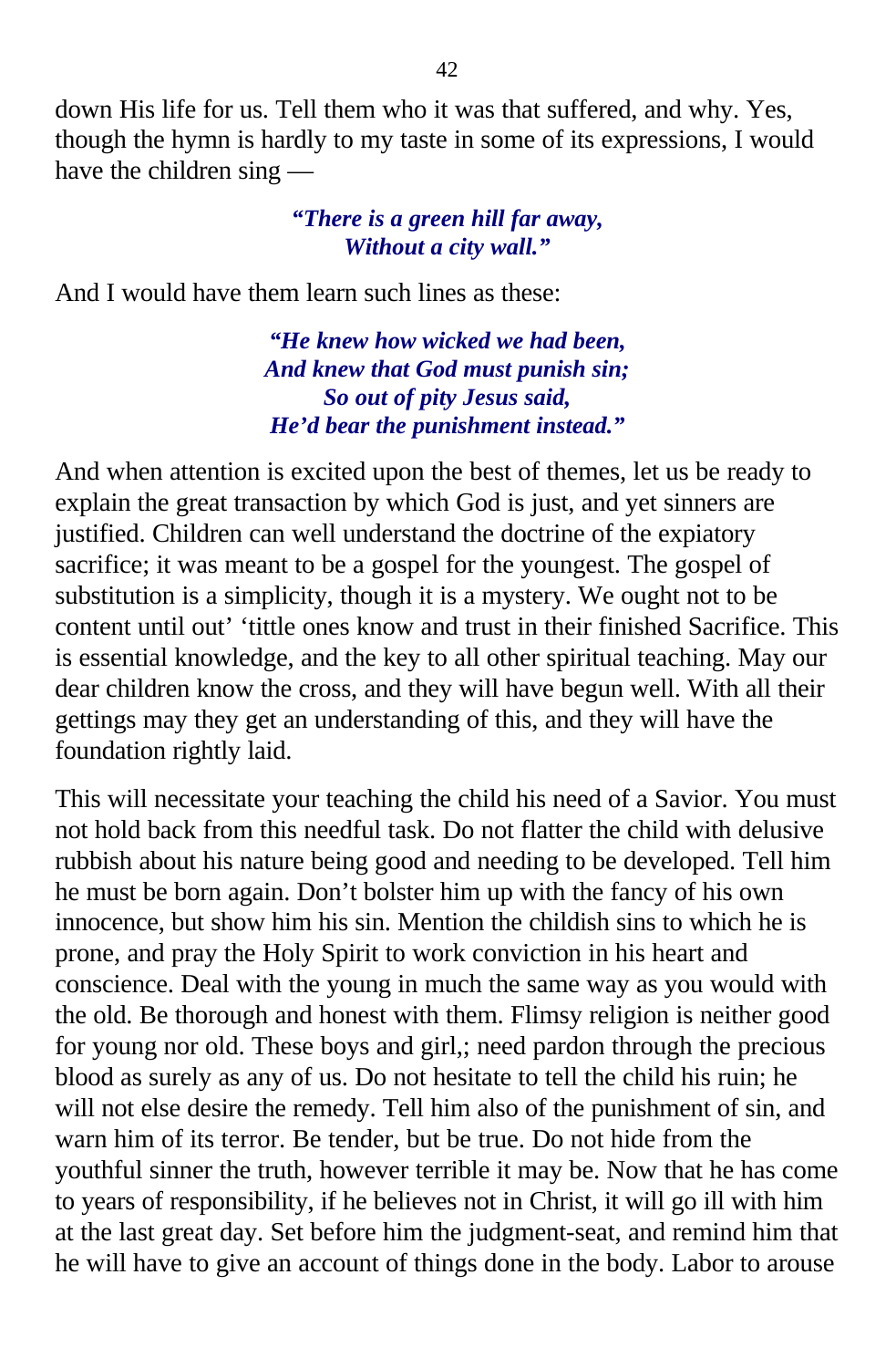the conscience; and pray God the Holy Spirit to work by you till the heart becomes tender and the mind perceives the need of the great salvation.

Children need to learn the doctrine of the cross; that they may find immediate salvation. I thank God that in our Sabbath-school we believe in the, salvation of children as children. How very many has it been my joy to see of boys and girls who have come forward to confess their faith in Christ! And I again wish to say that the best converts, the clearest converts, the most intelligent converts we have, ever had have been the young ones; and, instead of there being any deficiency in their knowledge of the Word of God, and the doctrines of grace, we have usually found them to have a very delightful acquaintance with the great cardinal truths of Christ. Many of these dear children have been able to speak of the things of God with great pleasure of heart and force of understanding. Go on, dear teachers, and believe that God will save your children. Be not content to sow principles in their minds which may possibly develop in after years, but be working for immediate conversion. Expect fruit in your children while they are children. Pray for them that they may not run into the world and fall into the evils of outward sin, and then come back with broken bones to the Good Shepherd; but that they may by God's rich grace be kept from the paths of the destroyer, and grow up in the fold of Christ, first as lambs of His flock, and then as sheep of His hand.

One thing I am sure of, and that is, that if we teach the children the doctrine of the atonement in the most unmistakable terms, we shall be doing ourselves good. I sometimes hope that God will revive His church and restore her to her ancient faith by a gracious work among children. If He would bring into our churches a large influx of young people, how it would tend to quicken the sluggish blood of the supine and sleepy! Child Christians tend to keep the house alive. Oh, for more of them! If 'the Lord will but help us to teach the children we shall be teaching ourselves. There is no way of learning like teaching, and you do not know a thing till you can teach it to another. You do not thoroughly know any truth till you can put it before a child so that he can see it. In trying to make a little child understand the doctrine of the atonement you will get clearer views of it yourselves, and therefore I commend the holy exercise to you.

What a mercy it will be if our children are thoroughly grounded in the doctrine of redemption by Christ! If they are warned against the false gospels of this evil age, and if they are taught to rest on the eternal rock of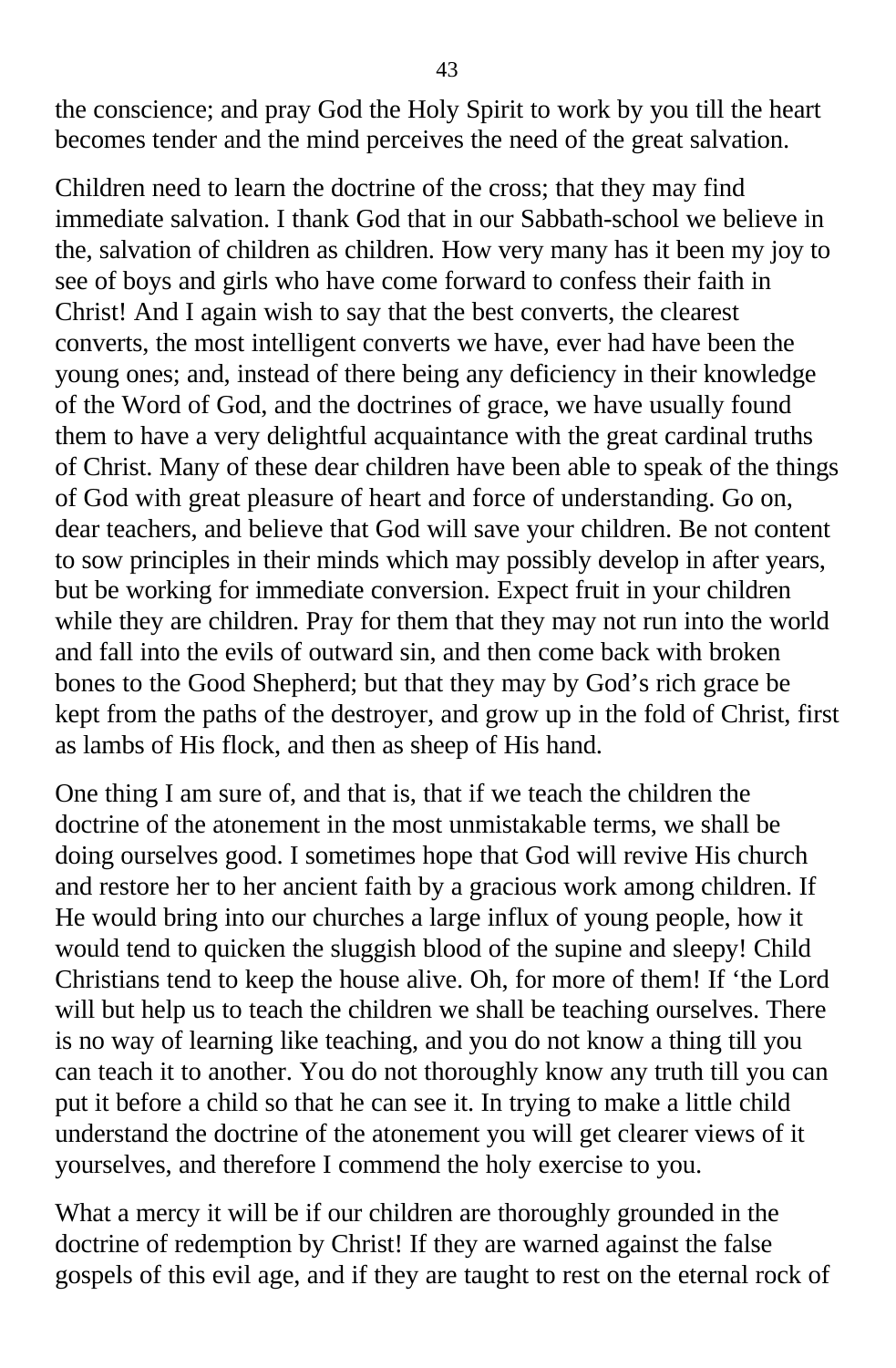Christ's finished work, we may hope to have a generation following us which will maintain the faith, and will be better than their fathers. Your Sunday-schools are admirable; but what is their purpose if you do not teach the gospel in them? You get children together and keep them quiet for an hour-and-a-half, and then end them home; but what is the good of it? It may bring some quiet to their fathers and mothers, and that is, perhaps, why they send them to the school; but all the real good lie,; in what is taught the children. The most fundamental truth should be made most prominent; and what is this but the cross. Some talk to children about being good boys and girls, and so on; that is to say, they preach the law to the children, though they would preach the gospel to grown-up people. Is this honest? Is this wise? Children need the gospel, the whole gospel, the unadulterated gospel; they ought to have it, and if they are taught of the Spirit of God they are as capable of receiving it as persons of ripe years. Teach the little ones. that Jesus died, the just for the unjust, to bring us to God. Very, very confidently do I leave this work in the hands of teachers. I never knew a nobler body of Christian men and women; for they are as earnest in their attachment to the Old Gospel. as they are eager for the winning of souls. Be encouraged; the God who has saved so many of your children is going to save very many more of them, and we shall have great joy as we see hundreds brought to Christ.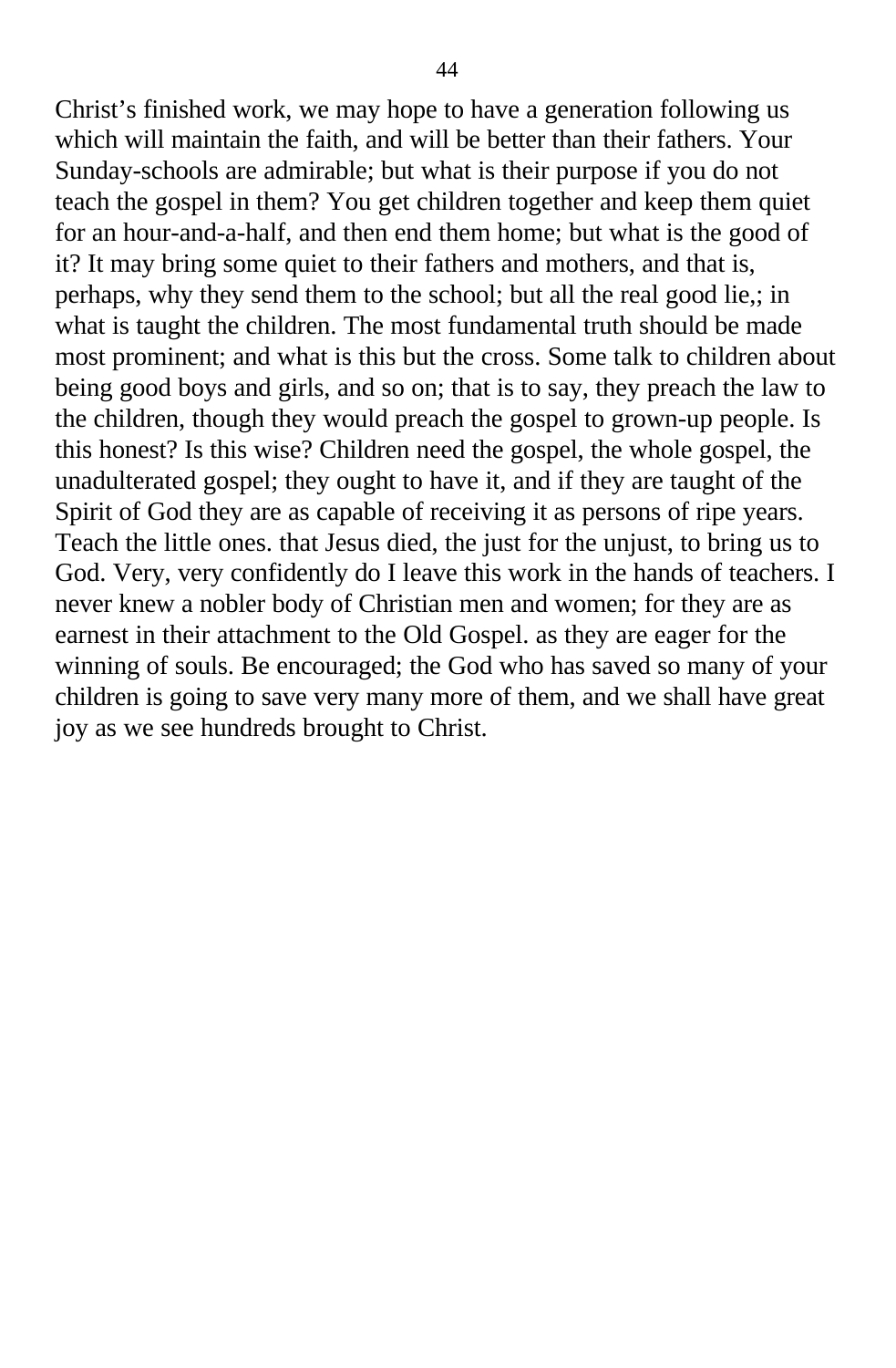### SAMUEL AND HIS TEACHERS.

IN the days of Eli the word of the Lord was precious, and there was no open vision. It was well when the word did come, that one chosen individual had the hearing ear to receive it, and the obedient heart to perform it. Eli failed to tutor his sons to be the willing servants and the attentive hearers of the Lord's word. In this he was without the excuse of inability, since he successfully trained the child Samuel in reverent attention to the Divine will. O that those who are diligent about the souls of others, would look well to their own households. Alas, poor Eli, like many in our day, they made thee keeper of the vineyards, but thine own vineyard thou hast not kept. As often as he looked upon the gracious child, Samuel, he must have felt the heartache. When he remembered his own neglected and unchastened sons, and how they had made themselves vile before all Israel, Samuel was the living witness of what grace can work where children are trained up in God's fear, and Hophni and Phineas were sad specimens of what parental in dulgence will produce in the children of the best of men. Ah, Eli, if thou hadst been as careful with thine own sons as with the son of Hannah, they had not been such men of Belial, nor would Israel have abhorred the offering of the Lord because of the. fornication which those priestly reprobates committed at the very door of the tabernacle. O for grace so to nurse our little ones for the Lord, that they may' hear the Lord when He shall be pleased to speak unto them.

Samuel was blessed with a gracious father, and what is of even more importance, he was the child of an eminently holy mother. Hannah was a woman of great poetic talent, as appears from her memorable song — " My heart rejoiceth in the Lord, mine horn is exalted in the Lord; my mouth is enlarged over mine enemies, because I rejoiced in Thy salvation." The soul of poetry lives in every line; a brave but chastened spirit breathes in every sentence; even the Virgin Mary, the most blessed among women, could do no other than use expressions of a similar import. Better still, Hannah was a woman of great prayer. She had been a woman of a sorrowful spirit, but her prayers at last returned to her in blessing, and she had this son given her of the Lord. He was very dear to his mother's heart, and she, therefore, to show her gratitude, and in fulfillment of the vow which in her anguish she had 'vowed unto the Lord, would consecrate the best thing she had, and presented her son before the Lord in Shiloh — a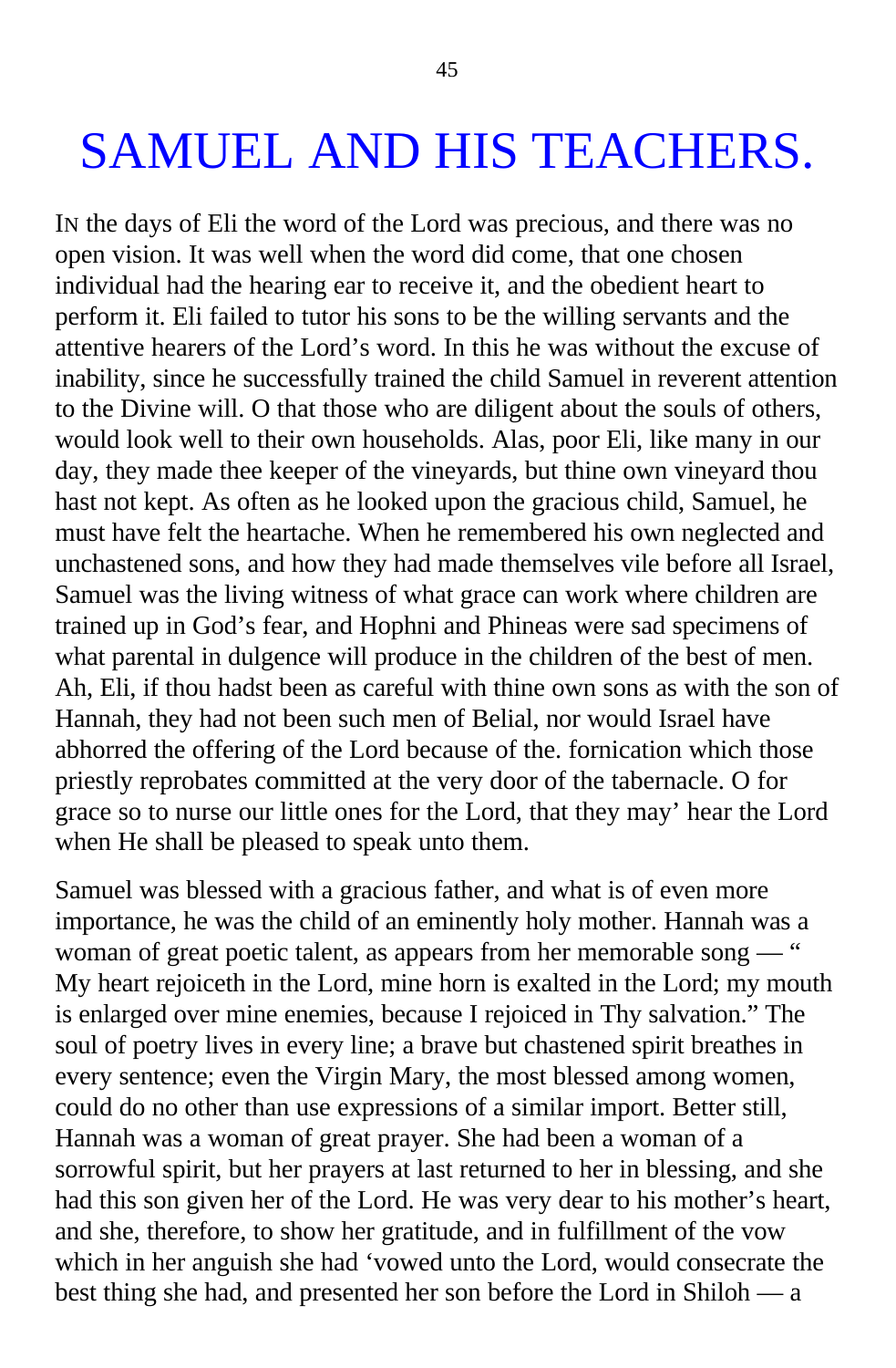lesson to all godly parents, to see to it that they dedicate their children unto God. How highly favored shall we be if our children shall all be like Isaac — children of the promise! What blessed parents should we be if we saw our children all rise up to call the Redeemer blessed! It has been the lot of some of you to see all your children numbered with the people of God all your jewels are now in Jehovah's casket. In their early childhood you gave them up to God, and dedicated them to Him in earnest prayer, and now the Lord has given you your petition which you asked of Him. I like *our* friends to hold little services in their own houses when their family is increased; it seems good and profitable for friends to assemble, and prayer to be offered that the child may be an inheritor of the promises, that he may be early called by mighty grace, and received into the Divine family'. You will perceive that as Samuel was put under the care and tuition of Eli, Eli had instructed him in some degree in the spirit of religion, but he does not appear to have explained to him the peculiar form and nature of those special and particular manifestations of God which were given to His prophets; little dreaming, I dare say, that Samuel would ever be himself the subject of them. On that memorable night, when towards morning the lamp of God was about to go out, the Lord cried, "Samuel, Samuel," the young child was not able to discern — for he had not been taught — that it was the voice of God, and not the voice of man. That he had learned the spirit of true religion, is indicated by his instantaneous obedience, and the habit of obedience became a valuable guide to him in the perplexities of that eventful hour. He runs to Eli, and says, "Here am I, for thou didst call me;" and though this is three times repeated, yet he seemed nothing loath to leave his warm bed, and run to his foster-father, to see if he could get him any comfort that his old age might require during the night, or otherwise do his bidding — a sure sign that the child had acquired the healthy principle of obedience., though he did not understand the mystery of the prophetic call.. Better far to have the young heart trained to bear the yoke than to fill the childish head with knowledge, however valuable. An ounce of obedience is better than a ton of learning.

When Eli perceived that God had called the child, he taught him his first little prayer. It is a very short one, but it is a very full one — " Speak, Lord; for Thy servant heareth." Let the Christian parent explain to the child what prayer is; tell him that God answers prayer; direct him to the Savior, and then urge him to express his desires in his own language, both when he rises, and when he goes to rest. Gather the little ones around your knee and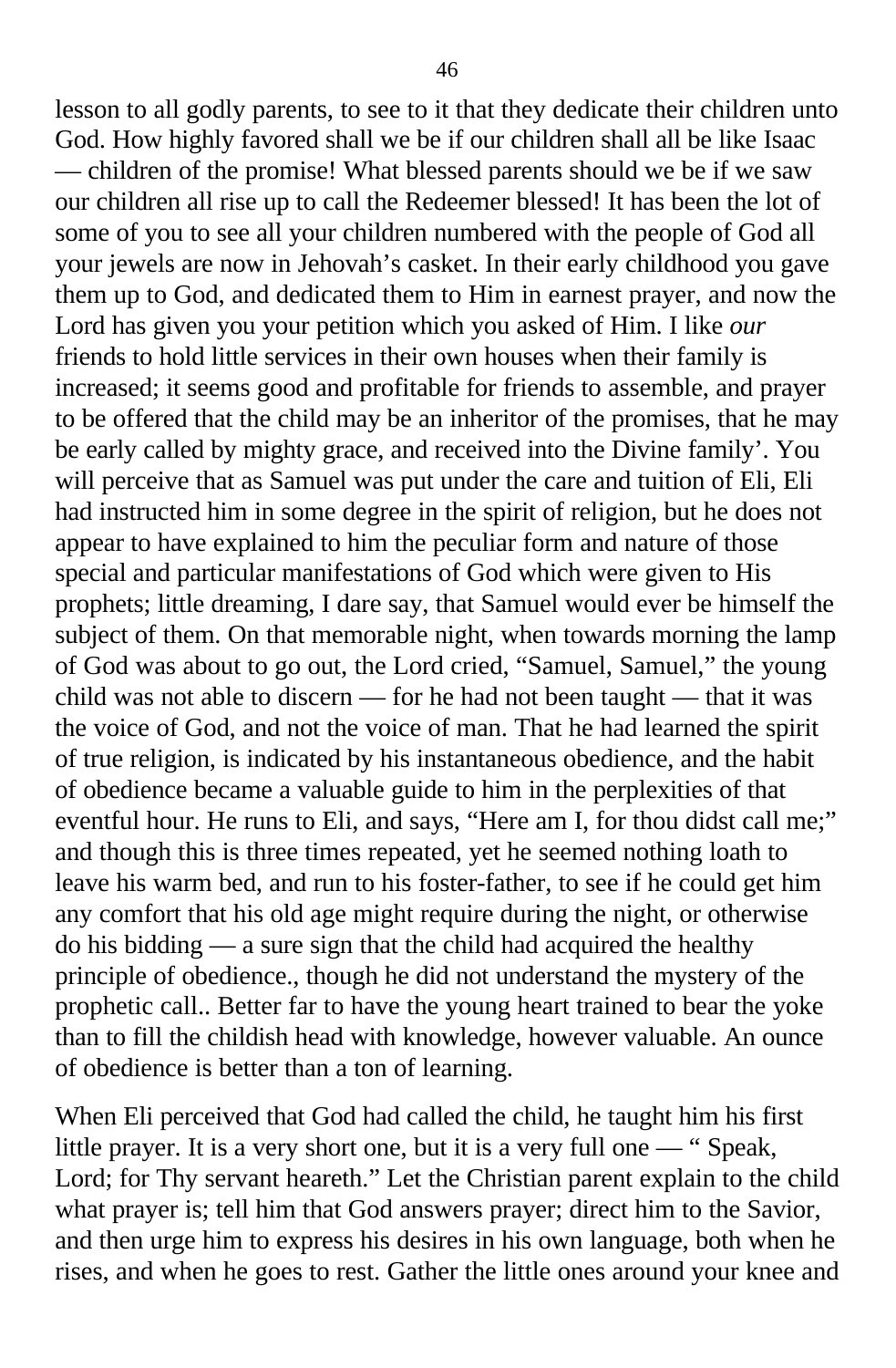listen to their words, suggesting to them their needs, and reminding them of God's gracious promise. You will be amazed, and, I may add, sometimes amused too; but you will be frequently surprised at the'. expressions they' will use, the confessions they will make, the desires they will utter; and I am certain that any' Christian person standing within earshot, and listening' to the simple prayer of a little child earnestly asking God for what it thinks it wants, would never afterwards wish to teach a child a form, but would say that as a matter of education to the heart the extemporaneous utterance was infinitely superior to the best form, and that the form should he given up for ever. However, do not let me speak too sweepingly. If you must teach your child to say a form of prayer, at least take care that you do not teach him to say anything which is not true. If you teach your children a catechism, mind that it is thoroughly scriptural, or you may train them up to tell falsehoods. Teach him nothing but the truth as it is in Jesus so far as he can learn it, and pray' the Holy Spirit to write that truth upon his heart. Better to supply no sign-posts to the young traveler than to mislead him with false ones. The light of a wrecker's beacon is worse than darkness. Teach our youth to make untruthful statements in religious matters, and Atheism can scarcely do more to corrupt their minds. Formal religion is a deadly foe to vital godliness. If you teach a catechism, or if you teach a form of prayer to your little ones, let it be all true; and, as far as possible, never put into a child's mouth a word 'which the child cannot truly say from his heart.

We must be more careful about truthfulness and correctness in speech. If a child looked out of a window at anything going on in the street, and then told you that he saw it from the door, you ought to make him tell the tale over again, so as to impress upon him the necessity of being truthful in every respect. Especially in things connected with religion, keep your child back from any' form until he has a right to be a partaker of it. Never encourage him to come to the Lord's Table unless you really believe that there is a work of grace in his heart; for why should you lead him to. eat and drink his own damnation? Insist with all your heart that religion is a solemn reality not to be mimicked or pretended to, and seek to bring the child to understand that there is no vice more abhorrent before God than hypocrisy. Do not make your young Samuel a young hypocrite, but train up your darling to speak before the Lord with a deep solemnity and a conscientious truthfulness, and let him never dare to say, either in answer to a catechismal question, or as a form of prayer, anything which is not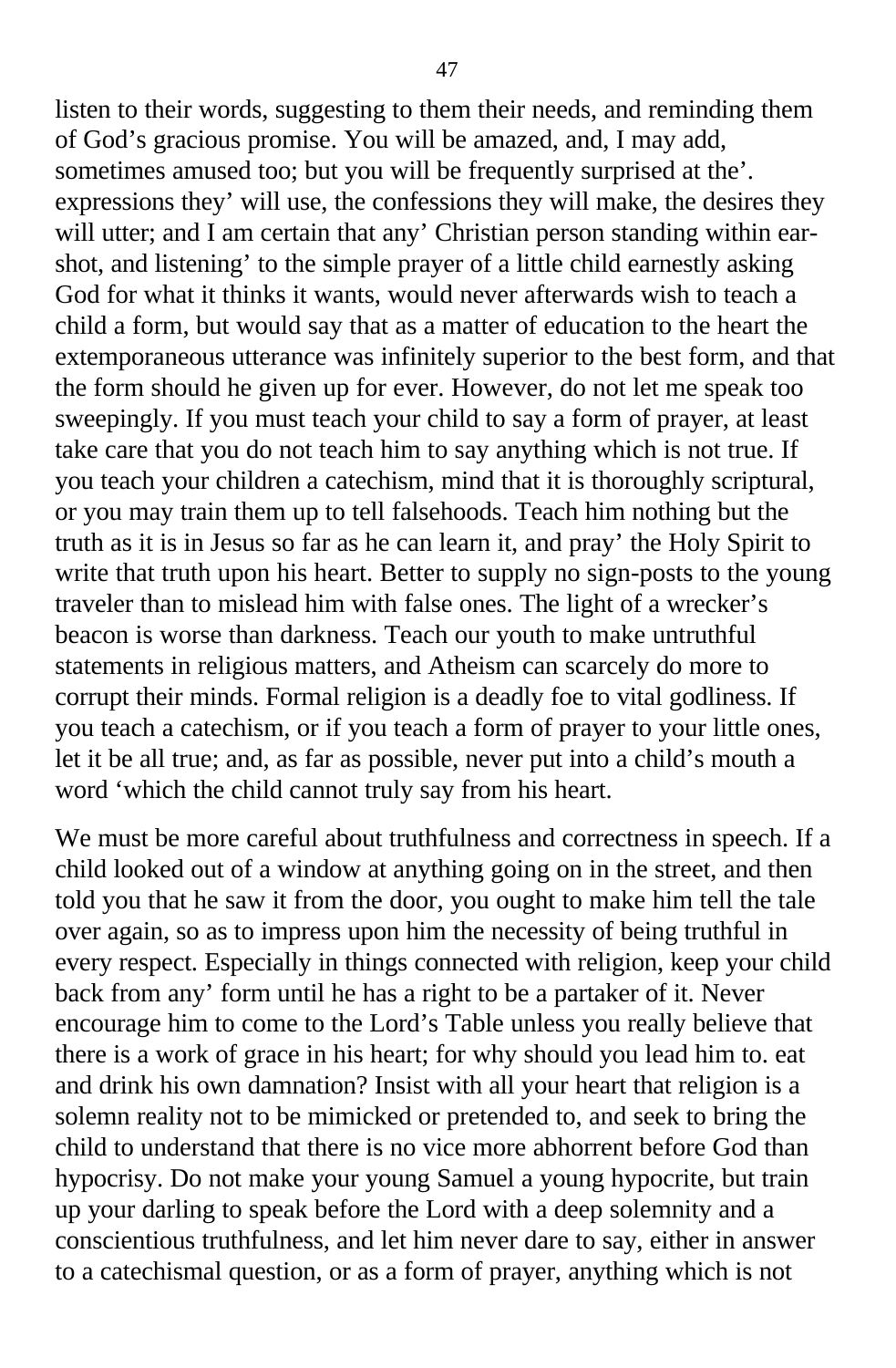positively true. If you must have a form of prayer, let it not express such desires as a child never had, but let it be adapted to his young capacity.

It is said of the Rev. John Angell James, "Like most men who have been eminent and honored in the Church of Christ, he had a godly mother, who was wont to take her children to her chamber, and with each separately to pray for the salvation of their souls. This exercise, which fulfilled her own responsibility, was moulding the character of her children, and most, if not all of them, rose up to call her blessed. When did such means ever fail ?" I beseech you, the teachers of the Sunday-school — though I scarcely need to do so, for I know how zealous you are in this matter — as soon as ever you see the first peep of day in your children, encourage their young desires. Believe in the conversion of children, as children; believe that the Lord can call them by His grace, can renew their hearts', can give them a part and a lot among His people long before they reach the prime of life.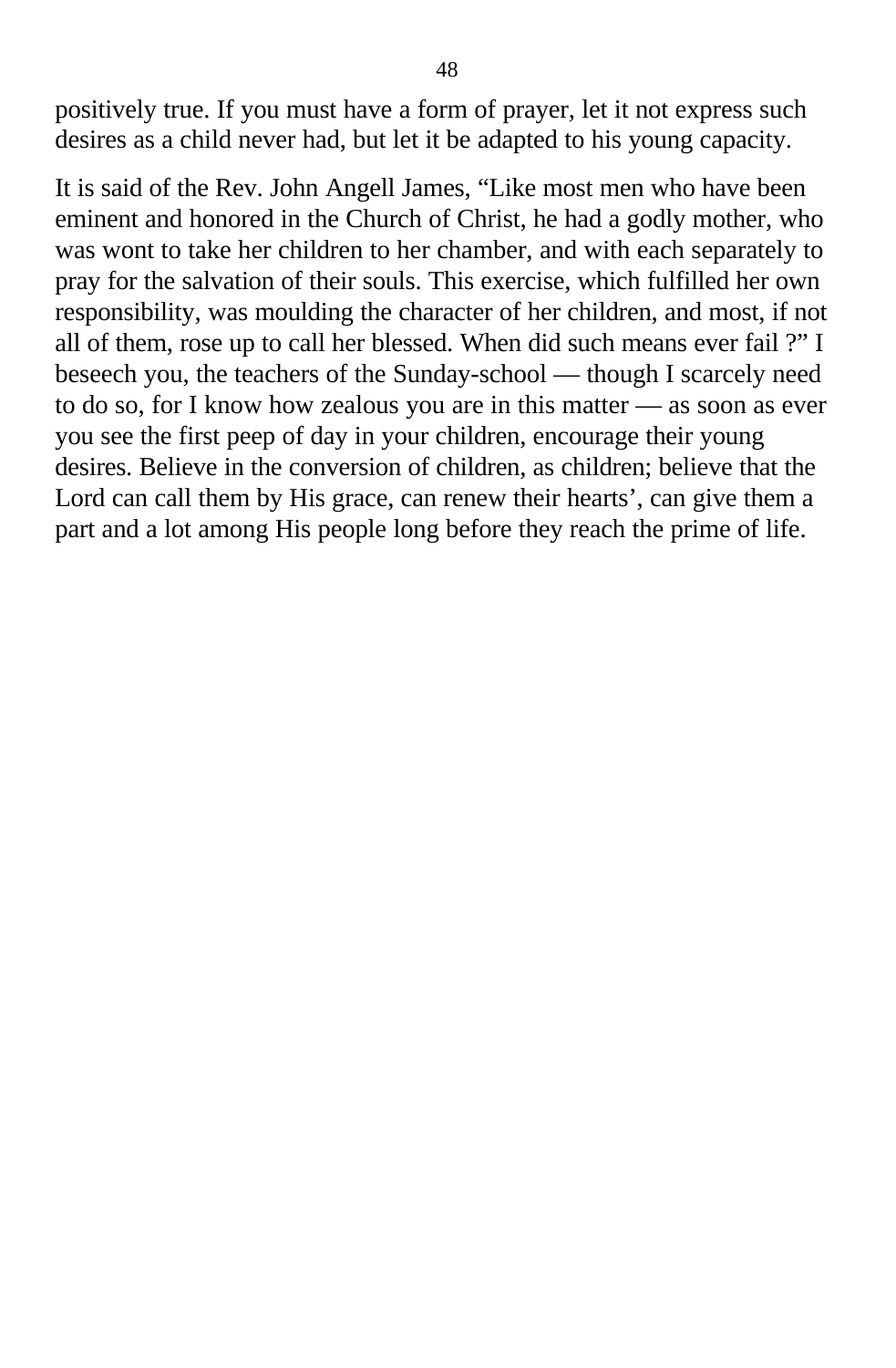# INSTRUCTIONS FOR TEACHERS AND PARENTS.

FIRST, get the children to come to your school. The great complaint with some teachers is, that they cannot obtain scholars. In London, we are having a canvass of the children; that is a good idea, and you ought to have a canvass of every country village, and of every market-town, and get into the Sunday-school every child you can. My advice to you is, get the children to come by all fair and right means. Do not bribe them; that is a plan to which we strongly object, and it is only adopted in schools of the lowest order, schools of so mean a class that even the fathers and mothers of the children have too much sense to send them there. "But, then, Farmer Brown won't employ them, or 'the squire will 'turn them out of their situations; or, if the children don't go to the school on Sundays, they shall not go on weekdays." Oh, that beggarly trick of bribing! I wish there were an end of it; it only shows the weakness, and degradation, and abomination of a sect that cannot succeed without using so mean a system. But with the exception of that method, do not be very particular how you get the children to school. Why, if I could not get people to come to my chapel by preaching in a black coat, I would have regimentals to-morrow, I would have a congregation somehow. Better do strange things than have an empty chapel, or an empty schoolroom. When I was in Scotland, we sent a bellman round a village to secure an audience, and the plan was eminently successful. Spare no right means, but do get the, children in. I have known ministers who have gone out into the streets on the Lord's-day afternoon, and talked to the children who were playing about, and so induced them to come to the school. This is what an earnest teacher will do; he will say, "John, come into our school; you cannot think what a nice place it is." Theta he gets the children in, and in his kind, winning manner he tells them stories and anecdotes about girls and boys who loved the Savior, and in this way the school is filled. Go and catch the children. There is no law against it; all is fair in war against the devil. So my first instruction is, get the children, and get them anyhow that you can.

Next, get the children to love you, if you can. "Come, ye children, hearken unto me." You know how we used to be taught in the dame's school, how we stood up with our hands behind us to repeat our lessons. That was not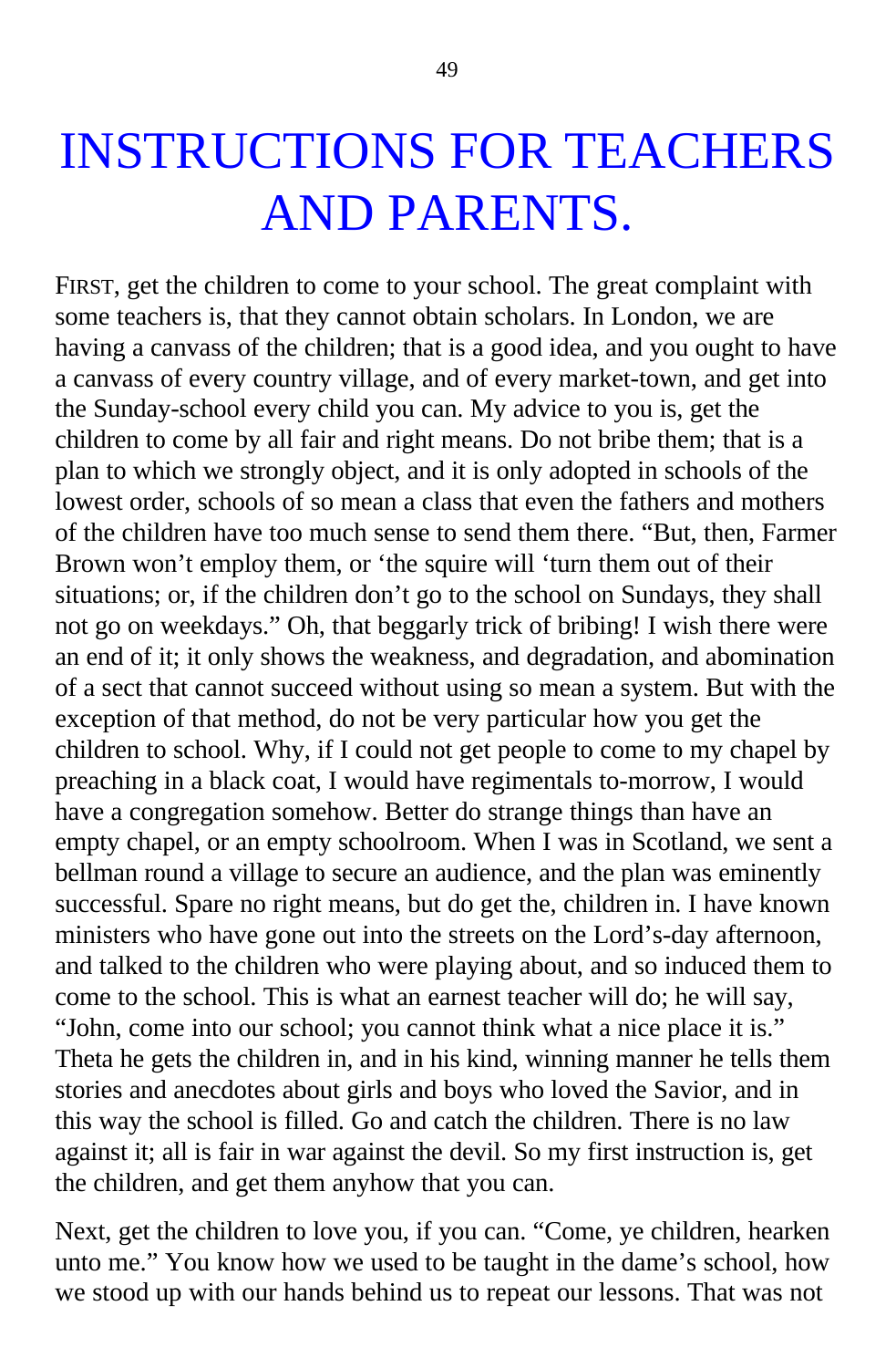David's plan. "Come, ye children, — come here, and sit on my knee." "Oh!" thinks the child, "how nice to have such a teacher, a teacher who will let me come near him, a teacher who does not say, 'Go,' but 'Come!'" The fault of many teachers is that they do not gel their children near them; but endeavor to foster in their scholars a kind of awful respect. Before you can teach children, you must get the silver key of kindness to unlock their hearts, and so secure their attention. Say," Come, ye children." We have known some good men who were objects of abhorrence to children. You remember the story of two little boys who were one day asked if they would like to go to Heaven, and who, much to their teacher's astonishment, said that they really should not. When they were asked, "Why not ?" one of them said, "I should not like to go to Heaven because grandpa would be there, and he would be sure to say, 'Get along, boys; be off with you!' I should not like to be in Heaven with grandpa." So, if a boy has a teacher who talks to him about Jesus, but who always wears a sour look, what does the boy think? "I wonder whether Jesus is like you, if so, I shouldn't like Him." Then there is another teacher, who, if he is provoked ever so little, boxes the child's ears; and, at the same time, teaches him that he should forgive others, and be kind to them. "Well," thinks the lad, "that is very pretty, no doubt, but my' teacher doesn't show me how to do it." If you drive a boy from you, )our power over him is gone, for you will not be able to teach him anything. It is of no avail to attempt teaching those who do not love you; so, try and make them love you, and then they will learn anything from you.

Next, get the children's attention. "Come, ye children, hearken unto me." If they do not *hearken,* you may talk, but you will speak to no purpose whatever. If they do not listen, you go through your labor as an unmeaning drudgery to yourselves and to your scholars, too. You can do nothing without securing their attention. "That is just what I cannot do," says one. Well, that depends upon yourself; if you give them something worth attending to, they will be sure to attend. Give them something worth hearing, and they will certainly hearken. This rule may not be universal, but it is very nearly so. Don't forget to give them a. few anecdotes. Anecdotes are very much objected to by critics of sermons, who say they ought not to be used in the pulpit; but some of us know better than that, we know what will wake a congregation up; we can testify, from experience, that a few anecdotes here and there are first-rate things to get the attention of persons who will not listen to dry doctrine. Do try and gather as many good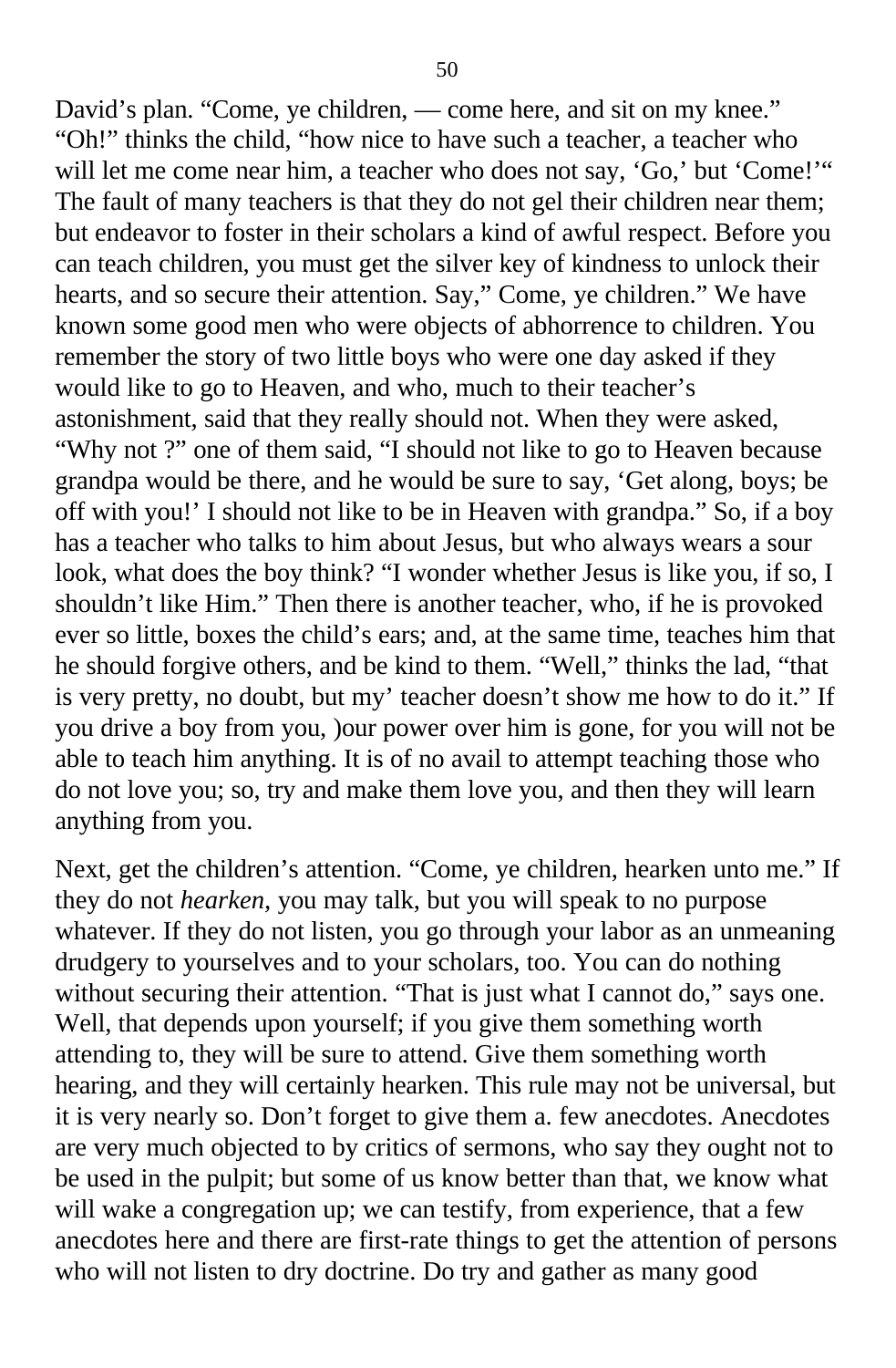illustrations in the week as you possibly can; wherever you go, if you are really a wise teacher, you can always find something to make into a tale to tell your children. Then, when your scholars get dull, and you are losing their attention, say to them," Do you know the Five Bells ?" If there is such a place in the village, they all open their eyes directly; or you ask, "Do know the turning against the Red Lion ?" Then tell them something you have read or heard which will secure their attention to the lesson. A dear child once said, *"Father,* I like to hear Mr. So-and-so preach, because he puts so many ' likes' into his sermon ; — ' like this, and like that.'" Yes, children always love those *likes."* Make parables, pictures, figures for them, and you will always get on. I am sure, if I were a boy listening to some of you, unless you told me a tale now and then, you would as often see the back of my head as my face; and I do not know, if I sat in a hot schoolroom, but that my head would nod, and I should go to sleep, or be playing with Tom on my left, and do as many strange things as the rest, if you did not strive to interest me. Remember, then, to make your scholars "hearken."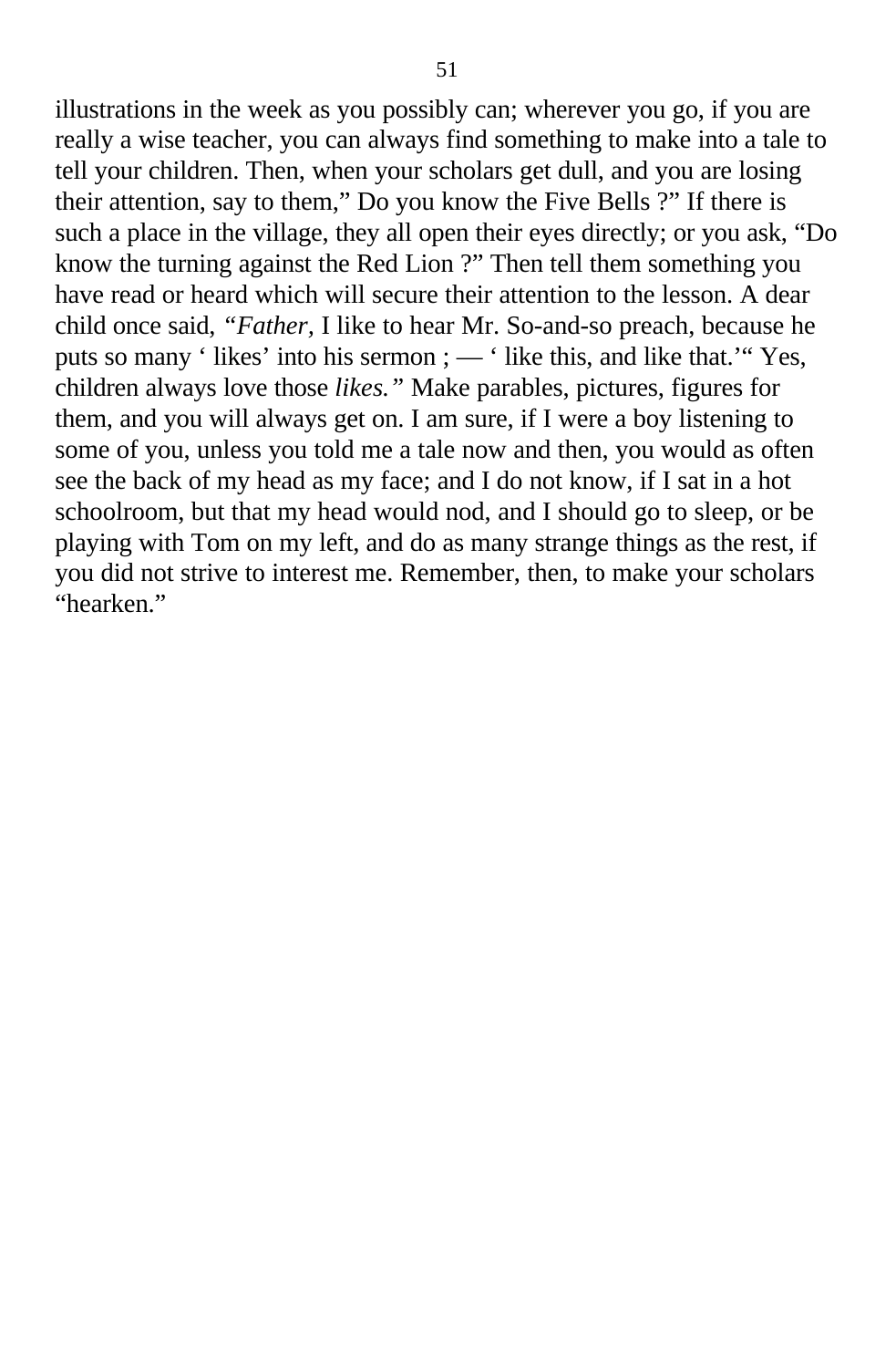## MODEL LESSON FOR TEACHERS.

TEACH them *morality:* "Keep thy 'tongue from evil, and thy lips from speaking guile. Depart from evil, and do good; seek peace, and pursue it." Now, we never teach morality as the way of salvation. God. forbid 'that we should ever mix up man's works in any way with the redemption which is in Christ Jesus! "By grace are ye saved through faith, and that not of yourselves, it is the gift of God." Yet we teach morality while we teach spirituality; and I have always found that the gospel produces the best morality in all the world. I would have a Sunday-school teacher watchful over the morals of the boys and girls under his care, speaking to them very particularly of those sins which are most common to youth. He may honestly and conveniently say many things to his children which no one else can say, especially when reminding them of the sin of lying, so common with children, or the sin of petty theft, or of disobedience to parents, or of breaking the Sabbath-day. I would have the teacher be very particular in mentioning these evils one by one; for it is of little avail talking to them about sins in the mass, you must take them one by one, just as David did. First look after *the tongue:* "Keep thy tongue from evil, and thy lips from speaking guile." Then look after *the whole conduct.'* "Depart from evil, and do good; seek peace, and pursue it." If the child's, soul is not saved by other parts of the teaching, this part may have a beneficial effect upon his life, and so far so good. Morality, however, by itself is comparatively a small thing. The best part of what you teach is *godliness.* I said not, "religion," but *godliness.* Many people are *religious* after a fashion, without being godly. Many have all the externals of godliness, all the outside of piety; such men we call "religious," but they have no right thought about God. They think about their place of worship, their Sunday, their books, but nothing about God. He who does not respect God, pray to God, love God, is an ungodly man, whatever his external religion may be. Labor to teach the child always to have an eye to God; write on his memory these words, "Thou God seest me." Bid him remember that his every act and thought are under the eye of God. No Sunday-school teacher discharges his duty unless he constantly lays stress upon the Fact that there is a God who notices everything that happens. Oh, that we were more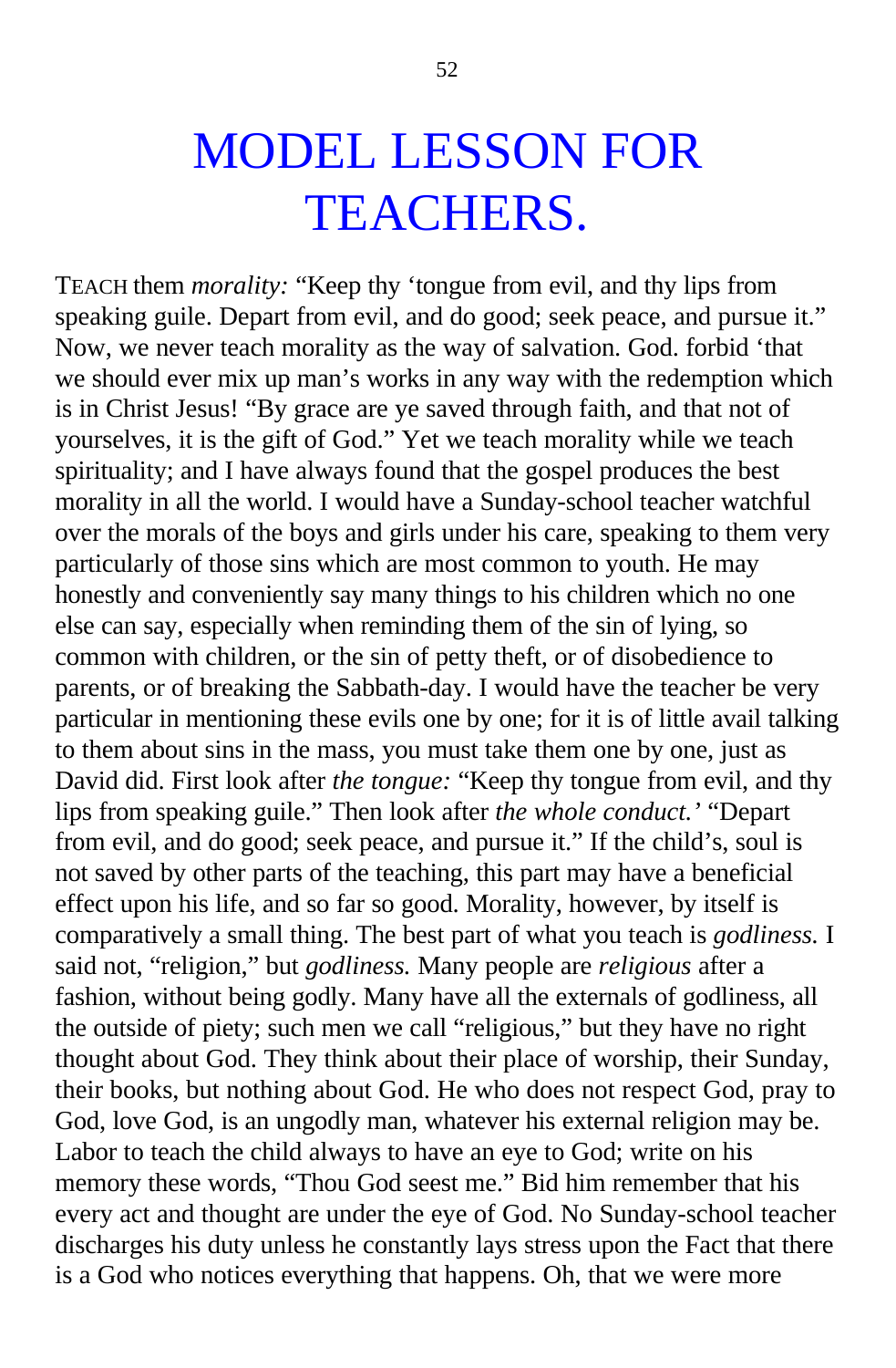godly ourselves; that we talked more of godliness, and that we loved godliness better!

The third lesson is, *the evil of sin.* If the child does not learn *that,* he will never learn the way to Heaven. None of us ever knew what a Savior Christ was till we knew what an evil thing sin was. If the Holy Ghost does not teach us the exceeding sinfulness of sin, we shall never know the blessedness of salvation. Let us seek His grace, then, when we teach, that we may always be able to lay stress upon the abominable nature of sin.

"The face of the Lord is against them that do evil, to cut off the remembrance of them from the earth." Do not spare, your child; let him know what sin leads to. Do not, like some people, be afraid of speaking plainly and broadly concerning the consequences of sin. I have heard of a father, one of whose sons, a very ungodly young man, was taken off in a very sudden manner. The father did not, as; some would have done, say to his family, *"We* hope your brother has gone to Heaven." No; but overcoming his natural feelings, he was enabled, by Divine grace, to assemble his children together, and to say to them, "My sons; and daughters, your brother is dead; I fear he is in hell. You knew his life and conduct, you saw how he behaved; and now God has snatched him away in his sins." Then he solemnly told them of the place of woe to, which he believed — yea, almost knew he was gone, begging them to shun it, and to flee from the wrath to come. Thus he was the means of bringing his children to serious thought; but had he acted, as some would have done, with tenderness of heart, but not with honesty of purpose, and said he hoped his son had gone to Heaven, what would the other children have said? "If he is gone to Heaven, there is no need for us to fear; we may live as we like.'" No, no; I hold that it is not unchristian to say of some men that they are gone to hell, when we have seen that their lives have been hellish lives. But it is asked, "Can you judge your fellow-creatures ?" No, but I can *know* them by their fruits. I do not judge them, or condemn them; they judge themselves. I have seen their sins go beforehand to judgment, and I do not doubt that they shall follow after. "But may they not be saved at the eleventh hour ?" *I* have heard of *one* who was, but I do not know that there ever was another, and I cannot tell that there ever will be. Be honest, then, with your children, and teach them, by the help of God, that "evil shall slay the wicked."

But you will not have done half enough unless you teach carefully the fourth lesson, — the absolute necessity' of a change of heart. *"The* Lord is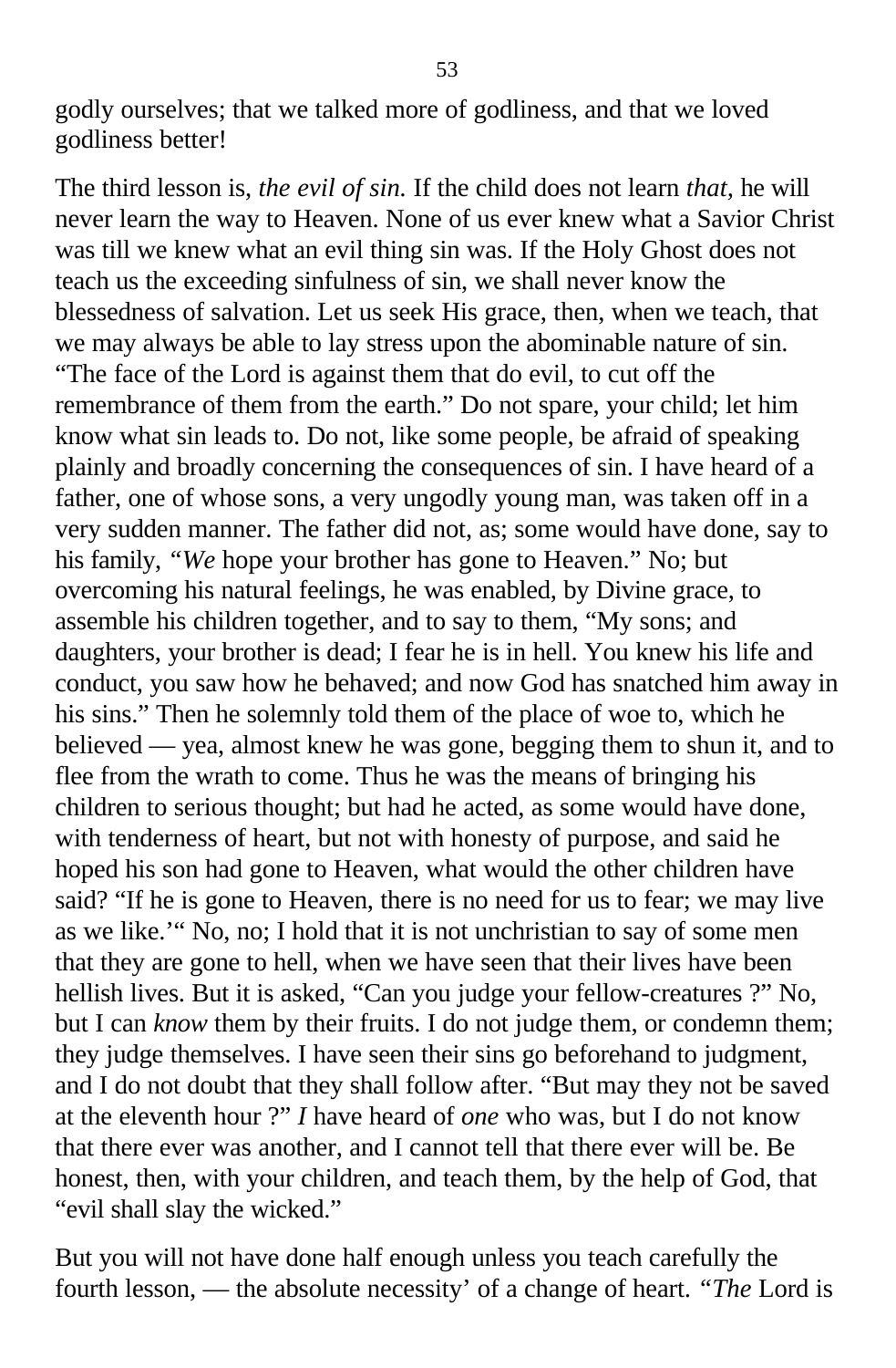nigh unto them that are of a broken heart; and saveth such as he of a contrite spirit." Oh! may God enable us to keep this constantly before the minds of the taught, that there must be a broken heart and a contrite spirit, that good works will be of no avail unless there be a new nature, that the most arduous duties and the most earnest prayers will all be as nothing, unless there be a true and thorough repentance for sin, and an entire forsaking of sin through the grace and mercy of God! Be sure, whatever you leave out, 'that you teach the children the three R's, — Ruin, Redemption, and Regeneration. Tell the children they are *ruined by* the Fall, and that there is salvation for them only by being *redeemed* by the blood of Jesus Christ, and *regenerated* by the Holy Spirit. Keep constantly before them these vital truths, and then you will have the pleasing task of telling them the sweet subject of the closing lesson.

In the fifth place, tell the children of the joy and blessedness of being Christians. *"The* Lord redeemeth the soul of His servants and none of them that trust in Him shall be desolate." I need not tell you how to talk about that theme; for if you know what it is to be a Christian, you will never be short of matter. When we get on this subject, our mind cares not to speak; it would rather revel in its bliss. Truly was it said, "Blessed is he whose transgression is forgiven, whose sin is covered." "Blessed is that man that maketh the Lord his trust." Yea, verily, blessed is the man, the woman, the child that trusteth in the Lord Jesus Christ, and whose hope is in Him. Always lay a stress; upon this point, — that the righteous are a blessed people, that the chosen family of God, redeemed by' blood and saved by power, are a blessed people while here below, and that they will be a blessed people for ever in Heaven above. Let your children see that you belong to that blessed company. If they know you are in trouble, if it be possible, come to your Class with a smiling face, so that your scholars may be able to say: "Teacher is a blessed man, although he is bowed down by his troubles." Always seek to keep a joyous face, that your boys and girls may know that your religion is a blessed reality. Let this be one main point of your teaching, that though "many are the afflictions of the righteous," yet "the Lord delivereth him out of them all. He keepeth all his bones not one of them is broken ..... The Lord redeemeth the soul of His servants and none of them that trust in Him shall be desolate"

Thus have I given you five lessons; and now let me solemnly say that, with all the instruction you may give to your children, you must all of you be deeply conscious that you are not capable of doing anything in the securing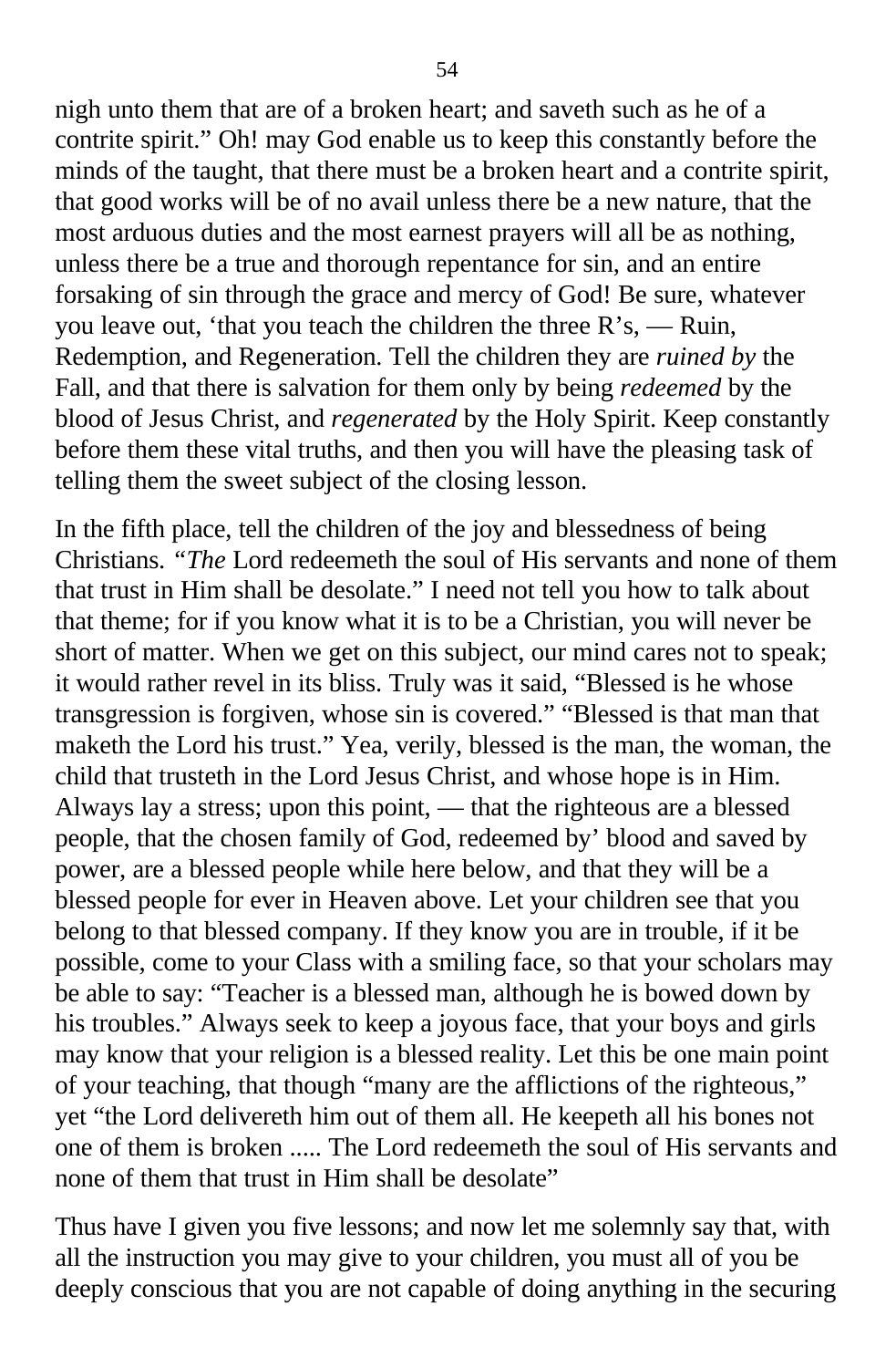of the child's salvation, but that it is God Himself who, from the first to the last, must effect it all. You are simply at pen; God can write with you, but you cannot write anything of yourself. You are a sword; God can with you slay the child's sin, but you cannot slay it of yourself. Be ye, therefore, always mindful of this, that you must be first taught of God yourself, and then you must ask God 'to use you to teach for unless a higher 'teacher than you work with you, and instruct the child, the child must perish. It is not your instruction that can save the souls of your children; it is the blessing of God the Holy Spirit accompanying your labors, May God bless and crown your efforts with abundant success! He will surely do so if you are instant in prayer, constant in supplication. Never yet did the earnest teacher or preacher *"labor* in vain in the Lord," and often has it been seen that bread cast upon the waters has been found after many days.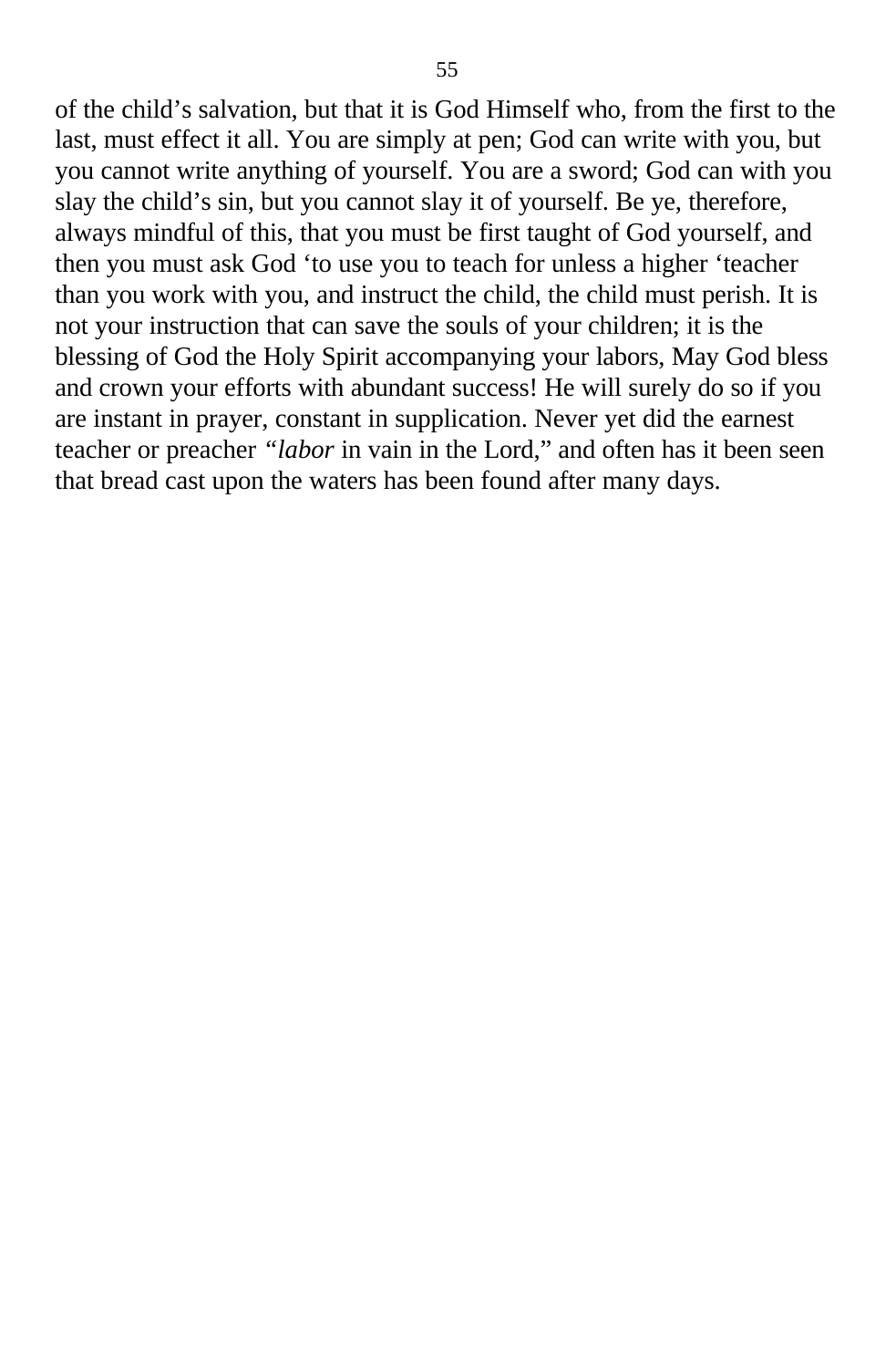## "COME, YE CHILDREN" — THREE ADMONITIONS.

**FIRST**, recollect whom you are teaching; "Come, ye children.' I think we ought always to have respect to our audience; I do not mean that we need care if we are preaching to Mr. So-and-so, Sir William this, or My Lord that, — because in God's sight such titles are the merest trifles; but we are to remember that we are preaching to men and women who hive souls, so that we ought not to occupy their time by things that are not worth their hearing. But when you teach in Sabbath-schools, you are, if it be possible, in a more responsible situation even than a minister occupies. He preaches to grown-up people, to men of judgment, who, if they do not like what he preaches, can go somewhere else; but you teach children who have no option of going elsewhere. If you teach the child wrongly, he believes you; if you teach him heresies, he will receive them; what you teach him now, he will never forget. You are not sowing, as some say, on virgin soil, for it has long been occupied by the devil; but you are sowing on a sot', more fertile now than it ever will be again, — soil that will produce fruit now, far better than it will do in after days; you are sowing on a young heart, and what you sow will be pretty sure to abide there, especially it' you teach evil, for that will never be forgotten. You are beginning with the child; take care what you do with him. Do not spoil him. Many a child has been treated like the Indian children who have copper plates put upon their foreheads, so 'that they may never grow. There are many who are simpletons now, just because those who had the care of them when young gave them no opportunities of getting knowledge, so that, when they became old, they cared nothing about it. }lave a care what you are after; you are teaching children, mind what you teach them. Put poison in the spring, and it will pollute the whole stream. Take care what you are after! You are twisting the sapling, and the old oak will be bent thereby. Have a care, it is a child's soul you are tampering with, if you are tampering at all; it is a child's soul you are preparing for eternity, if God is with you. I give you a solemn admonition on every child's behalf. Surely, if it be murder to administer poison to the dying, it must be far more criminal to give poison to the young lift. If it be evil to mislead grey — headed age, it must be far more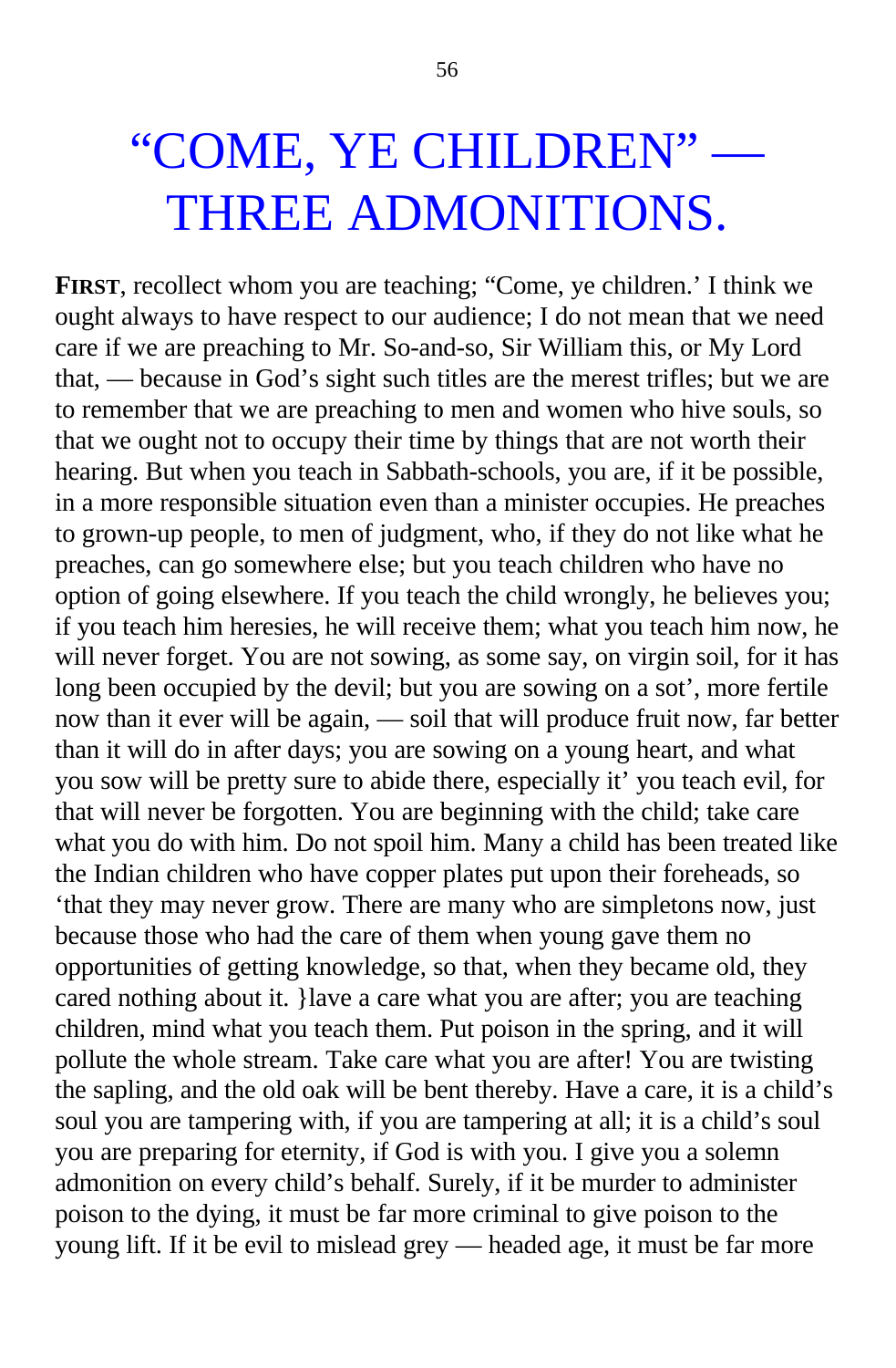so to turn aside the feet of the young into the road of error, in which they may for ever walk.

**Second***,* recollect that you are teaching for God "Come, ye children, hearken unto me; I will teach you the fear of the Lord." If you, as teachers, were only assembled to reach geography, it might not injure them eternally if you were to tell the children that the North Pole was close to the Equator; or if you were to say that the extremity of South America was hard by the coast of Europe; or if you assured them that England was in the middle of Africa. But you are not teaching geography, or astronomy, nor are you training the children for a business life in this world; but you are, to the best of your ability, teaching them for God. You say to them, "Children, you come here to be taught the Word of God; you come here, if it be possible, that we may be the means of the salvation of your souls." Have a care what you are after when you pretend to be teaching them for God. Wound the child's hand if you will; but, for God's sake, do not wound his heart. Say what you like about temporal things; but, I beseech you, in spiritual matters, take care how you lead them. Be careful that it is the truth which you inculcate, and only that. With such a responsibility, how solemn your work becomes! He who is doing a work for himself, may do it as he likes; but he who is laboring for another, must take care to please his master; he who is employed by a monarch must beware how he performs his duty; but he who labors for God must tremble lest he doth his work ill. Remember that you are laboring for God, if you are what you profess to be. Alas! many, I fear, are far from having this serious view of the work of a Sunday-school teacher.

**Third***,* remember that your children need teaching. "Come, ye children, hearken unto me I will teach you the fear of the Lord." That makes your work all the more solemn. If children did not need teaching, I would not be so extremely anxious that you should teach them aright. Works of supererogation, works that are not necessary, men may do as they. please; but this work is absolutely necessary. Your child needs teaching. He was born in iniquity; in sin did his mother conceive him. He has an evil heart; he, knows not God, and he never will know the Lord unless he is taught. He is not like some ground of which we have heard, that hath good seed lying hidden in its very bowels; but, instead thereof, he hath evil seed 'within hi,; heart. God can place good seed there. You profess to be His instruments to scatter seed upon that child's heart; remember, if that seed be not sown, he will be lost for ever, his life will be a life of alienation from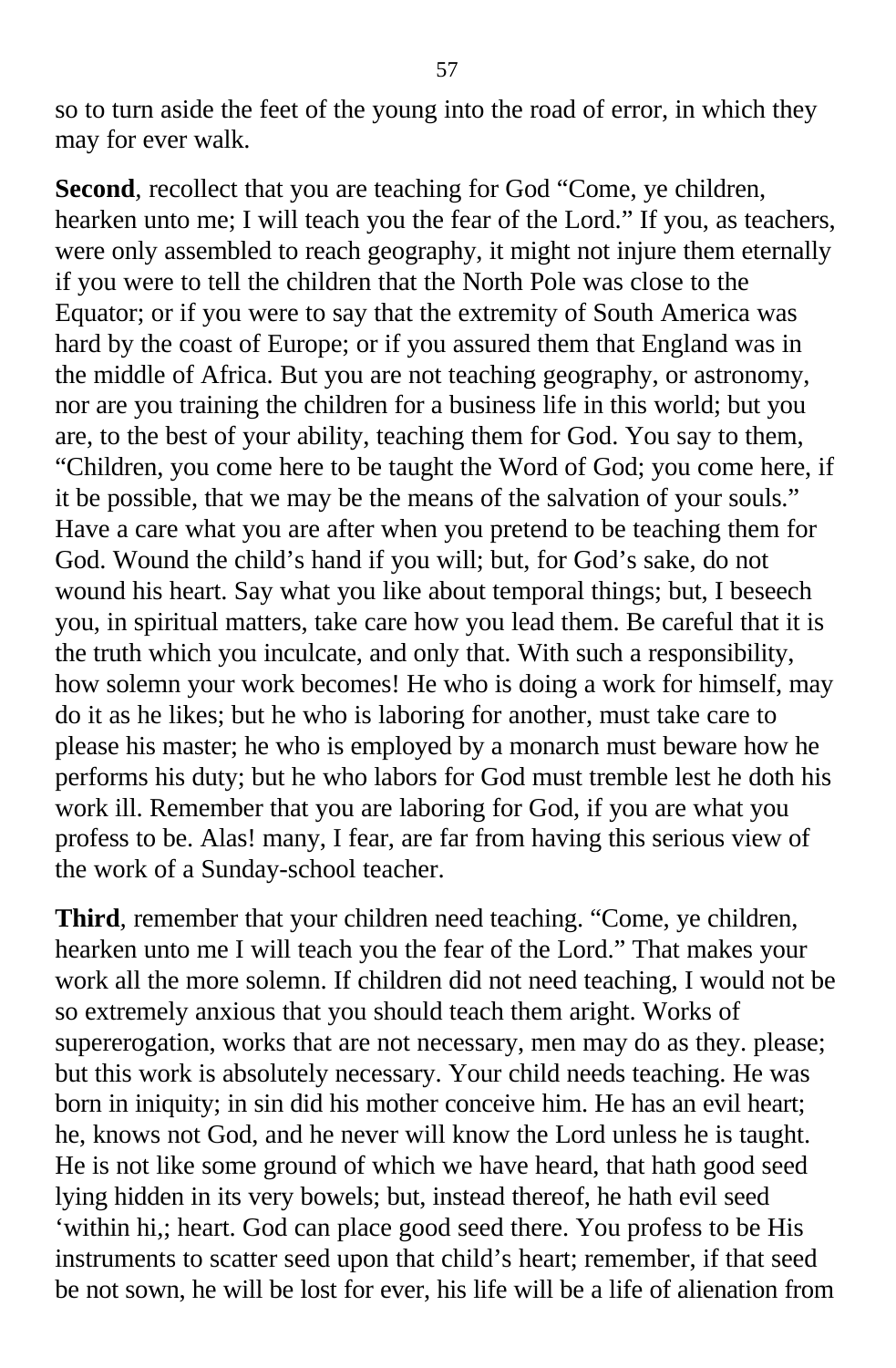God; and at his death everlasting punishment must be his portion. Be careful, then, how you teach, remembering the urgent necessity of the case. This is not a house on fire, needing your assistance at the engine; nor' is it a wreck at sea, demanding your our in the lifeboat; but it is a deathless spirit calling aloud to you," Come and help me." Therefore, I beseech you, teach the fear of the Lord, and that only; be very anxious to say, and to say truly, "I will teach you the fear of the Lord."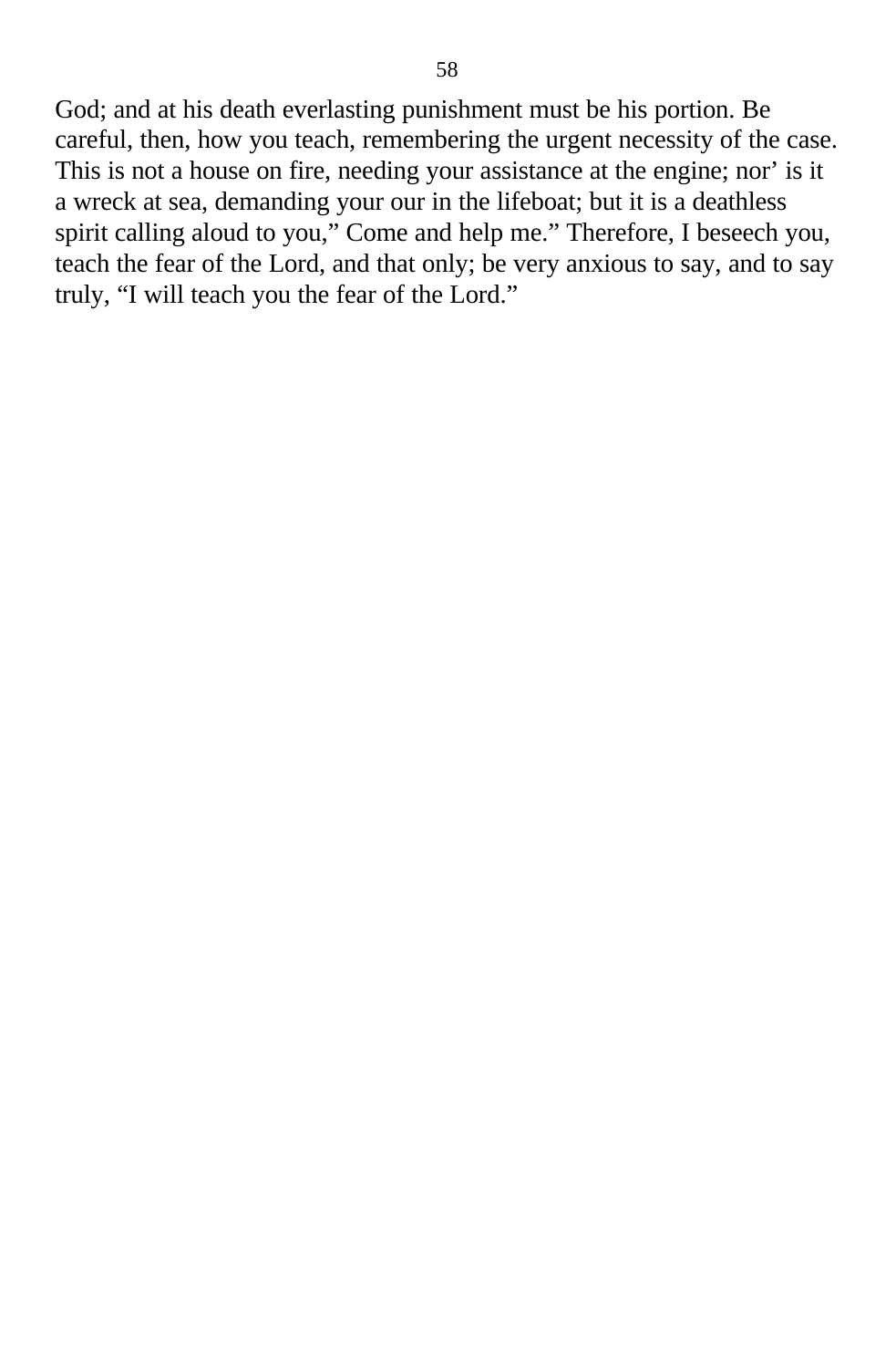# "COME, YE CHILDREN" — THE PSALMIST'S INVITATION.

IT is a singular thing that good men frequently discover their duty when they are placed in most humiliating positions. Never in David's life was he in a worse plight than that which suggested this Psalm. It is headed, *"A* Psalm of David, when he changed his; behavior' before Abimelech; who drove him away, and he departed." This poem was intended to commemorate that event, and was suggested by it. David was carried before King Achish, the Abimelech of Philistia, and, in order to make his escape, he pretended to be mad, accompanying that profession of madness with certain very degrading actions which might well seem to betoken his insanity. He, was driven from the palace, and as usual, when such men are in the street, it is probable that a number of children assembled around him. You have the sad story' told in 1 Samuel 21:10-15. In after days, when David sang songs of praise to Jehovah, recollecting how he had become the laughing-stock of little children, he seemed to say, "Ah! by my folly before the children in the streets, I have lowered myself in the estimation of generations that shall live after me; now I will endeavor to undo the mischief, — 'Come, ye children, hearken unto me: I will teach you the fear of the Lord.'"

Very possibly, if David had never been in such a position he would never have thought of this duty; for I do not discover that he ever said in any other Psalm, "Come, ye children, hearken unto me." He had the cares of his cities, his provinces, and his nation pressing upon him, and he may have been at other times but little attentive to the education of youth; but here, being brought into the meanest position which man could possibly occupy, having become as one bereft of reason, he recollects his duty. The exalted or prosperous Christian is not always mindful of "the lambs." That duty generally devolves on Peters, whose pride and confidence have been crushed, and who rejoice thus practically to answer their Lord's question, as the apostle did when Jesus said. to him, "Lovest thou Me?"

"Come, ye children, hearken unto me I will teach you the fear of the Lord." The doctrine is, that children are capable of being taught the fear of the Lord.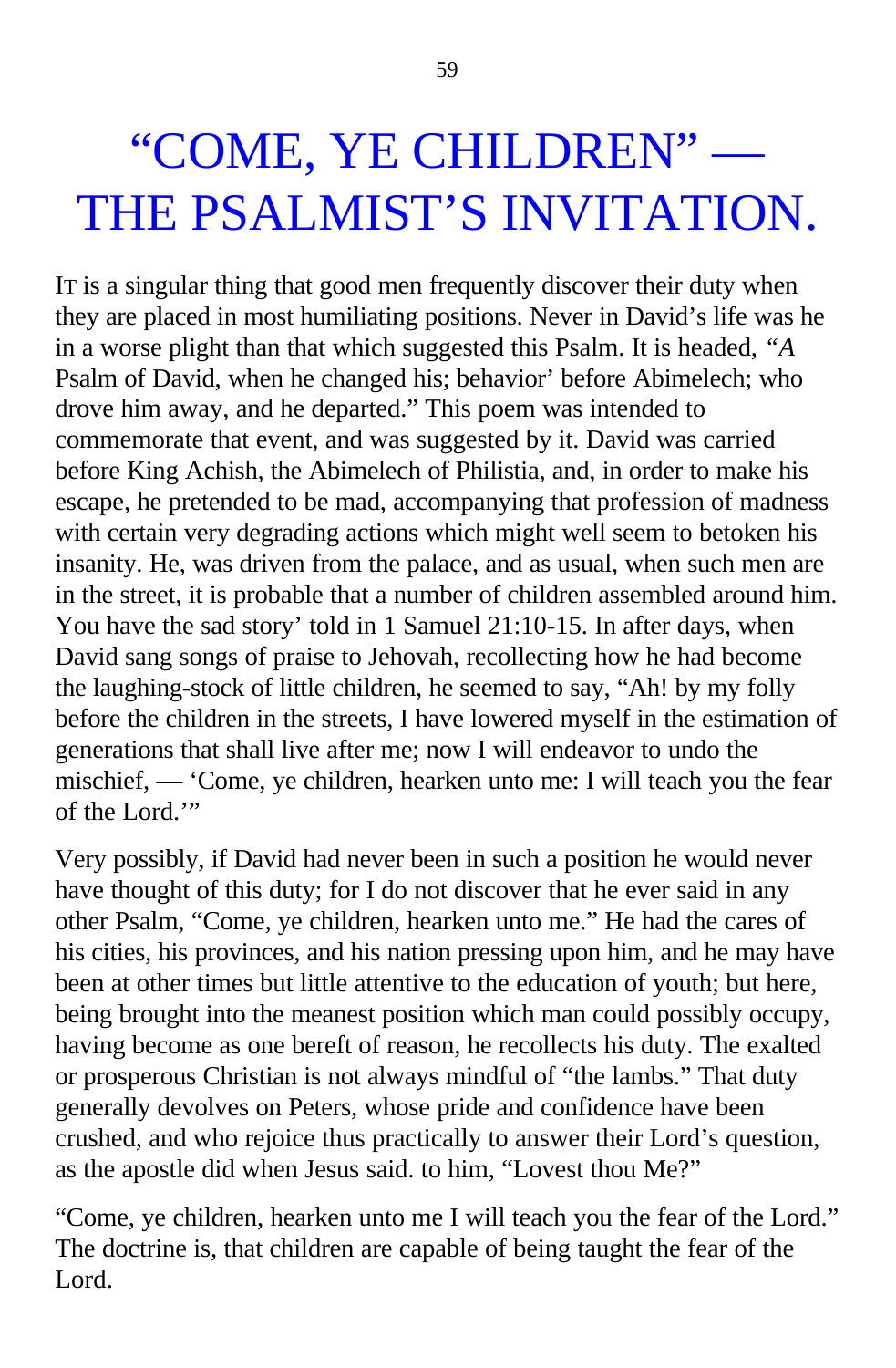Men are generally wisest after they have been most foolish. David had been extremely foolish, and now he became truly wise; and being so, it was not likely he would utter foolish sentiments, or give directions such as would be dictated by a weak mind. We have heard it said by some that children cannot understand the great mysteries of religion. We even know some Sunday-school teachers who cautiously avoid mentioning the great doctrines of the gospel, because they think the children are not prepared to receive them. Alas! the same mistake has crept into the pulpit; for' it is currently believed, among a certain class of preachers, that many of the doctrines of the Word of God, although true, are not fit to be taught to the people, since they would pervert them to their own destruction. Away with such priestcraft! Whatever God has revealed ought to be preached. Whatever HE has revealed, if I am not capable of understanding it, I will still believe and preach it. I do hold that there is no doctrine of the Word of God which a child, if he. be capable of salvation, is not capable of receiving. I would have children taught all the great doctrines of truth without a solitary exception, that they may in their after clays hold fast by them.

I can bear witness that children *can* understand the Scriptures; for I am sure that, when but a child, I could have discussed many a knotty point of controversial theology, having heard both sides of the question freely stated among my father's circle of friends. In fact, children are capable of understanding some things in early life, which we hardly understand afterwards. Children have eminently a simplicity of faith, and simplicity of faith is akin to the highest knowledge; indeed, we know not that there is much distinction between the simplicity of a child and the genius of the pro-roundest mind. He who receives things simply, as a child, will often have ideas which the man who is prone to make a syllogism of everything will never attain unto. If you wish to know whether children, an be taught, I point you to many in our churches, and in pious families, — not prodigies, but such as we frequently see, — Timothy's and Samuels, and little girls, too, who have early come to know a Savior's love. As soon as a child is capable of being lost, it is capable of being saved. As soon as a child can sin, that child can, if God's grace assist it, believe and receive the Word of God. As soon as children can learn evil, be assured that they are competent, under the teaching of the Holy Spirit, to learn good. Never go to your class with the thought that the children cannot comprehend you; for if you do, not make them understand, it is possibly because, you do not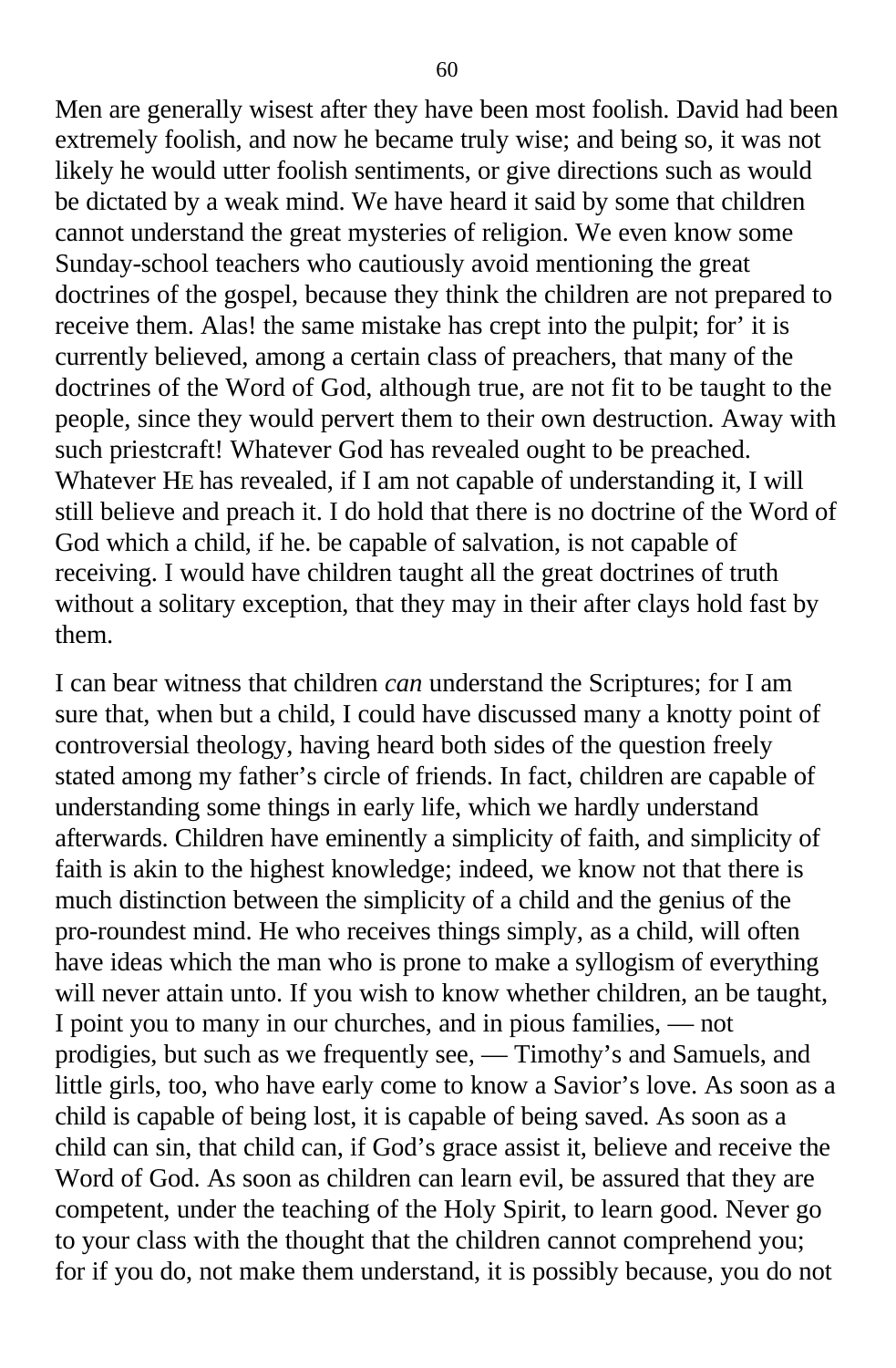yourselves understand; if you do not teach children what you wish them to learn, it may be because you are not fit for the task; you should find out simpler words, more fitted for their capacity, and then you would discover that it was not the fault of the child, but the fault of the teacher, if he did not learn. I hold that children are capable of salvation. He who, in Divine sovereignty, reclaimed the grey-haired sinner from the error of his ways, can turn a little child from his youthful follies. He who, in the eleventh hour, findeth some standing idle in the market-place, and sendeth them into the vineyard, can and does call men at the dawning of the day to labor for Him. He who can change the course of a river when it has rolled onward, and become a mighty flood, can control a new-born rivulet leaping from its cradle-fountain, and make it run into the channel He desireth, He can do all things He can work upon children's hearts as He pleases, for all are under His control.

I will not stay to establish the doctrine, because I do not consider that any are so foolish as to doubt it. But, although you believe it, I fear many do not expect to hear of children being saved. Throughout the churches, I have noticed a kind of abhorrence of anything like. child-piety. We are frightened at the idea of a little boy loving Christ; and if we hear of a little girl following the Savior, we say it is a youthful fancy, an early impression that will die away. I beseech you, never treat child-piety with suspicion. It is a tender plant; do not brush it too hard. I heard a tale, some time ago, which I believe to be perfectly authentic. A dear little girl, some five or six years old, a true lover of Jesus, requested of her mother that she might join the church. The mother told her she was too young, and the poor little thing was exceedingly grieved. After a while, the mother, who saw that piety' was in her child's heart, spoke to the minister on the subject. The minister talked to the child, and said to the mother, "I am thoroughly convinced of her piety, but I cannot take her into the church, she is too young." When the child heard that, a strange gloom passed over her face; and the next morning, when the mother went to her little bed, she lay with a pearly tear on each eye, dead for very grief; her heart was broken, because she could not follow her Savior, and do as He had bidden her. I would not have murdered that child for a world! Take care how you treat young piety. Be very tender in dealing with it. Believe that children can be saved just as much as yourselves, I do most firmly believe in the salvation of children. When you see the young heart brought to the Savior, do not stand by and speak harshly, mistrusting everything. It is better sometimes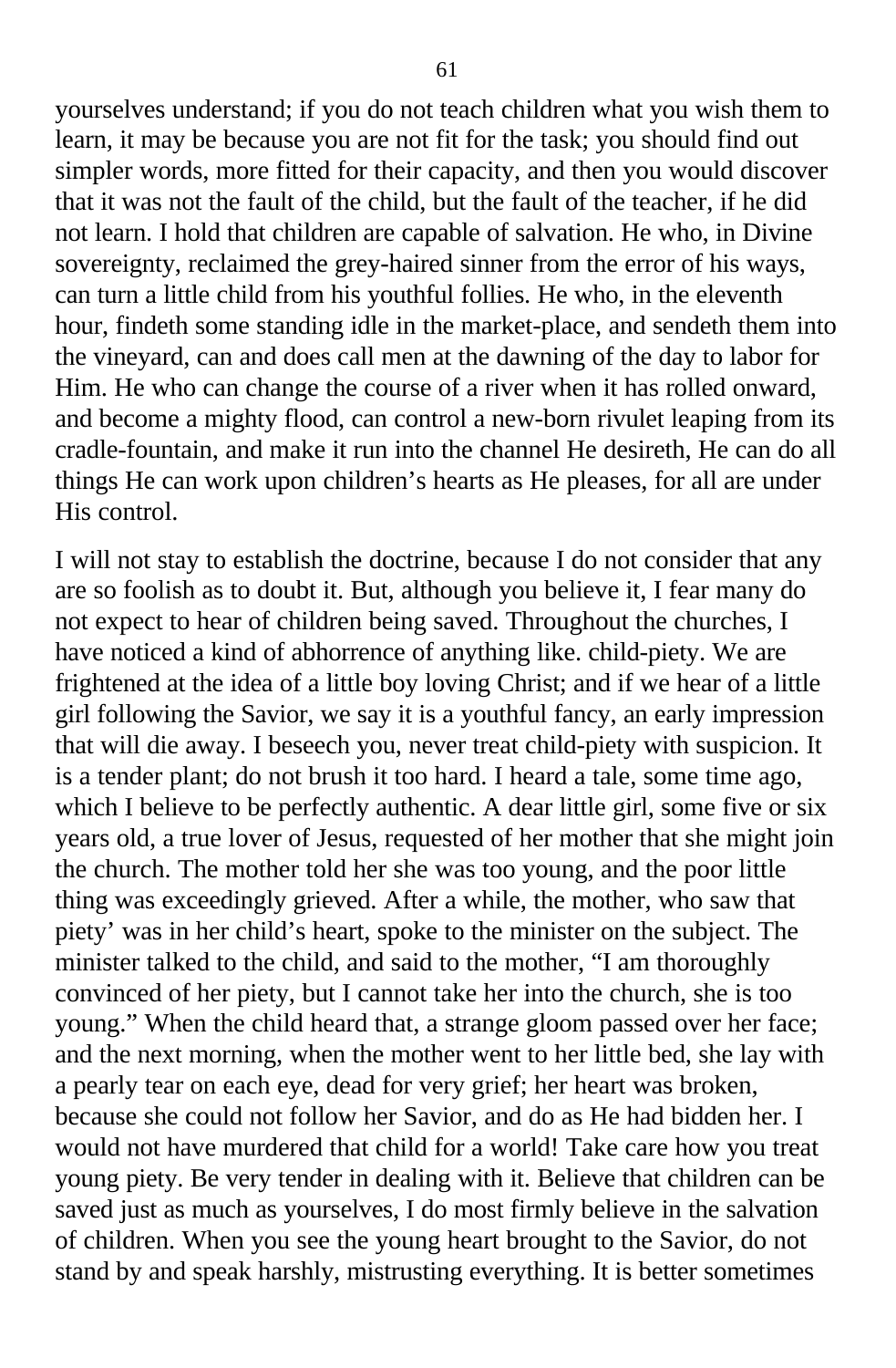to be deceived than to be the means of offending one of these little ones who believe in Jesus. God send to His people a firm belief that little buds of grace are worthy of all tender care!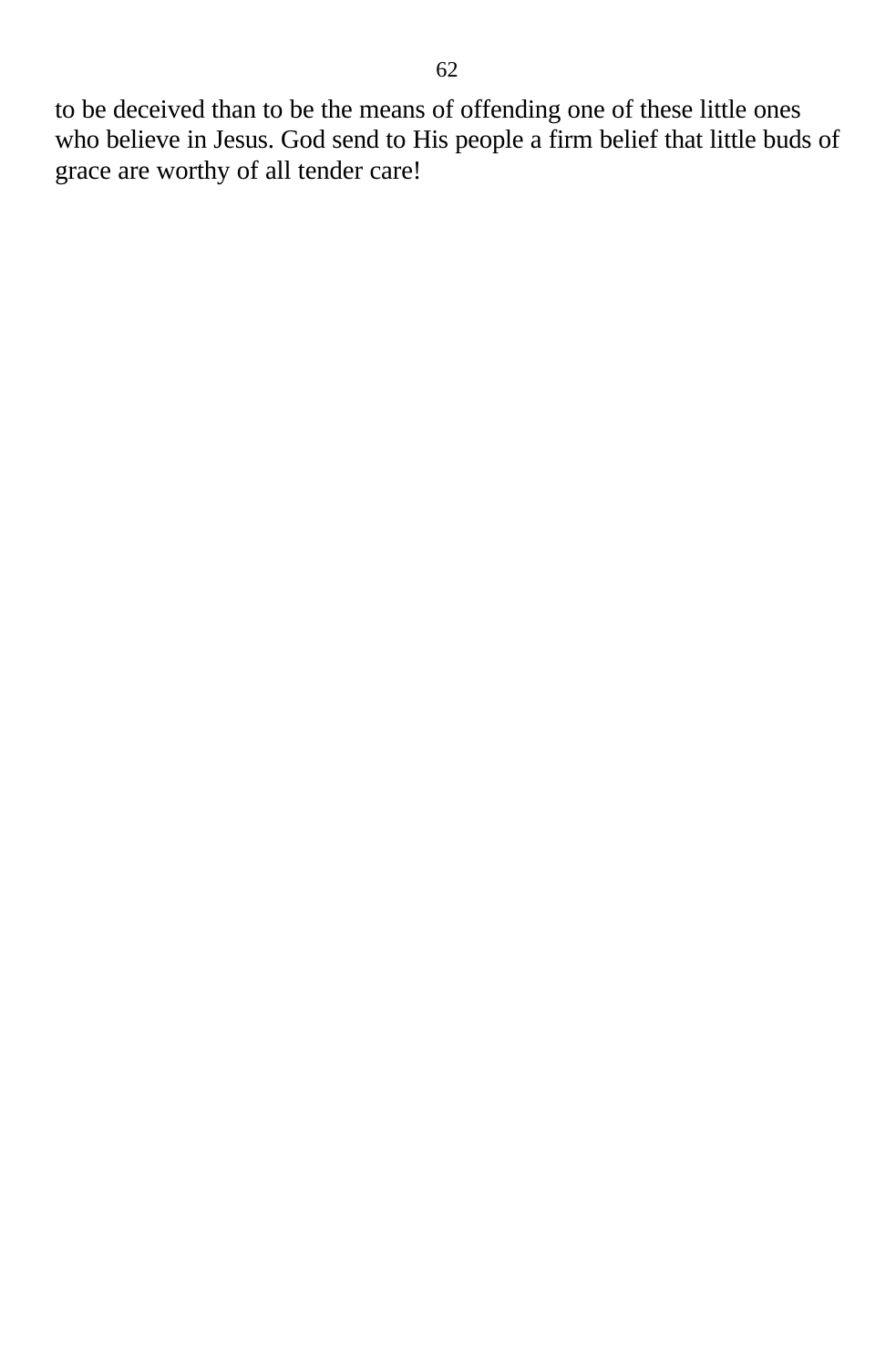# KING DAVID'S TWO ENCOURAGEMENTS TO PARENTS AND TEACHERS.

THE first is that of pious example. David said, "Come, ye children, hearken unto me I will teach you the fear of the Lord." You are not ashamed to tread in the footsteps of David, are you? You will not object to follow the example of one who was first eminently holy, and then eminently great. Shall the shepherd boy, the giant-slayer, the sweet psalmist of Israel, and the mighty monarch, leave footprints in which you are too proud to tread? Ah, no! you will be happy, I am sure, to be as David was. If you want, however, a higher example even than that of David, hear the Son of David while from His lips Flow the sweet words, *"Suffer* the little children to come unto Me, and forbid them not, for of such is the Kingdom of Heaven." I am sure it would encourage you if you always thought of these examples. You who are teaching children, are not dishonored by that occupation; some may say, "You are only a Sunday-school teacher," but you are a noble personage, holding an honorable office, and having illustrious predecessors. We love to see persons of some standing in society take an interest in Sabbath-schools. One great fault in many of our churches is that the children are left for the young people to care for; the older members, who have more wisdom, taking but very little notice of them; and, very often, the wealthier members of the church stand aside as if the teaching of the poor were not (as indeed it is) the special business of the rich. I hope for the day when the mighty men of Israel shall be found helping in this great warfare against the enemy. In the United States we have heard of Presidents, of Judges, Members of Congress, and person,; in the highest positions, not condescending, for I scorn to use such a term, but honoring themselves by teaching little children in Sabbath-schools. He who teaches a class in a Sabbath-school has earned a good degree. I had rather receive the title of SST. than MA., BA., or any other honor that ever was conferred by men. Let me beg you, then, to take heart, because your duties are so honorable. Let the royal example of David, let the Godlike example of Jesus Christ inspire you with fresh diligence and increasing ardor, with confident and enduring perseverance, still to go on in your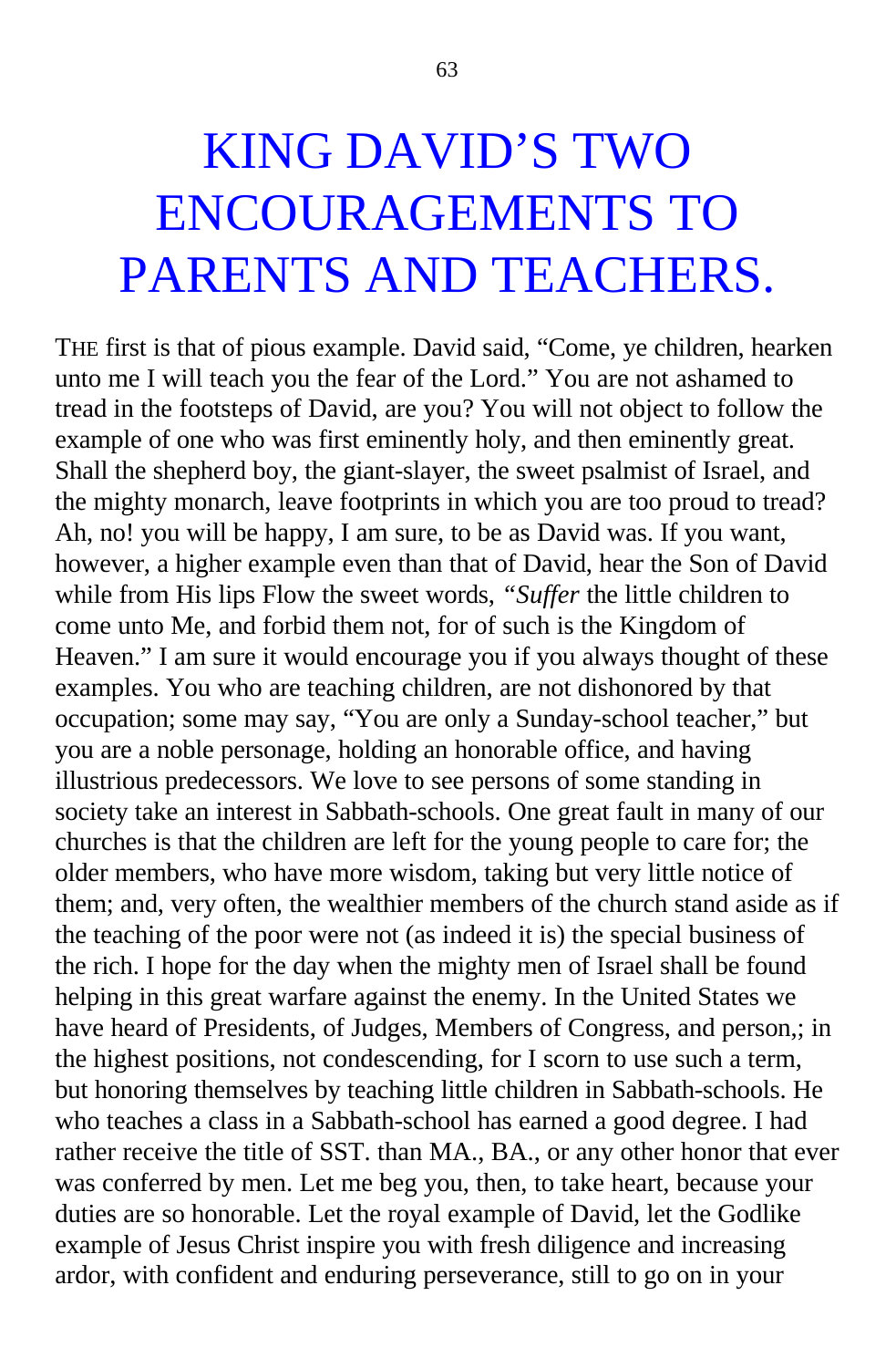blessed work, saying as David died, "Come, ye children, hearken unto me, I will teach you the fear of the Lord."

The second is the encouragement of great success. David said, "Come, ye children, hearken. unto me ," he did not add, "perhaps I will teach you the fear of the Lord," but, "I wilt' teach you." He had success; or, if he had not, others have. The success of Sabbath-schools! If I begin to talk of that, I shall have an endless theme; therefore, I will not commence. Many volumes might be written on it, and then when all were written, we might say, "I suppose that even the world itself could not contain all that might be written." Up yonder, where the starry hosts perpetually sing God's high praises, up where the white-robed throng cast their crowns before His feet, we shall behold the success of Sabbath-schools. There, too, where infant millions assemble Sabbath after Sabbath, to sing, —

#### *"Gentle Jesus meek, and mild,"*

we see with joy the success of Sabbath-schools. And up here, in almost every pulpit of our land, and there in the pews where the deacons sit, and godly members join in worship, there is seen the success of Sabbath schools. And far away across yonder broad ocean, in the islets of the South, in lands where those dwell who bow before blocks of wood and stone, there are the missionaries who were saved in Sabbath-schools, and the thousands, blessed by their labors, contribute to swell the mighty stream of the incalculable, I had almost said infinite, success of Sabbathschool instruction. Go on with your holy service; much has been done already, but more shall yet be done. Let all your past victories inflame you with fresh ardor, let the remembrance of your triumphs in previous campaigns, and all trophies won for your Savior on the battle-field of the past be your encouragement to press on with the duty of the present and the future,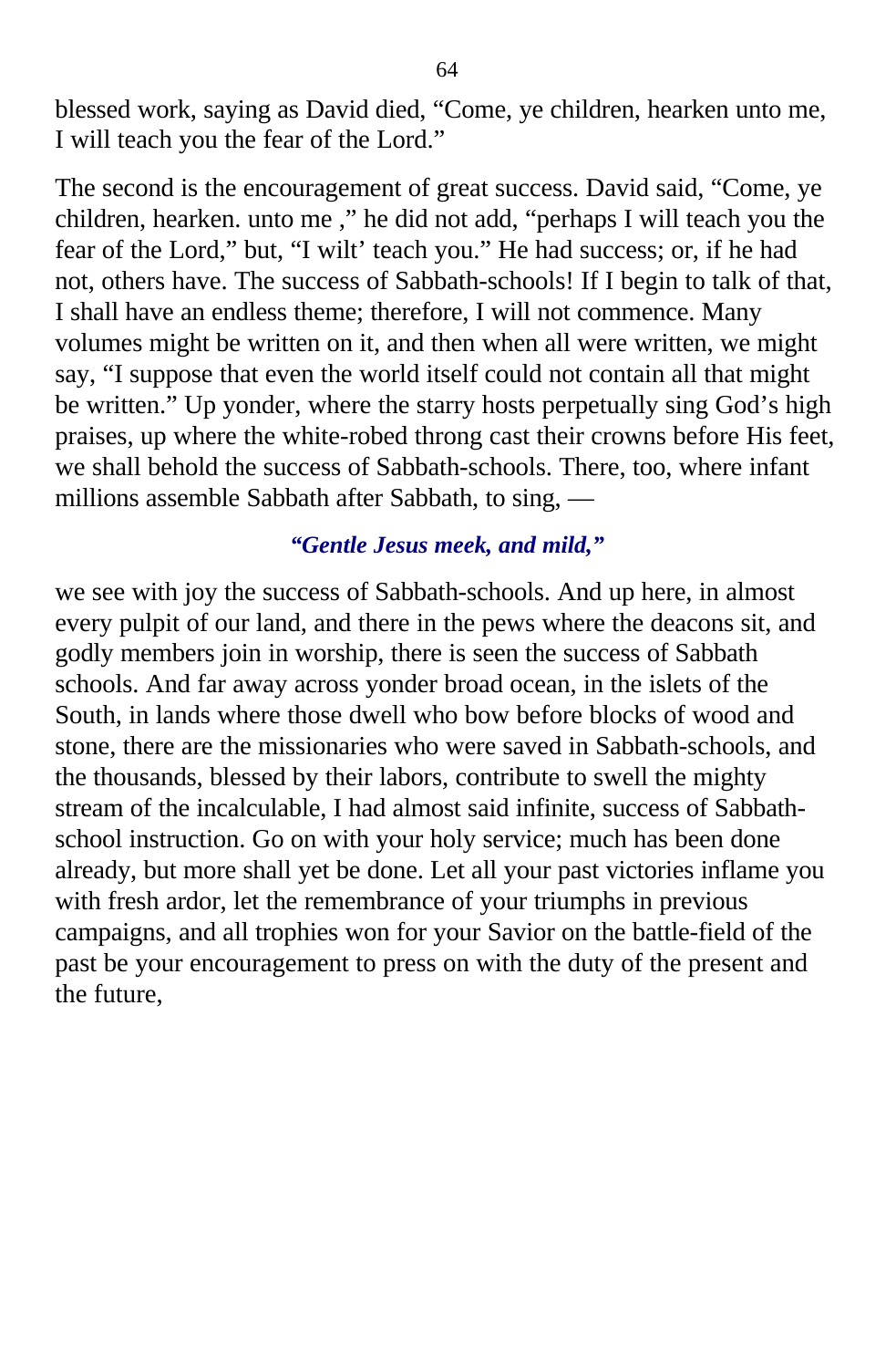# CHILDHOOD AND HOLY SCRIPTURE."

PAUL taught young Timothy the gospel himself he made him not only hear his doctrine, but see his practice. We cannot force truth upon men, but we can make our own teaching clear and decided, and make our lives consistent therewith. Truth and holiness are the surest antidotes to error and unrighteousness. The apostle said to Timothy, "Continue thou in the things which thou hast learned and hast been assured of, knowing of whom thou hast learned them."

He then dwelt upon another potent remedy which had been of great service to the young preacher — namely, the knowing of the Holy Scriptures from his earliest childhood. This was to young Timothy one of his best safeguards. His early training held him like an anchor, and saved him from the dreadful drift of the age. Happy young man, of whom the apostle could say," From a child thou hast known the Holy Scriptures, which are able to make thee wise unto salvation through faith which is in Christ Jesus "!

To be prepared for the coming conflict, we have only to preach the gospel, and to live the gospel; and also to take care that we teach the children the Word of the Lord. This last is specially to be attended to, for it is by the mouth of babes and sucklings that God will still the enemy. It is idle to dream that human learning must be met by human learning, or that Satan must cast out Satan. No. Lift up the brazen serpent wherever the fiery' serpents are biting the people, and men shall look to it and live. Bring the children out, and hold them up, and turn their little eyes towards the divinely ordained remedy; for still there is life in a look — -life as against the varied venoms of the serpent which are now poisoning the blood of men. There is no cure after all for midnight but the rising sun; no hope remains for a dark world but in that light which lighteneth every man. Shine forth, O Sun of Righteousness, and mist, and cloud, and darkness must disappear. Keep to the apostolic plans, and rest assured of apostolic success. Preach Christ; preach the Word in season and out of season and teach the children. One of God's chief methods for preserving His fields from tares, is to sow them early with wheat.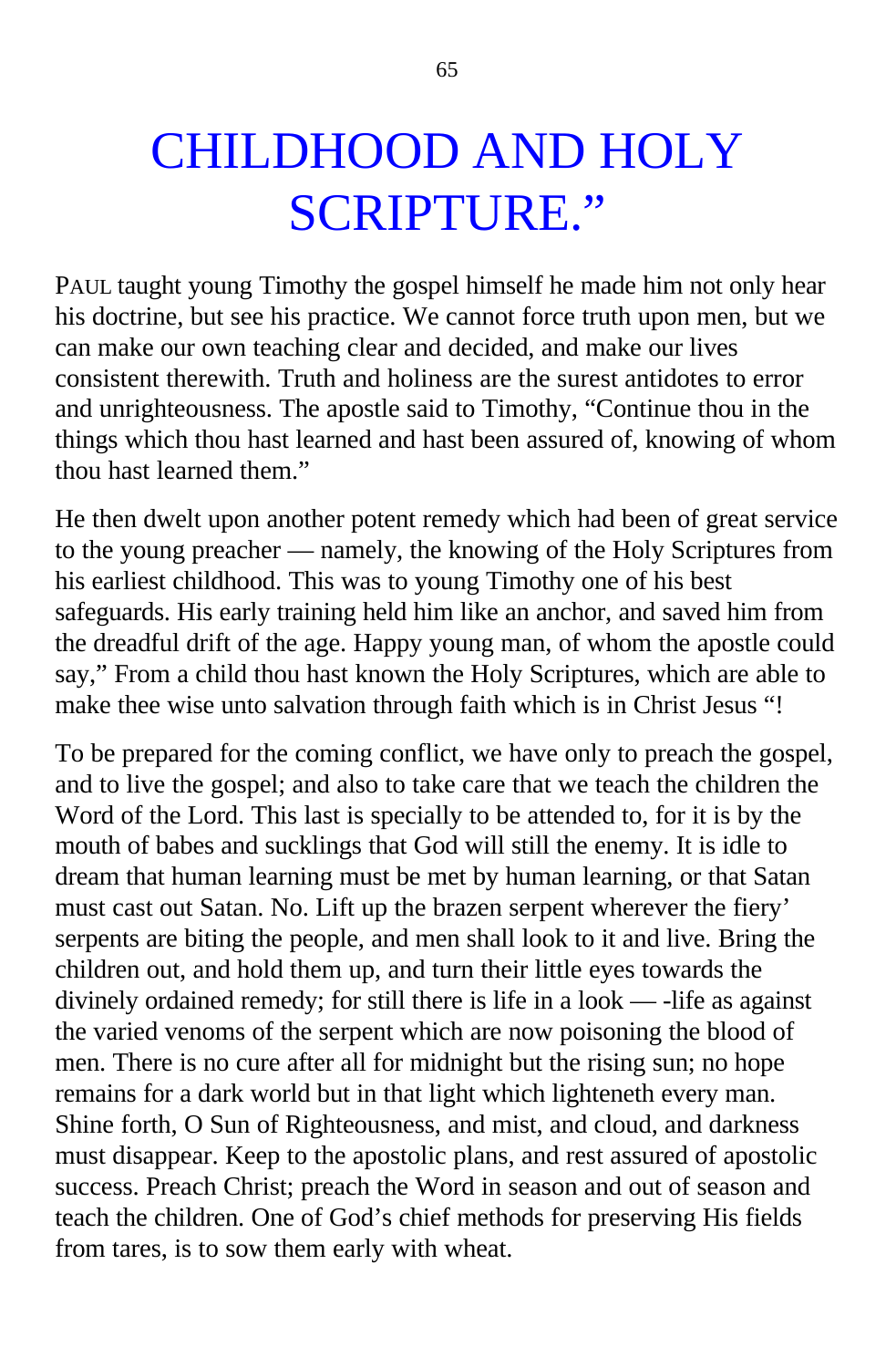The work of God's grace in Timothy commenced with early instructions" From a child thou hast known the Holy Scriptures."

*Note the time for instruction.* The expression, "from a child," might be better understood it we read it, "from a very child;" or, as the Revised Version has it, *"from* a babe." It does not mean a well-grown child, or youth, but a child just rising out of infancy. From a very child Timothy had known the sacred writings. This expression is, no doubt, used to show that we cannot begin too early to imbue the minds of our children with Scriptural knowledge. Babes receive impressions long before 'we are aware of the fact. During the first months of a child's life it learns more than we imagine. It soon learns the love of it,; mother, and its own dependence; and if the mother be wise, it learns the meaning of obedience and the necessity of yielding its will to a higher will. This may be the keynote of its whole future life. If it learn obedience and submission early, it may save a thousand tears from the child's eyes, and as many from the mother's heart. A special vantage-ground is lost when even babyhood is left uncultured.

The Holy Scriptures may be learned by children as soon as they are capable of understanding anything'. It is a *very* remarkable fact, which I have heard asserted by many teachers, that children will learn to read out of the Bible better than from any other book. I scarcely know why it may, perhaps, be on account of the simplicity of the language; but I believe it is so. A Biblical fact will often be grasped when an incident of common history is forgotten. There is an adaptation in the Bible for human beings of all ages, and therefore it has a fitness for children. We make a mistake when we think that we must begin with something else and lead up to the Scriptures. The Bible is the book for the peep of day. Parts of it are above a child's mind, for they are above the comprehension of the most advanced among us. There are depths in it wherein leviathan may swim; but there are also brooks in which a lamb may wade. Wise teachers know how to lead their little ones into the green pastures beside the still waters.

I was noticing, in the life of that man of God whose loss presses very heavily upon many of our hearts — namely, the Earl of Shaftesbury — that his first religious impressions were produced by a humble woman. The impressions which made him — Shaftesbury — the man of God, and the friend of man, were received in the nursery. Little Lord Ashley had a godly nurse who spoke to him of the things of God. He tells us that she died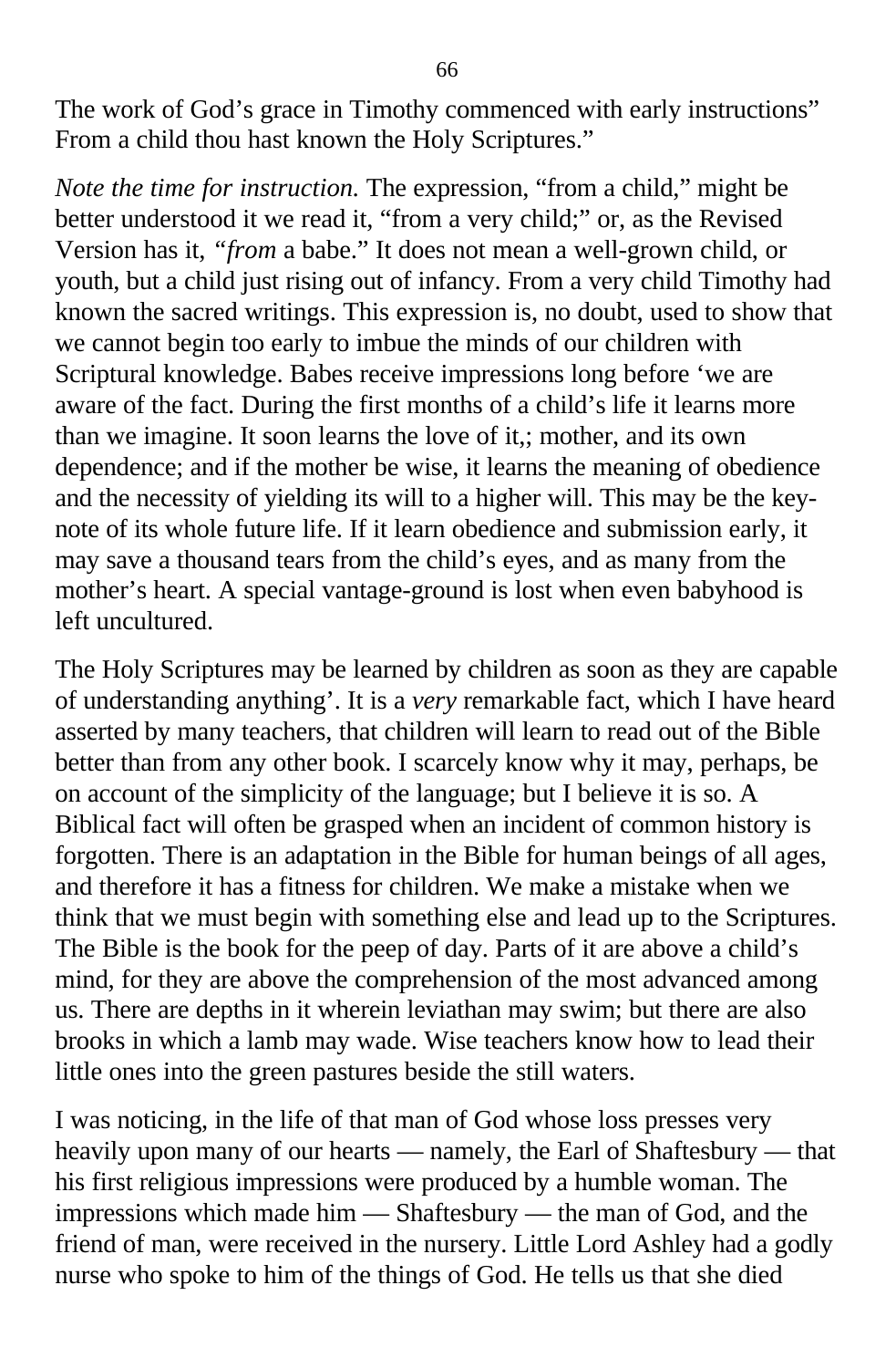before he was seven years of age; clear proof that early in life his heart had been able to receive the seal of the Spirit of God, and to receive it by humble instrumentality. Blessed among women was she whose name we know not, but who wrought incalculable service for God and man by her holy teaching of the chosen child. Young nurses, note this.

Give us the first seven years of a child, with God's grace, and we may defy the world, the flesh, and the devil to ruin that immortal soul. Those first years, while yet the clay is soft and plastic, go far to decide the form of the vessel. Do not say that your office, you who teach the young, is in the least degree inferior to ours, whose main business is with older folks, No, you have the first of them, and your impressions, as they come first, will endure last; oh, that they may be good, and only good! Among the thoughts that come to an old man before he enters Heaven, the most plentiful are those that aforetime visited him when he sat upon his mother's knee. That which made Dr. Guthrie ask for a "bairn's hymn "when he was dying, is but an instinct of our nature, which leads us to complete the circle by folding together the ends of life.. Childlike things are dearest to old age. We shuffle off a portion, of the coil that doth surround and hamper us, and go back again to our more natural selves; and therefore the old songs are on our lips, and the old thoughts are in our minds. The teachings of our childhood leave clean-cut and sharp impressions upon the mind, which re. main after seventy years have passed. Let us see that such impressions are made for the highest ends.

It is well to *note the admirable selection of instructors. We* are not at a loss to tell who instructed youthful Timothy. In the first chapter of this epistle Paul says, *"When I* call to remembrance the unfeigned faith that is in thee, which dwelt first in thy grandmother Lois, and thy mother Eunice; and I am persuaded that in thee also." No doubt grandmother Lois and mother Eunice united in teaching the. little one. Who should teach the children but the parents? Timothy's father was a Greek, and probably a heathen, but his child was happy in having a venerable grandmother, so often the dearest of all relatives to a little child. He had also a gracious mother, once a devout Jewess, and afterwards also a firmly believing Christian, who made it her daily pleasure to teach her own dear child the Word of the Lord. O dear mothers, you have a very sacred trust reposed in you by God! He hath in effect said to you, "Take this child and nurse it for Me, and I will give thee thy wages." You are called to equip the future man of God, that he may be thoroughly furnished unto every good work. If God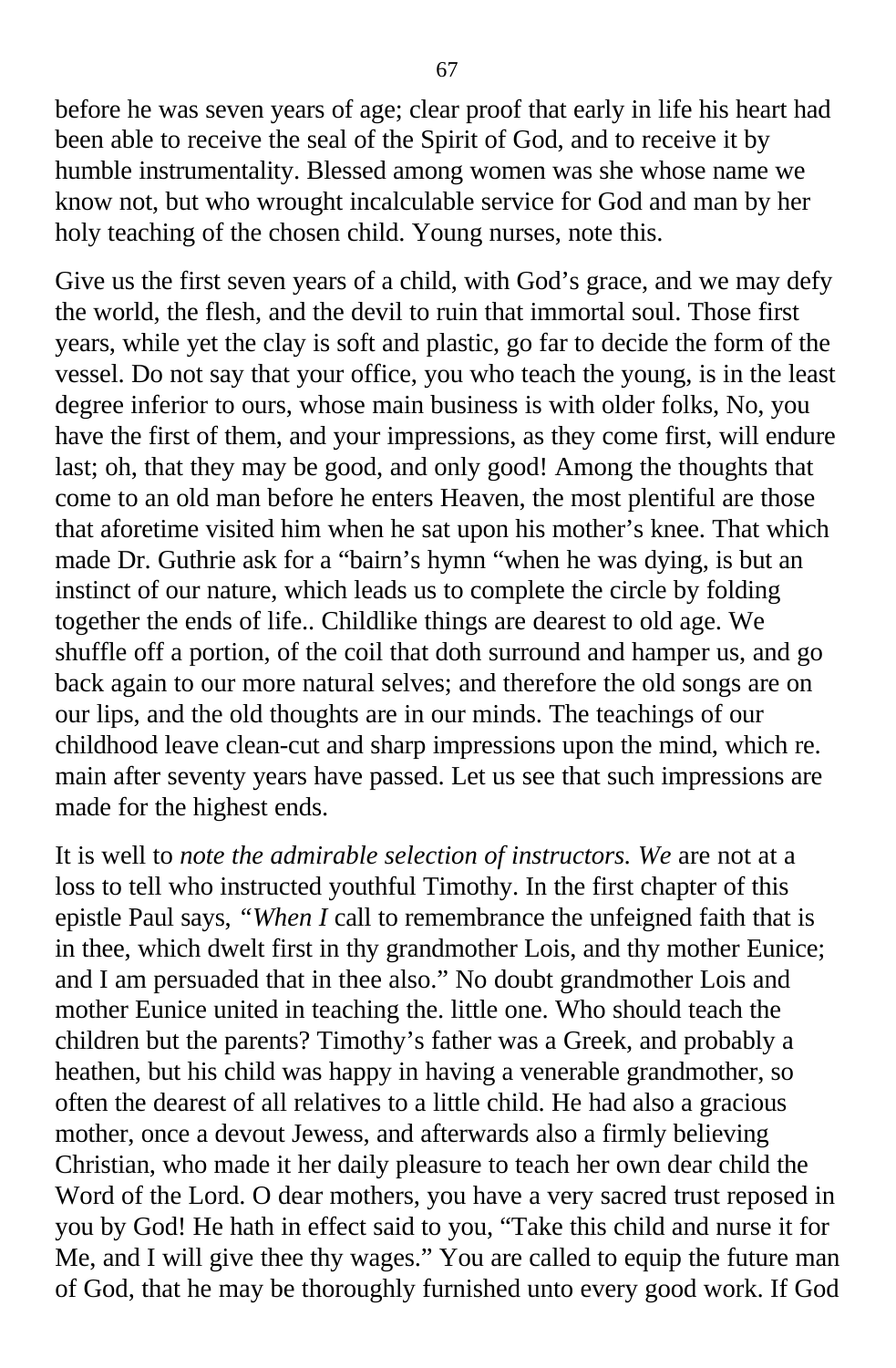spares you, you may live to hear that pretty boy speak to thousands, and you will have the sweet reflection in your heart that the quiet teachings of the nursery led the man to love his God and serve Him. Those who think that a woman detained at home by her little family is doing nothing, think the reverse of what is true. Scarcely can the godly mother quit her home for a place of worship ;, but dream not that she is lost to the work of the church; far from it, she is doing the best possible service for her Lord. Mothers, the godly training of your offspring is your first and most pressing duty. Christian women, by teaching children the Holy Scriptures, are as much fulfilling their part for the Lord, as Moses in judging Israel, or Solomon in building the temple.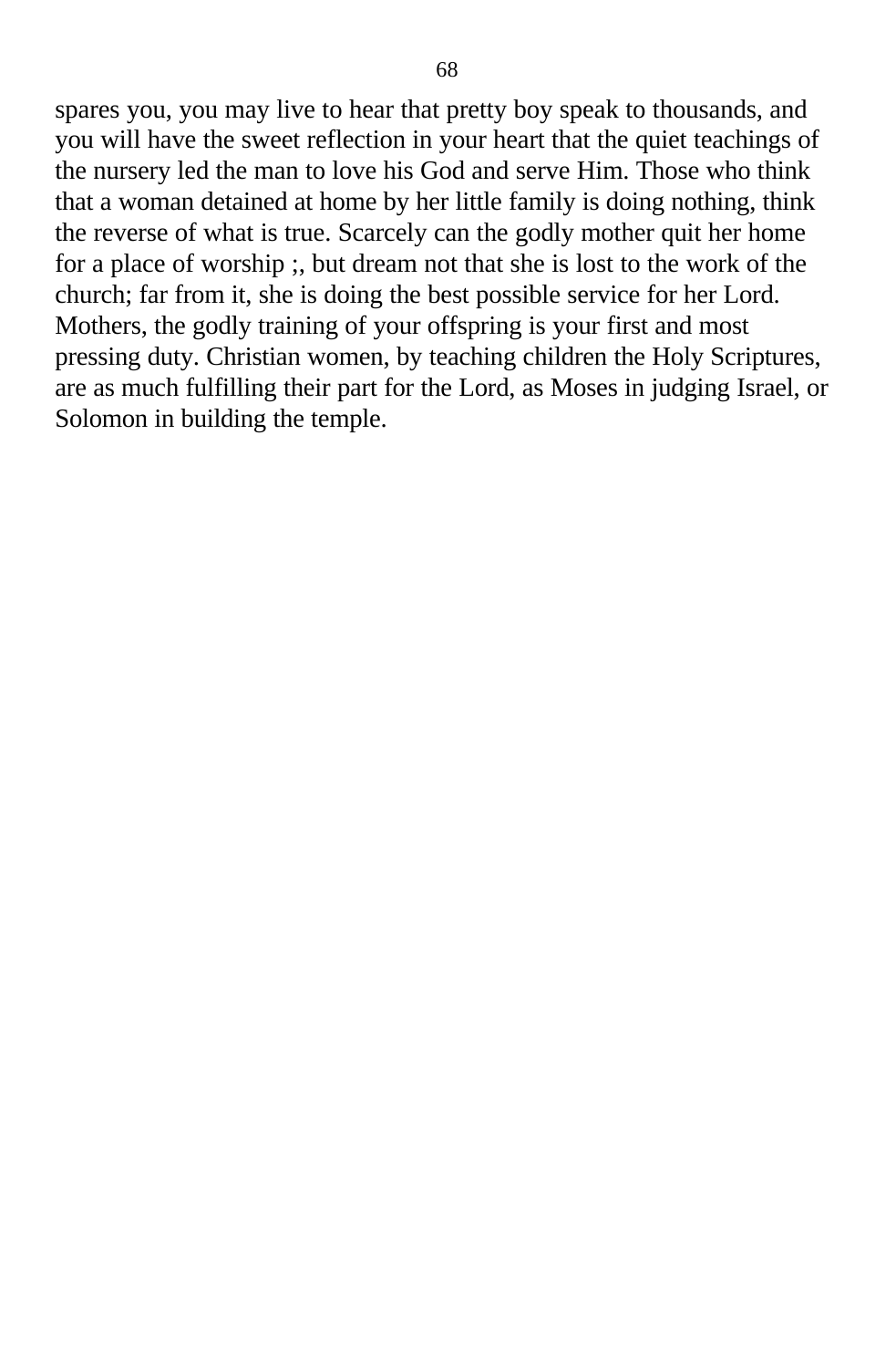## WITNESSES FOR GOD CONVERTED IN YOUTH.

I SUSPECT that Elijah did not think very much of Obadiah. He does not treat him with any great consideration, but addresses him more sharply than one would expect from a fellow-believer. Elijah was the man of action — bold, always to the front, with nothing to conceal; Obadiah was a quiet believer, true and steadfast, but in a very difficult position, and therefore driven to perform his duty in a less open manner. His faith in the Lord swayed his life, but did not drive him out of the court. I notice that even after Elijah had learned more of him at this interview, he speaks concerning God's people as if he did not reckon much upon Obadiah, and others like him. He says, *"They* have thrown down Thine altars, and slain Thy prophets with the sword; and I, even I only, am left; and they seek my life, to take it away." He knew very well that Obadiah was left, who, though not exactly a prophet, was a man of mark; but he seems to ignore him as if he were of small account in the great struggle. I suppose it was because this man of iron, this prophet of fire and thunder, this mighty servant of the Most High, set small store by anybody who did not come to the front and fight like himself. I know it is the tendency of brave and zealous minds somewhat to undervalue quiet, retired piety. True and accepted servants of God may be doing their best under great disadvantages, against fierce opposition, but they may scarcely be known, and may even shun the least recognition; therefore men who live in the fierce light of public life are apt to under-estimate them. These minor stars are lost in the brilliance of the man whom God lights up like a new sun to flame through the darkness. Elijah flashed over the sky of Israel like a thunderbolt from the hand of the Eternal, and naturally he would be somewhat impatient of those whose movements were slower and less conspicuous. It is Martha and Mary over again, in some respects.

The Lord does not love that His servants, however great they are, should think lightly of their lesser comrades, and it occurs to me that He so arranged matters that Obadiah became important to Elijah when he had to face the wrathful king of Israel. The prophet is bidden to go and show himself to Ahab, and he does so; but he judges it better to begin by showing himself to the governor of his palace, that he may break the news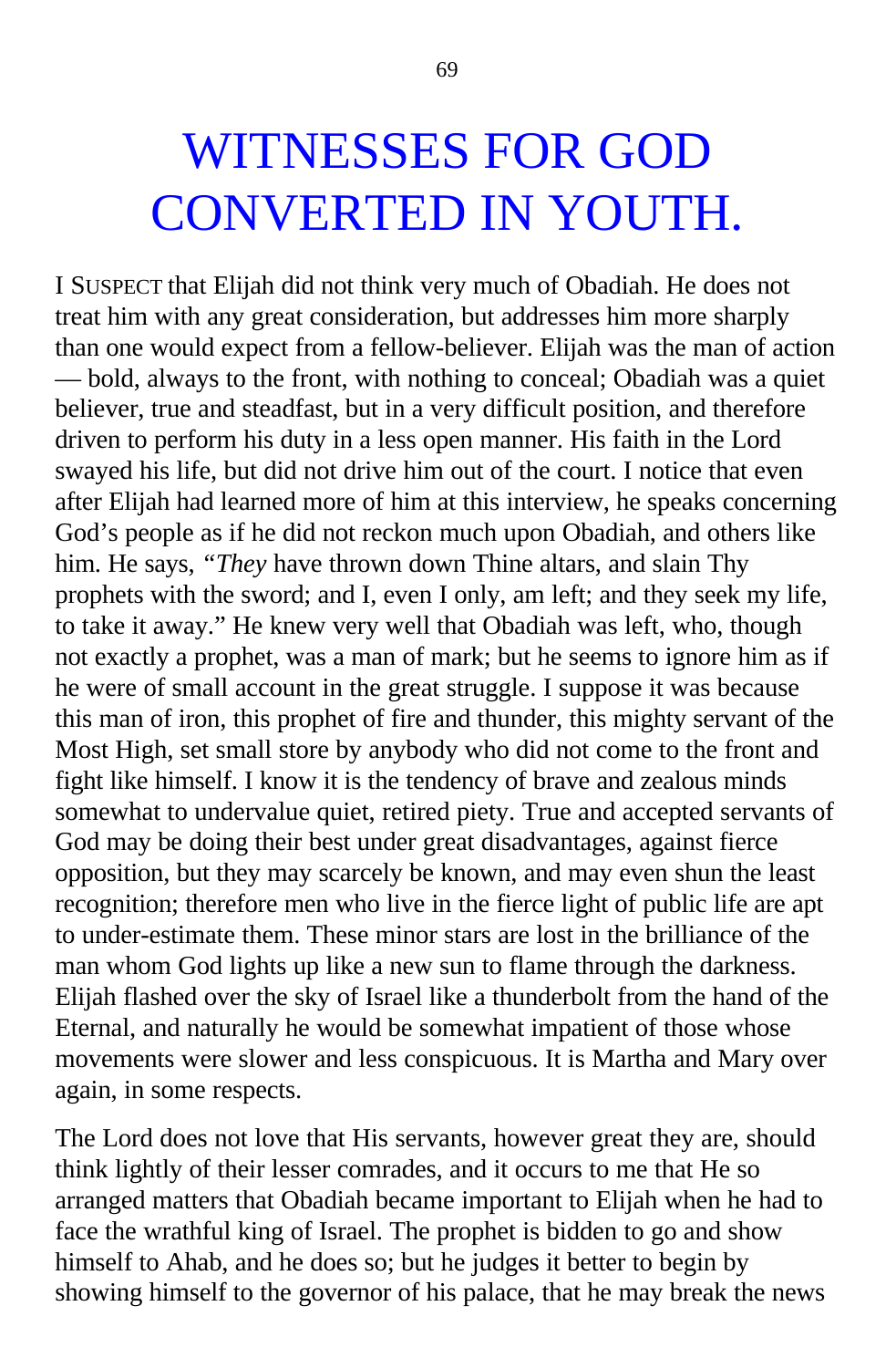to his master, and prepare him for the interview. Ahab was exasperated by the terrible results of the long drought, and might in his sudden fury attempt to kill the prophet; and so he is to have time for consideration, that he may cool down a little.

Elijah has an interview with Obadiah, and bids him go and say to Ahab, "Behold Elijah." It may sometimes be the nearest way to our object to go a little round about. But it is remarkable that Obadiah should thus be made useful to a man so much his superior, He who never feared the face of kings nevertheless found himself using as his helper a far more timid individual.

We learn further from 'the narrative, that God will never leave Himself without witnesses in this world. Aye, and He will not leave Himself without witnesses in the worst places of the world. What a horrible abode for a true believer Ahab's court must have been! If there had been no sinner there but that woman Jezebel, she was enough to make the place a sink of iniquity. That strong-minded, proud, Sidonian Queen twisted poor Ahab round her fingers just as she pleased. He might never have been the persecutor he was if his wife had not stirred him up; but she hated the worship of Jehovah intensely, and despised the homeliness of Israel in comparison with the more pompous style of Sidon. Ahab must yield to her imperious demands, for she would brook no contradiction, and when her proud spirit was roused she defied all opposition. Yet in that very court where Jezebel was mistress, the chamberlain was a man who feared God greatly. Never be surprised to meet with a believer anywhere. Grace can live where you would never expect to see it survive for an hour.

Joseph feared God in the court of Pharaoh, Daniel was a trusted counselor of Nebuchadnezzar, Mordecai waited at the gate of Ahasuerus, Pilate's wife pleaded for the life of Jesus, and there were saints in Caesar's household. Think of finding diamonds of the first water on such a dunghill as Nero's palace. Those who feared God in Rome were not only Christians, but they were ensamples to all other Christians for their brotherly love and generosity. Surely there is no place in this land where there is not some light the darkest cavern of iniquity has its torch, Be not afraid; you may find followers of Jesus in the precincts of Pandemonium, In the palace of Ahab you meet an Obadiah who rejoices to hold fellowship with despised saints, and quits the levees of a monarch for the hiding places of persecuted ministers.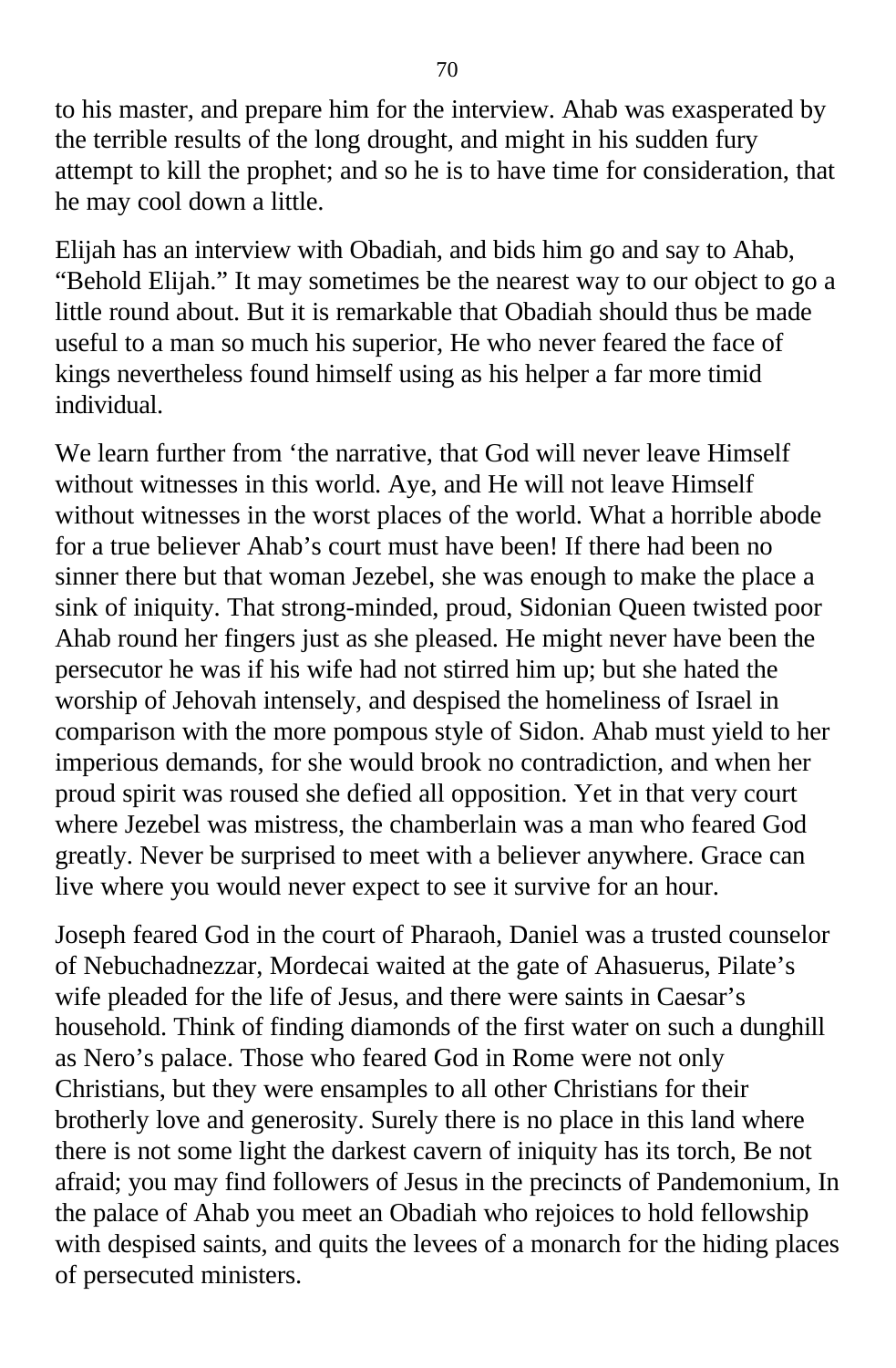I notice that these witnesses for God are very often persons converted in their youth. He seems to take a delight to make these His special standardbearers in the day of battle. Look at Samuel! When all Israel became disgusted with the wickedness of Eli's sorts the child Samuel ministered before the Lord. Look at David! When he is but a shepherd boy he wakes the echoes of the lone hills with his psalms and the accompanying music of his harp. See Josiah! When Israel had revolted it was a child, Josiah by name, that broke down the altars of Baal and burned the bones of his priests. Daniel was but a youth when he took his stand for purity and God. The Lord hath to-day — I know not where — -some little Luther on his mother's knee, some young Calvin learning in our Sunday-school, some youthful Zwingle singing a hymn to Jesus. This age may grow worse and worse; I sometimes think it will, for many signs look that way; but the Lord is preparing for it, The days are dark and ominous; and this eventide may darken down into a blacker night than has been known before; but God's cause is safe in God's hands. His work will not tarry for want of men. Put not forth the hand of Uzzah to steady the ark of the Lord; it shall go safely on in God's predestined way. Christ will not fail nor be discouraged. God buries His workmen, but His work lives on. If there be not in the palace a king who honors God there shall yet be found there a governor who fears the Lord from his youth, who shall take care of the Lord's prophets, and hide them away till better days shall, come. Wherefore be of good courage, and look for happier hours. Nothing of real value is in jeopardy while Jehovah is on the throne. The Lord's reserves are coming up, and their drums beat victory.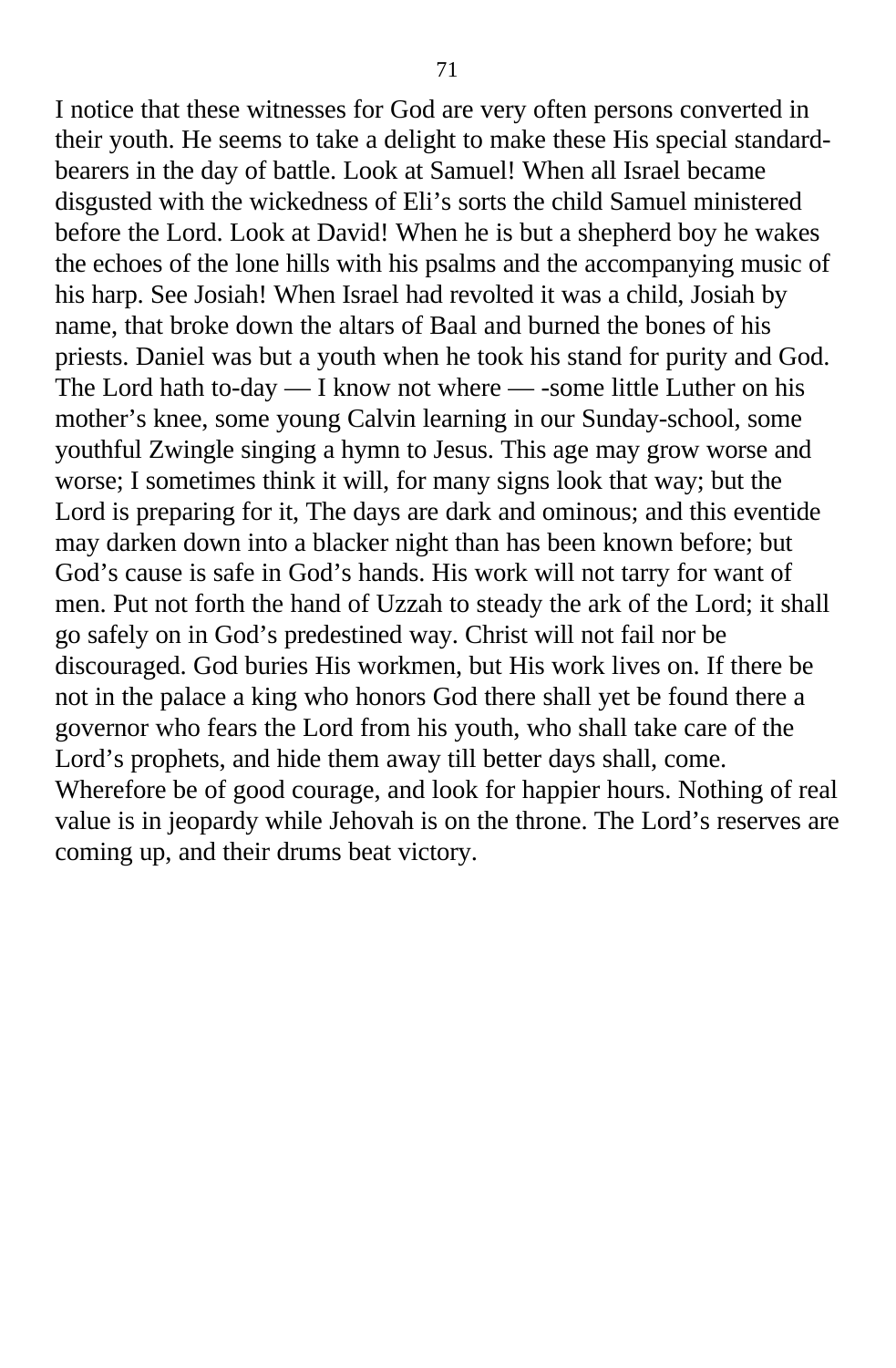#### OBADIAH'S EARLY PIETY.

OBADIAH possessed *early piety — "* I thy servant fear the Lord from my youth." Oh, that all our youth who may grow up to manhood and womanhood may be able to say the same! Happy are the people who are in such a case!

How Obadiah came to fear the Lord in youth we cannot tell. The instructor by whom he was led to faith in Jehovah is not mentioned. Yet we may reasonably conclude that he had believing parents. Slender as the ground may seem to be, I think it is pretty firm, when I remind you of *his name.* This would very naturally be given him by his father or his mother, and as it signifies "the servant of Jehovah," I should think it indicated his parents' piety. In the days when there was persecution everywhere against the faithful, and the name of Jehovah was in contempt because the calves of Bethel and the images of Baal were set up everywhere, I do not think that unbelieving parents would have given to their child the name of "The servant of Jehovah," if' they themselves had not felt a reverence for the Lord. They would not idly have courted the remarks of their idolatrous neighbors, and the enmity of the great. In a time when names meant something, they would have called him "The child of Baal," or "The servant of Chemosh," or some other name expressive of reverence to the popular gods, if the fear of God had not been before their eyes. The selection of such a name betrays to me their earnest desire that their boy might grow up to serve Jehovah, and never bow his knee before the abhorred idols of the Sidonian queen. Whether this be so or not, it is quite certain that thousands of the most intelligent believers owe their first bent towards godliness to the sweet associations of home. How many of us might well have borne some such a name as that of Obadiah; for no sooner did we see the light than our parents tried to enlighten us with the truth, we were consecrated to the service of God before we knew that there was a God. Many a tear of earnest prayer fell on our infant brow and sealed us for Heaven; we were nursed in the atmosphere of devotion; there was scarce a day in which we were not urged to be faithful servants of God, and entreated while we were yet young to seek Jesus and give our hearts to Him.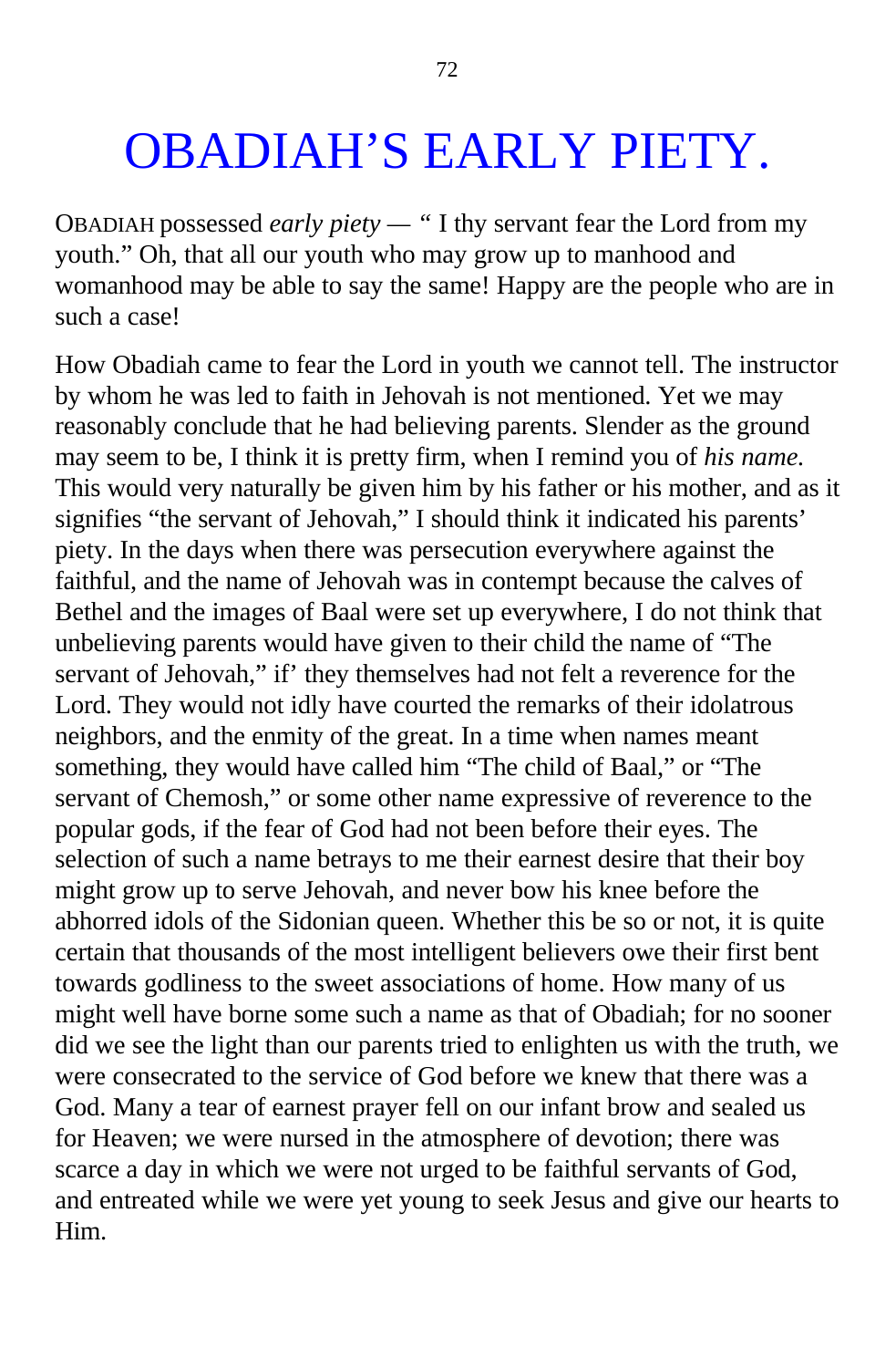If he had no gracious parents, I cannot tell how Obadiah came to be a believer in the Lord in those sad days, unless he fell in with some kind teacher, tender nurse, or perhaps good servant in his father's house, or pious neighbor, who dared to gather little children round about him and tell of the Lord God of Israel. Some holy woman may have instilled the Law of the Lord into his young mind before the priests of Baal could poison him with their falsehoods. No mention is made of anybody in connection with this man's conversion in his youth, and it does not matter, does it? You and I do not want to be mentioned if we are right-hearted servants of God.

This early piety of Obadiah's had special marks of genuineness about it. The way in which he described it is very instructive, *"I* thy servant fear the Lord from my youth." I hardly remember in all my life to have heard the piety of children described in ordinary conversation by this term, though it is the common word of the Scriptures. We say, "The dear child loved God." We talk of their "being; made so happy," and so forth, and I do not question the rightness of the language; still, the Holy Spirit speaks of "the fear of the Lord" as "the beginning of wisdom ;" and David says, "Come, ye children, hearken unto me' I will teach you the fear of the Lord." Children will get great joy through faith in the Lord Jesus; but that joy, if true, is full of lowly reverence and awe of the Lord.

You do not need that I should speak to you at large upon the advantages of early piety. I will, therefore, only sum them up in a few sentences. To be a believer in God early in life is to be saved from a thousand regrets. Such a man shall never have to say that he carries in his bones the sins of his youth. Early piety helps us to form associations for the rest of life which will prove helpful, and it saves us from those which are harmful. The Christian young man 'will not fall into the common sins of young men, and injure his constitution by excesses. He will be likely to be married to a Christian woman, and so to have-a holy companion in his march towards Heaven. He will select as his associates those who will be his friends in the church and not in the tavern; his helpers in virtue, and not his tempters to vice. Depend upon it, a great deal depends upon whom we choose for our companions when we begin life. If we start in bad company, it is very hard to break away from it. The man brought to Christ early in life has this further advantage, that he is helped to form holy habits and he is saved from being the slave of their opposites. Habits soon become a second nature; to form new ones is hard work; but those formed in youth remain in old age. There is something in that verse, —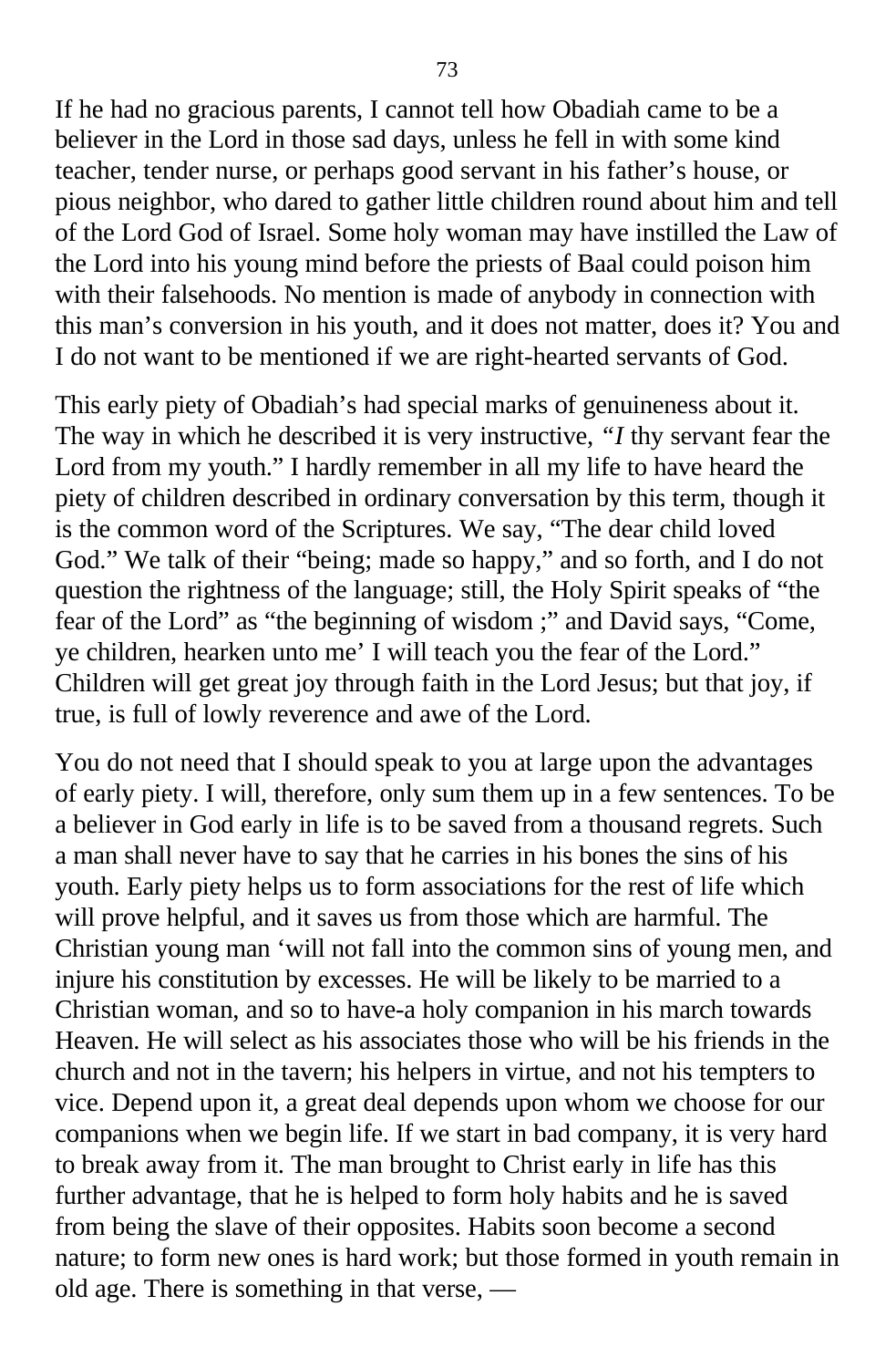*"'Tis easier work if we begin To serve the Lord betimes; But sinners who grow old in sin Are hardened in their crimes."*

I am sure it is so. Moreover I notice that, very frequently, those who are brought to Christ whilst young grow in grace more rapidly and readily than others do. They have not so much to unlearn, and they have not such a heavy weight of old memories to carry. The scars and bleeding sores which come of having spent years in the service of the devil are missed by those whom the Lord brings into His church before they have wandered far into the world.

As to early piety in its bearing upon others, I cannot too highly commend it. How attractive it is! Grace looks loveliest in youth. That which would not be noticed in the grown-up man, strikes at once the most careless observer when seen in a child. Grace in a child has a convincing force the infidel drops his weapon and admires. A word spoken by a child abides in the memory, and its artless accents touch the heart. Where the minister's sermon fails;, the child's prayer may gain the victory. Moreover, religion in children suggests encouragement to those of riper years; for others seeing the little one saved say to themselves, "Why should not we also find the Lord ?" By a certain secret power it opens closed doors;, and turns the key in the lock of unbelief. Where nothing else could win a way for truth, a child's love has done it.' It is still true, "Out of the mouth of babes and sucklings hast Thou ordained strength because of Thine enemies, that Thou mightest still the enemy and the avenger."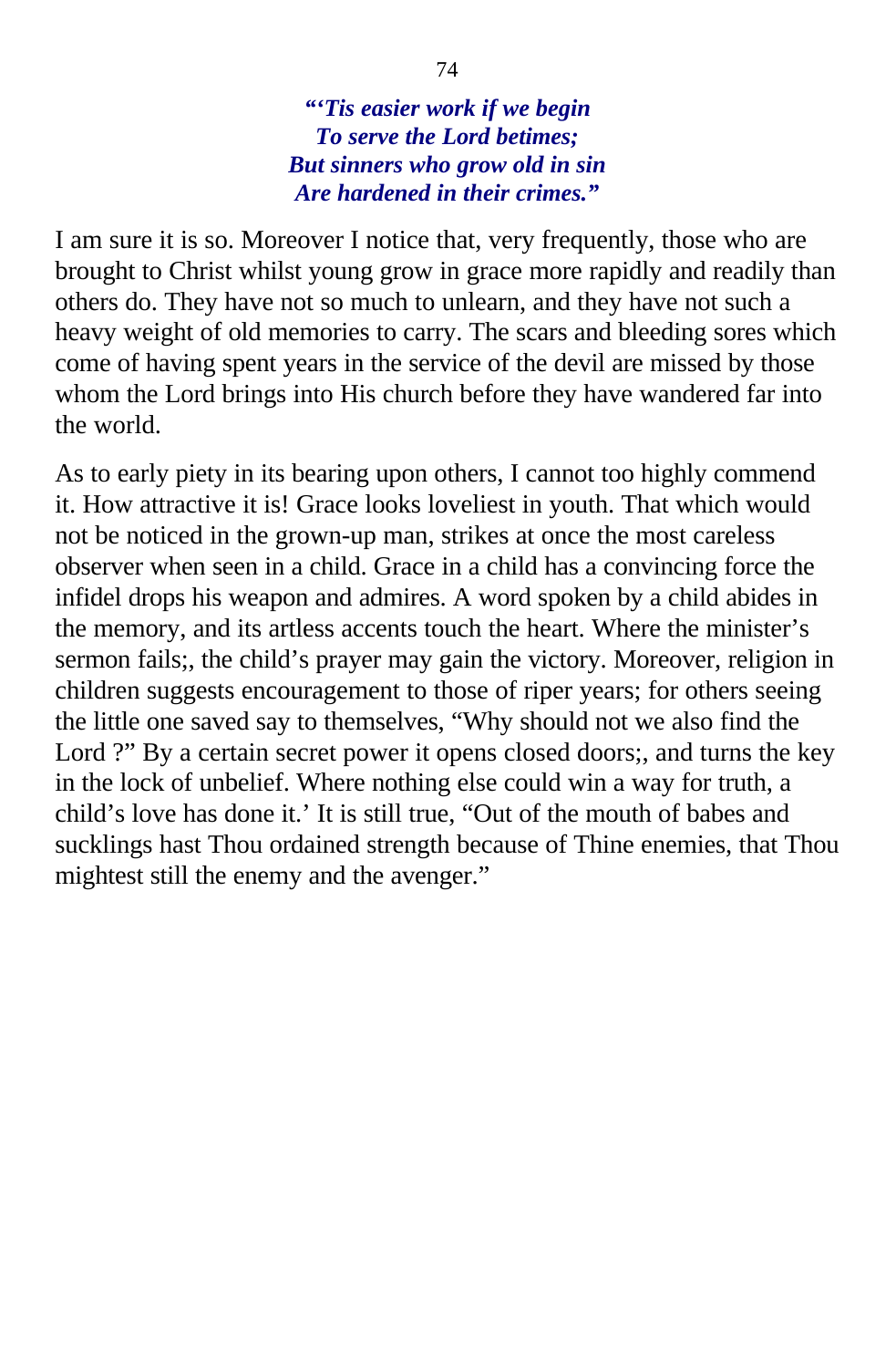### OBADIAH AND ELIJAH.

YOUTHFUL piety leads on to persevering piety. Obadiah could say, "I thy servant fear the Lord from my youth." Time had not changed him whatever his age may have been, his religion had not decayed. We are all fond of novelty, and I have known some men go wrong, as it were, for a change. It is not burning quick to the death in martyrdom that is; the hard work; roasting before a slow fire is a far more terrible test of firmness. To continue gracious during a long life of temptation is to be gracious indeed. For the grace of God to convert a man like Paul, who is full of threatenings against the saints, is a great marvel; but for the grace of God to preserve a believer for ten, twenty, thirty, forty, fifty years, is quite as great a miracle and deserves more of our praise titan it usually commands. Obadiah was not affected by the lapse of time; he was found 1o be when old what he was when young.

Nor was he carried away by the fashion of those evil times. To be a servant of Jehovah was thought to be a mean thing, old-fashioned, ignorant, a thing of the past; the worship of Baal was the "modern thought" of the hour. All the court walked after the god of Sidon, and all the courtiers went in the same way. My lord worshipped Baal, and my lady worshipped Baal, for the Queen worshipped Baal; but Obadiah said, "I thy servant fear Jehovah from my youth." Blessed is the man who cares nothing for the fashion, for it passeth away. If for a while it rageth towards evil, what hath the believing man to do but to abide steadfastly by the right? Obadiah was not even affected by the absence of the means of grace. The priests and Levites had fled into Judah, and the prophets had been killed or hidden away, and there was no public worship of Jehovah in Israel. The temple was far away at Jerusalem; therefore he had no opportunity of hearing anything that could strengthen him or stimulate him; yet he held on his way.

Added to this, there were the difficulties of his position, He was chamberlain of the palace. If he had pleased Jezebel and worshipped Baal he might have been much easier in his situation, for he would have enjoyed her royal patronage; but there he was, governor in Ahab's house, and yet fearing Jehovah. He must have had to walk very delicately, and watch his words most carefully. I do not wonder that he became a very cautious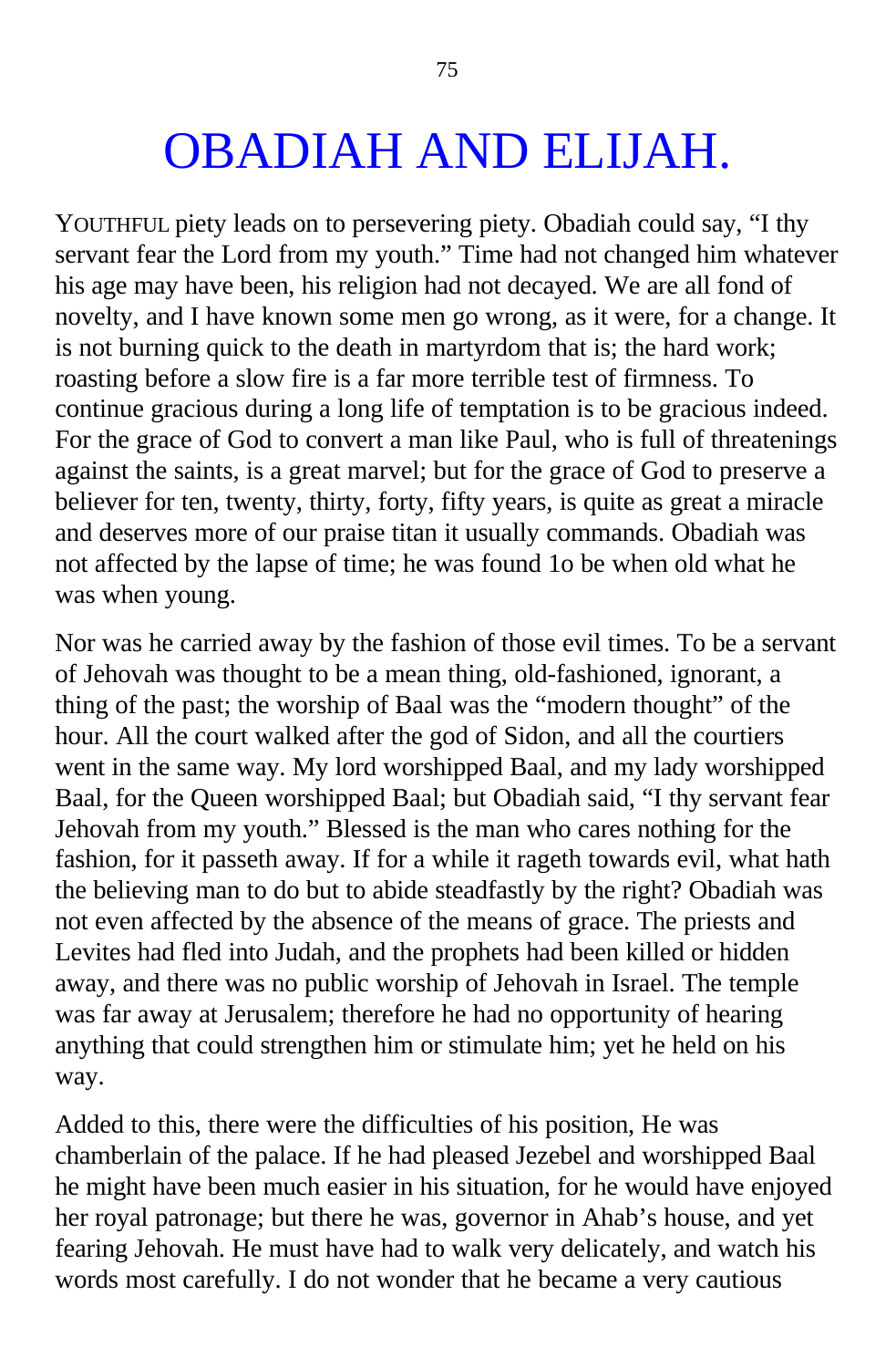person, and was a little afraid even of Elijah, lest he was giving him a commission which would lead to his destruction. He came to be extremely prudent, and looked on things round about so as neither to compromise his conscience nor jeopardize his position. It wants an uncommonly wise man to do that, but he who can accomplish it is to be commended. He did not run away from his position, nor retreat from his religion. If he had been forced to do wrong, I am sure he would have imitated the priests and Levites and have tied into Judah, where the worship of Jehovah continued; but he felt that without yielding to idolatry he could do something for God in his advantageous position, and therefore he determined to stop and fight it out. When there is no hope of victory you may as well retire; but he is the brave man who when the bugle sounds retreat does not hear it, who puts his blind eye to the telescope and cannot see the signal to cease firing, but just holds his position against all odds, and does all the damage he can to the, enemy. Obadiah was a man who did in truth "hold the fort," for he felt that when all the prophets were doomed by Jezebel it was his part to stay near the. tigress and save the lives of at least a hundred servants of God from her cruel power. If he could not do more he would not have lived in vain if he accomplished so much. I admire the man whose decision was equal to his prudence, though I should greatly fear to occupy so perilous a place. His course was something like walking on the tight rope with Blondin. I should riot like to try it myself, nor would I recommend any of you to attempt a feat so difficult. The part of Elijah is much safer and grander. The prophet's course was plain enough; he had not to please, but to reprove Ahab; he had not to be wary, but to act in a bold outspoken manner for the God of Israel. How much the greater man he seems to be when the two stand together in the scene before us. Obadiah falls on his face and calls him "My' lord Elijah;" and well he might, for he was far his inferior. Yet I must not fall morally into Elijah's vein myself, lest t have to pull myself up with a sharp check. It was a great thing for Obadiah that he could manage Ahab's household with Jezebel in it, and yet, for all that, win this commendation from the Spirit of God, that he *feared the Lord greatly.*

He persevered, too, notwithstanding his success in life; and that I hold to be much to his credit. There is nothing more perilous to a man than to prosper in this world and become rich and respectable. Of course we desire it, wish for it, strive for it; but how many in winning it have lost all, as to spiritual wealth! The man used to love the people of God, and now he says, "They are a vulgar class of persons." So long as he could hear the gospel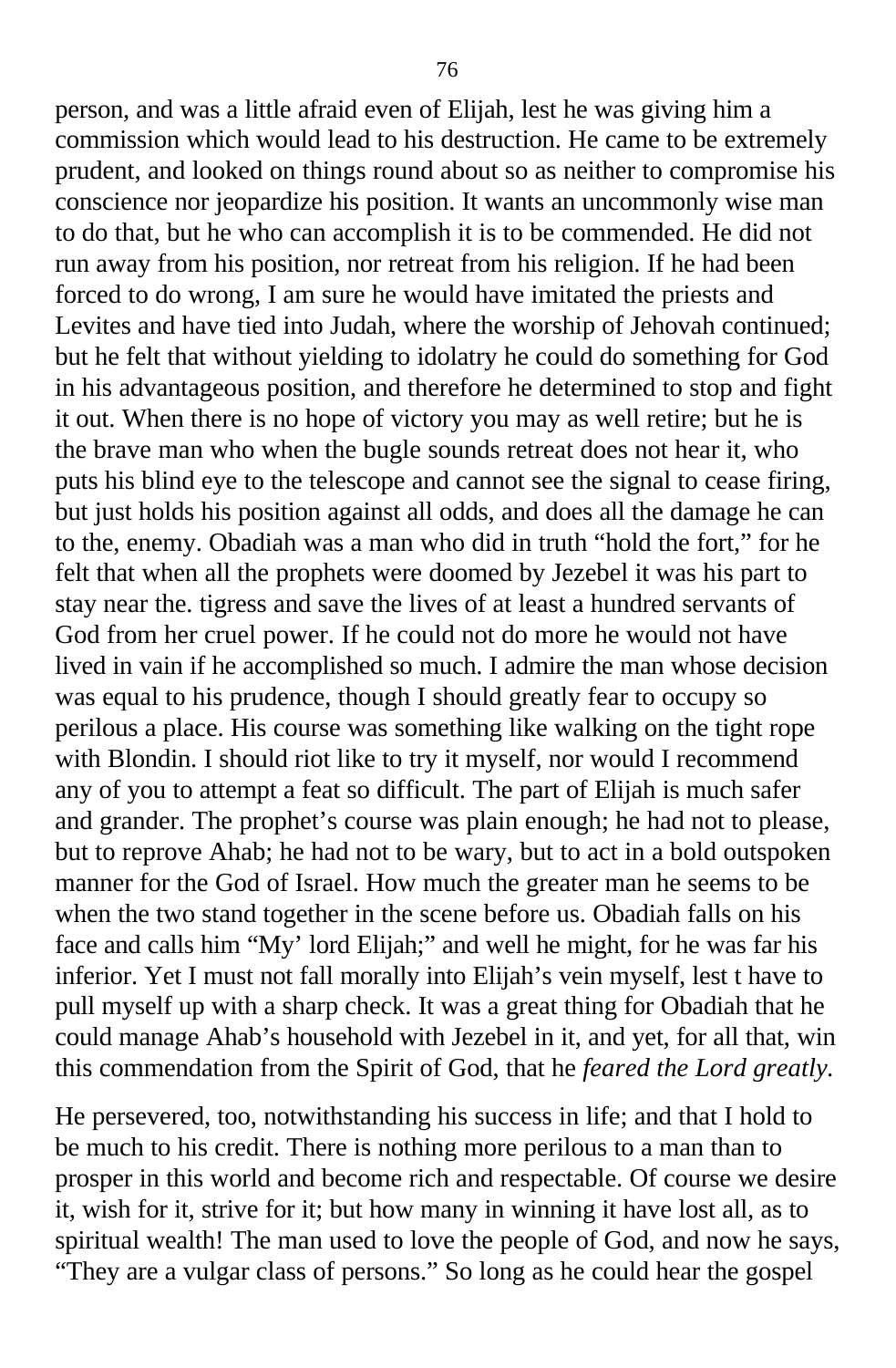he did not mind the architecture of the house; but now he has grown aesthetic, and must have a spire, Gothic architecture, a marble pulpit, priestly millinery, a conservatory in the church, and all sorts of pretty things. As he has filled his pocket he has emptied his brains, and especially emptied his heart. He has got away from truth and principle in proportion as he has made an advance in his estate. This is a mean business, which at one time he would have been the first to condemn. There is no chivalry in such conduct; it is dastardly to the last degree. God save us from it; but a great many people are not saved from it. Their religion is not a matter of principle, but a matter of interest it is not the pursuit of truth, but a hankering after society, whatever that may mean; it is not their object to glorify God, but to get rich husbands for their girls; it is; not conscience that guides them, but the hope of being able to invite Sir John to dinner with them, and of dining at the Hall in return. Do not think I am sarcastic I speak in sober sadness of things which make one feel ashamed. I hear of them daily, though they do not personally affect me. This is an age of meannesses disguised under the notion of respectability. God send us men of the stuff of John Knox, or, if you prefer it, of the adamantine metal of Elijah; and if these should prove too stiff and stern we could even be content with such men as Obadiah. Possibly these, last might be harder to produce than Elijahs but with God all things are possible.

Obadiah, with his early grace and persevering decision, became a man of eminent piety, and this is the more remarkable considering what he was and where he was. Eminent piety in a Lord High Chamberlain of Ahab's court' This is a wonder of grace indeed. This man's religion was intense within him. If he did not make the open use of it that Elias did, he was not called to such a career but it dwelt deep within his soul, and others knew it. Jezebel knew it, I have no doubt whatever. She did not like him, but she had to endure him; she looked askance at him, but she could not dislodge him. Ahab had learned to trust him and could not do without him, for he probably furnished him with a little strength of mind. Possibly Ahab liked to retain him just to show Jezebel that he could be obstinate if he liked, and was still a man.

Account for it how you may, it is singular that in the center of rebellion against God there was one whose, devotion to God was intense. As it is horrible to find a Judas among the apostles, so it is grand to discover an Obadiah among Ahab's courtiers. What grace must have been at work to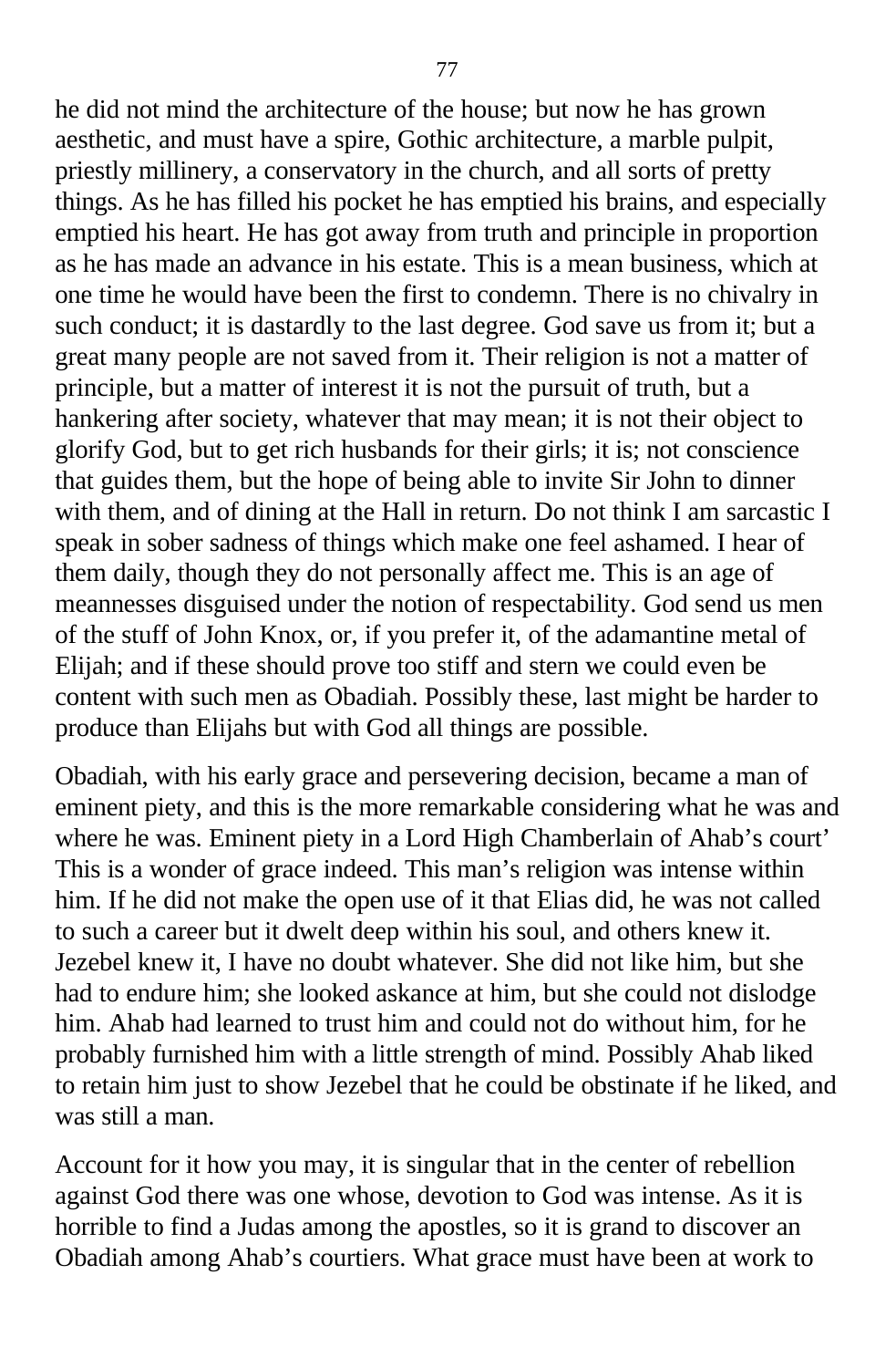maintain such a fire in the midst of the sea, such godliness in the midst of the vilest iniquity!

Obadiah's early religion became comfortable piety to him afterwards. When he thought Elijah was about to expose him to great danger he pleaded his long service of God, saying, "I thy servant fear the Lord from my youth"; just as David, when he grew old, said, "0 God, Thou hast taught me from my youth and hitherto have I declared Thy wondrous works; now also when I am old and greyheaded, 0 God, forsake me not." It will be a great comfort to people, when old, to look back upon a life spent in the service of God. You will not trust in it, you will not think that there is any merit in it; but you will bless God for it. A servant who has been with his master from his youth ought not to be turned adrift when he grows grey. A right-minded master respects the person who has served him long and Nell. Suppose you had living in the family an old nurse who had nursed you when you were a child, and had lived to bring up your children, would you turn her into the street when she was past her work? No; you will do your best for her; if it is in your power you will keep her out of the workhouse. Now, the Lord is much more kind and gracious than we are, and He will never turn off His old servants.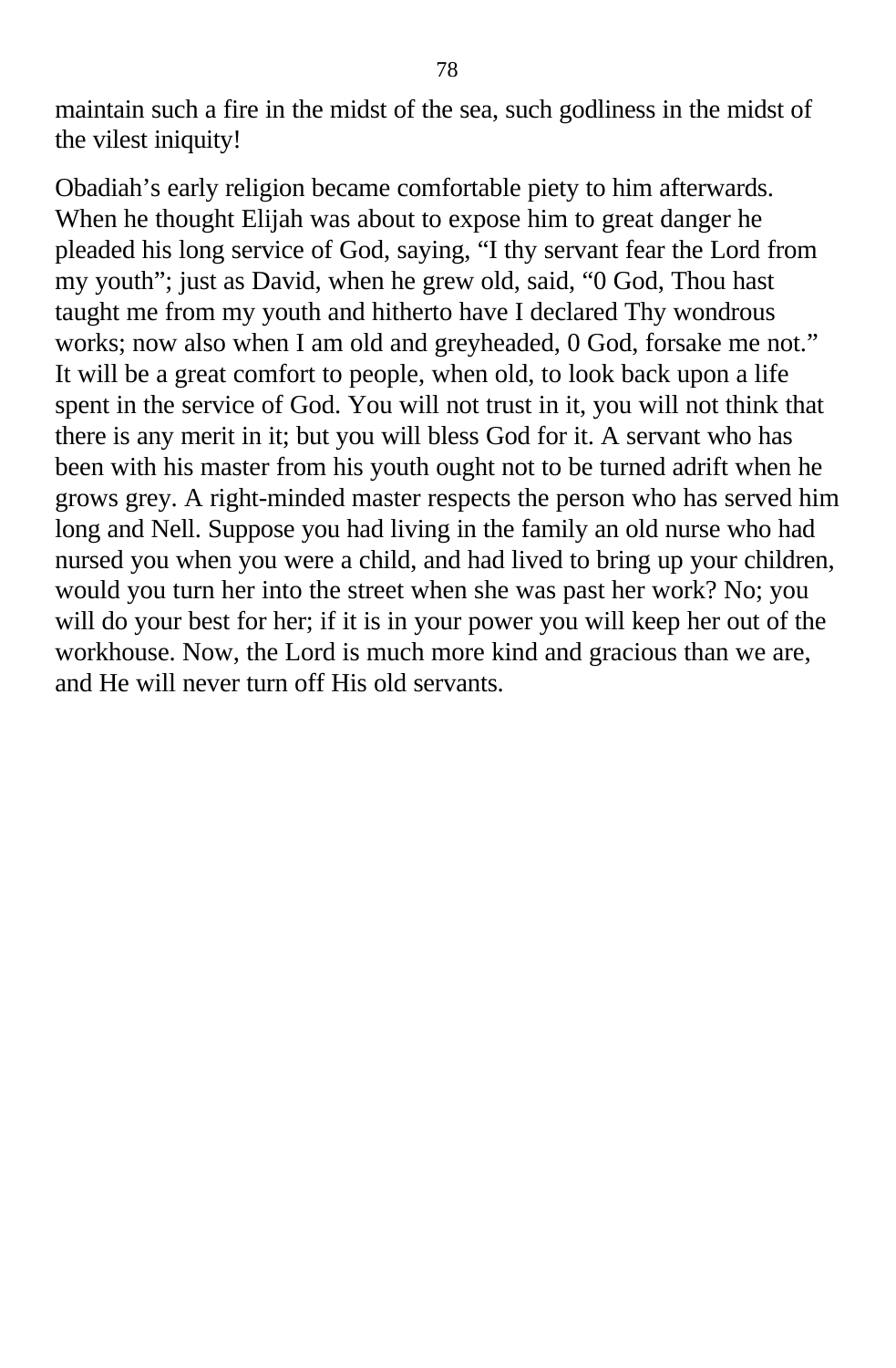## ABIJAH'S "SOME GOOD THING."

JEROBOAM had proved false to the Lord who had placed him upon the throne of Israel, and the time was come for his overthrow. The Lord, who usually brings forth the rod before He lifts the ax, sent sickness into his house, his son Abijah was sore sick. Then the parents bethought them of an old prophet of God, and desired to know through him what would happen to the child. Fearful lest the prophet should denounce plagues upon him and his child if he knew that the inquirer was the wife of Jeroboam, the king begged the Egyptian princess whom he had married to disguise herself as a farmer's wife, and so get from the man of God a more favorable answer. Poor foolish king, to imagine that a prophet who could see into futurity could not also see through any disguise with which his queen might surround herself! So anxious was the mother to know the fate of her son, that she left his sick-chamber to go to Shiloh to hear the sentence of the prophet. Vain was her clever disguise! the blind prophet was still a seer, and not only discerned her before she entered the house, but saw the future of her family. She came full of superstition to be told her fortune, but she went away heavy, having been told her faults and her doom.

In the terrible tidings which the prophet Ahijah delivered to this wife of Jeroboam, there was only one bright spot, only one word of solace; and I am greatly afraid that it gave no kind of comfort to the heathen queen. The child was mercifully appointed to die, for in him there was *"found* some good thing toward Jehovah, God of Israel."

We are going to look into the little that we know of the young prince Abijah. His name was a suitable one. A good name may belong to a very bad man; but in this case a gracious name wets worthily worn. He called God his Father, and his name signifies that fact. -/-/b, you know, is the word for *Father,* and *Jah* is *Jehovah — Jehovah* was his Father. I would not have mentioned the name had not his life made it true. Oh, you who bear good Bible names, see that you do not dishonor them!

There was in this child "some good thing toward the Lord God of Israel ;" butt what was it? Who shall define it? A boundless field for conjecture opens before us. We know there was in him *some* good thing, but what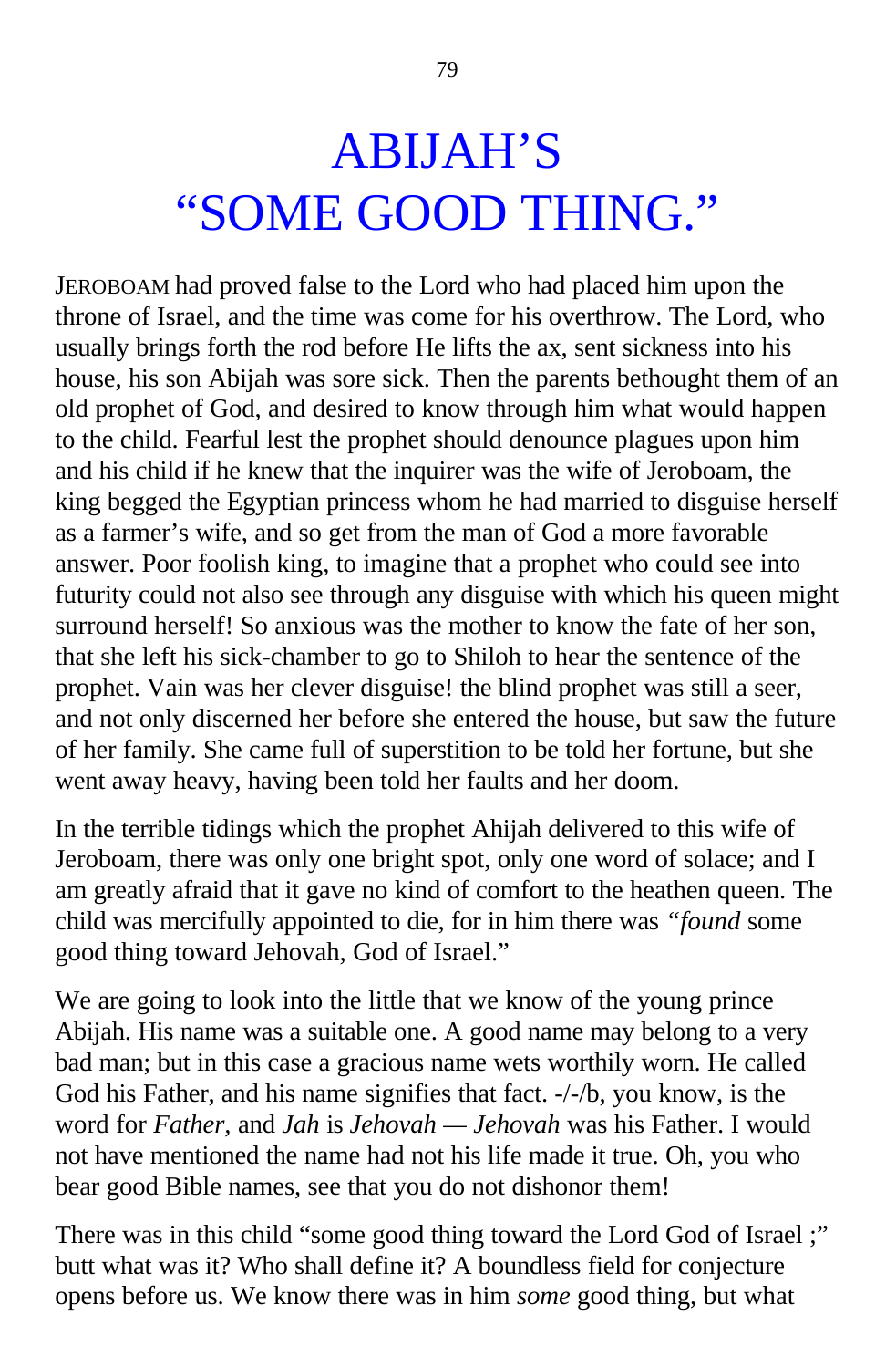form that good thing took we do not know. Tradition has made assertions, but as these are mere inventions to fill up a gap, they are scarcely worth mentioning. Our own reflections will, probably, be as near the mark as these are probable traditions. We may learn much from the silence of Scripture we are not told precisely what the good thing was, because any good thing towards the Lord is a sufficient sign of grace. Though the *child's faith* is not mentioned, we are sure that he had faith in the living God, since without it nothing in him would have been good towards God; for "without faith it is impossible to please God." He was a child believer in Jehovah, the God of Israel perhaps his mother left him at his own request to go to the Lord's prophet about him. Many false prophets were around the palace his father might not have sent to Shiloh, had not the boy pleaded for it. The child believed in the great invisible God, who made the heavens and the earth, and he worshipped Him in faith. I should not wonder, however, if in that child his *love* was more apparent than his faith; for converted children more usually talk of loving Christ than they do of trusting in Him not because faith is not in them, but because the emotion of, love is more congenial to the child's nature than the more intellectual act of faith. The heart is large in the child, and therefore love becomes his most conspicuous fruit. I have no doubt this child showed an early affection towards the unseen Jehovah, and a distaste for the idols of his father's court. Possibly he displayed a holy horror of the worship of God under the figure of a calf. Even a child would have intelligence enough to perceive that it must be wrong to liken the great and glorious God to a bullock which hath horns and hoofs. Perhaps the child's refined nature also started back from those base priests of the lowest of the land whom his father had raked together. We do not know exactly the form it took, but there it was "some good thing" was in the child's heart towards Jehovah, God of Israel.

It was not merely a good inclination which was in him, nor a good desire, but a really good, substantial virtue. There was in him a true and substantial existence of grace, and this is far more than a transient desire. What child is there that has not at some time or other, if it has been trained in the fear of God, felt tremblings of heart and desires towards God? Suck, goodness is as common as the early dew; but alas! it passeth away quite as speedily. The young Abijah possessed something within him sufficiently real and substantial to be called a" good *thing";* the Spirit of God had wrought a sure work upon him, and left within him a priceless jewel of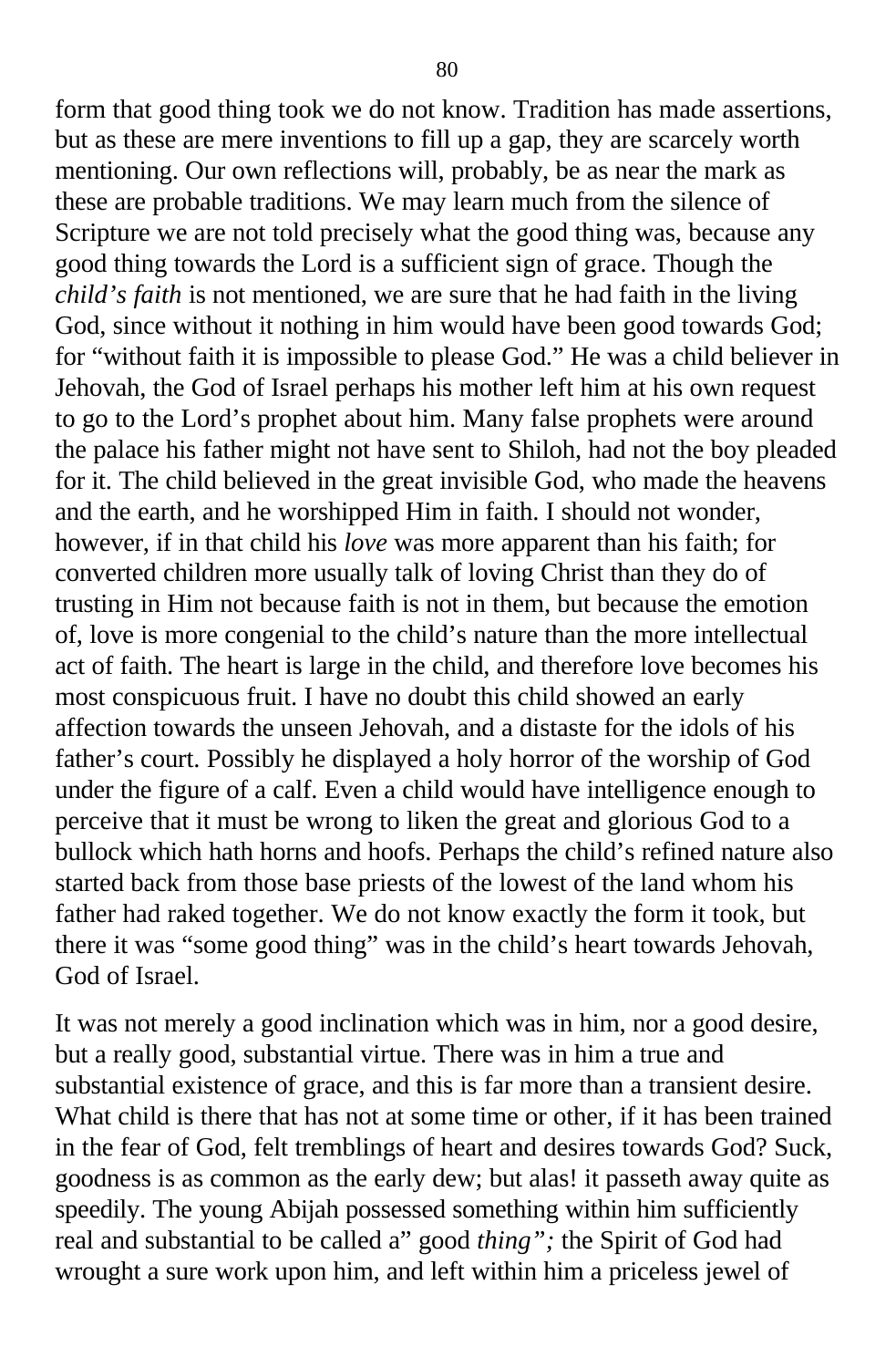grace. Let us admire this good thing, though we cannot precisely describe it.

Let us admire, also, that this "some good thing" should have been in the child's heart, for *its entrance is unknown.* We cannot tell how grace entered the palace of Tirzah and gained this youthful heart. God saw the good thing, for He sees the least good thing in any of us, since He has a quick eye to perceive anything that looks 'toward Himself. But how did this gracious work come to the child? We are not told, and this silence is a lesson to us. It is not essential to us to know *how* a child receives grace. We need not be painfully anxious to know when, or where, or how a Child is converted; it may even be impossible to tell, for the work may have been so gradual that day and hour cannot be known. Even those who are converted in riper years cannot all describe their conversion in detail, much less can we expect to map out the experience of children who have never gone into outward sin, but under the restraints of godly education have kept the commandments from their youth up, like the young man in the gospel narrative. How came this child to have this good thing in his heart? So far we know we are sure that God placed it there; but by what means? The child, in all probability, did not hear the teaching of the prophets of God; he was never, like, young Samuel, taken up to the house of the Lord. His mother was an idolatrous princess, his father was among the most wicked of men, and yet the, grace of God reached their child. Did the Spirit of the Lord operate upon his heart through his own thoughts? Did he think over the matter, and did he come to the conclusion that God was God, and that He must not be worshipped as his father 'worshipped Him, under the image of a calf? Even a child might see this. Had some hymn 'to Jehovah been sung under the palace wall by some lone worshipper? Had the child seen his father on that day when he lifted up his hand against the prophet of Jehovah at the altar of Bethel, when suddenly his right hand withered at his side? Did the tears start from the boy's eye when he saw his father thus paralyzed in the arm of his strength? and did he laugh for very joy of heart when by the prophet's prayer his father was restored again? Did that great miracle of mercy cause him 'to love the God of Israel? Is it a mere fancy that this may have been so? A withered right hand in a father, and that father a king, is a thing a child is pretty sure to be told of, and if it be restored by prayer the wonder would naturally fill the palace, and be spoken of by everybody, and the prince would hear of it. Or what if this little child had a godly nurse? What if some girl like her that waited upon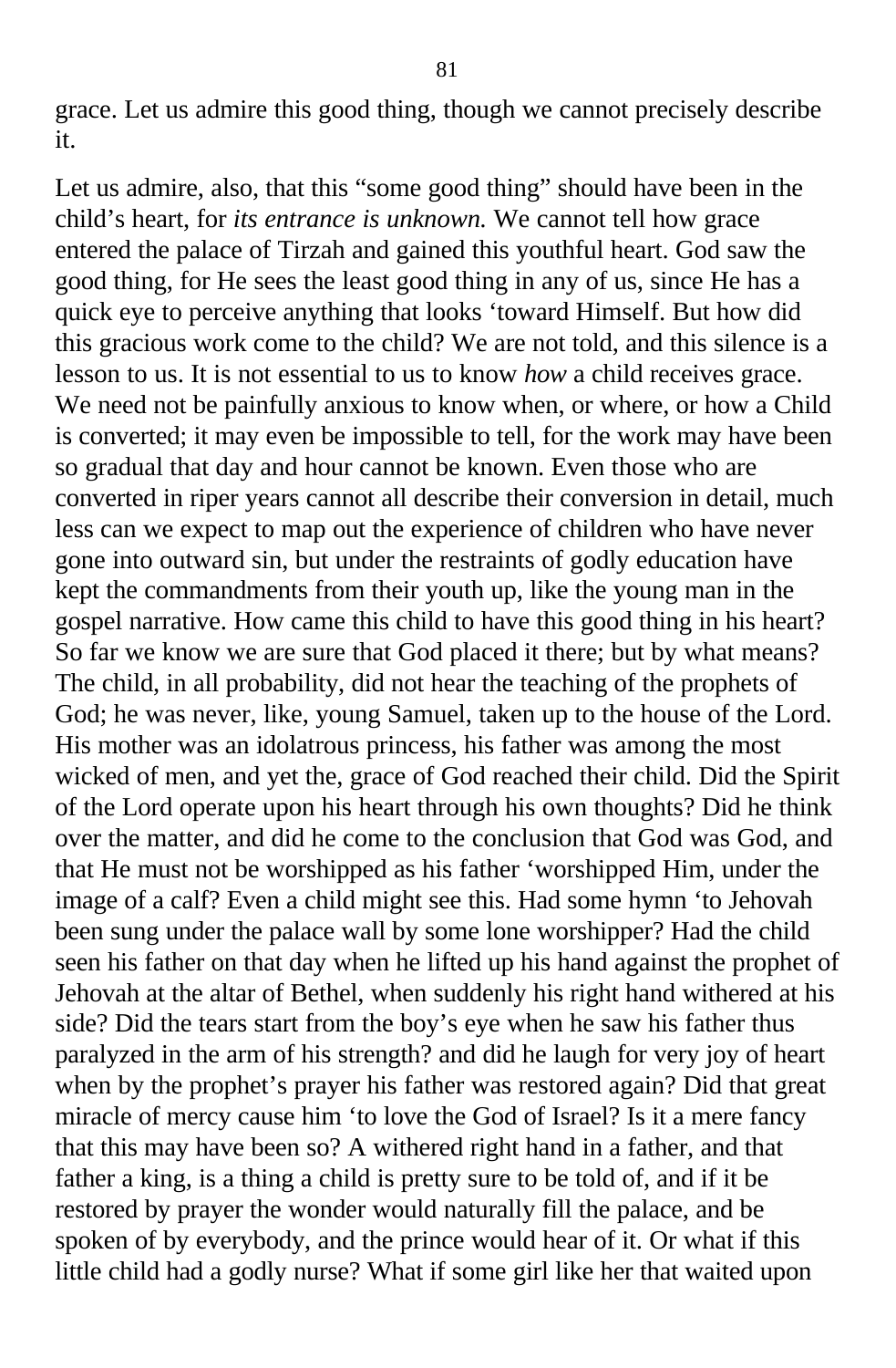Naaman's wife was the messenger of love to him? As she carried him to and fro, did his nurse sing' ?the one of the songs of Zion, and tell him of Joseph and Samuel? Israel had not yet so long forsaken her God as to be without many a faithful follower of the God of Abraham, and perhaps by one of these sufficient knowledge was conveyed to the child to become the means of conveying the love of God to his soul. We may conjecture, but we may not pretend to be sure that it was so, nor is there any need that we should be. If the sun be risen it matters little when the day first dawned be it ours when we see in children some good thing to rest content with that truth, even if we cannot tell how it came there. God's electing love is never short of means to carry out its purpose He can send His effectual grace into the heart of Jeroboam's family, and while the father is prostrate before his idols the Lord can find a true worshipper for Himself in the king's own child. *"Cut* of the mouths of babes and sucklings hast Thou ordained strength because of Thine enemies." Thy footsteps are not always seen, O God of grace, but we have learned to adore Thee in Thy work, even when we discern not Thy way.

This "good thing" is described in a certain measure. It was a *"good* thing toward Jehovah, the God 'of Israel." The good thing looked towards the living God. In children there often will be found good things towards their parents let these be cultivated — but these are not sufficient evidences of grace. In children there will sometimes be found good things towards amiability and moral excellence let all good things be commended and fostered, but they are not sure fruits of grace. It is towards God that the good thing must be that saves the soul. Remember how we read in the New Testament of repentance towards God and of faith in our Lord Jesus Christ. The way the face of the good thing looks is a main point about it. There is life in a look. If a man be traveling away from God, every step he takes increases his distance from Him; but if' his face be toward the Lord, he may be only capable of a child's tottering step, but yet he is moving nearer and nearer every moment. There was some good thing in this child *towards God,* and that is the most distinguishing mark of a truly good thing. The child had love, and there was in it love to Jehovah. He had faith, but it was faith in Jehovah. His religious fear was the fear of the living God; his childlike thoughts, and desires, and prayers, and hymns, went towards the true God. This is what we desire to see not only in children, but in adults; we wish to see their hearts turned to the Lord, and their minds and wills moving towards the Most High.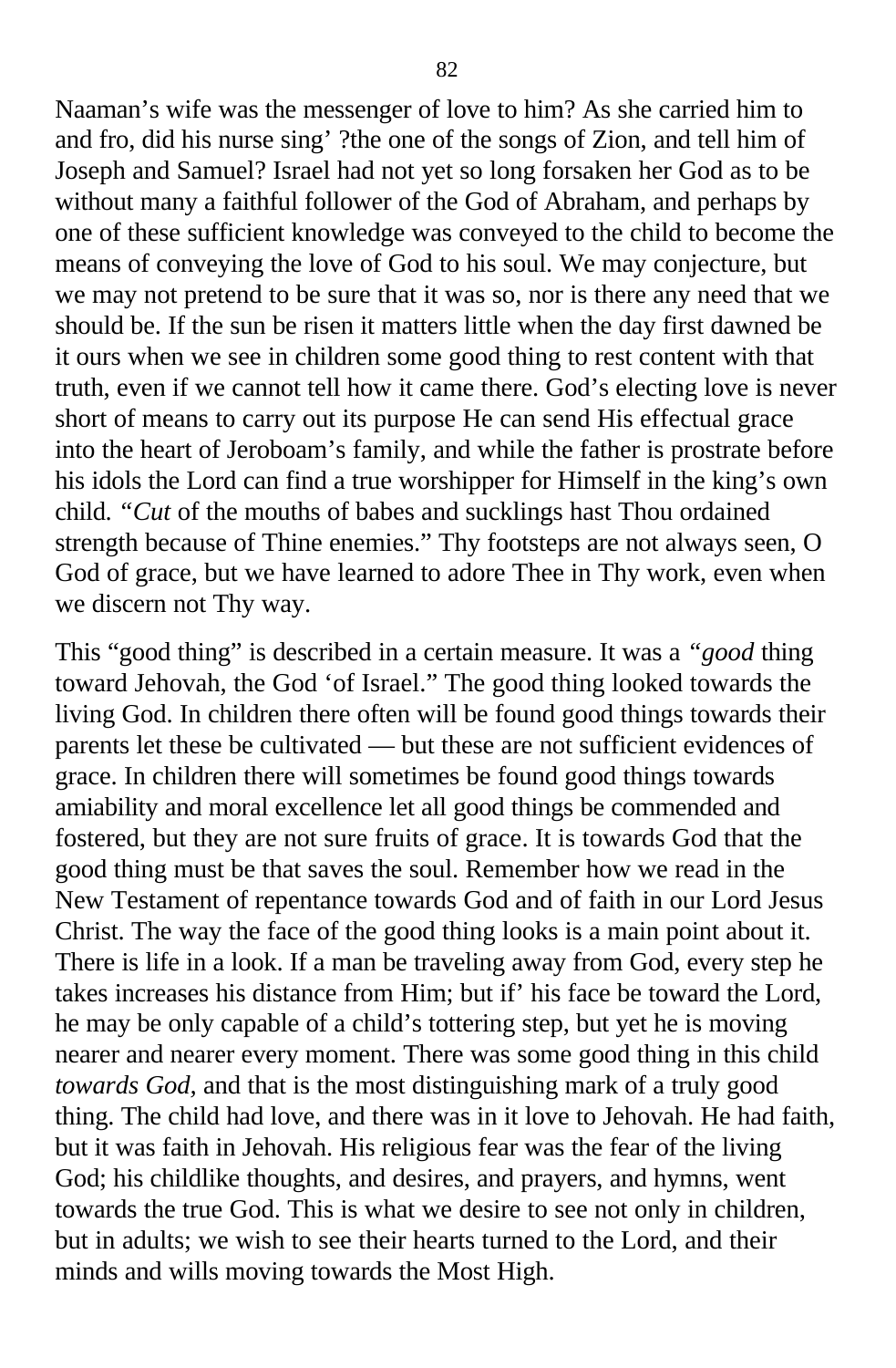In this dear child, that "good thing" wrought such an outward character that he became exceedingly well beloved. We are sure of that, because it is said "all Israel shall mourn for him." He was probably' the heir to his father's crown, and there were godly but grieved hearts in Israel that hoped to see times of reform when that youth should come to the throne; and perhaps even those who did not care about religion, yet somehow had marked the youth, and observed his going in and out before them, and had said, "He is Israel's hope; there will be better days when that boy becomes a man;" so that when Abijah died, he alone of all his race received both tears and a tomb; he died lamented, and was buried with respect, whereas all the rest of Jeroboam's house were devoured of dogs and vultures. It is a very blessed thing when there is such a good thing in our children that they come to be beloved in their little spheres. They have not all the range which this young prince enjoyed so as to secure universal admiration; but still the grace of God in a child is a very lovely thing, and it draws forth general approbation. Youthful piety is a very touching thing to me; I see the grace of God in men and women with much thankfulness, but I cannot perceive it in children without shedding tears of delight. There is an exceeding beauty about these rosebuds of the Lord's garden; they have a fragrance which we find not in the fairest of earth's lilies. Love is won for the Lord Jesus in many a heart by' these tiny arrows of the Lord, whose very smallness is a part of their power to penetrate the heart. The ungodly may not love the grace which is in the-children, but since they love the children in whom that grace is found, they are no longer able to speak against religion as they otherwise would have done. Yea, more, the Holy Spirit uses. these children for yet higher ends, and those who see them are often impressed with desires for better things.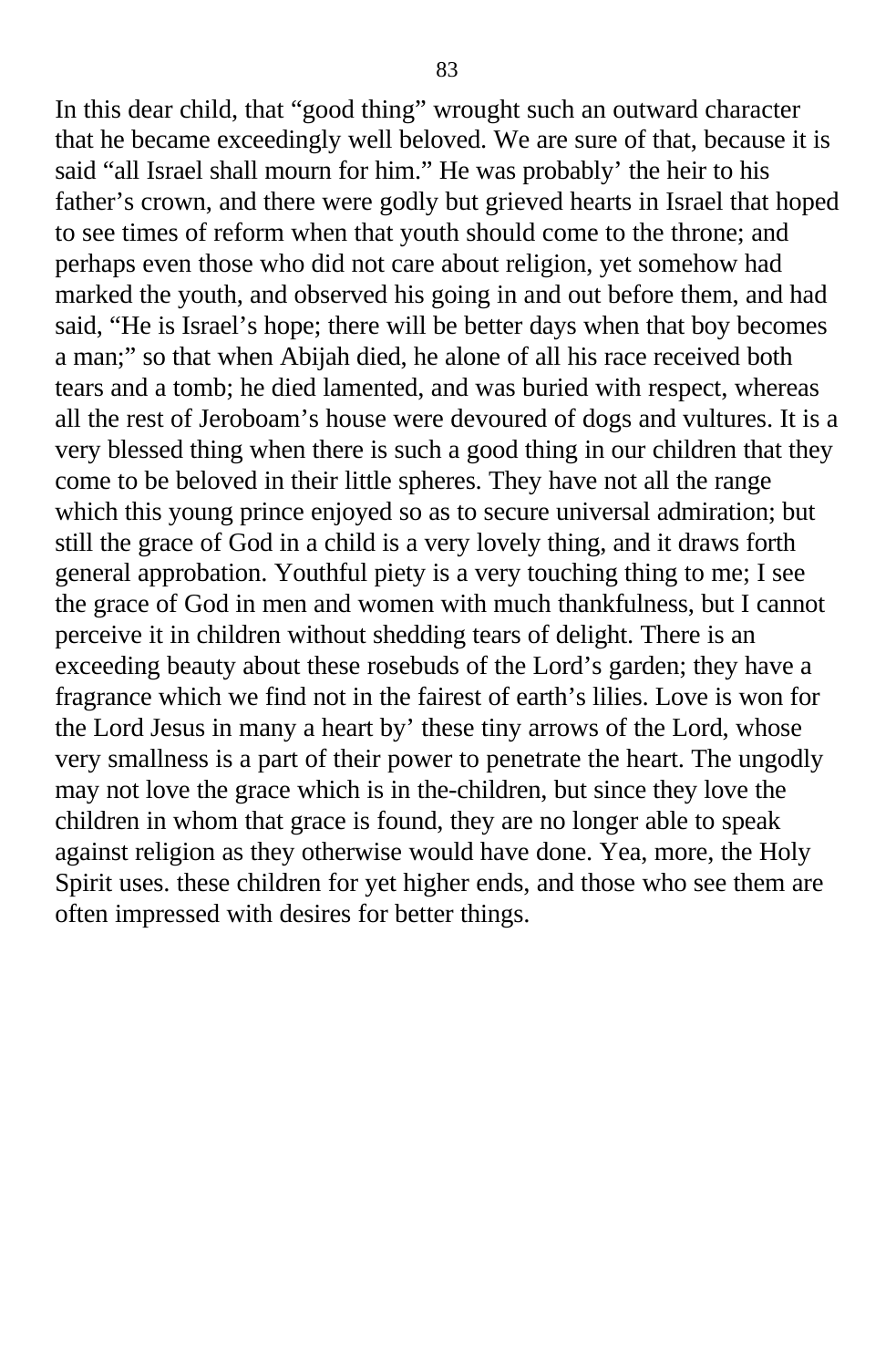### ABIJAH'S "SOME GOOD THING," — II.

HE did not wear the broad phylactery, but he had a meek and quiet spirit. He may not have been much of a speaker, else it might have been said "He has spoken good things concerning the God of Israel ;" he may have been a timid, retiring, almost silent boy, but the good thing was "in him." And this is the kind of thing which we desire for every one of our friends, a work of grace *within.* The grand point is not to wear the garb, nor use the brogue of religion, but to possess the life of God *within,* and feel and think as Jesus would have done because of that inner life. Small is the value of external religion unless it be the outcome of a life within. True grace is not as a garment, to be put on and taken off; but it is an integral part of the person who possesses it. This child's piety was of the true, personal, inward kind may all our children have some good thing *in* them!

We are told that this good thing "was found" in him this means that it was discernible in him without much difficulty, for the expression "found" is used even when it does not imply any great search. Does not the Lord say, "I am found of them that sought Me not"? Zealous, child-like piety soon shows itself; a child is usually far less reticent than a man; the little lip is not frozen by cold prudence, but reveals the heart. Godliness in a child appears even upon the surface, so that persons who come into the house as visitors are surprised by the artless statements which betray the young Christian. There were many in Tirzah who could not help knowing that this child had in him some good thing towards Jehovah They may not have cared to see it, they may have hoped that it would be crushed out of him by the example of the court around him, but still they knew that there it was, they had found it without difficulty.

Still, the expression does bear another shade of meaning it implies that when God, the strict heart-searcher, who trieth the reins of the children of men, visited this child, He found in him somewhat unto praise and glory "some good thing" was discovered in him by those eyes which cannot be deceived. It is not all gold that glitters, but that which was in this child was genuine metal. Oh, that the like may be true of each of us when we are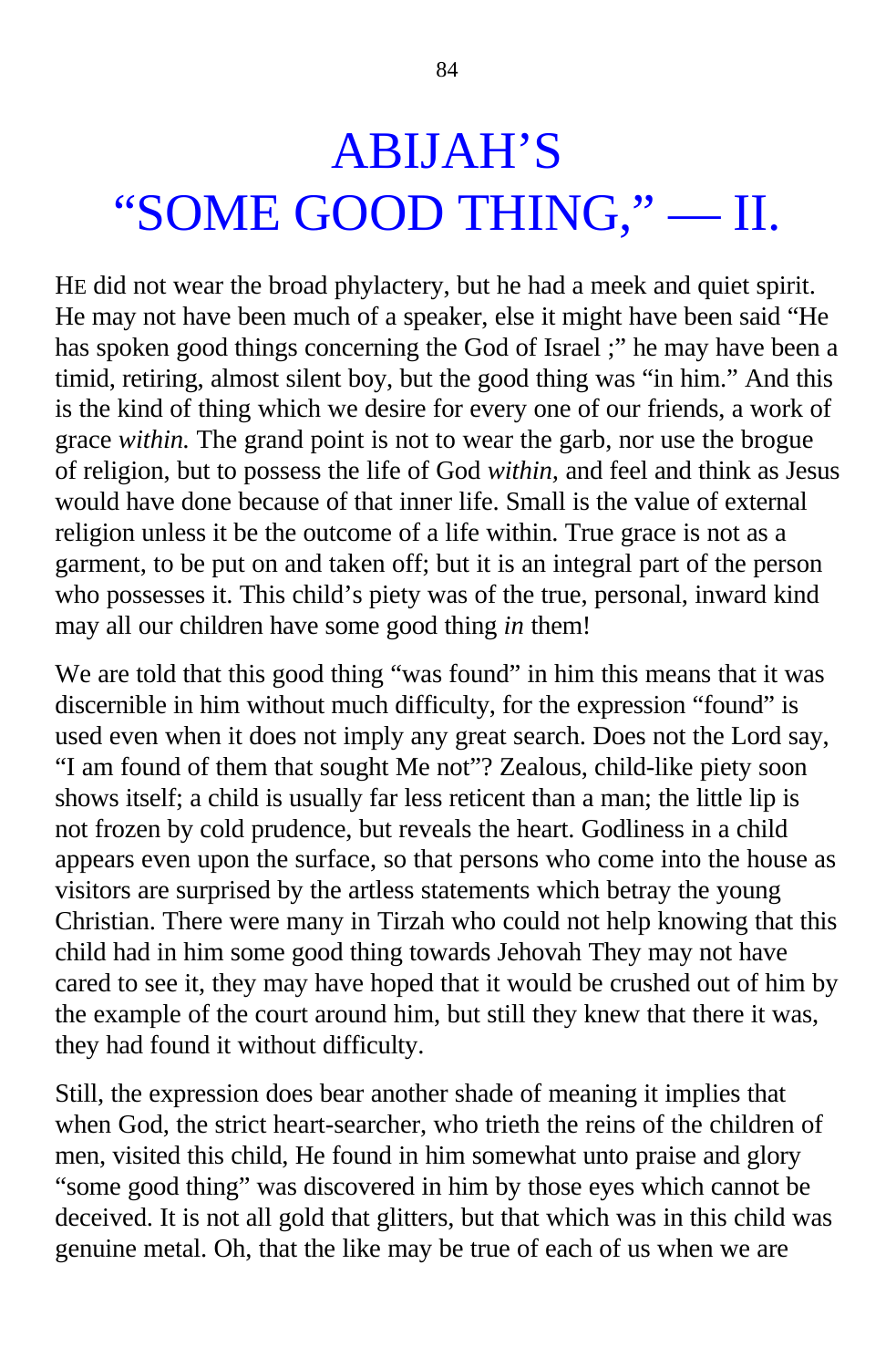tried as by fire! It may be that his father was angry with him for serving Jehovah; but whatever his trial may have been, he came out of it unharmed.

The expression suggests to me somewhat of the idea of surprise. How did this good thing get into the child? "In him there is *found* some good thing," — as when a man findeth a treasure in a field. The farmer was thinking of nothing but his oxen, and his acres, and his harvest, when on a sudden his plough laid bare a hidden treasure he found it where it was, but how it came to be there he could not tell. So in this child, so disadvantageously placed, to the surprise of everybody there was found some good thing toward the Lord God of Israel. His conversion, you see, is veiled in mystery. We are not told of the grace in his heart what it was, nor whence it came, nor what special actions it produced, but there it was, *found* where none expected it. I believe that this case is typical of many of the elect children whom God calls by His grace in the courts and alleys of London. You must not expect that you shall jot down their experience, and their feelings, and their lives, and total them all up; you must not reckon to know dates and means specifically, but you must take the child as we have to take Abijah, rejoicing to find in him a little wonder of grace with God's own seal upon him. The old prophet, in the name of the Lord, attested the young prince as a true-hearted follower of the Most High; and in like manner the Lord sets His attesting mark of grace on regenerated children, and we must be content to see it, even if some other things be wanting. Let 'us welcome with delight those works of the Holy Spirit which we cannot precisely describe.

All that is said of this case was that there was in him "some good thing"; and this reads as if the Divine work was as yet only a spark of grace, the beginning of spiritual life. There was nothing very striking in him, or it would be more definitely mentioned. He was not an heroic follower of Jehovah, and his deeds of loyalty to God are not written, because by reason of his tender years he had neither power nor opportunity to do much which could be written. Inasmuch as we read that in him was "some good thing", it is implied that it was not a perfect thing, and that it was not attended with all 'the good things one might wish for. Many good things were missing, but "some good thing" was manifest, and therefore the child was accepted, and by Divine love rescued from an ignoble death.

We are apt to overlook "some good thing" in a bad house, This was the most wonderful thing of all, that there should be a gracious child in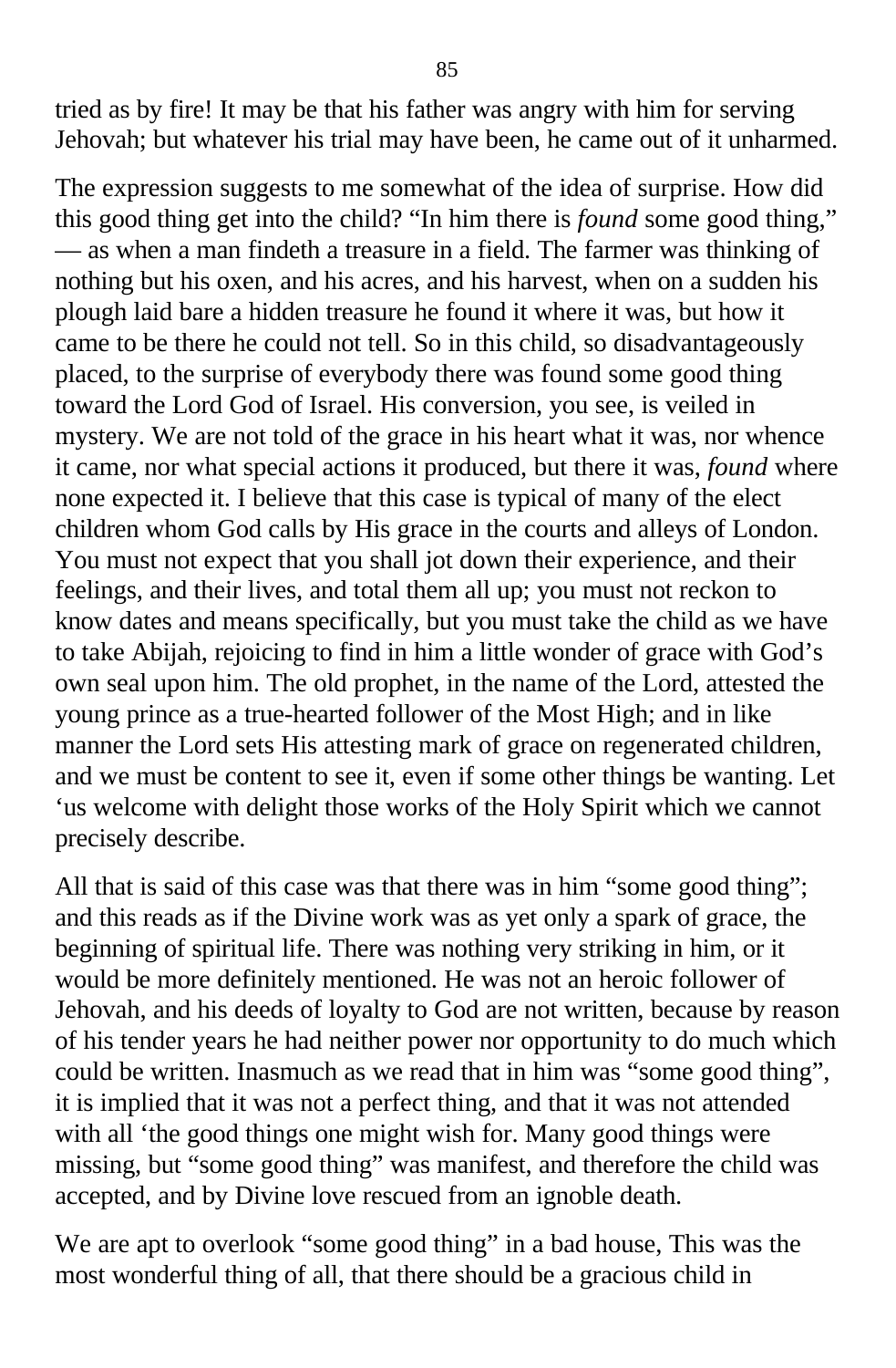Jeroboam's palace. The mother usually sways the house, but the queen was a princess of Egypt and an idolater. A father has great influence, but in this case Jeroboam sinned and made Israel to sin. It strikes me as a wonder that he should make Israel to sin, but could not make his child to sin. All the land feels the pestilent influence of Jeroboam, and yet close at his feet there is a bright spot which sovereign grace has kept from the plague; his firstborn child, who naturally would imitate his father, is the very reverse of him — there is found in Jeroboam's heir "some good thing toward Jehovah, God of Israel." In such a place we do not look for grace, and are apt to pass it by. If you go to the courts of our great cities, which are anything but palatial, you will see that they swarm with the children of the poor, and you hardly expect to see grace where sin evidently abounds. In the fever-dens and pestilent alleys of the great city you hear blasphemy and see drunkenness on all sides, but do not therefore conclude that no child of God is there; do not say within yourself, "The electing love of God has never pitched upon any of these." How do you know? One of those poor little ragged children playing on a dustheap may have found Christ in the Ragged-school, and may be destined to a place at Christ's right hand.. Precious is that gem, though cast amidst these pebbles. Bright is that diamond, though it lie upon a dunghill. If in the child there is "some good thing toward the Lord God of Israel," he is none the less to be valued because his father is a thief and his mother is a gin-drinker. Never despise the most ragged child. A clergyman in Ireland, ministering to a little Protestant congregation, noticed for several Sundays, standing in the aisle near the door, a very ragged boy, who listened to the sermon most eagerly. He wished to know who the boy could be, but he always vanished as soon as the sermon was over. He asked a friend or two to watch, but somehow the boy always escaped, and could not be discovered. It came to pass one Sunday that the minister preached a sermon from this text, "His own right hand and His holy arm hath gotten Him the victory," and after that time he missed the boy altogether. Six weeks elapsed, and the child did not come any more, but a man appeared from the hills, and begged the minister to come and see his boy, who was dying. He lived in a miserable hovel up in the mountains. A six-mile walk in the rain, through bogs and over hills, and the minister came to the door of the hut. As he entered, the poor lad was sitting up in bed, and as soon as he caught sight of the preacher he waved his arm and cried out, "His own right hand and His holy arm hath gotten Him the victory." That was his closing speech on earth, his dying shout of triumph. Who knows but in many and many a case the Lord's right hand and holy arm have gotten Him the victory, despite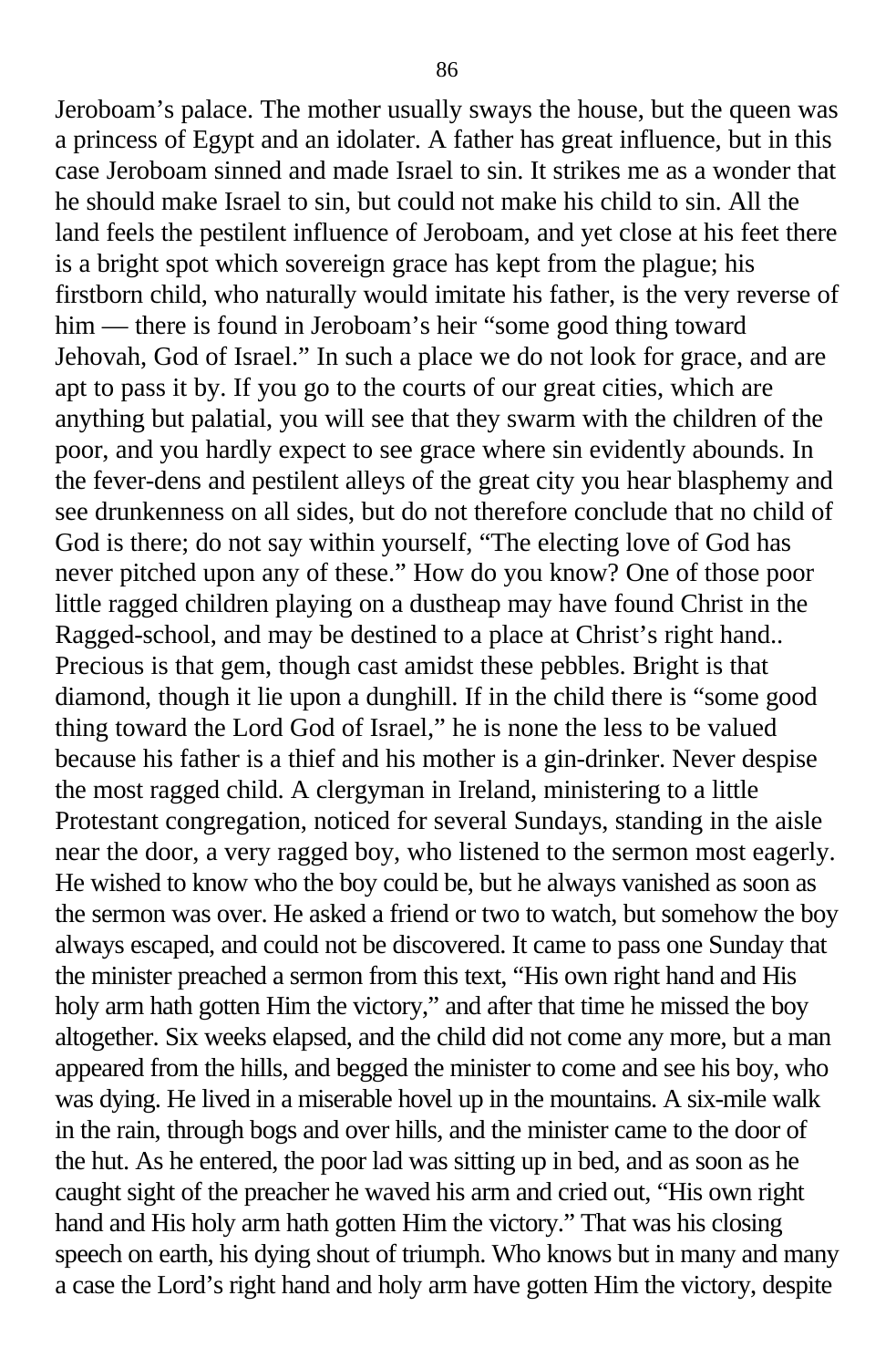the poverty and the sin and the ignorance that may have surrounded the young convert? Let us not therefore despise grace, wherever it is, but heartily prize what we are apt to overlook.

We cannot understand *that God's dear little children who love Him should often be called to suffer.* We say, "Well, if it was my child I should heal him and ease his sufferings at once." Yet the Almighty Father allows His dear ones to be afflicted. The godly child of Jeroboam lies sick, and yet his wicked father is not sick, and his mother is not sick; we could almost wish they were, that they might do the less evil. Only one godly one is in the family, and he lies sick! Why was it so? Why is it so in other cases? You shall see a gracious child a cripple, you shall see a heavenly-minded girl a consumptive you shall often see the heavy hand of God resting where His eternal love has fixed-its choice. There is a meaning in all this, and we know somewhat of it; and if we knew nothing we would believe all the same in the goodness of the Lord. Jeroboam's son was like the fig of the sycamore tree, which does not ripen till it is bruised by his sickness he was speedily ripened for glory. Besides, it was for his father's good and mother's good that he was sick; if they had been willing to learn from the sorrow, it might have greatly blessed them. It did drive them to the prophet of God. Oh, that it had driven them to God Himself'! A sick child has led many a blinded parent to the Savior, and *eyes* have thereby been opened.

There is something more remarkable still, and that is *that some of God's dearest children should die while they are yet* young. I should have said let Jeroboam die and his wife too, but spare the child. Ay, but the child must go he is the fittest. His departure was intended to give glory to God's grace in saving such a child, and making him so soon perfect. It was to be the reward of grace, for the child was taken from the evil to come; he was to die in peace and be buried, whereas the rest of the family would be slain with the sword and given to the jackals and the vultures to tear in pieces. In this child's case his early death was a proof of grace. If any say that converted children ought not to be taken into the church, I answer, How is it the Lord takes so many of them into heaven? If they are fit for the one, they surely are fit for the other ? The Lord, in infinite mercy, often takes children home to Himself, and saves them from the trials of longlife and temptation; because not only is there grace in them, but there is; so much more grace  $\cdot$  than usual that there is no need for delay, they are ripe already for the harvest. It is wonderful what great grace may dwell in a boy's heart child piety is by no means of an inferior kind, it is sometimes ripe for heaven.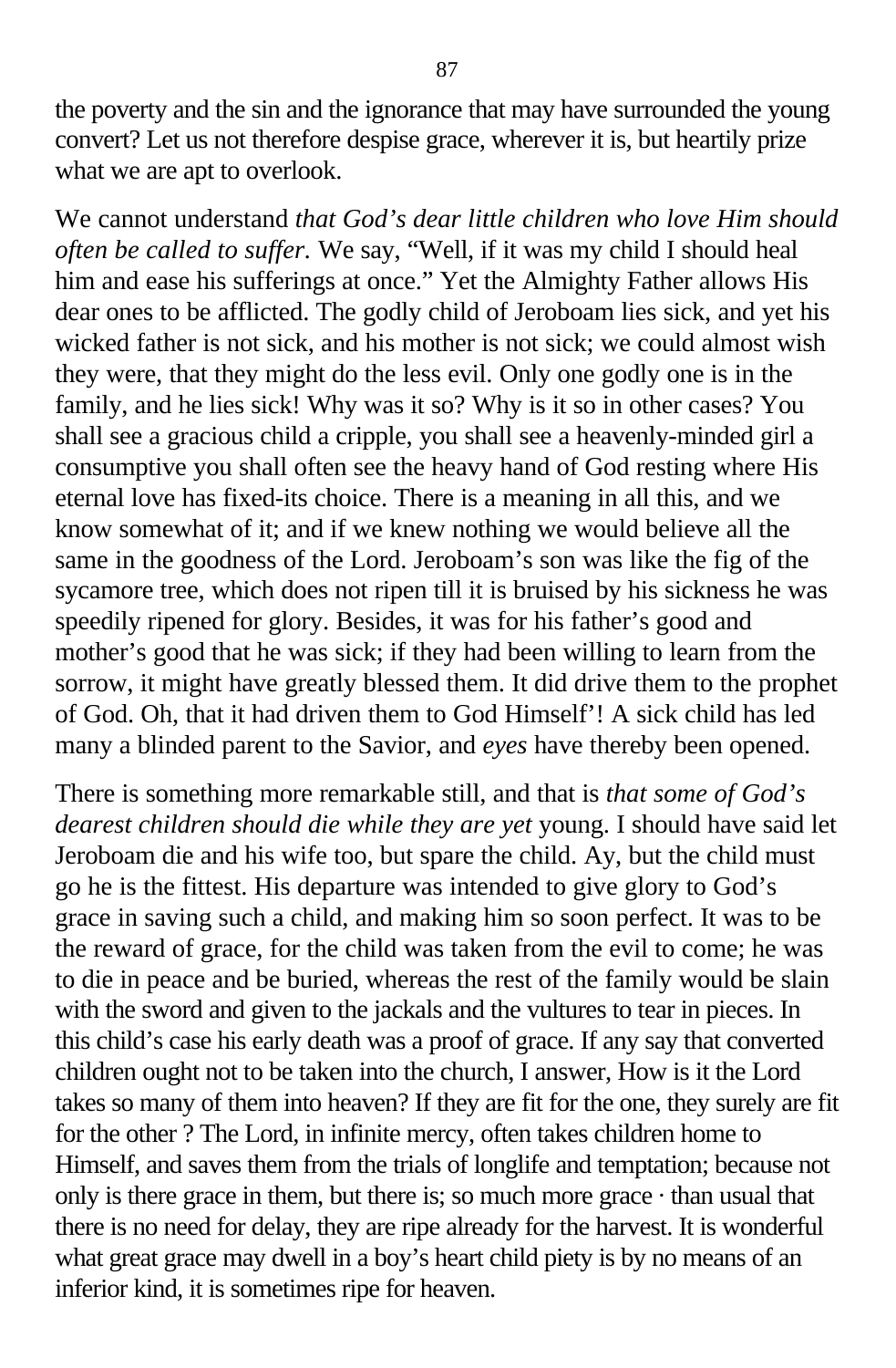### THE SHUNAMMITE WOMAN'S SON.

LET me call your attention to a most instructive miracle wrought by the prophet Elisha, as recorded in the Book of Kings. The hospitality of the Shunammite woman had been rewarded by the gift of a son; but, alas! all earthly mercies are of uncertain tenure, and after certain days the child fell sick and died.

The distressed butt believing mother hastened at once to the man of God; through him God had spoken the promise which fulfilled her heart's desire, and she resolved to plead her case with him, that he might lay it before his Divine Master, and obtain for her an answer of peace. Elisha's action is recorded in the following verses: —

"Then he said to Gehazi, Gird up thy loins, and take my staff in thine hand, and go thy way if thou meet any man, salute him not; and if any salute thee, answer him not again and lay my staff upon the face of the child. And the mother of the child said, As the Lord liveth, and as thy soul liveth, I will not leave thee. And he arose, and followed her. And Gehazi passed on before them, and laid the staff upon the face of the child; but there was neither voice, nor hearing. Wherefore he went again to meet him, and told him, saying, The child is not awaked. And when Elisha was come into the house, behold, the child was dead, and laid upon his bed. He went in therefore, and shut the door upon them twain, and prayed unto the Lord. And he went up, and lay upon the child, and put his mouth upon his mouth, and his eyes upon his eyes, and his hands upon his hands and he stretched himself upon the child; and the flesh of the child waxed warm. Then he returned, and walked in the house to and fro; and went up, and stretched himself upon him and the child sneezed seven times, and the child opened his eyes. And he called Gehazi, and said, Call this Shunammite. So he called her. And when she was come in unto him, he said, Take up thy son. Then she went in, and fell at his feet, and bowed herself to the ground, and took up her son, and went out." $-2$  Kings 4:29-37.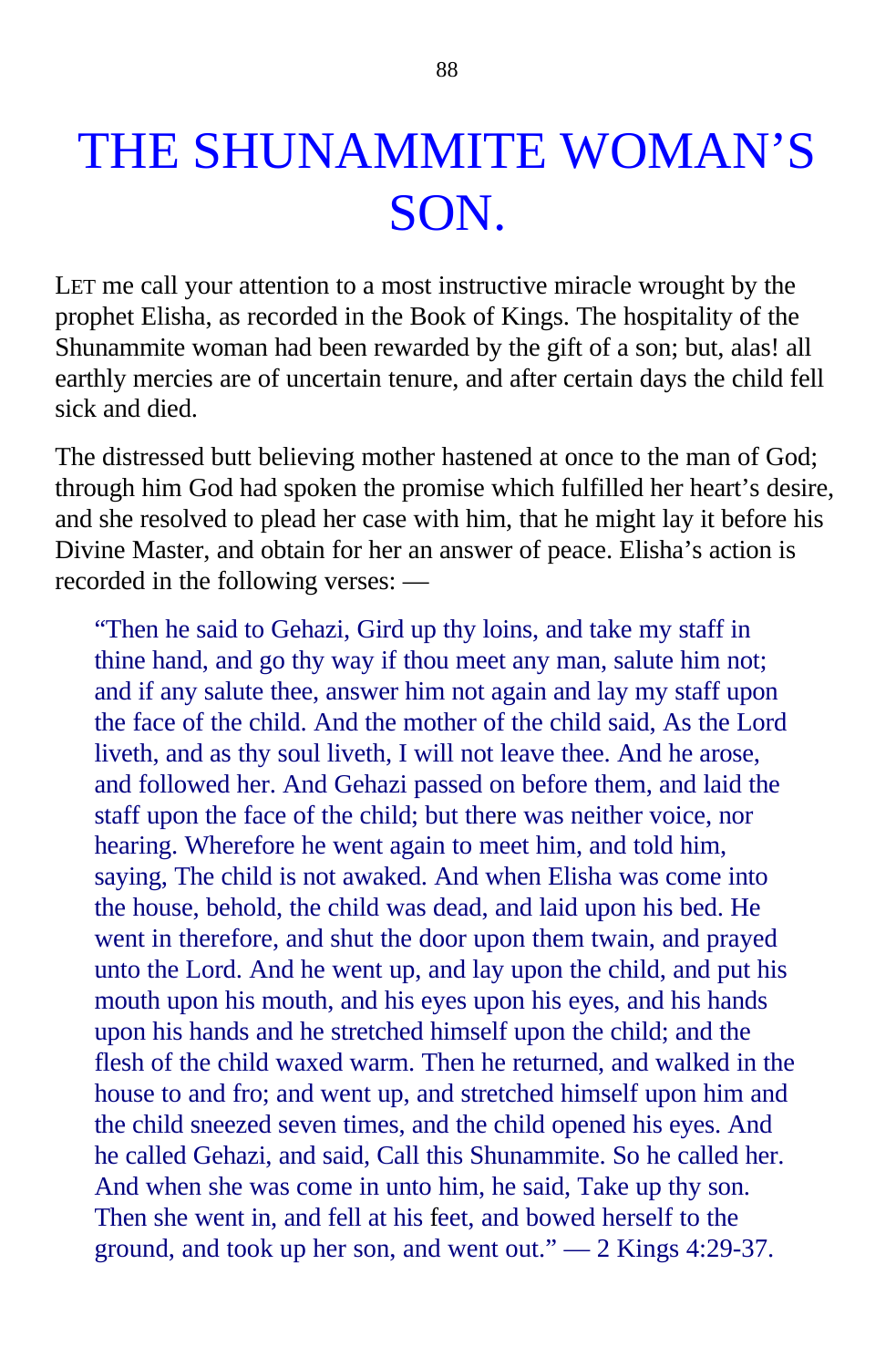Elisha had to deal with a dead child. It is true that, in his instance, it was natural death; but the death with which you have to come in contact is not the less real death because it is spiritual. Boys and girls are as surely as grown-up people "dead in trespasses and sins." May none fail fully to realize the state in which all human beings are naturally found. Unless you have a very clear sense of the utter ruin and spiritual death of children, you will be incapable of being made a blessing to them. Go to them, I pray you, not as to sleepers whom you can by your own power awaken from their slumber, but as to spiritual corpses who can only be quickened by a power divine. Elisha aimed at nothing less than the restoration of the child to life. May you never be content with aiming at secondary benefits, or even with realizing them; may you strive for the grandest of all ends, the salvation of immortal souls. Your business is not merely to teach children to read the Bible, not barely to inculcate the duties of morality, nor even to instruct them in the mere letter of the gospel, but your high calling is to be the means, in the hands of God, of bringing life from heaven to dead souls.

Resurrection, then, is our aim! To raise the dead is our mission! How is so strange a work to be achieved? If we yield to unbelief we shall be staggered by the evident fact that the work to which the Lord has called us is quite beyond our own personal power. We cannot raise the dead. We are, however, no more powerless than Elisha, for he of himself could not restore the Shunammite's son. Need this fact discourage us? Does it not rather direct us to our true power by shutting us out from our own fancied might? I trust we are all of us already aware that the man who lives in the region of faith dwells in the realm of miracles.

Elisha was no common man now that God's Spirit was upon him, calling him to God's work, and aiding him in it. And you, devoted, anxious, prayerful teacher, remain no longer a common being, you have become, in a special manner, the temple of the Holy Ghost; God dwelleth in you, and you by faith have entered upon the career of a wonder-worker. You are sent into the world not to do the things which are possible to man, but those impossibilities which God worketh by His Spirit, by the means of His believing people. You are to work miracles, to do marvels. You are not, therefore, to look upon the restoration of these dead children, which in God's name you are called to bring about, as being a thing unlikely or difficult when you remember who it is that works by your feeble instrumentality.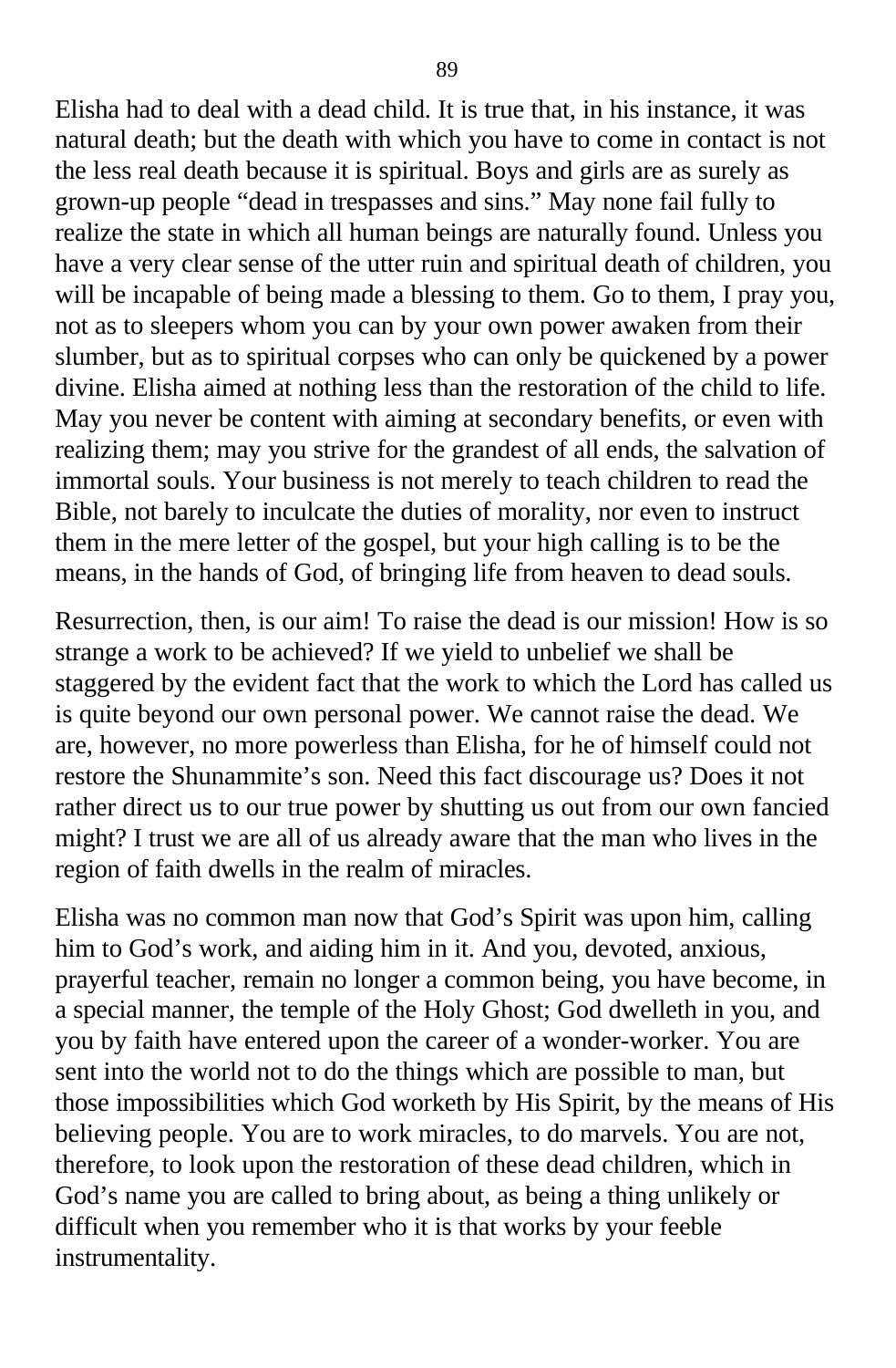It would have been well if Elisha had recollected that he was once the servant of Elijah, and had so studied his master's; example as to have imitated it. If so, he would not have sent Gehazi with a staff, but have done at once what at last he was constrained to do. In 1 Kings 17 you will find the story of Elijah raising a dead child, and you will there see that Elijah, the master, had left a complete example to his servant; and it was not till Elisha followed it in all respects that the miraculous power was manifested. It had been wise, I say, if Elisha had, at the outset, imitated the example-of the'. master whose mantle he wore. With far more force may I say to you that it will be well if, as teachers, we imitate the modes and methods of our glorified Master, and learn at His feet the art of winning souls. Just as He came in deepest sympathy into the nearest contact with our wretched humanity, and condescended to stoop to our sorrowful condition, so must we come near to the souls with whom we have to deal, yearn over them with His yearning, and weep over them with His tears, if we would see them raised from the state of sin. Only by imitating the spirit and manner of the Lord Jesus shall we become wise to win souls. I am afraid that very often the truth which we deliver is a thing which is extraneous and out of ourselves; like a staff which we hold in our hand, but which is not a part of ourselves, We take doctrinal or practical truth, as Gehazi did the staff, and we lay it upon the face of the child, but we ourselves do not agonize for its soul. We try this doctrine and that truth, this anecdote and the other illustration, this way of teaching a lesson and that manner of delivering an address; but so long as ever the truth which we deliver is a matter apart from ourselves and unconnected with our innermost being, so long it will have no more effect upon a dead soul than Elisha's staff had upon the dead child. We are not sure that Gehazi was convinced that the child was really dead; he spoke as if it were only asleep, and needed waking. God 'will not bless those teachers who do not grasp in their hearts the really fallen estate of their children. If you think the child is not really depraved, if you indulge foolish notions about the innocence of childhood and the dignity of human nature, it should not surprise you if you remain barren and unfruitful.

Observe carefully what Elisha did when thus foiled in his first effort. When we fail in one attempt, we must not therefore give up our work. If you have been unsuccessful until now, you must not infer that you are not called to the work, any more than Elisha might have concluded that the child could not be restored. The lesson of your non-s access is not — cease the work, but — change the method. It is; not the person who is out of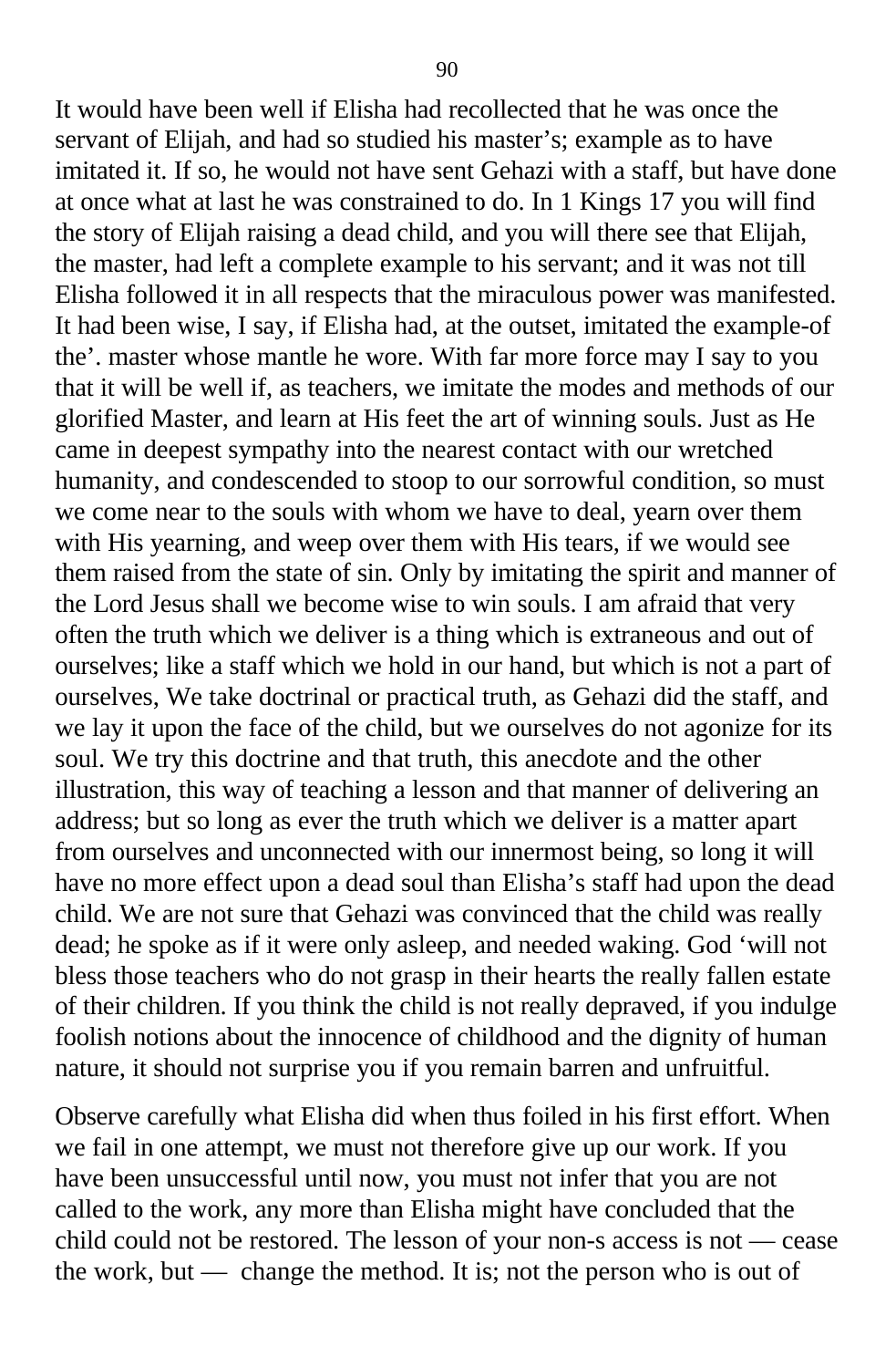place, it is the plan which is unwise. If your first method has been unsuccessful, you must improve upon it. Examine wherein you have failed, and then, by changing your mode, or spirit, the Lord may prepare you for a degree of usefulness far beyond your expectation. Elisha, instead of being dispirited when he found that the child was not awake, girded up his loins, and hastened with greater vigor to the work before him.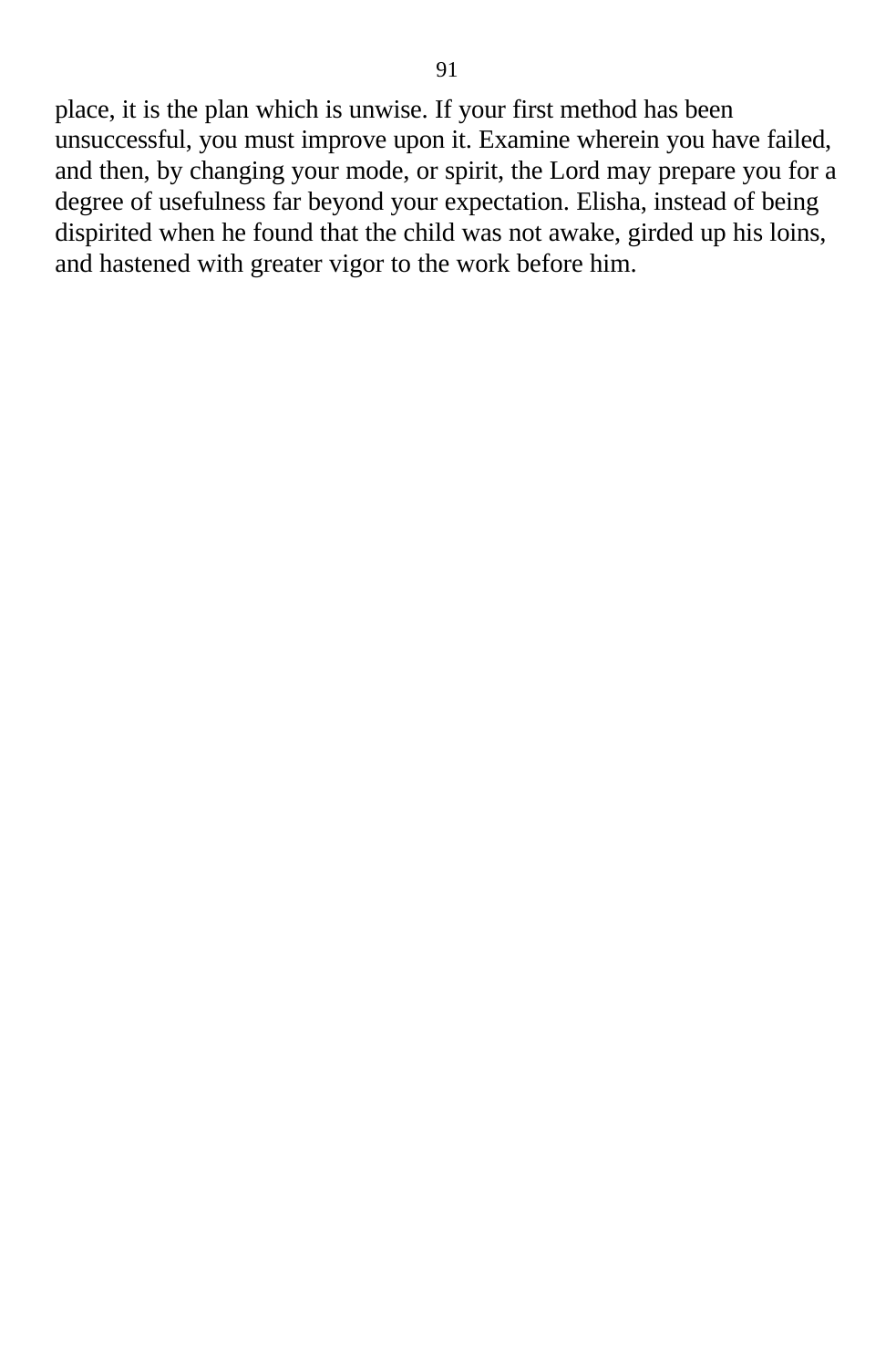# THE SHUNAMMITE WOMAN'S  $SON - II$ .

NOTICE where the dead child was placed: "And when Elisha was come into the house, behold, the child was laid, and laid upon his bed." This was the bed which the hospitality of the Shunammite had prepared for Elisha, the famous bed which, with the table, the stool, and the candlestick, will never be forgotten in the church of God.

In reading on we find "He went in, therefore, and shut the door upon them twain, and prayed unto the Lord." Now the prophet is at his work in right earnest, and we have a noble opportunity of learning from him the secret of raising children from the dead. If you turn to the narrative of Elijah, you will find that Elisha adopted the orthodox method of proceeding, the method of his master Elijah. You will read there, "And he said unto her, Give. me thy son. And he took him out of her bosom, and carried him up into a loft, where he abode, and laid him upon his own bed. And he cried unto the Lord, and said, O Lord, my God, hast thou also brought evil upon the widow with whom I sojourn, by slaying her son? And he stretched himself upon the child three times, and cried unto the Lord, and said, O Lord, my God, I pray thee, let this child's soul come into him again. And the Lord heard the voice of Elijah; and the soul of the child came into him again, and he revived." The great secret lies in a large measure in powerful supplication. *"He* shut the door upon them twain, and prayed unto the Lord." The old proverb is, "Every true pulpit is set up in heaven," by' which is. meant that the true preacher is much with God. If we do not Pray to God for a blessing, if the foundation of the pulpit be not laid in private prayer, our open ministry will not be a success. So it is with you; every real teacher's power must come from on high. If you never enter your closet and shut to the door, if you never plead at the mercy-seat for your child, how can you expect that God will honor you in its conversion? It is a very excellent method, I think, actually to take the children one by one into your room alone and pray 'with them. You will see your children converted when God gives you to individualize their cases, to agonize for them, and to take them one by one, and with the door closed to pray with them and for them. There is much with more influence in prayer I privately offered' with one than in prayer publicly 'uttered in the class — not more influence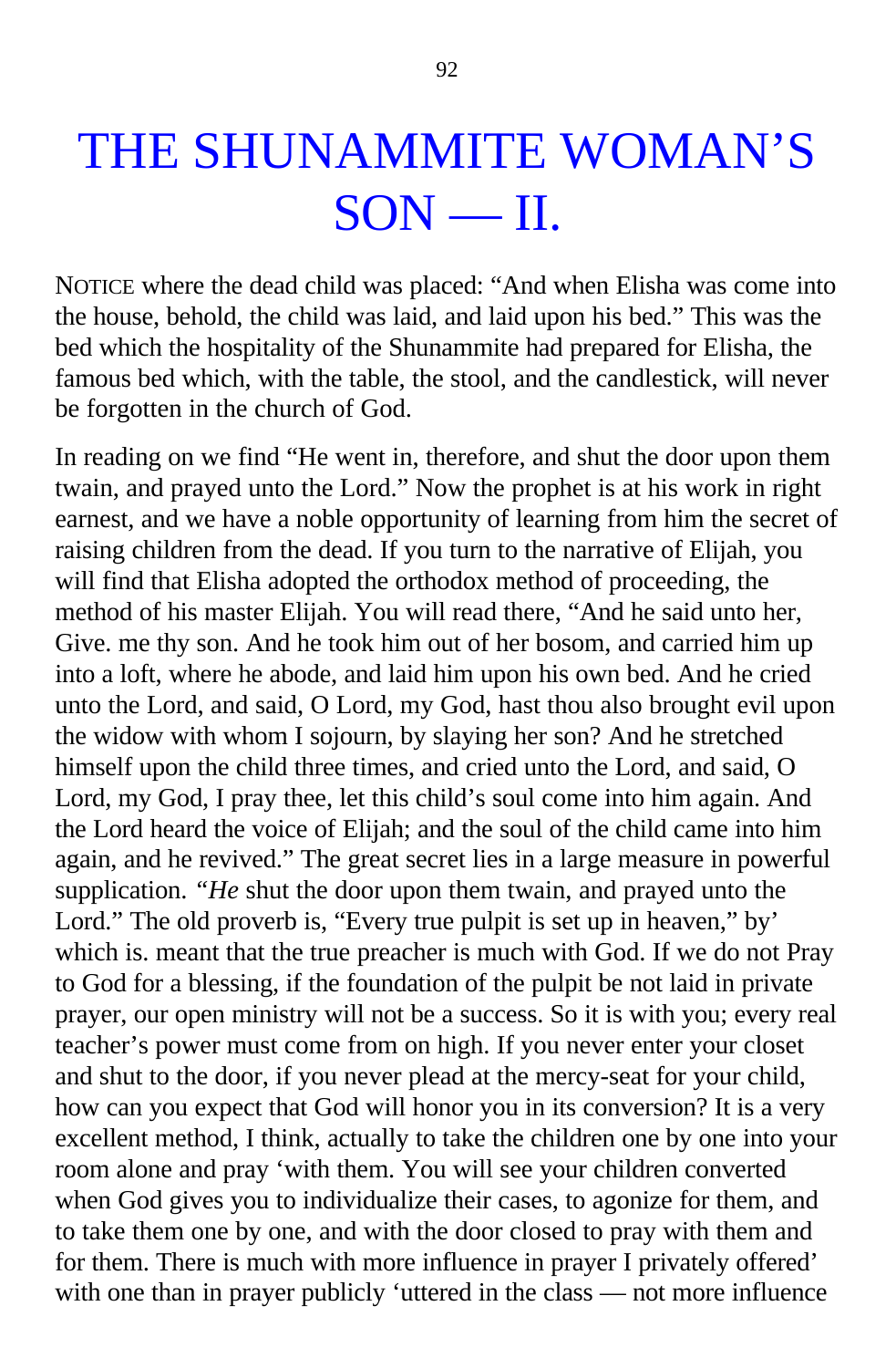with God, of course, but more influence with the child. Such prayer will often be made its own answer; for God may, while you are pouring out your soul, make Four prayer to be a hammer to break the heart which mere addresses had never touched.

After praying, Elisha adopted the means. Prayer and means must go together. Means without prayer — presumption! Prayer without means hypocrisy! There, lay the, child, and there stood the venerable man of God! Watch his singular proceeding; he stoops over the corpse and puts his mouth upon the child's mouth. The cold dead mouth of the child was touched by the warm living lips of the prophet, and a vital stream of fresh hot breath was sent down into the chill, stonelike passages of the dead mouth and throat and lungs. Next the holy man, with loving ardor of hopefulness, placed his eyes upon the child's eyes, and his hands upon the child's hands; the warm hands of the old man covered the cold palms of the departed child. Then he stretched himself upon the child, and covered him with his whole body, as though he would transfer his own life into the lifeless frame, and would either die with him, or would make him live. We have heard of the chamois hunter acting as guide to a fearful traveler, who, when they came to a very dangerous part of the road, strapped the traveler firmly to himself, and said, "Both of us or neither," that is to say, "Both of us shall live, or neither of us, we are one." So did the prophet effect a mysterious union between himself and the lad, and in his own mind it was resolved that he would either be chilled with the child's death, or warm the child with his life. What does this teach us? The lessons are many and obvious. We see here, as in a picture, that if we would bring spiritual life to a child, we must most vividly realize that child's state. It is dead, dead. God will have you feel that the child is as dead in trespasses and sins as you once were. God would have you come into contact with that death by painful, crushing, humbling sympathy. In soul-winning, we should observe how our Master worked; now how did He work? When He would raise us from death, what did it behove Him to do? He must needs die himself there was no other way. So it is with you. If you would raise that dead child, you must feel the chill and horror of that child's death yourself. A dying man is needed to raise dying men. I cannot believe that you will ever pluck a brand from the burning, without putting your hand near enough to feel the heat of the fire. You must have, more or less, a distinct sense of the dreadful wrath of God and of the terrors of the judgment to come, or you will lack energy in your work, and so lack one of the essentials of success.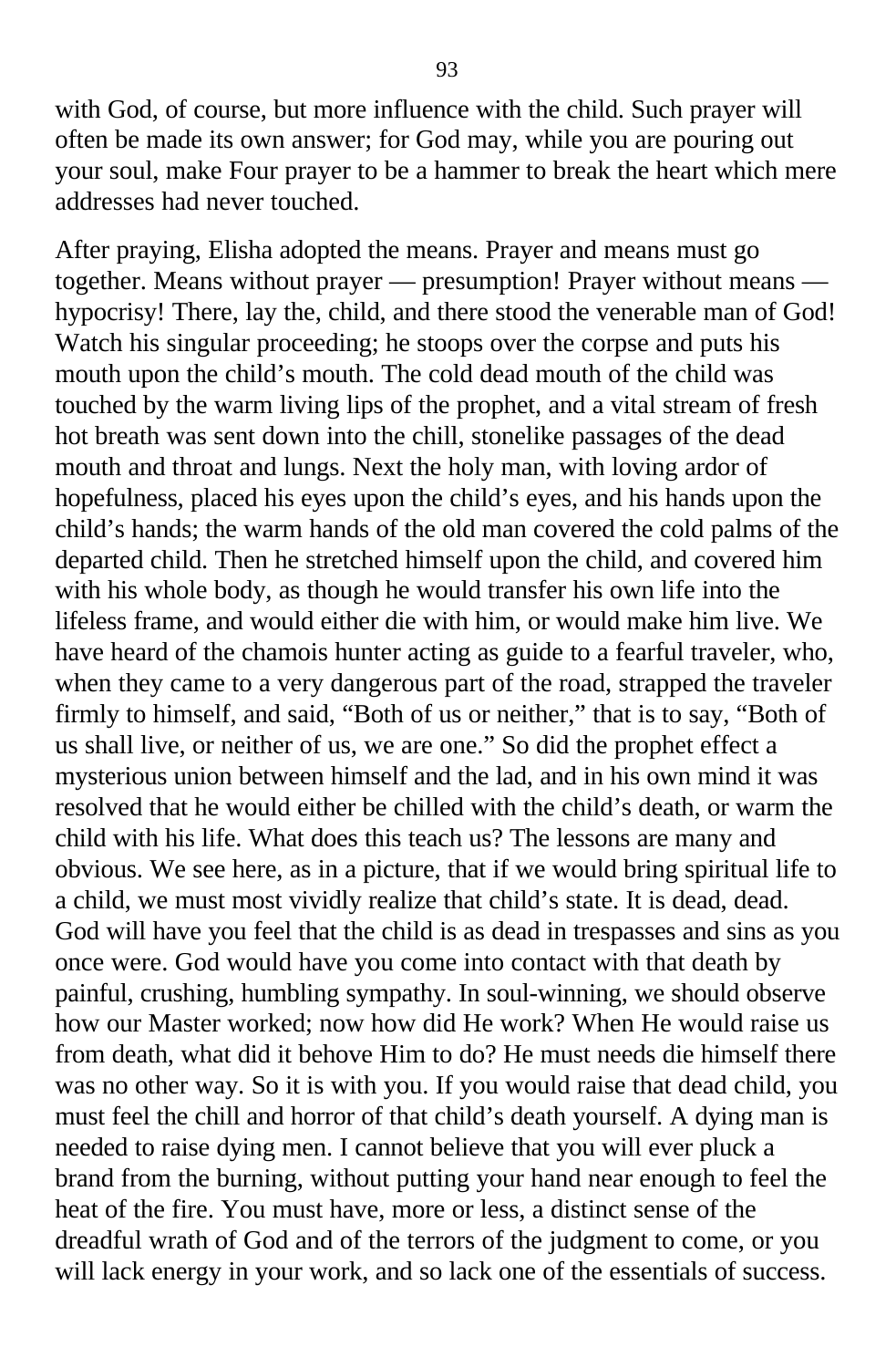I do not think the preacher ever speaks well upon such topics until he feels them pressing upon him as a personal burden from the Lord. "I did preach in chains." said John Bunyan, "to-men in chains." Depend upon it, when the death that is in your children alarms, depresses, and overwhelms you, then it is that God is about to bless you. Thus realizing the child's state, and putting your mouth upon the child's mouth, and your hands upon its hands, you must next strive to adapt yourself as far as possible to the nature, and habits, and temperament of the child. Your mouth must find out the child's words, so that the child may know what you mean; you must see things with a child's eyes; your heart must feel a child's feelings, so as; to be his companion and friend; you must be a student of juvenile sin; you must be a sympathizer in juvenile trials; you must, so far as possible, enter into childhood's joys and griefs. You must not fret at the difficulty of this matter, or feel it to be humiliating. If anything difficult be required, you must do it, and not think it difficult. God will not raise a dead child by you if you are not willing to become all things to that child, if by any possibility you may win its soul.

The prophet, *"stretched himself upon the child."* One would have thought it should be written "he contracted himself!" He was a full-grown man, and the other a mere lad. Should it not be "he contracted himself"? No, "he stretched himself?" and, mark you, no stretching is harder than for a man to stretch himself to a child. He is no fool who can talk to children; a simpleton is much mistaken if he thinks that his folly can interest boys and girls. It needs our best wits, our most industrious studies, our most earnest thoughts, our ripest powers, to teach our little ones. You will not quicken the child until you have "stretched" yourself; and, though it seems a strange thing, yet it is so. The wisest man will need to exercise all his abilities if he would become a successful teacher of the young.

We see, then, in Elisha, a sense of the child's death and an adaptation of himself to his work, but above all we see *sympathy.* While Elisha himself felt the chill of the corpse, his personal warmth was entering into the dead body. This of itself did not raise the child; but God worked through it the old man's heat of body passed into the child, and became the medium of quickening. Let every' teacher weigh these words of Paul. "But we were gentle among you, even as a nurse cherisheth her children so being affectionately desirous of you, we were willing to have imparted unto you, not the gospel of God only, *but also our own sons,* because ye were dear unto us." God will bless by His Spirit our hearty sympathy with His own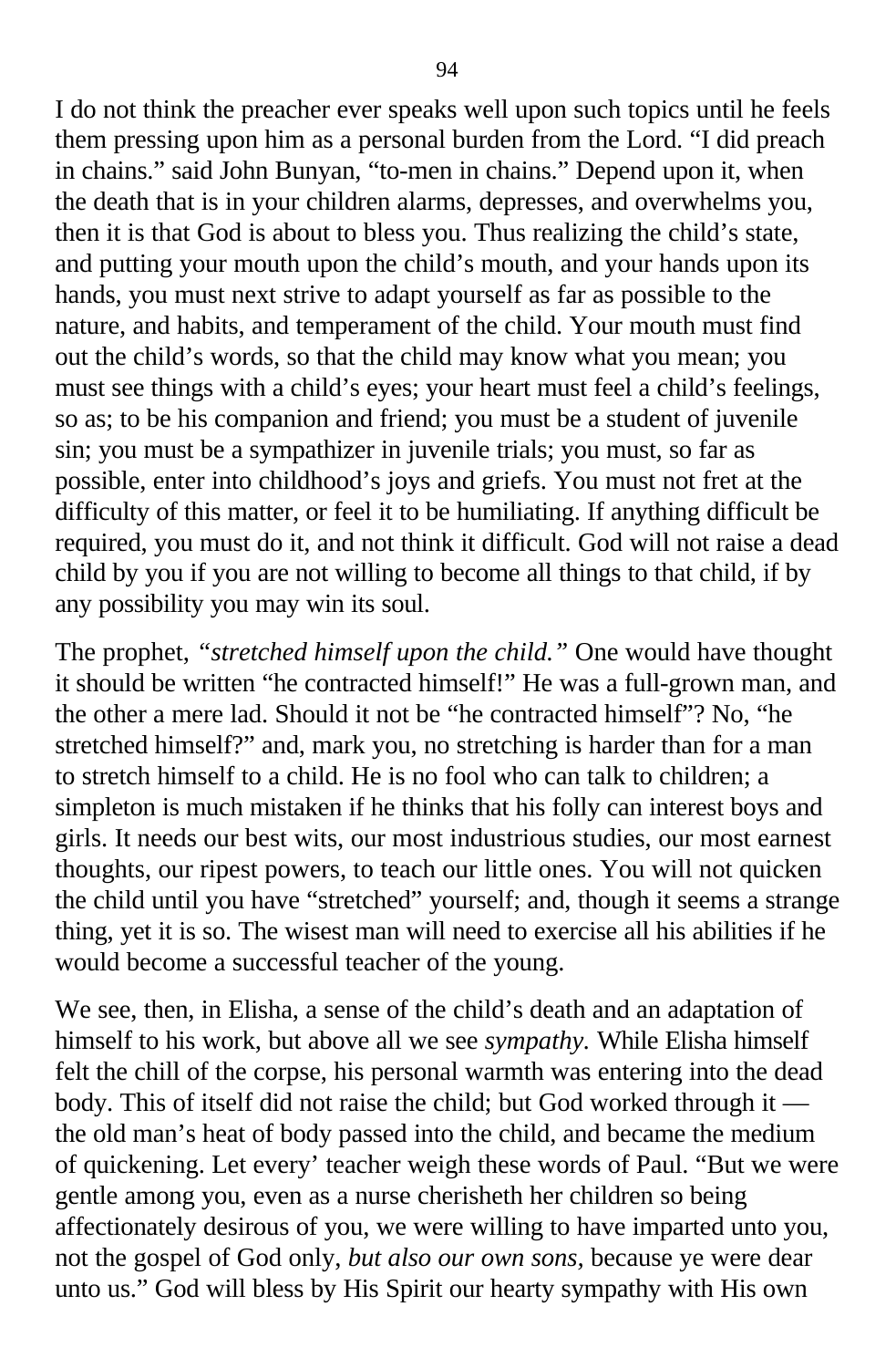truth, and make it do that which the truth alone coldly spoken would not accomplish. Here, then, is the secret. You must impart to the young your own soul; you must feel as if the ruin of that child would be your own ruin.

The result of the prophet's work soon appeared, "The flesh of the child waxed warm." How pleased Elisha must have been; but I do not find that his pleasure and satisfaction caused him to relax his exertions. Never be satisfied with finding your children in a barely hopeful state, What you want is not mere conviction, but conversion; you desire not only impression, but regeneration. Life, life from God, the life of Jesus. This your scholars need, and nothing less must content you.

*"Then he returned, and 'walked in the house to and* fro." Notice the restlessness of the man of God; he cannot be easy. The child waxes warm (blessed be God for that), but he does not live yet; so, instead of sitting down by the table, the prophet walks to and fro with restless foot, disquieted, groaning, panting, longing, and ill at ease. He could not bear to look upon the disconsolate mother, or to hear her ask, "Is the child restored?" but he continued pacing the house as if his body could not rest because his soul was not satisfied. Imitate this consecrated restlessness. When you see a boy getting somewhat affected, do not sit down and say, "The child is very hopeful, thank God; I am perfectly satisfied." You will never win the priceless gem of a saved soul in that way; you must feel sad, restless, troubled, if you ever become a parent in the church.

After a short period of walking to and fro, the prophet again "went up and stretched himself upon the child." What it is well to do once, it is proper to do a second time. What is good twice, is good seven times. There must be perseverance and patience. As surely as warmth went from Elisha to the child, so may cold go from you to your class unless you are in an earnest state of mind.

Elisha stretched himself on the bed again with many a prayer, and many a sigh, and much believing, and at last his desire was granted him. *"The child sneezed seven times, and the child opened his eyes."* Any form of action would indicate life, and content the prophet. The child "sneezed," some say, because he died with a disease of the head, for he said to his father, "My head! my head!" and the sneeze cleared the passages of life which had been blocked up. This we do not know. The fresh air entering afresh into the lungs might well compel a sneeze. The sound was nothing very articulate or musical, but it betokened life. This is all we should expect